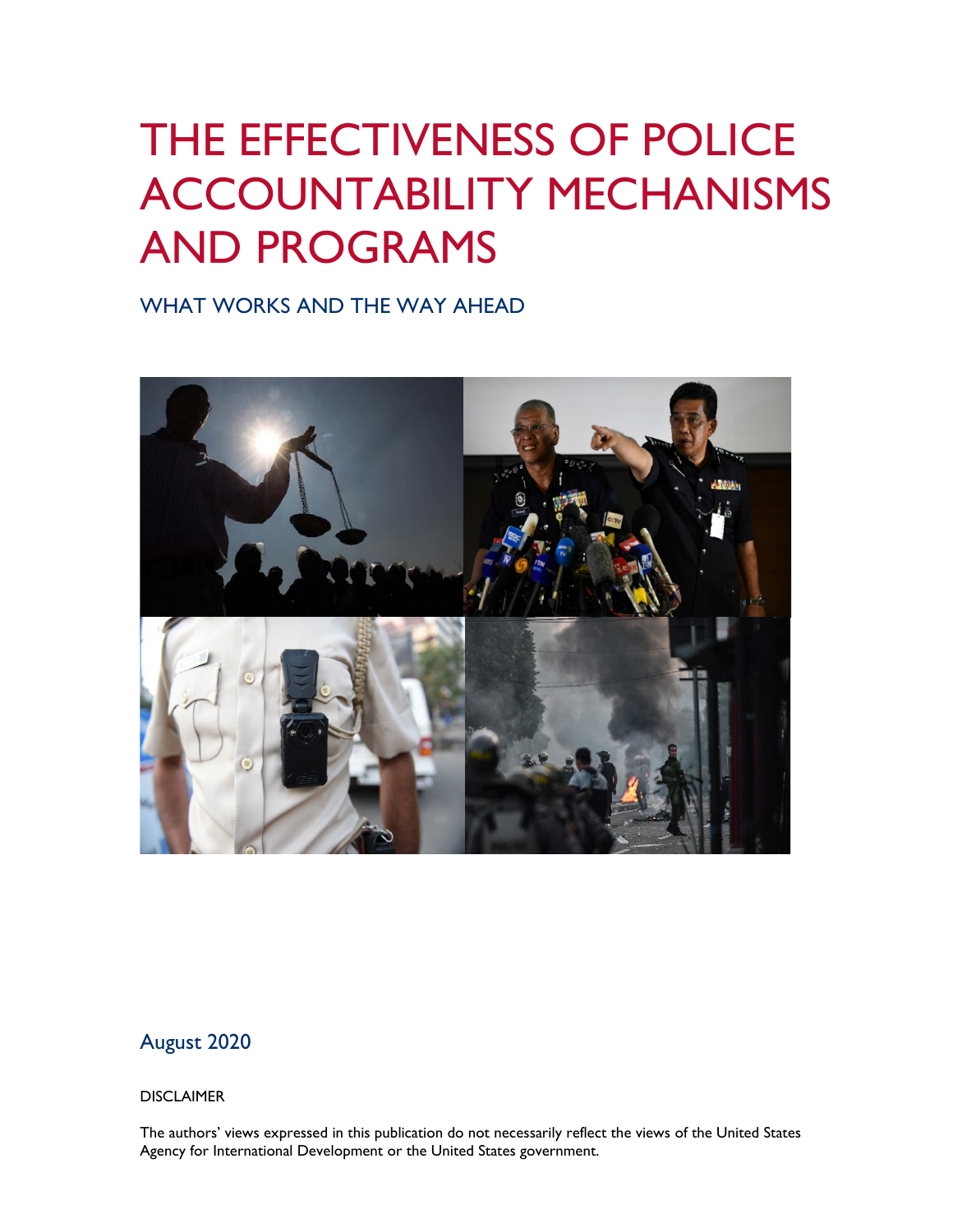# THE EFFECTIVENESS OF POLICE ACCOUNTABILITY MECHANISMS AND PROGRAMS

WHAT WORKS AND THE WAY AHEAD

**Contract No. A**ID-OAA-I-13-00032, **Task Order No. A**ID-OAA-TO-14-00041

**Cover photo (top left):** An Egyptian anti-Mubarak protestor holds up scales of justice in front of riot police. (Credit: Khaled Desouki, Agence France-Presse)

 **Cover photo (top right):** Royal Malaysian Police deputy inspector-general looks on as Selangor state police chief points to a journalist during a press conference. (Credit: Mohd Rasfan, Agence France-Presse)

 **Cover photo (bottom left):** Indian traffic police officer poses with a body-worn video camera. (Credit: Sam Panthaky, Agence France-Presse)

**Cover photo (bottom right):** Indonesian anti-riot police take position to disperse a mob during an overnight-violent demonstration. (Credit: Bay Ismoyo, Agence France-Presse)

#### **DISCLAIMER**

The authors' views expressed in this publication do not necessarily reflect the views of the United States Agency for International Development or the United States government.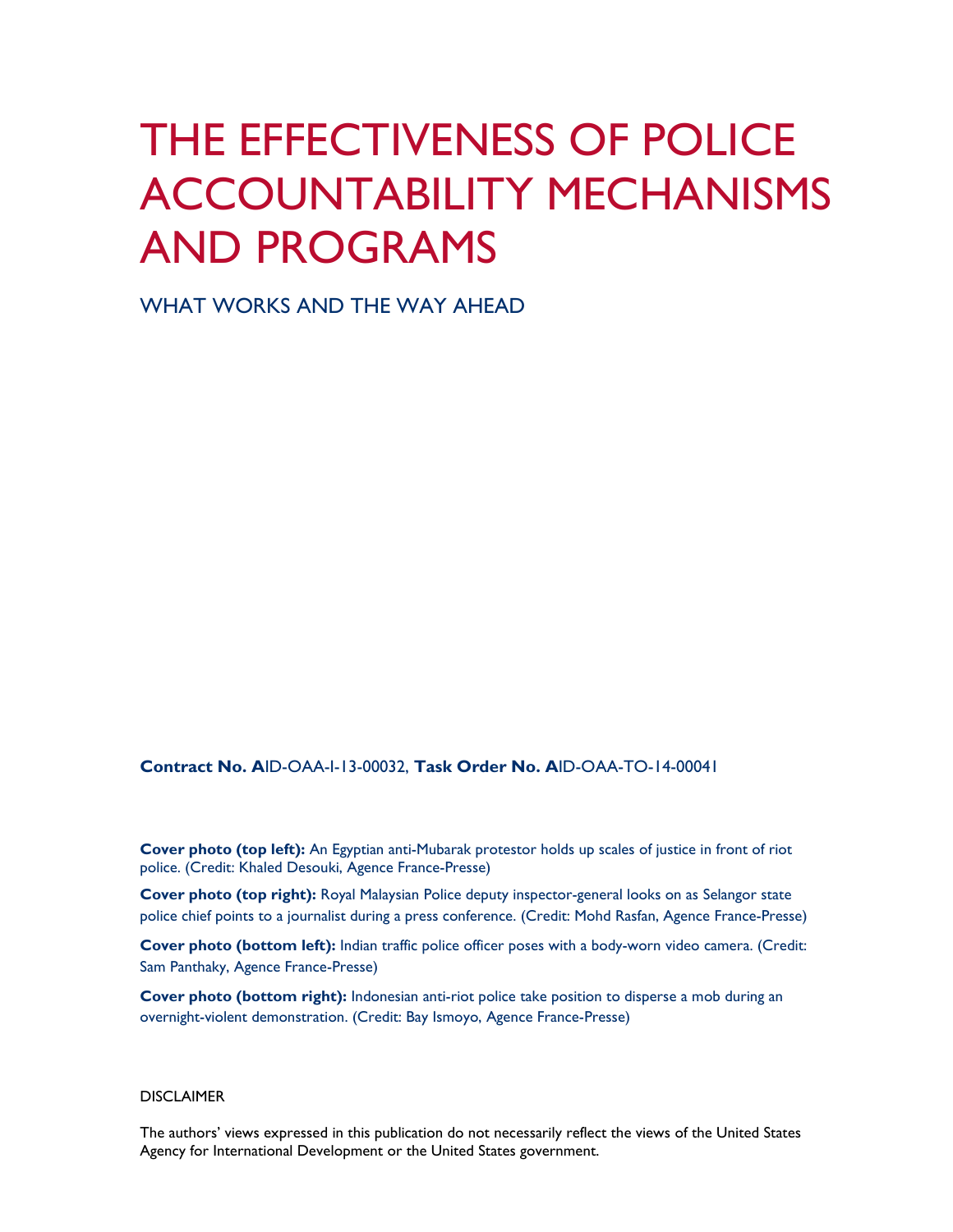# **CONTENTS**

| Early Intervention Systems When Included In Broader Management Reforms22        |  |
|---------------------------------------------------------------------------------|--|
|                                                                                 |  |
|                                                                                 |  |
| Internal Affairs/Professional Standards or External Civilian Oversight Bodies25 |  |
|                                                                                 |  |
|                                                                                 |  |
|                                                                                 |  |
|                                                                                 |  |
|                                                                                 |  |
| Annex A. Lessons From Governance Accountability Mechanisms 31                   |  |
| Annex B. Summary Of Combatting Corruption Among Civil servants 38               |  |
|                                                                                 |  |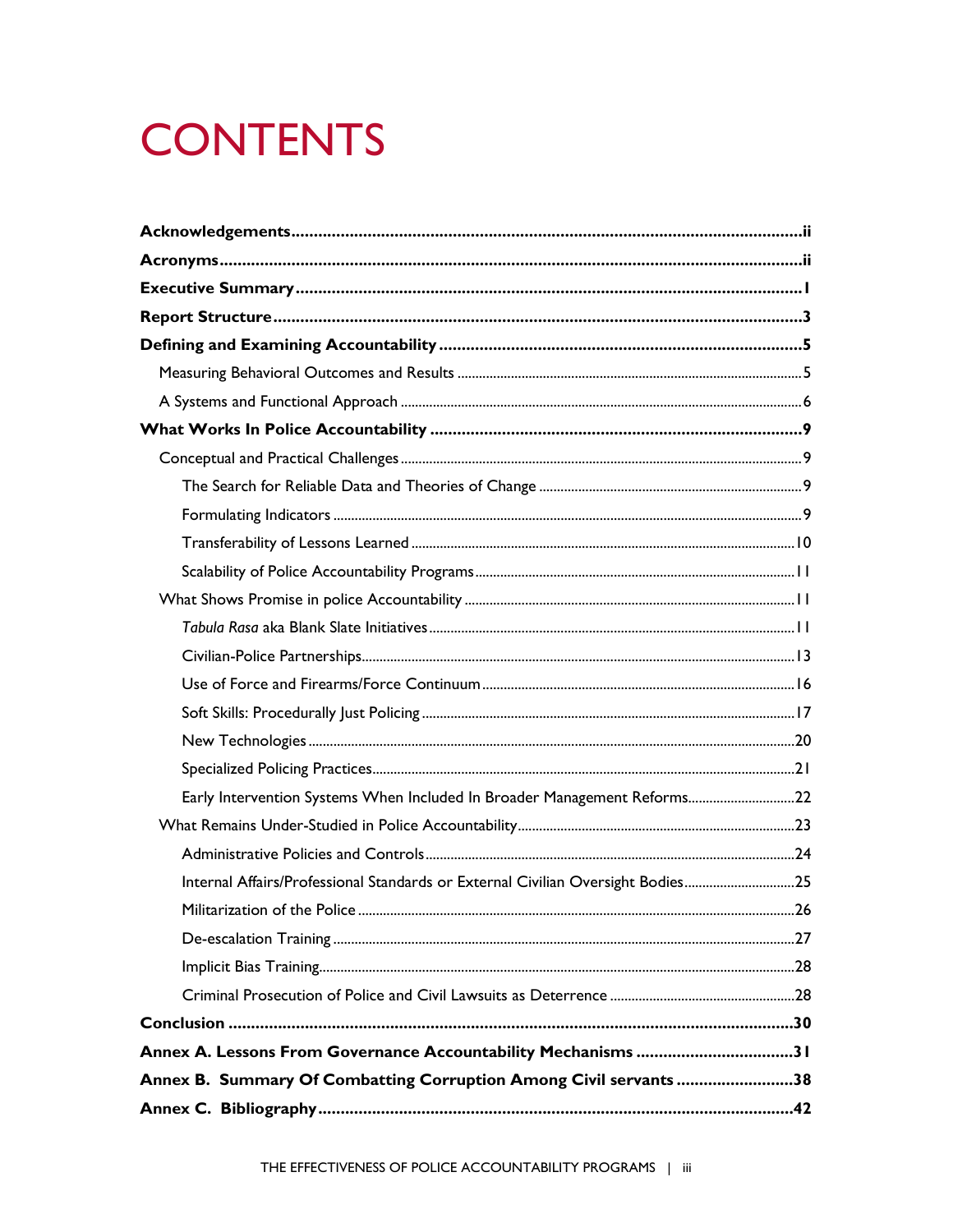# <span id="page-3-0"></span>ACKNOWLEDGEMENTS

This report was prepared by Chemonics International Inc. Sincere thanks to the following contributors:

- Eric Scheye, Rule of Law Expert
- • Rob Blair, Assistant Professor of Political Science and International and Public Affairs at Brown University
- Adam Bushey, USAID Governance and Rule of Law Expert
- Brooke Stearns Lawson, USAID Senior Conflict Advisor, Organized Crime
- Laura Van Berkel, USAID Social and Behavioral Change Advisor
- Andrew Solomon, USAID Senior Rule of Law Advisor
- Peggy Ochandarena, Director, Chemonics International Inc.
- Stacia George, Director, Chemonics International Inc.
- Elizabeth Constable, Director, Chemonics International Inc.

# <span id="page-3-1"></span>ACRONYMS

| <b>CAF</b>    | Community accountability fora                      |
|---------------|----------------------------------------------------|
| <b>CSP</b>    | Community safety partnerships                      |
| <b>DFID</b>   | Department for International Development           |
| <b>EIS</b>    | Early intervention system                          |
| <b>LPPB</b>   | Local Policing Partnership Boards                  |
| <b>NGO</b>    | Non-governmental organization                      |
| <b>NOPRIN</b> | Network on Police Reform                           |
| <b>SSR</b>    | Security sector reform                             |
| U.K.          | United Kingdom                                     |
| <b>USAID</b>  | United States Agency for International Development |
| <b>USIP</b>   | United States Institute of Peace                   |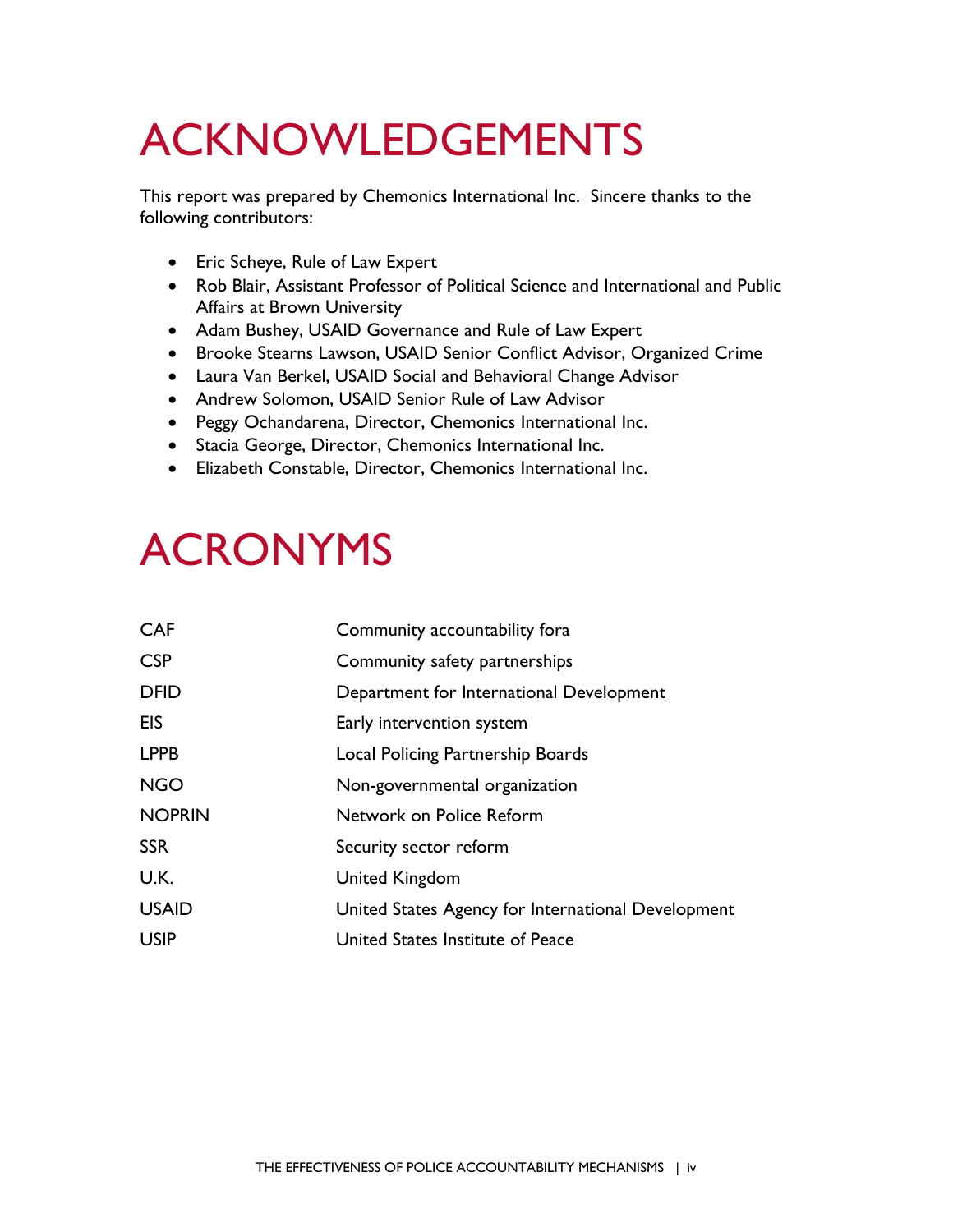# <span id="page-4-0"></span>EXECUTIVE SUMMARY

 This report is a study of police accountability measures within security sector reform (SSR) programming. Its purpose is to provide empirical examples of mechanisms for strengthening and improving police accountability and to summarize the existing evidence that links these mechanisms to improved police accountability. It draws on systematic studies, anecdotal evidence, and personal correspondence with experts and programmers; and provides recommendations for effective programs and activities.

 accountability and measuring programmatic effectiveness. This document defines police There are different perspectives and cross-cutting approaches for studying police accountability broadly by: 1) **Police behaviors** (individual, unit, and institutional e.g. The extent to which police officers engage in corruption or human rights violations); 2) **Performance outcomes/results** (e.g. The extent to which the police ensure citizen safety and security); 3) **Policies and procedures** (e.g. The extent to which the police policies are coherent and actionable); and 4) **Managerial efficiencies** (e.g. The extent to which police departments deploy resources in a cost-effective manner).

 evaluated when assessing a police system's effectiveness. In addition, this review covers each of the four dimensions within which police accountability systems operate:<sup>[1](#page-62-0)</sup> 1) **Horizontal** - the system of checks and balances across government institutions; 2) **Vertical** - an institution's internal mechanisms, processes, and procedures; 3) **External**  system<sup>[2](#page-62-1)</sup>; and 4) **Diagonal** - local and grassroots mechanisms by which communities Evaluating accountability is complex because all four of these elements can or should be - independent organizations and groups that lie outside the official public governance directly interact with their local public service providers, such as the police.<sup>3</sup>

 SSR evidence for this report has been culled from lessons learned in SSR, police  **in police accountability, this report was not able to provide conclusions drawing upon rigorous data points. Instead, this report summarizes which interventions merit more research.**  accountability program evaluations, current criminology, and effective governance and accountability initiatives. **However, with extremely limited data on what works interventions show promise given the data that exists and which** 

 Some of the strongest evidence points to incremental, diagonal approaches in which at the neighborhood and community level are an example of diagonal accountability (local and grassroots mechanisms through which communities directly interact with police-civilian partnerships create a forum for accountability. Police-civilian partnerships their local public service providers, such as the police). The promise of diagonal mechanisms is mirrored by the most recent studies in effective governance and accountability, including the 2017 World Development Report, Governance and Law.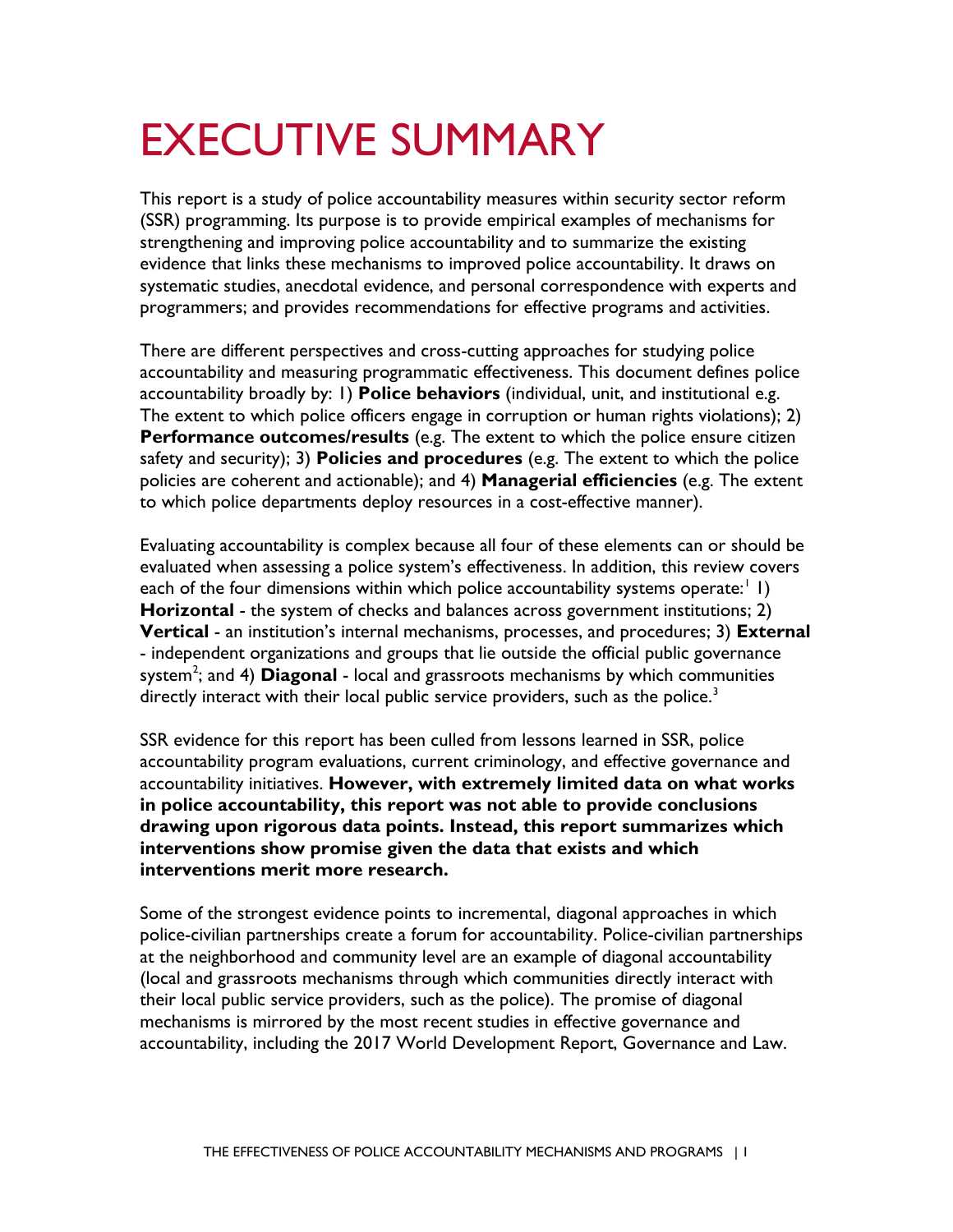disband a current police unit in order to reconstitute it. It has mostly been done at the cessation of conflict. Training on soft skills and firearms/force continuum protocols may increase police effectiveness and accountability Starting new police units is also a promising way to increase police accountability, although it is a rare occurrence for a country to and emphasizing the importance of policecivilian communication has potential, most significantly when norms are changed by training the entire unit. Updating use of force by providing clear expectations to inform personnel of how they should perform as well as expectations against which they can be held accountable. The introduction of new technologies shows effectiveness in some

#### **WHAT SHOWS PROMISE IN POLICE ACCOUNTABILITY**

- *Tabula Rasa* [or Blank Slate Initiatives](#page-14-2)
- [Police-civilian Partnerships](#page-16-0)
- [Use of Force and Force/Firearms](#page-19-0)  [Continuum](#page-19-0)
- **Communication and Soft Skills**
- New Technologies
- [Specialized Police Practices](#page-24-0)
- **Early Intervention Systems**

#### **- WHAT REMAINS UNDER STUDIED**

- [Administrative Policies and Controls](#page-27-0)
- [Internal Affairs or External Oversight](#page-28-0)  **Mechanisms**
- Militarization of the Police
- [De-escalation Training](#page-30-1)
- Implicit Bias Training
- [Criminal Prosecution/Civilian Lawsuits](#page-31-2)

 tools that identify police officers whose behavior is problematic so that corrective steps can be taken before the need for disciplinary procedures. contexts, as does the introduction of specialized police units into high-crime and violence neighborhoods. Finally, early intervention systems are information management

 are mixed. One administrative procedure that shows potential is the requirement that with strong evaluation methods to determine whether those investments should continue. There are numerous police accountability programs that include administrative policy reforms that guide procedures and processes for how the police are managed and expected to perform or to improve government control over the police, but the results performance reviews are documented (on paper or electronically). Setting up administrative procedures that document use of force procedures also shows promise. Additional data is required to definitively state the effectiveness of these efforts, but there is value in continuing to pilot this type of programming as long as it is combined

 likely to succeed. Further, there is also not enough research to know whether training on de-escalation or implicit bias works in police units, or whether criminal prosecutions Other initiatives seem less likely to work, though empirical evidence demonstrating their (in)effectiveness is limited, almost entirely anecdotal, and require more research. For example, there has been little research demonstrating that building the institutional capacities of internal affairs units and civilian oversight complaint and review bodies is of police officers deter their own or their colleagues' future misconduct. This lack of evidence does not signify that they do not work, but that more data needs to be collected. Ultimately, given the varying contexts in which programming occurs, much remains to be learned. Strong investment must be made in methods to evaluate the effectiveness of these efforts to better inform approaches.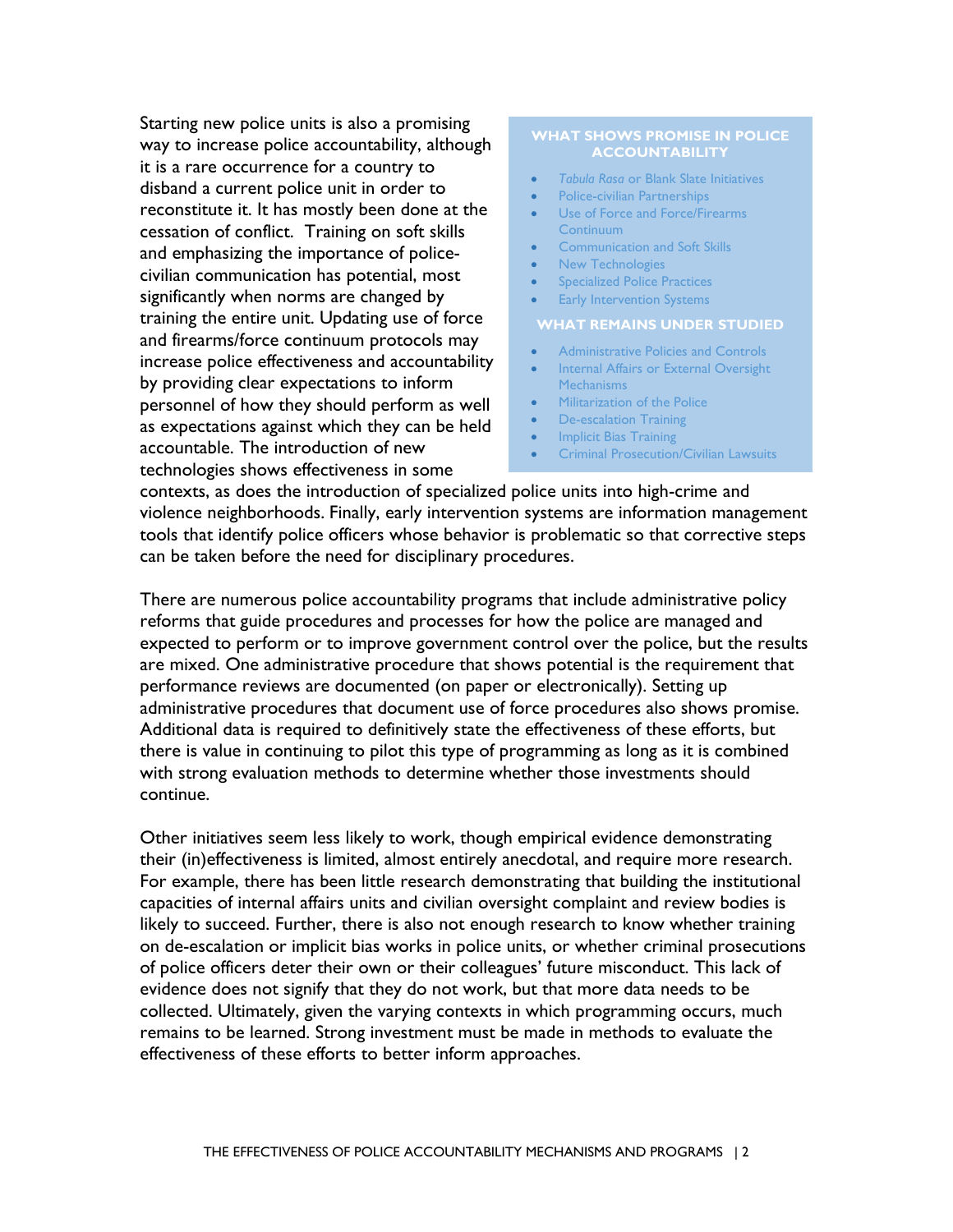# <span id="page-6-0"></span>SECTION 1 REPORT STRUCTURE

 This report is an empirical study of security sector reform (SSR) programming, which accountability. This report analyzes a range of accountability programming to identify aims to capture current evidence of what works to strengthen and improve police effectiveness and specific options for SSR practitioners.

There are many different perspectives and cross-cutting approaches for studying police accountability and measuring programmatic effectiveness. The phrase "police accountability" has been defined broadly for this document, covering the four areas that are discussed in further detail in Section 2: police behaviors, performance outcomes/results, policies and procedures, and managerial efficiencies. In addition, there are four dimensions reviewed within which the functional systems of police accountability operate: horizontal, vertical, external, and diagonal. Further discussion of these dimensions is also found in the ensuing section. The challenge is to determine how each of these four dimensions influences each of the four elements of police effectiveness and under what circumstances.

 with the outcomes of interest. The direction and magnitude of this bias is typically This report draws on a combination of systematic studies, anecdotal evidence, and correspondence with experts and practitioners to provide practical recommendations regarding programming to increase police accountability. The key challenge in any program evaluation is to attribute changes in outcomes to the program being evaluated. Simply comparing program beneficiaries and non-beneficiaries is likely to yield biased results, since beneficiaries may differ from non-beneficiaries in ways that also correlate unknown and beyond the resources of most programs to uncover.

 3), or when comparing countries that do and do not undertake *tabula rasa* reforms (also For example, if police officers self-select into de-escalation training programs (discussed in Section 3), and if the officers who self-select into these programs are more likely to value mutually respectful, procedurally just communication with civilians, then a comparison of officers who do and do not receive training is likely to *over*estimate its impact. Conversely, if officers with especially long records of citizen complaints are more likely to be assigned to de-escalation training, then a comparison of officers who do and do not get trained is likely to *under*estimate its impact. The same problem of selection bias arises when comparing police departments that do and do not adopt new technologies to improve police accountability (e.g. body cameras, discussed in Section discussed in Section 3).

 do not bring any systematic data to the question of effectiveness and uses the term This report uses the terms 'anecdotal' and 'impressionistic' to characterize studies that 'descriptive' to characterize studies that cite data but otherwise do not attempt to solve the fundamental problem of attribution. For example, a study that critiques Early Intervention Systems by citing measured rates of police corruption in a given country or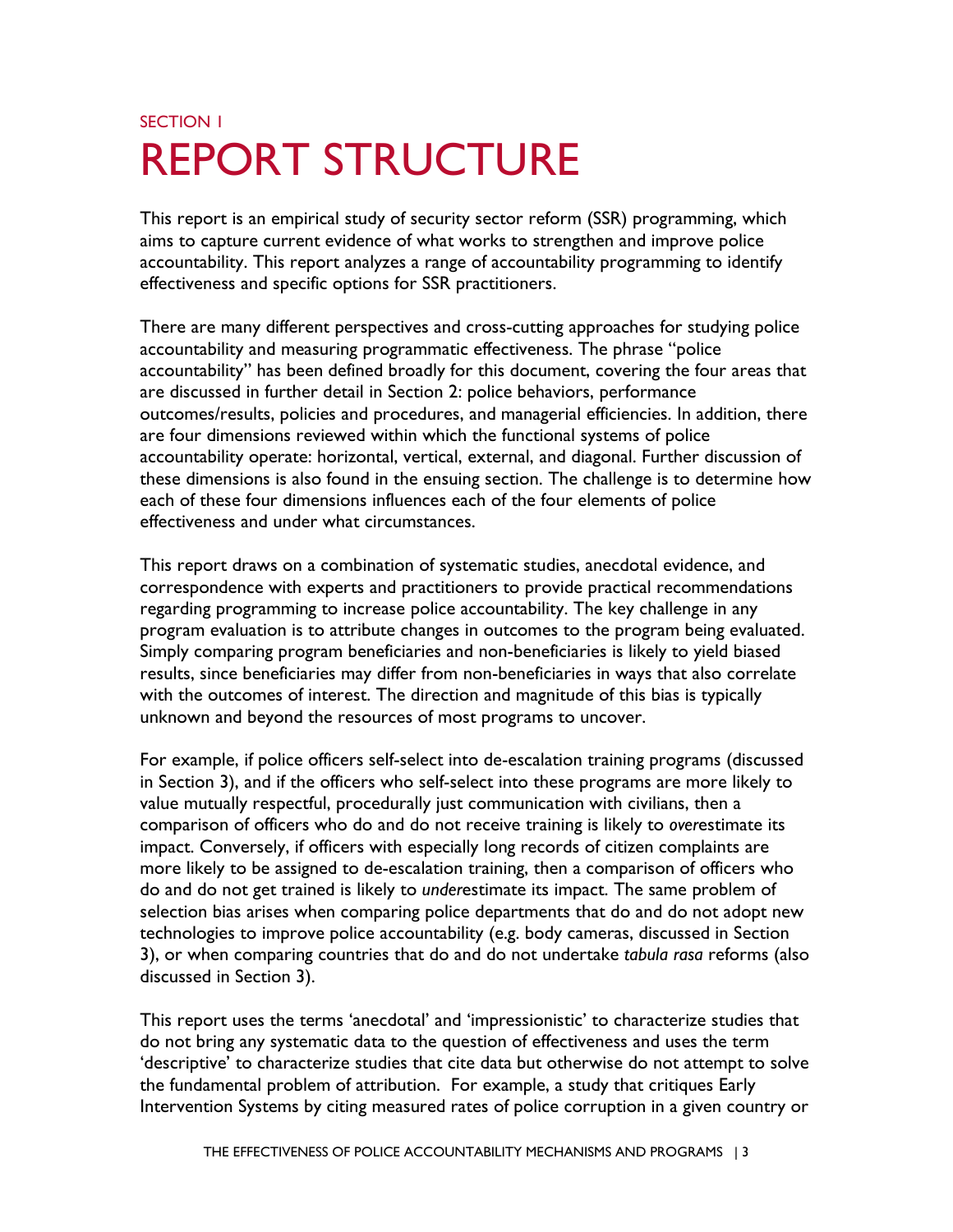police department would be characterized as descriptive if it does not attempt to attribute corruption rates to a particular policy (or lack thereof). The report will use the term 'correlational' or 'observational' $4$  to refer to studies that attempt to solve the attribution problem by controlling for observable confounding factors. For example, a study that compares police officers usage of body cameras while controlling for age, gender, and rank would be described as observational.

Finally, the report uses the term 'rigorous impact evaluation' to describe studies that more credibly solve the attribution problem through the use of experimental (i.e. randomized controlled trials) or quasi-experimental methods.<sup>[5](#page-62-4)</sup> These involve some attempt to create 'treatment' and 'control' groups that are, in expectation, identical along all observable and unobservable dimensions. While these kinds of studies have limitations of their own, they are unique in their ability to mitigate or eliminate selection bias and therefore overcome challenges to attribution. However, it should be noted that this report does not utilize experimental studies conducted in a laboratory setting or on university students. The findings of such studies may be intellectually informative, but this report does not consider them due to potentially limited external validity.

The challenge of determining whether approaches are transferable to other contexts arises when examining evidence derived from a range of environments. This is a particularly acute issue in studies of police accountability, but this report has been able to find evidence of programming that has the potential to produce effective police accountability outcomes and results in some or all contexts.

 This report is divided into four sections including this introduction and the second section that discusses the various approaches to and perspectives on police accountability. The third section presents empirical evidence of police accountability drawn from contemporary criminology and lessons learned in SSR programming. The fourth section concludes and proposes a way forward for effective police accountability in SSR.

Annex A discusses how these findings correspond to and track the evidence of what works for effective governance and accountability writ large. Annex B summarizes the findings from USAID-funded quasi-systemic review of all rigorous evaluations that have been done on programming to increase public servant accountability and reducing corruption. Annex C is a full bibliography.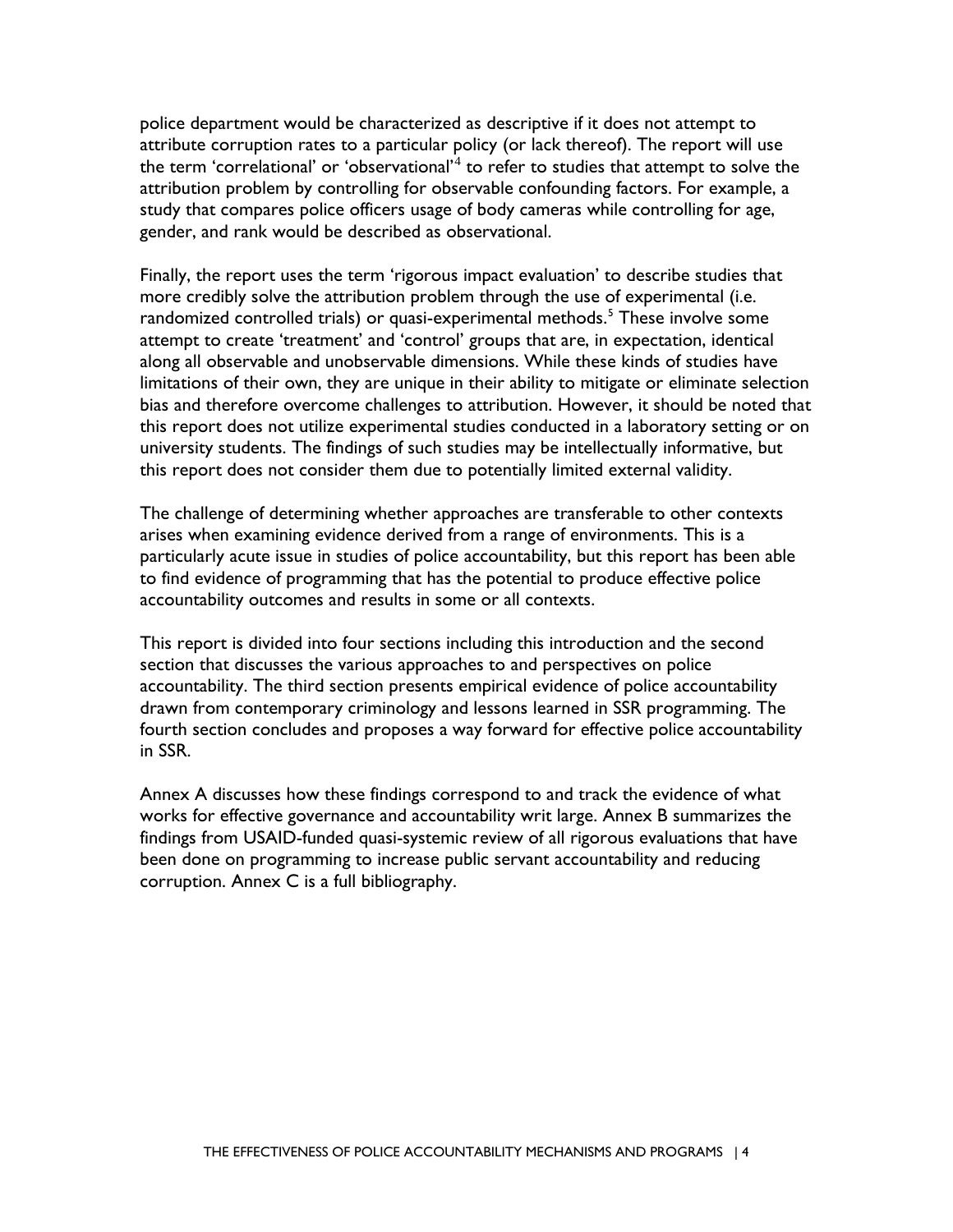# <span id="page-8-0"></span>SECTION 2 DEFINING AND EXAMINING ACCOUNTABILITY

Police accountability is a broad and multi-variant concept.<sup>6</sup> Police ansure that all members of a A clear understanding of police accountability is crucial to **replice organization are held**<br> **capture what works to enhance it. performance and conduct. performance and conduct.** 

 on outcomes, it is the methodology by which to measure **within which the police**  program. The second is a systems and functional lens which **and procedures which serve**  and the procedures, processes and disparate actors **State Bureau of** *State Bureau* of There are two complementary lenses for analyzing and programming for police accountability. The first **conduct which defines** concentrates on analyzing police behaviors, policies and **acceptable and unacceptable**  procedures, managerial efficiencies, and results. Focusing and evaluate the effectiveness of a police accountability examines each of the four different types of accountability **as operational guidelines.**  mechanisms (vertical, horizontal, external, and diagonal) involved in each. These two lenses and methodologies need **International** to be brought together to understand the correlation between the approach and the outcomes on effectiveness **Enforcement Affairs**  and to design programs to achieve their intended objectives.

 **Police accountability systems**  ensure that all members of a police organization are held responsible for their **Accountability requires a** combination of a code of **behavior; a legal framework** within which the police operate; and police policies

**U.S.** Department of **State Bureau of Narcotics and Law** 

## <span id="page-8-1"></span>**MEASURING BEHAVIORAL OUTCOMES AND RESULTS**

Using the behavioral and results lenses, police accountability refers to and encompasses:

- 1) Police behaviors (individual, unit, and institutional)
- 2) Performance outcomes/results
- 3) Policies and procedures
- 4) Managerial efficiencies<sup>[7](#page-62-6)</sup>

 *behaviors* of individual police officers and the units to which they belong. These On its most basic level, police accountability is concerned with the private and public behaviors pertain to how the police conduct themselves and respond to calls for their service. From this perspective, police accountability is about the day-to-day behaviors and actions of the police and their communications with the public.

 measure of police discipline. Accountability also relates to alleged police malfeasance, a and human rights violations. Controlling corruption and human rights violations is a critical element of police accountability. However, accountability is much more than The behaviors of individual police officers and their units can be measured according to their adherence to police practices, policies, and procedures. This can be viewed as a police officer or unit's alleged involvement in criminal acts, organized crime, corruption,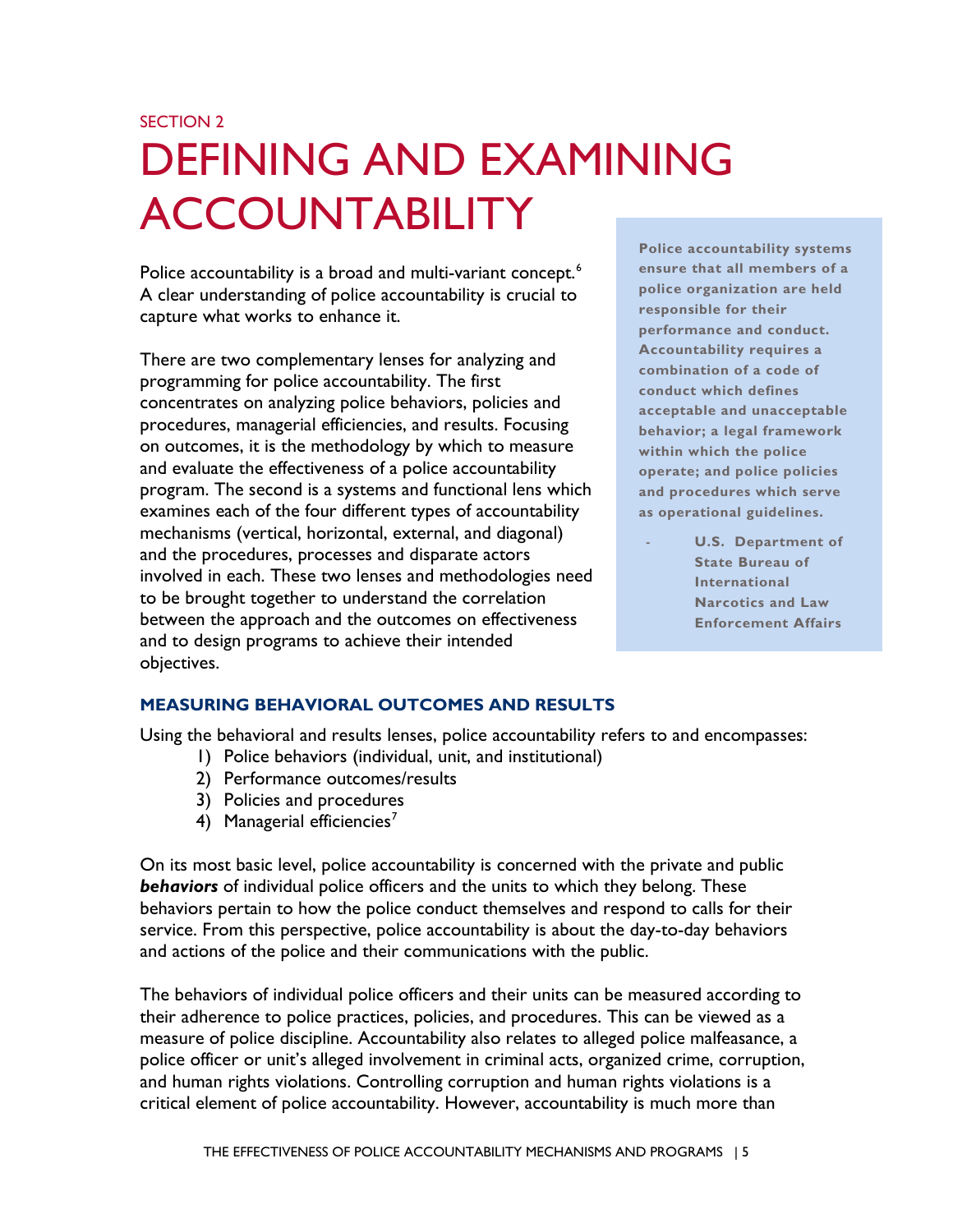international standards and best practices. addressing corruption and/or human rights violations. Police accountability also refers more broadly to how a country's police and law enforcement organizations deliver safety and security. This perspective corresponds to their **aggregate performance, which is the effectiveness and quality of the public goods and services the police provide**. Police accountability also refers to the quality and coherence of police policies and procedures and the extent they are consistent with national and

 organizations. Police and law enforcement agencies are publicly-funded state institutions. A fourth perspective on police accountability pertains to the *efficiency* of policing As with all state institutions, they are responsible for using their funds in the most costeffective and timely manner possible.

security. $^8$  $^8$  Therefore, police accountability resides in the adherence to the rule of law Each of these four types of police accountability results are equally important and complementary. Police accountability programs can be designed to correspond to one or more sets of results and outcomes. Along each dimension, police and their organizations must respect and adhere to the rule of law and human rights. They are held responsible by their own organization(s), other state institutions and the citizenry to whom they provide the tangible and concrete public goods and services of safety and and human rights and the ways in which police further those objectives in a positive way to achieve greater and better safety and security. Conversely, they are also to be held responsible if and when their behaviors, policies, procedures, and practices transgress those principles and the law. $9$ 

### <span id="page-9-0"></span>**A SYSTEMS AND FUNCTIONAL APPROACH**

 Police accountability can also be analyzed using a systems and functional schema. This approach typically identifies **the different types of accountability mechanisms, procedures, and processes and the disparate actors involved in each**. A systems analysis is commonly used to examine police accountability in terms of effective governance and has four dimensions:

- 1) Horizontal
- 2) Vertical
- 3) External
- 4) Diagonal

 corruption and ombudsman offices, as well as legal aid organizations, also conduct vital *1. Horizontal. H*orizontal accountability pertains to the overall governance system of checks and balances. At the national and state level, prosecutors, parliaments, and ministries of finance and justice conduct horizontal checks on all institutions and agencies of the state, including the police. Other ministries may also exercise horizontal accountability on the police, such as ministries of human rights, women and children, and defense, especially if a gendarmerie exists and falls under its jurisdiction. Antiaccountability functions and fall under this category if they are official government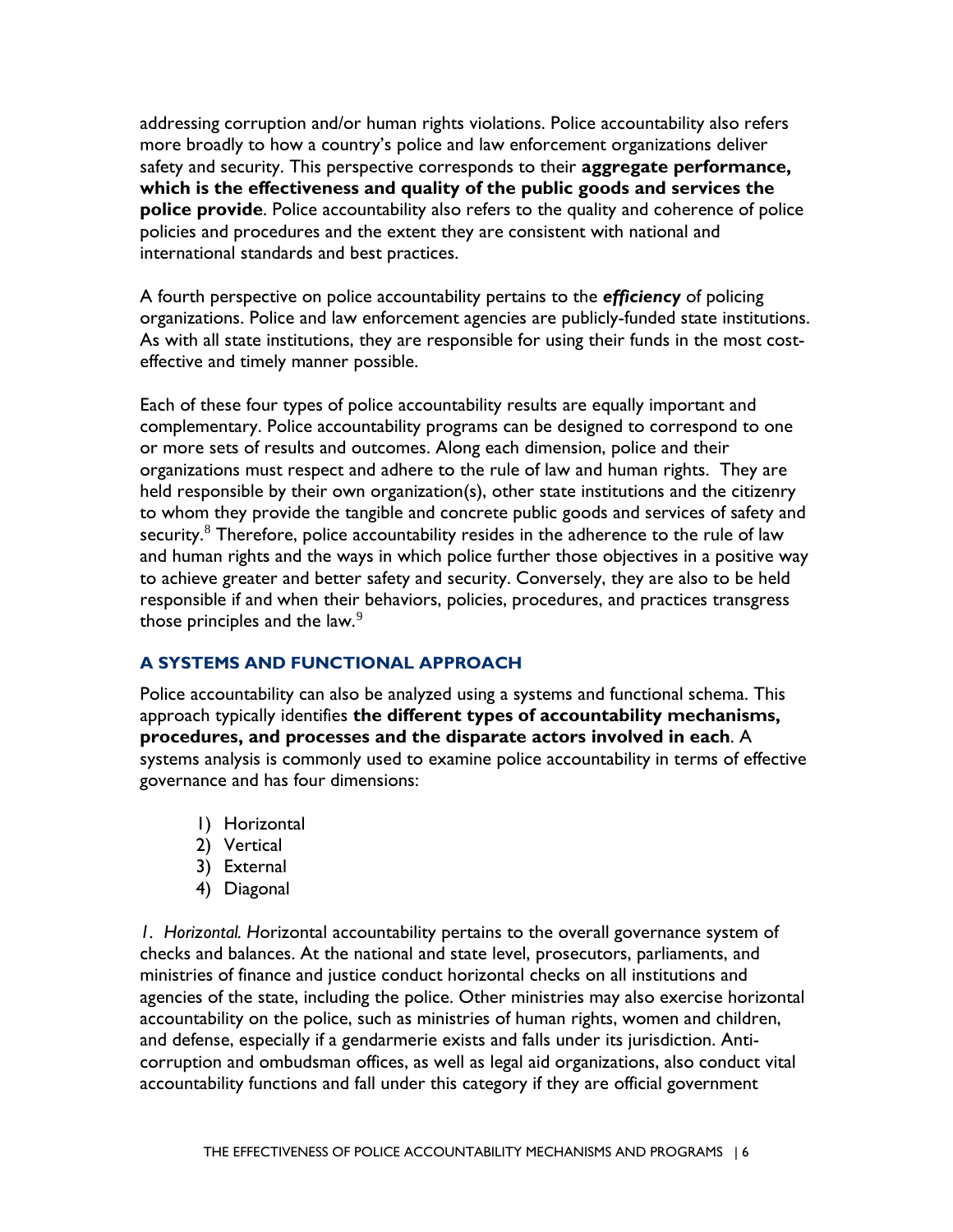agencies. City, state, and national auditors can also check and balance state institutions and agencies.

 procedure and other legal standards. For policing, these codes and processes range as well as the ability and process by which they can do so is a key horizontal mechanism. The law and its provisions serve as a horizontal accountability mechanism. In some cases, there may be a need to strengthen or tighten varying administrative codes of from *habeus corpus* to privacy, public access to information, and intimate partner violence. The rights of citizens to sue state institutions and agencies, including the police, Civil society legislation is also a key horizontal mechanism given its potential to function as an accountability mechanism.

 services and may also be capable of performing check and balance functions. At the local level, horizontal governance structures include mayors, chieftain systems, and municipal, village, and commune councils. In policing, the systems often associated with these local offices are separate and distinct from national, state, or provincial police

 policies and procedures, and its various codes of conduct. Organizational units that *2. Vertical. V*ertical accountability refers to an institution's internal mechanisms that perform accountability functions. These include the state agency's mission statement, its monitor and enforce these policies and procedures are vital and include, but are not limited to, policy and planning units, auditing functions, and disciplinary bodies. Personnel and information management units play key roles in vertical accountability.

 policies, rules, and regulations by which police officers are authorized and mandated to tactical police practices and behaviors including the rules, regulations, and process by For the police, the 'use of force and firearms/force continuum' is the central principle around which vertical accountability revolves. This continuum is composed of the engage in coercive action to fulfill their responsibilities to provide safety and security to citizens and residents. It extends to a range of operational manuals that prescribe which police officers are disciplined by their own service for misconduct or malfeasance and the organizational units mandated to oversee police behavior, such as professional standards and internal affairs units. Personnel departments play a role and may also be charged with managing allegations of misconduct by police officers as they may control the information vital to these types of allegations.

*3. External. E*xternal accountability relates to independent organizations and groups that lie outside the official public governance system and whose activities are to observe, record, and report on state agency policies, tactics, operations and performance. The media is a key player and other groups include think tanks and research centers that collate and analyze data on state activities.

For the police, external accountability mechanisms include not only policy and research centers, but also labor relations boards, national and local bar associations, and human rights commissions and ombudsman offices that are not official government offices. External oversight systems and independent police auditors fall within this category as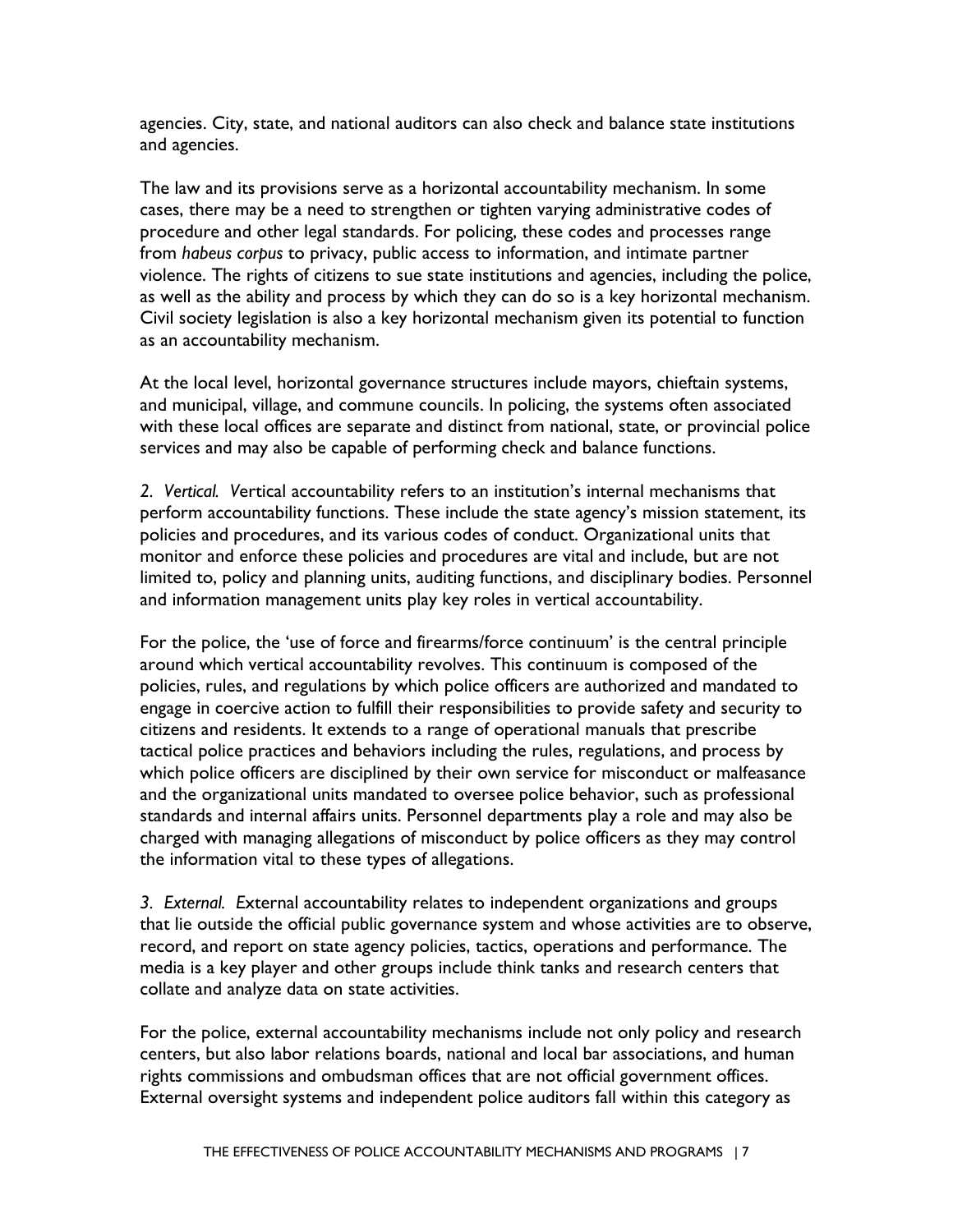well. Non-governmental organizations (NGOs) that are organized thematically such as women's or human rights groups are key accountability actors. Police labor unions also possess accountability functions.

 understudied potential accountability mechanism that has the potential to provide rich As already noted, the police are liable to be sued by citizens for alleged wrongdoing, given that they are a public state institution and agency. While the right to sue is a horizontal form of accountability, the exercise of that right, whether lawsuits are supported by civil society organizations as they often are or brought by individuals, is best considered to be an external form of accountability. This is an oft overlooked and information on police performance and behavior.

 accountability. It refers to the way in which the public goods and services provided by *4. Diagonal.* This fourth category is a more grassroots mechanism than external state institutions and agencies, including the police, are directly accountable to the needs of local communities and neighborhoods. It is also a mechanism by which the public service provided corresponds to and coincides with the actual priorities and interests of communities and neighborhoods.

 from below. Local religious organizations, associations of local traders and merchants and other types of neighborhood groups fall under this category. Community-policing partnerships, community safety councils, and other local policecommunity participation mechanisms fall under this category. Organized procedures by which residents visit their police stations and record their opinions, score card mechanisms, and local audit and budgeting groups all perform accountability functions and other types of neighborhood groups fall under this category.<br>THE EFFECTIVENESS OF POLICE ACCOUNTABILITY MECHANISMS AND PROGRAMS | 8<br>THE EFFECTIVENESS OF POLICE ACCOUNTABILITY MECHANISMS AND PROGRAMS | 8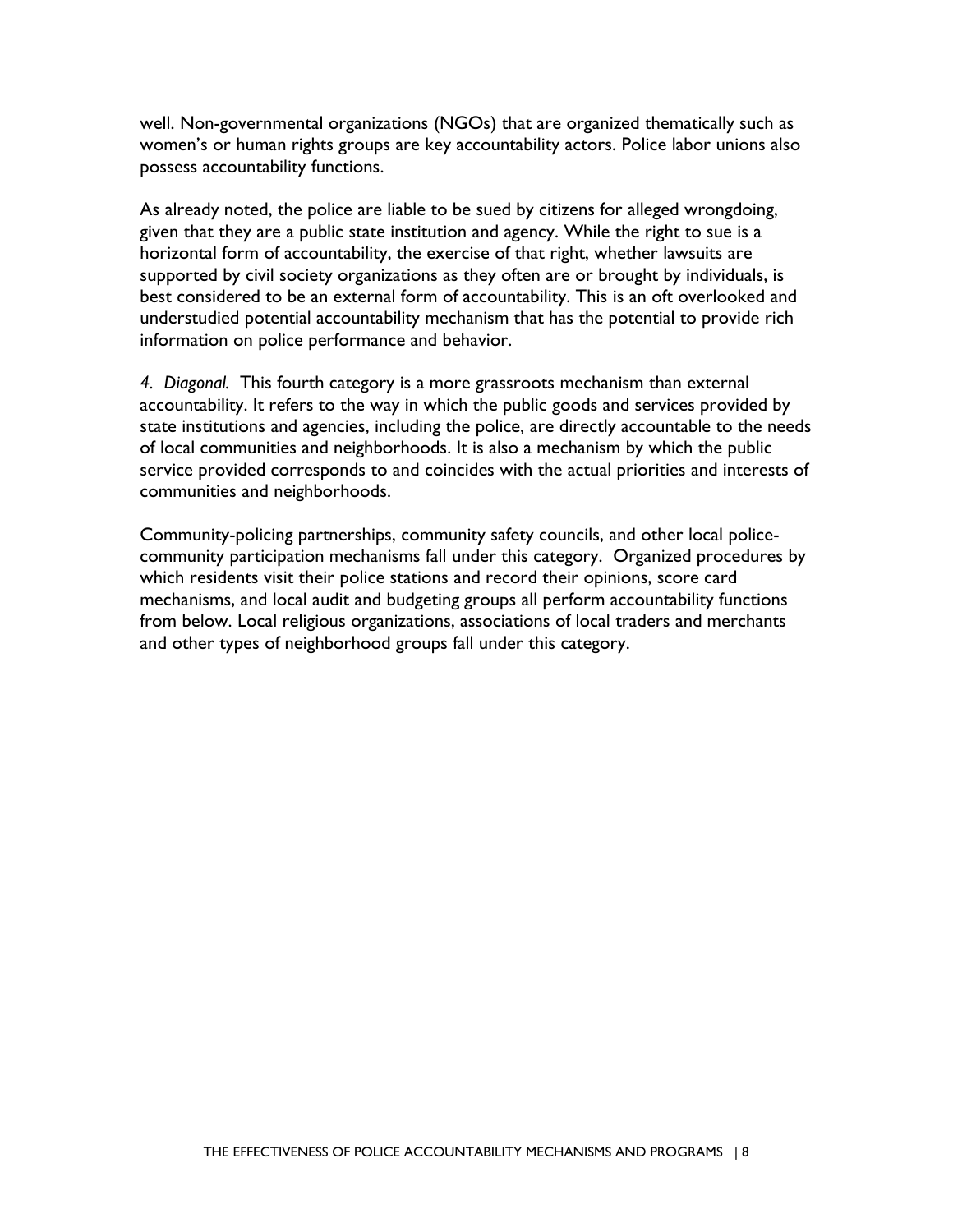# <span id="page-12-0"></span>SECTION 3 WHAT WORKS IN POLICE ACCOUNTABILITY

This section is divided into three parts. The first part lays out four conceptual and practical challenges to any analysis of and recommendations on what works in police accountability. These challenges are:

- The search for reliable data and theories of change
- The use of indicators
- The transferability of lessons learned
- Scalability of police accountability programs

This section's second and third parts present the types of programming that can increase police accountability and those for which the empirical record is thinner.

## <span id="page-12-1"></span>**CONCEPTUAL AND PRACTICAL CHALLENGES**

## <span id="page-12-2"></span> **THE SEARCH FOR RELIABLE DATA AND THEORIES OF CHANGE**

Police accountability is, first and foremost, a managerial challenge that includes the means and methods by which police organizations supervise and control the behaviors of individuals and units and evaluate performance and operate efficiently. Research exists on police officer attitudes and beliefs on questions of police accountability.<sup>10</sup> However, there is "little research on the organizational culture of policing"  $11$  or what motivates police to comply with administrative and operational rules and regulations.<sup>12</sup>

 though police accountability research is slowly accumulating data, there continues to be In 2007, the leading U.S. criminologist on police accountability, Samuel Walker, stated that little is known about the effectiveness of police accountability procedures,  $13$ whether they are vertical or external mechanisms. In 2014, Mr. Walker cautioned that an absence of comprehensive data on the various dimensions of police accountability;<sup>14</sup> little research on the dynamics of ensuring the continuity of reforms in policing related to accountability<sup>[15](#page-63-3)</sup> and that new approaches to police accountability have not been tried and evaluated.<sup>16</sup> It is of significant importance for programs to establish rigorous methods to evaluate police accountability initiatives.

## <span id="page-12-3"></span>**FORMULATING INDICATORS**

police accountability they are seeking to enhance.<sup>[17](#page-63-5)</sup> Otherwise, the program may<br>measure an element of accountability other than one the program intended to influence.<br>THE EFFECTIVENESS OF POLICE ACCOUNTABILITY MECHANISM measure an element of accountability other than one the program intended to influence. There are innumerable possible indicators for evaluating police accountability programs given the various behaviors and outcomes for measuring police accountability. Security sector programs must carefully spell out what types, characteristics, and categories of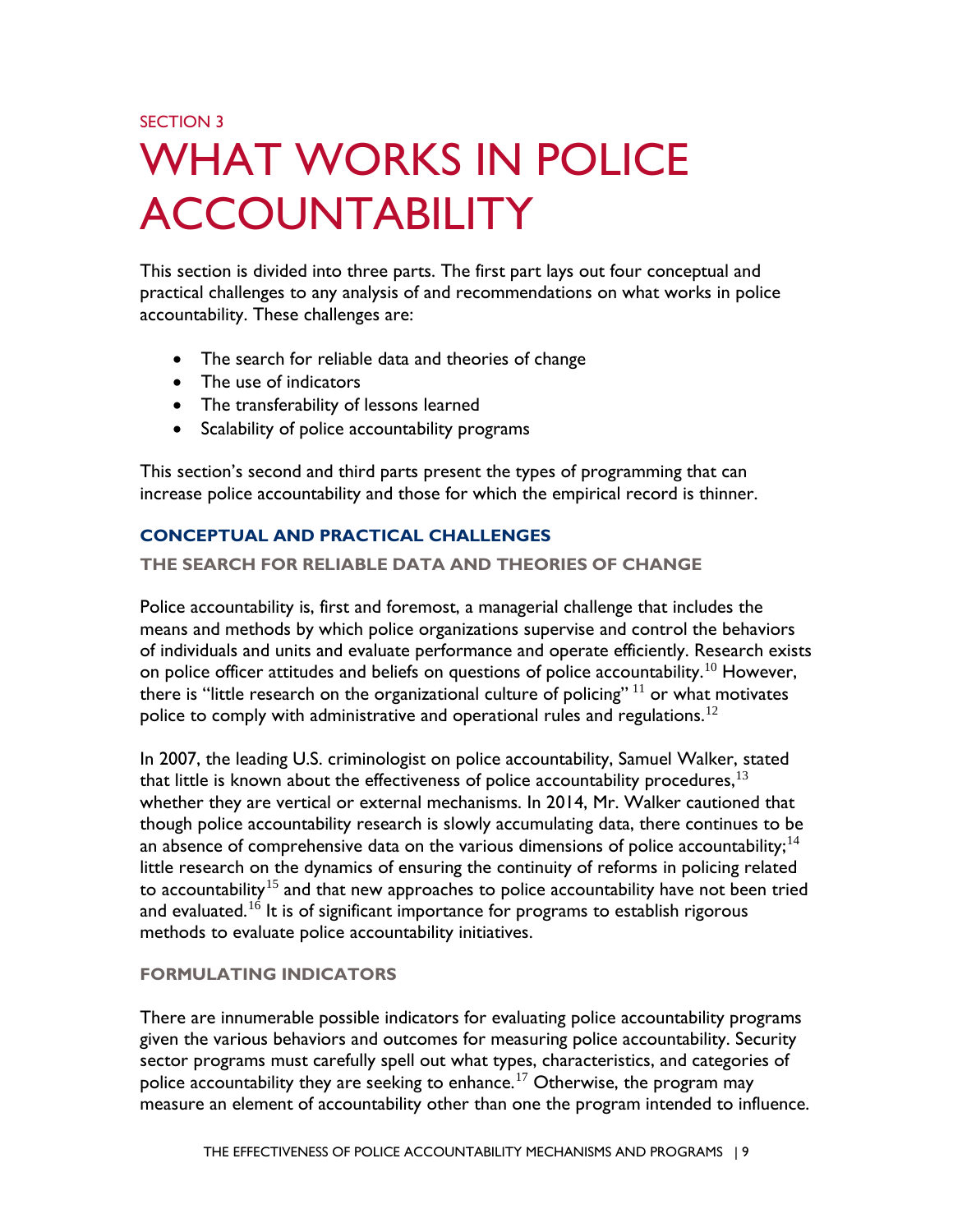To give a sense of the variety of indicators, a partial list of police accountability indicators includes changes in:

- Annual numbers of alleged and proven human rights violations, which can include extra-judicial killing
- • Incidences and rates of grand or petty police corruption, defined as rates of payments to prompt a police activity and those actively solicited by police officers while performing a police function<sup>[18](#page-63-6)</sup>
- Public perceptions of procedural justice with respect to police behavior
- Public perceptions that police and community priorities are well aligned
- Victimization rates for specific crimes, by neighborhood
- The degree to which police behavior adheres to a cogent and well-formulated 'use of force and firearms' policy and what occurs when behavior transgresses that protocol
- Thorough investigations of complaints against police officers lodged by members of the public and their fellow officers
- The efficient use of budgeted state resources

 Each of these indicators is potentially a valid and important indicator of a police Furthermore, accountability cannot be conflated to only corruption and malfeasance. A accountability outcome. However, each focuses on a different element and requires a different program approach. Every police accountability program must make explicit the specific outcomes they are designed to achieve with indicators carefully calibrated to align with the activities that are justified by reliable theories of change. Many programs to date have only measured output data, reflecting activities rather than the results of those activities. Clear, relevant indicators that test theories of change would help address the dearth of data on program effectiveness. Consequently, there is no single measure by which police accountability's overall effectiveness can be evaluated. police accountability program can be effective in some elements without reducing the incidence of corruption or human rights violations.

# <span id="page-13-0"></span>**TRANSFERABILITY OF LESSONS LEARNED WHAT SHOWS PROMISE IN**

transferred to another context. There can be no This next section explains, in order, the most<br> **Tabula Rasa or Blank Slate** promising approaches to accountability as outlined in Initiatives the text box to the right. Most existing evidence<br>
originates from programs conducted in western<br>
Use of Force and Force/Firearms **•** [Use of Force and Force/Firearms](#page-19-0) originates from programs conducted in western,  $\begin{array}{ccc}\n & \text{Use of Force and Force/Firearr\n} \\
\text{developed countries. While it may be possible to\n} & \text{Communization and Soft Skills\n} \\
\text{extrapolate from these, a key challenge is to\n} & \text{New Technologies\n}\end{array}$ extrapolate from these, a key challenge is to<br>
determine what lessons and practices can be<br>
entity of the Specialized Police Practices determine what lessons and practices can be **•** Specialized Police Practices<br> **Example 2008** Franchise Context There can be no **Factulate** Early Internal Intervention examption that what works in one environment can be systems systems

# **POLICE ACCOUNTABILITY**

- 
- 
- 
- 
- 
- 
- 

be replicated in another. For example, it is imperative to ask whether effective U.S. managerial and police information systems can be successfully replicated in Ukraine, South Africa, or Thailand where norms and values as well as police management systems and procedures significantly differ from the U.S. It is necessary to specify which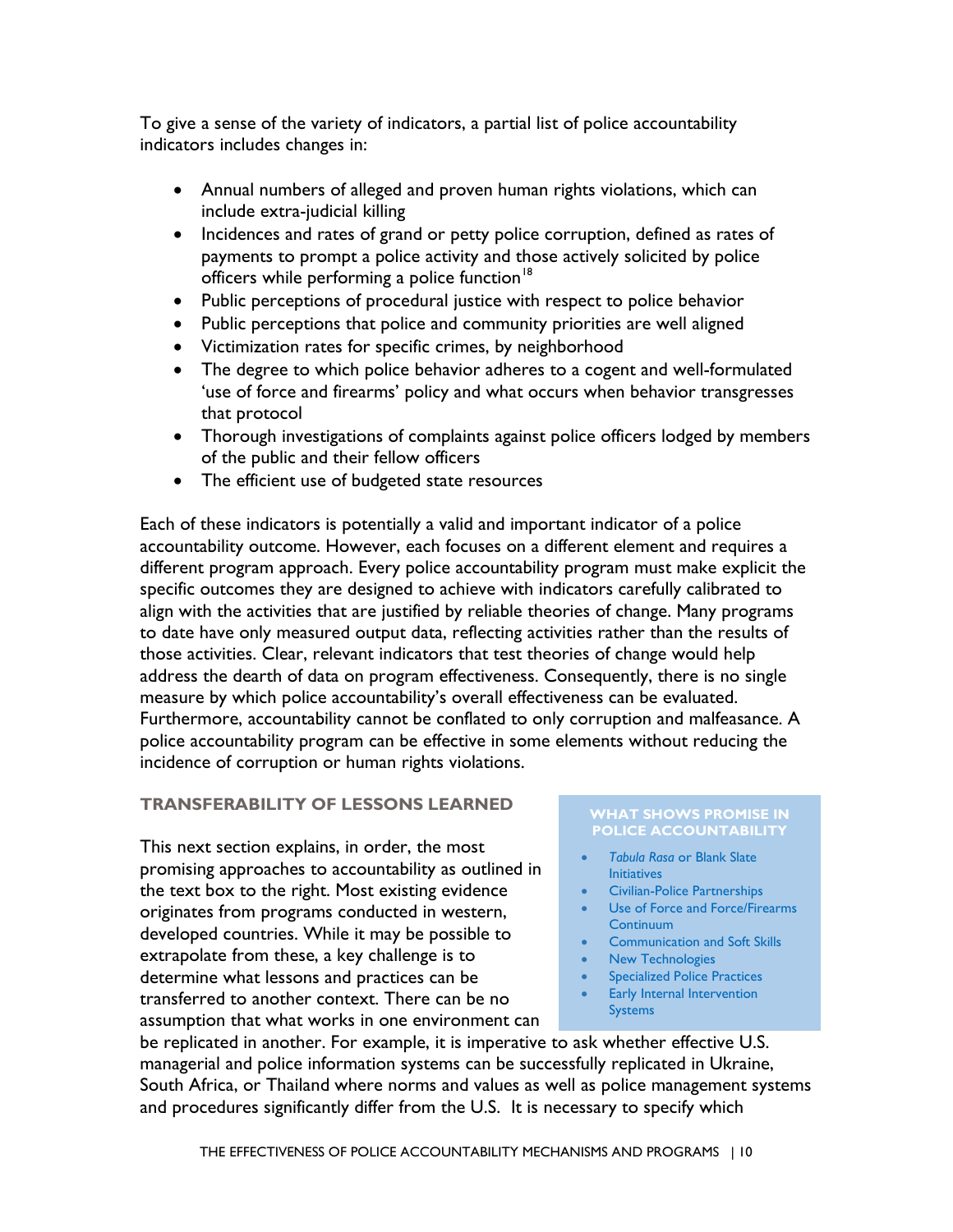characteristics of an effective project can be reproduced and requires a political economy analysis to determine:

- 1. At what political and police management levels does the requisite political will exist (if it exists at all)
- community/neighborhood groups, etc.) and how can their support be fostered 2. Who will be the constitutive allies (civil society organizations,
- 3. Who will resist implementation and how can resistance be mitigated or overcome
- 4. Whether the country possesses or is ready to strengthen requisite managerial systems, human and financial capital, technological capabilities, and norms and values to implement and sustain innovative police accountability programming.

### <span id="page-14-0"></span>**SCALABILITY OF POLICE ACCOUNTABILITY PROGRAMS**

 budgetary restraints, and a lack of infrastructure and training resources are frequent hurdles to scaling pilot programming. Therefore, it is recommended to evaluate how Combinations of political constraints, organizational and managerial bottlenecks, each of these factors will affect scalability.

## <span id="page-14-1"></span>**WHAT SHOWS PROMISE IN POLICE ACCOUNTABILITY**

 The following section summarizes police accountability programming that has shown promise in the field. The analysis draws on systematic studies where available, anecdotal evidence, and correspondence with police accountability experts and practitioners. **Note, there can be no improvement in police accountability without the police as an active and committed partner. Practitioners must carefully analyze each level of police hierarchy (i.e. national, state/provincial, municipal/local), as well as an analyze the political will within each of the police entity's senior, mid-level, and line levels, when determining which reform efforts are most likely to succeed.** 

### <span id="page-14-2"></span>*TABULA RASA* **AKA BLANK SLATE INITIATIVES**

Starting new police units is likely a promising way to increase police accountability. One approach is to completely replace them and start from scratch. This can be described as a form of vertical accountability in that an entire police unit is established anew or built after a previous one has been disbanded. However, it must be stated that this cannot be done everywhere. Such efforts are difficult, long, and expensive. Political will is paramount for *tabula rasa; it* can only be successful in very particular circumstances.

With that said, when such commitment does exist, significant positive reform is possible.<br>For example, in Peru the traffic unit was disbanded and a reconstituted unit established, descriptive surveys suggest that Peruvians generally approve of the traffic unit's work. $^{20}$ in which women officers constituted over 90% of the unit.<sup>19</sup> Initial feedback suggests that starting over, and the presence of women, helped to address corruption. Other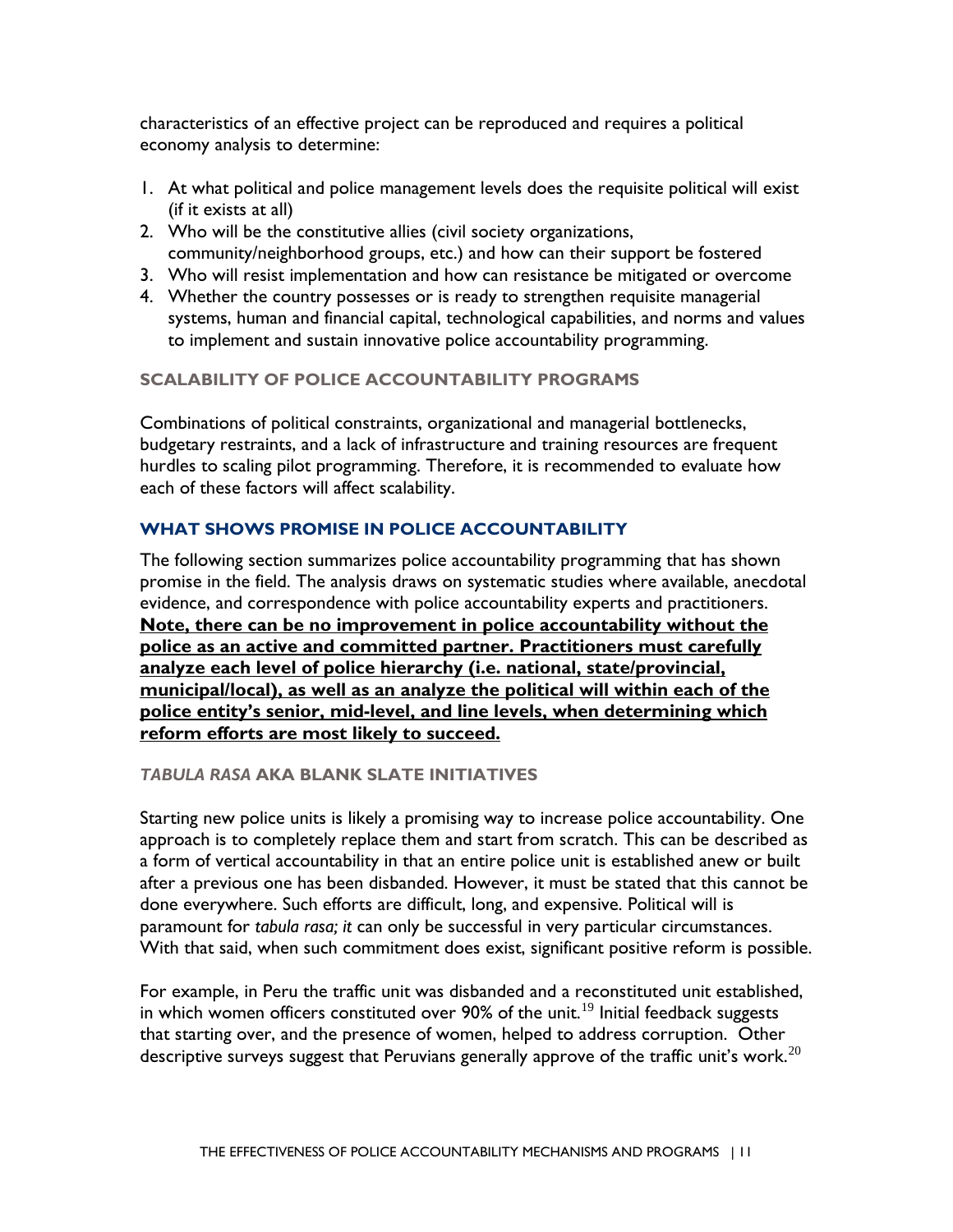Georgia is another example of a *tabula rasa* effort.<sup>[21](#page-63-9)</sup> The winner of a national election police cars were outfitted with new technologies; and the police academy began sought to assert his and his party's control over the security services and reduce police corruption. Police pay was dramatically increased, and wages were deposited directly into the police officers' individual bank accounts.<sup>[22](#page-63-10)</sup> The police were no longer allowed to collect administrative fees and fines (traffic violations, passports, driver's license, vehicle and weapon registration, etc.), and approximately 85% of all police officers were replaced.<sup>23</sup> The successful reforms in Georgia involved a combination of many of the mechanisms described in this report: the Ministry of Interior and Ministry of State Security were merged into one unit; a zero tolerance policy was instituted to deter crime; a media campaign was launched to demonstrate police toughness and efficiency; providing professional training services, among other initiatives.  $24$ 

It is impossible to determine which of these mechanisms (or which combination of mechanisms, if any) was responsible for any subsequent improvements in police accountability. Nonetheless, descriptively at least, across a range of indicators such as rates of petty corruption and better service delivery, police accountability and performance improved after the reforms. However, the cost of that strengthening was significant. Political control over the police was heightened and deeply politicized.<sup>[25](#page-63-13)</sup> In addition, certain types of human rights violations continued, and high-level corruption was left largely untouched or new forms emerged.

 agreements, and the United Nations and its local and international partners often play a Political will to completely overhaul entire police forces or units is likely to be low in most cases. *Tabula rasa* efforts seem to be most common in countries recovering from conflict or internal strife. SSR is often a key component of comprehensive peace lead role in rebuilding post-conflict police forces more or less from scratch. UN missions have taken a *tabula rasa* approach to police reform in East Timor, Liberia, Sierra Leone, and elsewhere. While evaluating the impact of *tabula rasa* approaches is inherently difficult for reasons described in Section 2, there is observational evidence suggesting that restructuring police forces from the ground up can effectively improve performance and accountability and restore citizens' trust in post-conflict settings.  $26$ 

 around 250 officers in 2012 to over 400 in 2013. With pressure from local civil rights While *tabula rasa* reforms are less common in wealthy Western countries, they are not unheard of. In the US, for example, the City Council of Camden, NJ disbanded the municipal police force and replaced it with a new one under county control in 2013. All city police officers were laid off and told to reapply for new jobs with the county under less generous non-union contracts. The size of the force increased markedly, from activists, the city also implemented a number of additional reforms, including revisions to its use of force policies and changes to the internal metric system used to rate officers' performance. Camden experienced a 23% decrease in violent crime from 2012 to 2018, and a 48% decrease in nonviolent crime, alongside a gradual decline in complaints over excessive use of force. $27$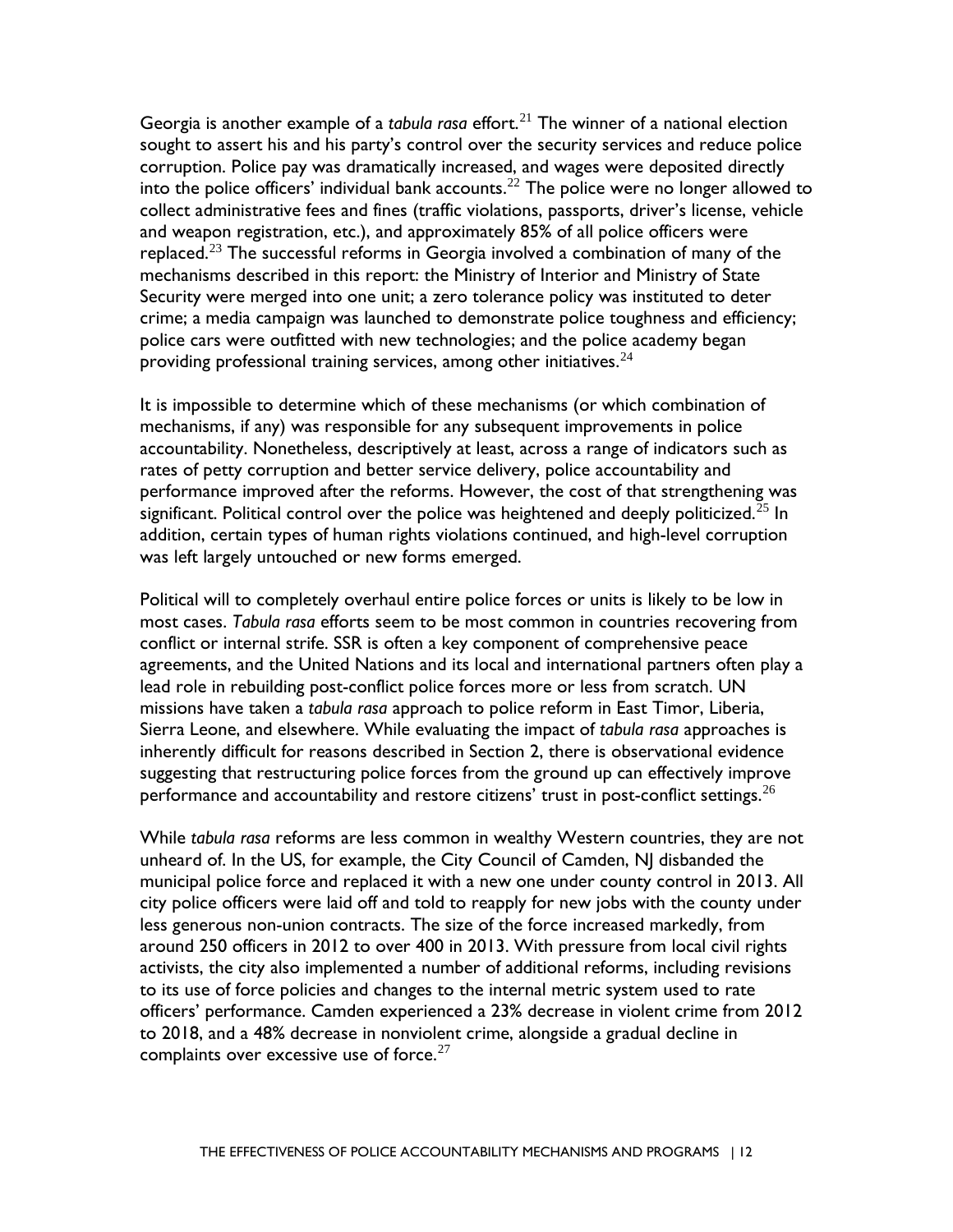accountability, assuming there is sufficient political will to follow through on reform. The restructuring of Camden's police force required enormous political will. And while the reforms were followed by improvements in police performance, it is unclear to what extent those improvements can be attributed to the city's *tabula rasa* approach to reform. Some analysts argue that local activism, rather than *tabula rasa* per se, is the "key to understanding the gains made in Camden."[28](#page-63-16) Nonetheless, it seems that such efforts can help create a window of opportunity for other reforms. While it is impossible to disentangle these reforms' impacts from the impact of *tabula rasa*, existing observational evidence suggests that overhauling police forces can help improve police

### <span id="page-16-0"></span>**CIVILIAN-POLICE PARTNERSHIPS**

 Obama, recommends that "law enforcement agencies should work with community Civilian-police partnerships are widely believed to be an effective mechanism for improving police-community relationships and enhancing police accountability. In the US, the President's Task Force on 21st Century Policing, convened by President Barack residents to identify problems and collaborate on implementing solutions," through, for example, joint training programs, police-community advisory committees, "community action teams," and other fora where "all community members can interact with police and help influence programs and policy."<sup>29</sup> There is also anecdotal and descriptive evidence suggesting that diagonal civilian-police relationships (a form of diagonal accountability) may be effective. The following are some specific examples.

 traditional chiefs, leaders of quasi-vigilante groups and officials of secret societies to **Sierra Leone and Nigeria:** In Sierra Leone, an initiative created local policing partnership boards (LPPBs) that brought together the police and local elites, including discuss local safety and security issues.<sup>30</sup> The LPPBs served as community liaisons between the police and the citizenry. The LPPBs were dominated by the elites in contrast to the Nepalese example (discussed in further detail below) where special efforts were made to ensure that vulnerable and marginalized groups were included in the dialogue.

 users suggest that the LPPBs helped incorporate ordinary citizens into the process of anecdotal evidence that LPPBs contributed to the SLP being perceived as friendlier and that they may have contributed to crime prevention by addressing 'low-level' crime. $^{\rm 31}$ Interviews and focus groups with the Sierra Leone Police (SLP) and LPPB members and setting policing priorities for their communities; that they were sometimes successful in mediating petty crimes and non-violent disputes; that they served as liaisons between civilians and the police, especially for crime reporting; and that they on at least some occasions successfully arbitrated disputes between civilians and the SLP. There is also

A similar program in Nigeria included community accountability fora (CAF) and community safety partnerships (CSP). Conducted in more stable areas of the country, the CSPs were platforms for the police to meet regularly with community and business leaders in individual police catchment areas to discuss security issues and generate joint solutions to community safety problems. CAFs brought together the police, the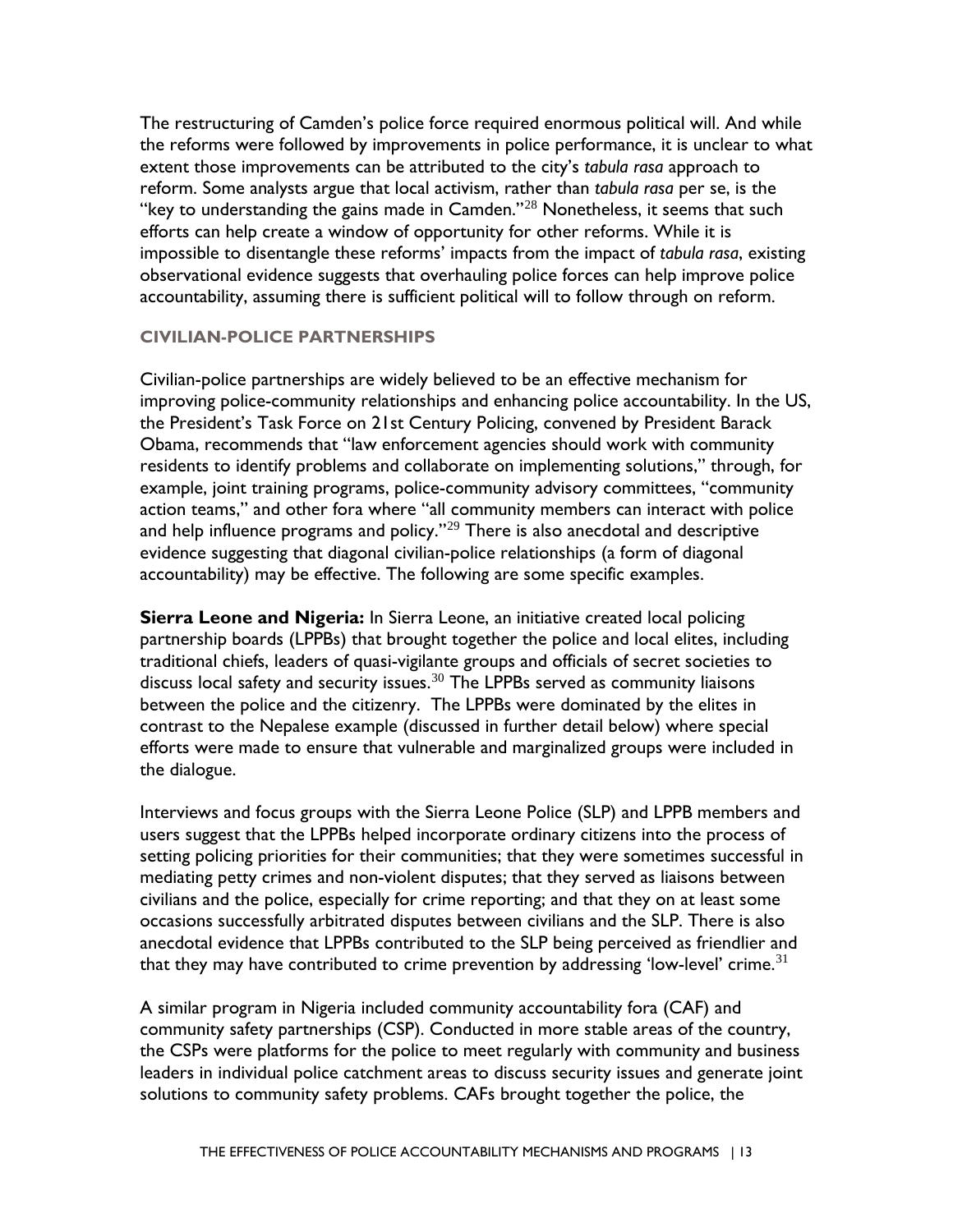voluntary policing sector (VPS), and community and acted as oversight bodies to improve relationships at the local police level and improve service delivery to the communities by both the police and VPS. $32$ 

 neighborhood patrols in high crime areas, and handling accusations of police extorting questions of police corruption or malfeasance, the Nigerian one did. However, in a These fora provided a space for the Nigerian policing organizations to meet their constituencies and to resolve local problems by improving the relationship between traders and the police, reducing burglary rates, introducing additional police and policemoney. The implementer suggests that the Nigerian program was well received by civilians.<sup>[33](#page-63-21)</sup> The Nigerian police informed program officials of its intention to roll-out CAFs and CSPs throughout the country as a principal part of the expansion of the program's model police stations. While the Sierra Leone project did not address country whose police are challenged by severe systemic and performance deficiencies, such programming will need complementary efforts to address accountability.<sup>[34](#page-63-22)</sup>

 involved a series of facilitated dialogues that brought together communities and police **Nepal:** A United States Institute for Peace (USIP) civilian partnership program in Nepal to establish collaborative relationships.<sup>[35](#page-63-23)</sup> The program included a survey and mapping exercise of safety and security, which served as the foundation upon which the dialogues took place. The dialogues focused on problem-solving.

 The project included special youth-police dialogues and the broadcasting of radio demonstrate increased interactions with the population but the challenge of determining programs. The former may have been of particular significance in that USIP undertook special care to ensure the participation of a group that may have otherwise been slighted due to their unequal access to power and traditional Nepalese cultural norms that do not prioritize the perspectives of youth, particularly from lower caste populations. The same pertains to the radio component as it broadcast the activities that were jointly conducted by the police and communities so local neighborhoods were made aware of the services that were being provided. Findings were able to whether that changed accountability remains.

police or on their perceptions of the police as fair and transparent.  $36$ **Liberia and Colombia:** While anecdotal and descriptive evidence suggests that civilian-police partnerships may be effective mechanisms for increasing police accountability, it is important to note that rigorous impact evaluations from multiple settings illustrate the potential limitations of these mechanisms. In Liberia, for example, the national government's *Confidence Patrols* program deployed newly-retrained, betterequipped police officers from an elite subunit of the Liberian National Police (LNP) on recurring visits to rural towns and villages. During these visits the patrolling officers held town hall meetings and Q&A sessions with citizens, conducted foot patrols and door-todoor outreach, disseminated informational posters and pamphlets, and played soccer with local youths. A randomized controlled trial found that the program increased citizens' understanding of Liberian law, improved security of property rights, and reduced the incidence of some types of crime, but had no effect on citizens' trust in the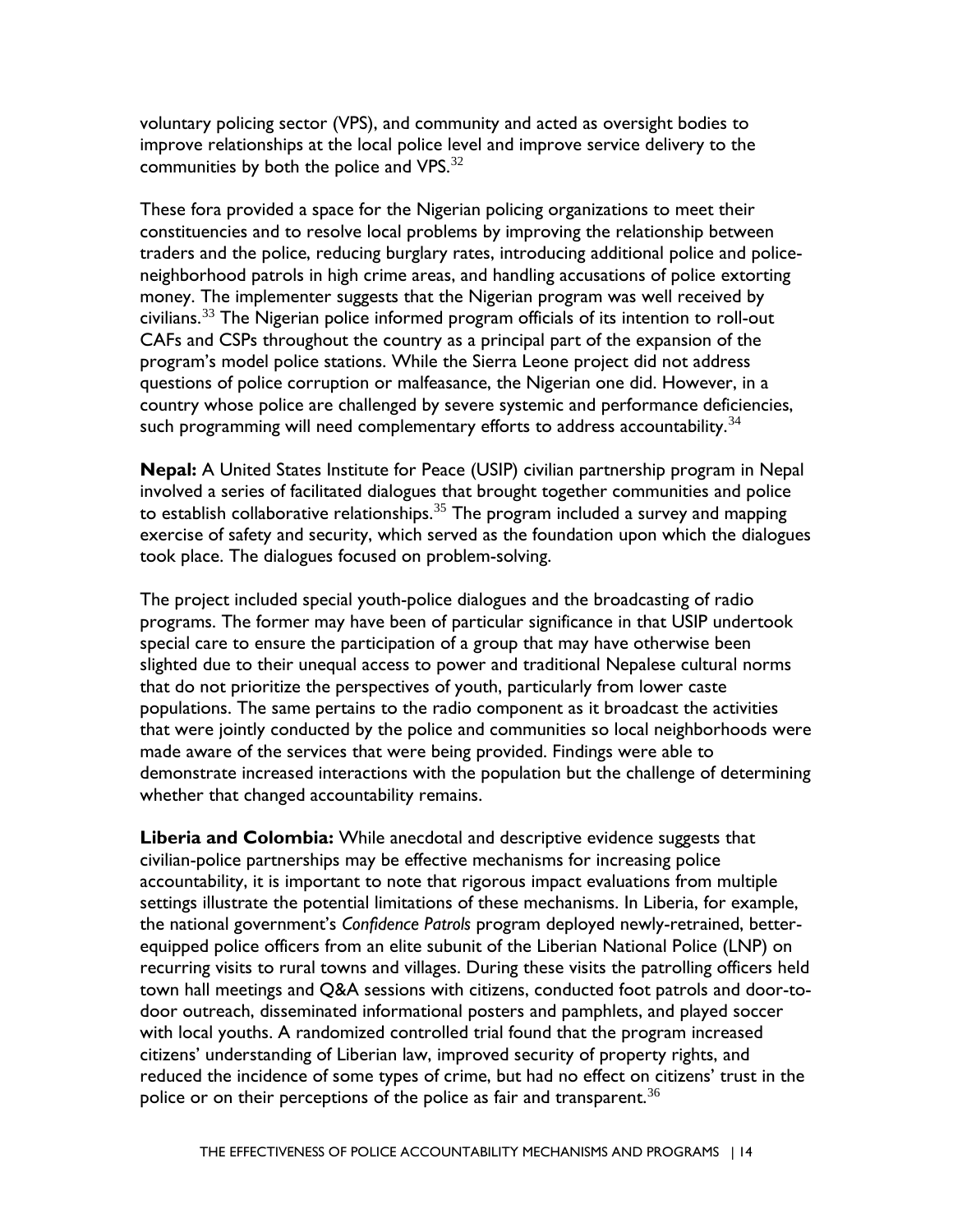accountability — for example, the extent to which police officers successfully diagnosed Similarly, in Colombia, the *Plan Cuadrante* program helped police officers in eight of the country's largest cities transition from a reactive to a proactive approach to crime prevention, placing special emphasis on soft skills, communication with citizens, and collaboration with communities to identify and respond to their needs. As in Liberia, a rigorous impact evaluation found that the program reduced the incidence of crime, but had no effect on police-citizen relationships or on "management indicators" for police and followed up on the most pressing security concerns in their quadrants.<sup>37</sup> Launched in 2016 and running until mid-2020, a set of six linked randomized controlled trials will test the efficacy of similar interventions in Liberia, Uganda, Colombia, Brazil, Pakistan, and the Philippines,  $38$  Results from this study are forthcoming.

 their ability to solve problems and improved police officers' perceptions of their **United States:** One key recommendation from the President's Task Force on 21st Century Policing is that law enforcement agencies should evaluate police officers on their efforts to create partnerships with citizens.<sup>39</sup> But evidence is mixed from programs that offered consistent and continuous feedback to police officers about their interactions with citizens or programs that provided managers with information about citizen perceptions to improve police service delivery. A rigorous impact evaluation of a Quality Service Audit program in Nebraska found that the it had no effect on officers' performance, no effect on their attitudes towards the communities they serve, and no effect on their engagement in activities that might increase the quality and frequency of contact with civilians.<sup>[40](#page-64-3)</sup> Similarly, a rigorous impact evaluation of an analogous program in Chicago similarly found that providing police officers with citizen feedback in the context of the CAPS community policing program increased residents' confidence in relationship with civilians, but otherwise had no effect on most attitudes or behaviors. Training police officers to incorporate citizen feedback and engage in problem solving during community meetings had no effect either, and if anything, may have diminished actual problem solving in the field. $41$ 

 partnerships may vary by sex and indicators of locally privileged status. As part of the police, especially in remote locations. While women became less likely to report another finding from the Liberia study cited above, which showed that strengthening disadvantaged by existing informal mechanisms of dispute resolution. $43$ **Papua New Guinea and the Philippines:** Recent rigorous impact evaluations in Papua New Guinea and the Philippines suggest that the effects of civilian-police Community Auxiliary Police program in Papua New Guinea, respected local leaders were randomly recruited to serve as community police officers in their own rural villages. The goal of the program was to create closer ties between civilians and the negative experiences with the police as a result of the program, men became *more* likely to report negative experiences, especially when the officer was a woman. $42$  This echoes civilian-police partnerships provoked backlash from residents who benefitted from the status quo, under which local leaders resolved most disputes informally. At the same time, the program created an 'exit option' for residents who felt systematically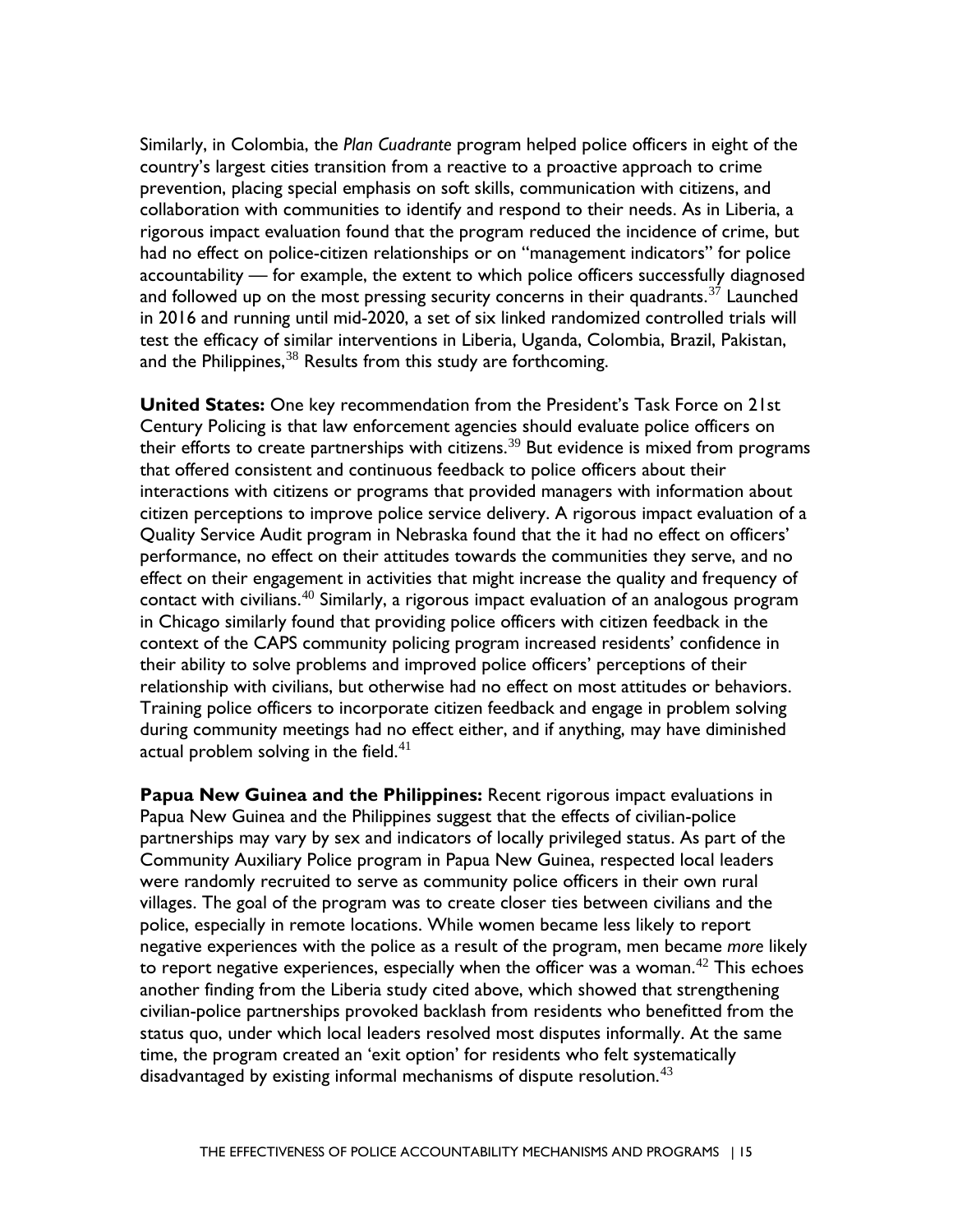citizens, resulting in lower rates of satisfaction with public safety among socially There is a risk that if civilian-police partnerships become too close, they may reproduce dynamics of exclusion at the local level, especially in rural areas where residents' access to security and justice often depends on their degree of connectedness within local social networks. A rigorous study in the Philippines found that police officers who were highly embedded within their communities tended to alienate locally unconnected marginalized individuals and exacerbating the incidence of local feuds and disputes.<sup>44</sup>

#### <span id="page-19-1"></span><span id="page-19-0"></span>**USE OF FORCE AND FIREARMS/FORCE CONTINUUM**

The use of force and firearms and, more recently, the force continuum $^{45}$  $^{45}$  $^{45}$  are the central function as a foundational principle for the police much as rules of engagement operate principles with which police exercise their authority and work day-to-day. These for the military and comprise a vertical accountability mechanism. Restrictive policies include a series of protocols on how to handle different incidents, detailing what applications of force, weapons, and procedures can be used under what circumstances. The President's Task Force on  $21^{st}$  Century Policing advocates the creation of comprehensive use of force policies that address training, investigations, prosecutions, data collection, and information sharing, and that mandate criminal investigations when police use of force results in civilian deaths.<sup>46</sup>

Some evidence suggests that these policies are correlated with improvements in certain types of police accountability. Police shootings fell in a number of large US cities including Philadelphia, San Francisco, Baltimore, Chicago, Denver, Los Angeles, and Phoenix—after their police departments reformed their use of force policies to match Department of Justice recommendations.[47](#page-64-10) One study in New York City, later replicated in Memphis, $48$  indicates that the police tend to discharge their weapons at lower rates after stricter use of force policies are implemented. However, from an evidence perspective, it is impossible to tell from these 'before and after' comparisons whether the reduction in use of force can be attributed to the policies themselves, for reasons discussed in Section 2 on defining and examining accountability. [49](#page-64-12) For example, is the reduction in the discharges due to the policy itself or is it due to increased management oversight on use of force, or some other factor altogether?

 quality, third party data on police killings compiled by *The Guardian* and *The*  **associated with a 15% reduction in killings by police**" (bold in the original).<sup>51</sup> Similar results were found in Las Vegas, where use of force reports declined by 50% over a two-year period after a policy change that prohibited police officers who were involved in foot pursuits to physically arrest suspects (though again, it is impossible to tell if the policy change was responsible for the decline in use of force).<sup>50</sup> Using high *Washington Post*, a more credible observational study from 2016 showed that "after taking into account other factors, **each additional use of force policy was** 

 After examining 265 police departments in the U.S., one study found that after controlling for region and violent crime rates, use of force complaints tend to be lower for police forces in which a supervisor or another police official is required to complete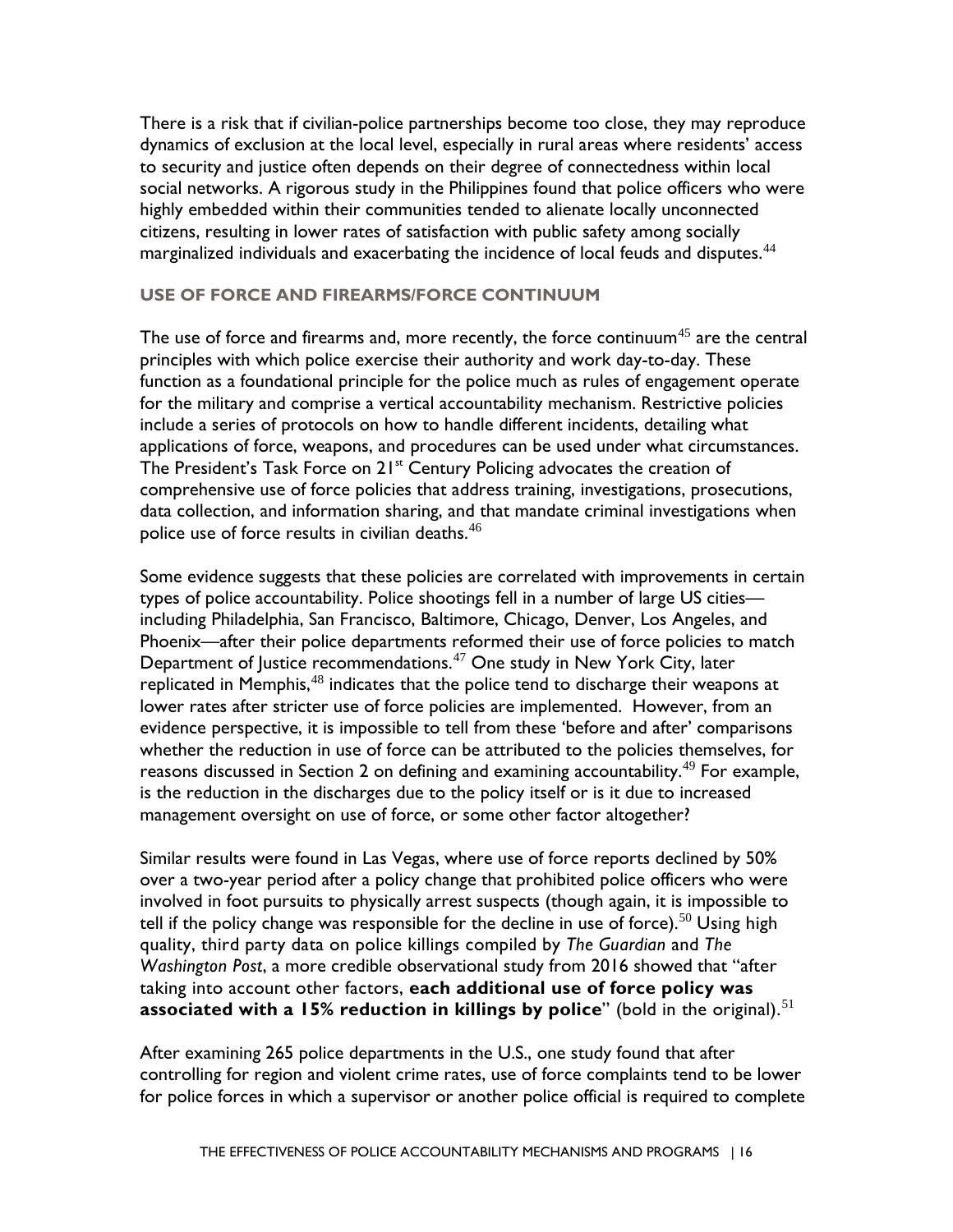the fact that in a related study of Indianapolis and St. Petersburg, it was shown that the Indianapolis and St. Petersburg study, a broader review of police accountability the filing and recording of use of force reports as compared to departments where only the involved police officer completes the necessary paperwork.<sup>52</sup> This is supported by close supervision alone is not correlated with lower levels of use of force.<sup>[53](#page-64-16)</sup> Drawing on practices reaffirms that the close supervision of police officers by their leadership in itself is not directly related to the quotient of force used by police officers.<sup>[54](#page-64-17)</sup> It is the additional administrative processes required related to supervision including the filing processes and accountability related to use of force that appears to make the difference.

 shootings, or whether some other factor was responsible. Not all use of force by police officers is necessarily deadly. With regard to non-lethal force by police, there seems to be no comparable study that directly investigates whether restrictive policies on the use of non-lethal force reduces the overall rates of force or the incidence of excessive force by police officers.<sup>55</sup> In the US, police departments that reported larger reductions in arrests from 2013-2018 also reported larger reductions in police shootings both in absolute terms and compared to departments that made smaller reductions in arrests.<sup>56</sup> But again, it is impossible to tell from these correlations whether the reduction in arrests *caused* the reduction in

 require increases in the number and quality of middle management, close supervision of Use of force and firearms/force continuum procedures, such as more restrictive policies that include documenting 'critical incidents', can readily be drafted into police practices and managerial responsibilities. However, initiatives that require documentation tend to subordinates, delegation of responsibility to subordinate police officers, and a heavy use of information management systems. With the notable exception of the U.K.'s police development in Malawi, it is rare to find policing programs that have provided significant and substantive support for reform of 'use of force and firearms/force continuum' protocols, along with the managerial systems such reforms require. But force and firearms/force continuum standards are central for all policing and police practices; it is good SSR practice to ensure that this foundation of police behavior is put in place, even if actual police accountability improvements do not occur. Revised use of force and firearms/force continuum policies and standards should be accompanied by training to ensure that all officers understand the new policies.

## <span id="page-20-0"></span> **SOFT SKILLS: PROCEDURALLY JUST POLICING**

broader systemic accountability.<br>THE EFFECTIVENESS OF POLICE ACCOUNTABILITY MECHANISMS AND PROGRAMS | 17 broader systemic accountability. There are some specific types and methods of police training that are showing evidence in improving effectiveness in accountability. Anecdotal and descriptive evidence suggests that civilian-police partnerships may be effective mechanisms for increasing police accountability due to the "soft skill" of communication that may help police officers win civilians' trust. However, evidence also indicates these trainings may impact citizens' perceptions of police accountability related to specific individual interactions rather than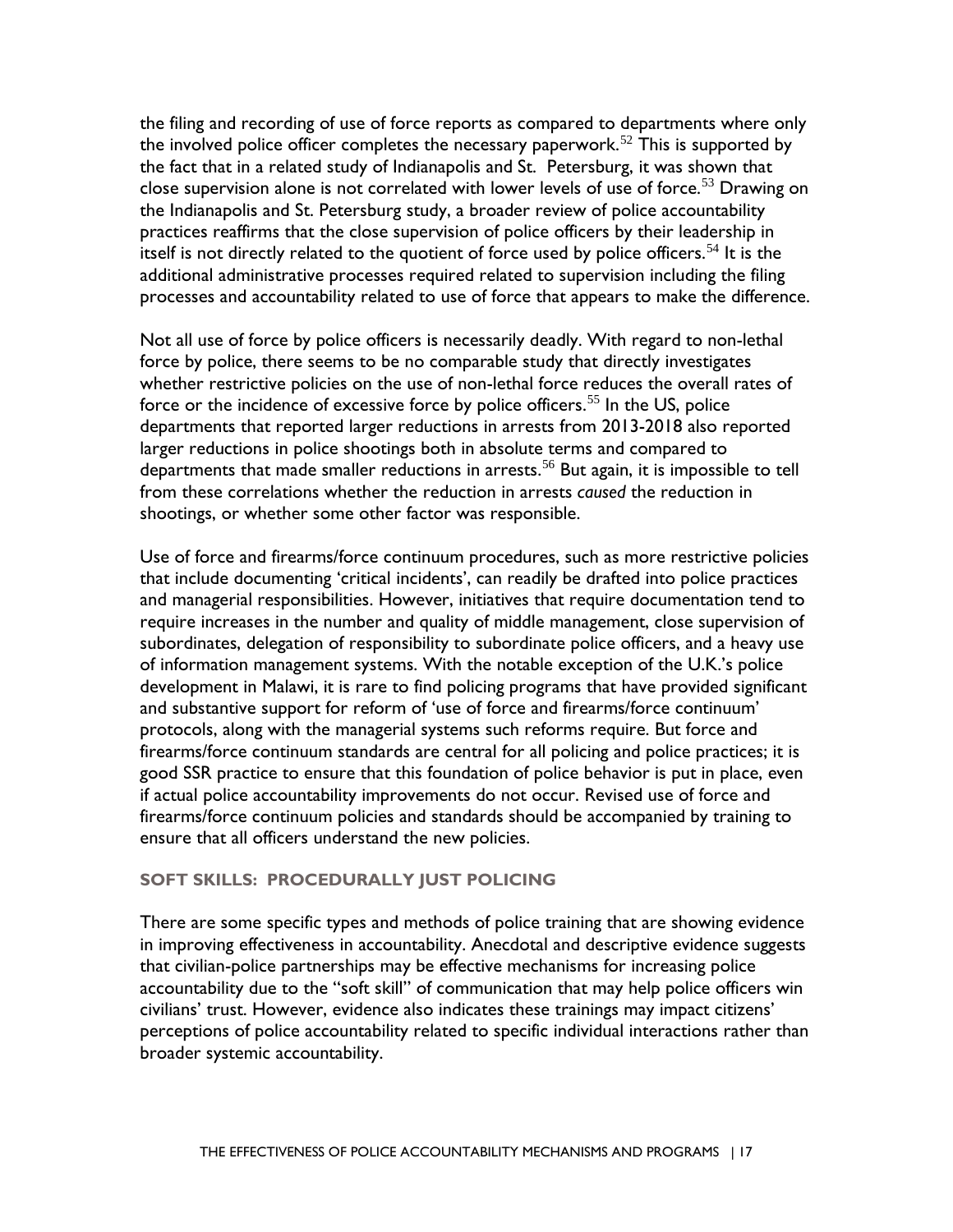trained ranged from 25%, 50%, 75%, to 100% of the entire workforce of the station. randomized controlled trial demonstrated that these latter interventions were not fifty percent in the total satisfaction of victims of crime. $58$ A police development program in Rajasthan, India concentrated on training, specifically ensuring maximum training coverage.<sup>57</sup> Police were trained on 'soft skills' such as communication, mediation, leadership, and team building. The percent of personnel The training was then combined with one or more of three additional interventions: limitations of arbitrary transfers, rotation of duty assignments and days off, and increased community involvement through the presence of community observers. A effective. The training was successful at improving satisfaction among crime victims, with the effect being substantively large: moving from zero percent trained to one hundred percent of the workforce trained within a station resulted in an increase of more than

 interactions with civilians, based on videotaped interactions with role play actors and In another rigorous impact evaluation in Manchester, England, police officers were randomly invited to participate in one of three training courses: a two-day course delivered entirely in the classroom, two days of classroom-based training and 1 day of scenario-based training, or one day of classroom-based training and 1 day of scenariobased training (e.g. Role-playing exercises focused on "experiential and reflective learning"). In all cases, the training aimed to help officers develop the capacity for positive, empathic communication. Officers who were randomly invited to participate in any of the trainings expressed more positive attitudes about the importance of delivering high-quality service, making decisions fairly, and building empathy and rapport with victims of crime. They also received more favorable ratings on the quality of their the retrospective self-reports of actual crime victims over the six-month period following the training as compared to individuals who did not participate in any training.<sup>59</sup> The sample size was not large enough to compare the effects of the different types of training approaches.

Police need to be able to communicate with the civilians in the neighborhoods where they provide safety and security. This is a soft skill, which can take various forms. In police partnerships, it typically refers to the police's ability to engage constructively in problem-solving dialogues and processes. For example, in India, such training focused on the soft skills of mediation, conflict resolution and leadership and can be assessed in terms of public perceptions of police adhering to procedural justice standards or increases in public perceptions that their safety and security priorities align with those of the police and are being addressed.

 justice to policing. Procedural justice is the perception by an individual of the fairness he/she receives from the police officer(s) during their interaction. $^{60}$  $^{60}$  $^{60}$  It refers to the those decisions are communicated to the concerned civilian. Procedurally just policing is The importance of communication aligns with evidence on the significance of procedural police officer's decision-making in his/her exchange with a civilian and the ways in which grounded in four key principles: (1) treating citizens with dignity and respect; (2) giving citizens "voice" during their encounters with law enforcement officers; (3) being neutral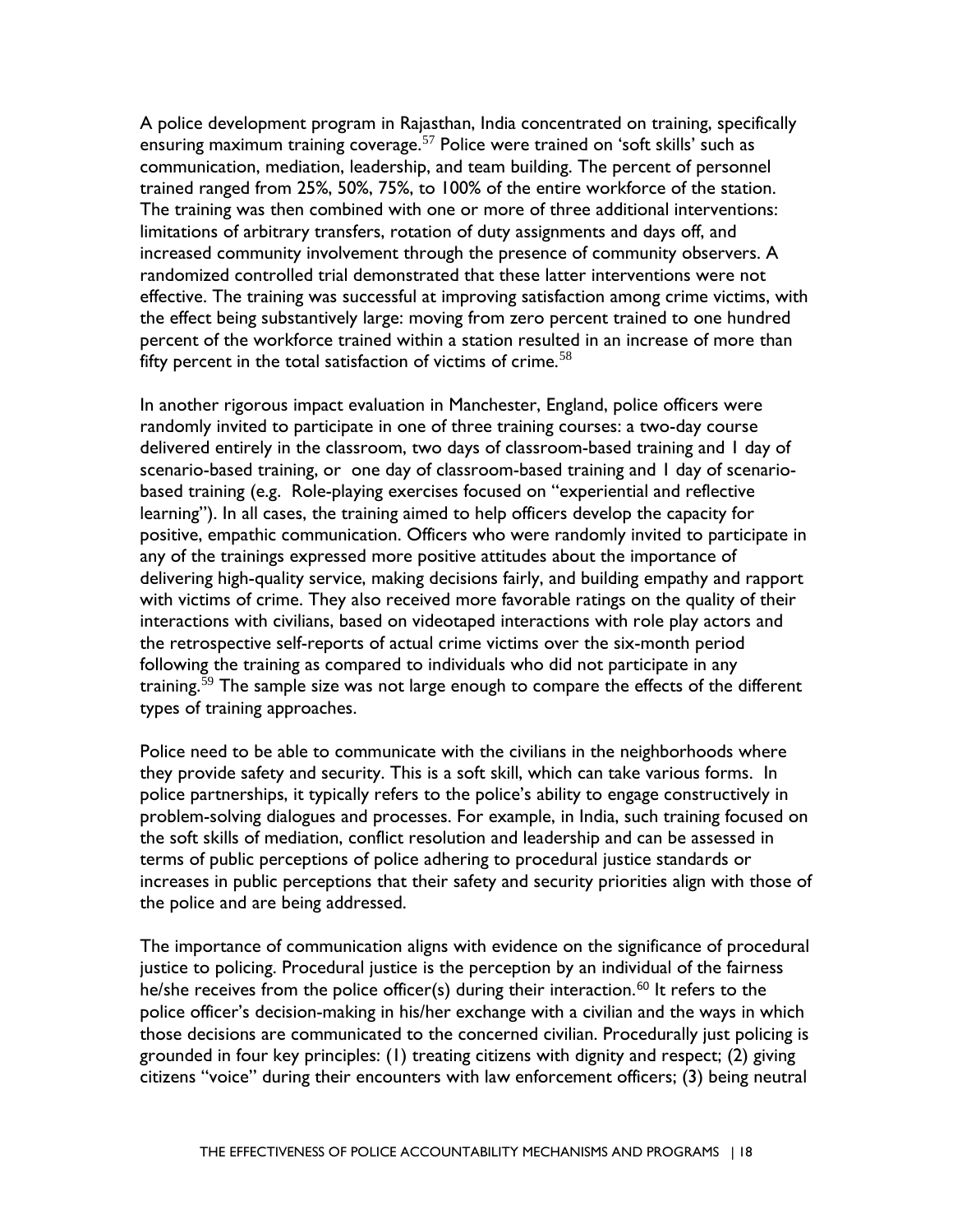and transparent in the way decisions are made; and (4) conveying trustworthy motives and intentions.<sup>[61](#page-65-2)</sup>

Many criminologists believe that the greater the perceived fairness of the interaction with the police, the higher the individual's belief in the legitimacy of the police.<sup>[62](#page-65-3)</sup> They propose that when people perceive the police as legitimate they are more likely to report higher levels of satisfaction and confidence in the police (both for individual officers and the institution), perceive the police as effective in their crime control efforts, be more willing to assist police, as well as be more likely to accept the manifest outcomes of an interaction with police.<sup>63</sup> This applies to virtually all forms of civilianpolice interactions.<sup>64</sup> The President's Task Force on  $21<sup>st</sup>$  Century Policing goes so far as to recommend that "law enforcement agencies should adopt procedural justice as the guiding principle for internal and external policies and practices to guide their interactions with rank and file officers and with the citizens they serve."[65](#page-65-6) 

 procedurally just treatment are closely tied to perceptions of police legitimacy," a authors reaches similar conclusions, while also noting "some encouraging evidence on While the importance of procedural justice has long been an article of faith among criminologists, it has recently come under scrutiny from skeptics. As a recent review by two prominent criminologists notes, while "studies consistently find that perceptions of "credible case for causality has not been made."<sup>66</sup> An update to that review by the same the effectiveness of procedural justice training in affecting officer's attitudes and the effectiveness of community policing infused with elements of procedural justice in improving citizen perceptions of police."<sup>[67](#page-65-8)</sup>

 in Queensland, Australia found that procedurally just communication during routine towards civilians, especially when their managers receive training as well.<sup>[69](#page-65-10)</sup> In general, efforts to establish a causal link between procedural justice and police legitimacy have yielded mixed results. For example, a recent randomized controlled trial traffic stops improved perceptions of the arresting officer and of the police force as a whole.<sup>68</sup> Preliminary results from another randomized controlled trial in Mexico suggest that procedural justice training improves rank-and-file officers' attitudes and behaviors

context of the interaction itself.<sup>[72](#page-65-13)</sup> However, a replication of the Queensland study in Scotland found that procedurally just communication among traffic police *diminished* trust in the officer who made the stop and *reduced* satisfaction with the encounter. The intervention had no effect on trust in the police or perceptions of police legitimacy.<sup>70</sup> A rigorous impact evaluation in Turkey similarly found that while procedurally just communication improved perceptions of specific police encounters relative to "business-as-usual" communication, it had no effect on perceptions of the police more generally.<sup>71</sup> This suggests that procedurally just interactions may not affect citizens' perceptions of police accountability outside the

Studies in the U.S. have produced similarly mixed results. A rigorous impact evaluation of the Quality Interaction Program for police recruits in Chicago found that training in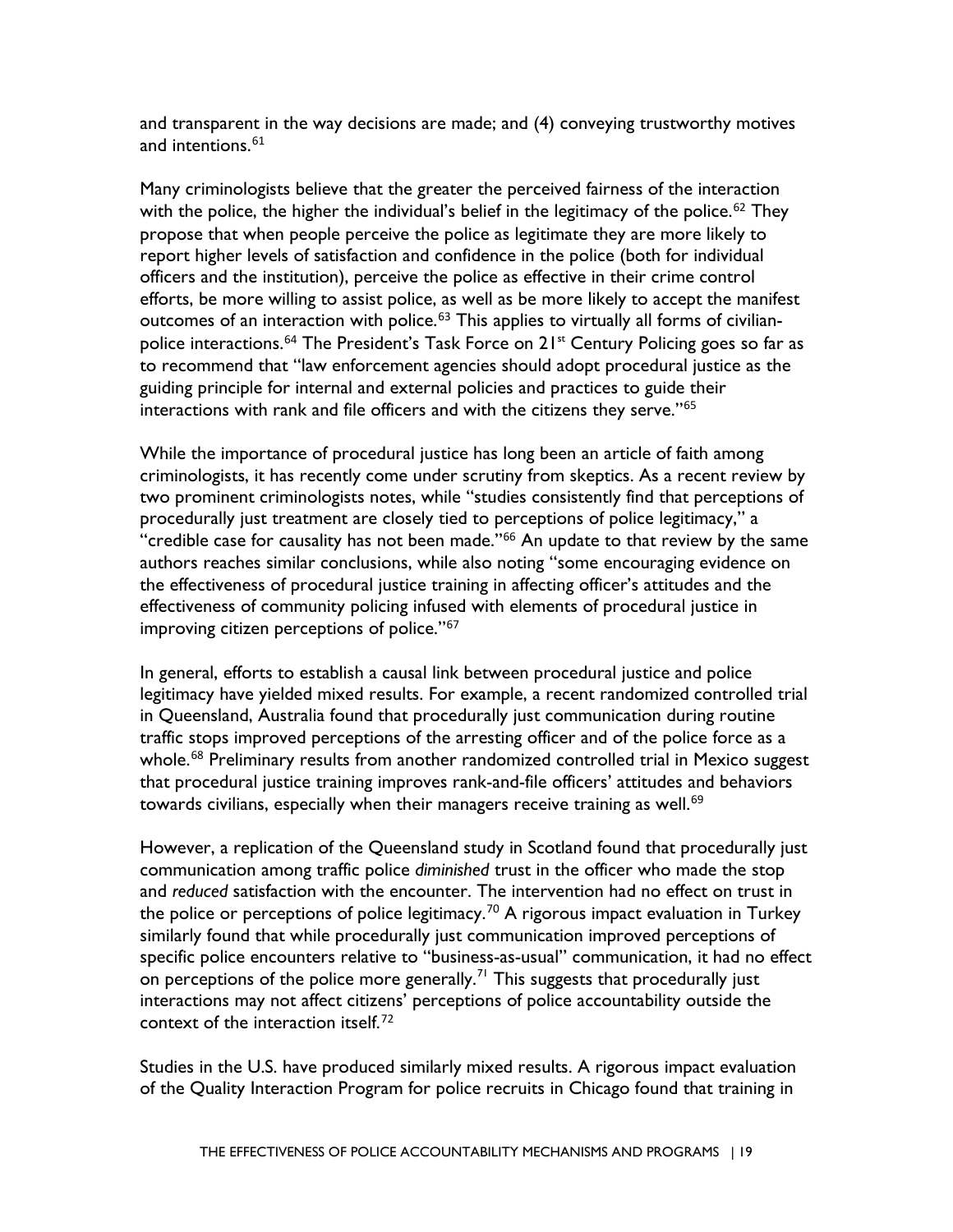suggest that communication and soft skills are, at the very least, important for ensuring procedural justice and communication skills increased officers' respectful and reassuring behavior during simulated encounters with civilians reporting (fictitious) domestic disputes, but did not improve officers' assessments of their own interpersonal communication skills, nor did it affect their perceptions of the importance of showing respect and treating civilians in a procedurally just way.<sup>[73](#page-65-14)</sup> Nonetheless, these studies cooperative and mutually respectful relationships between citizens and the police.

#### <span id="page-23-1"></span><span id="page-23-0"></span>**NEW TECHNOLOGIES**

 findings on their effectiveness are very dependent upon the context that they are being While new technologies such as the wearing of body cameras and e-payments are innovative approaches that hold a promise of generating effective results, the findings can be varied because they are applied in different contexts and sometimes against different objectives so they must be evaluated differently. They are not automatically the right solution for police accountability programming in a developing context, and the used in as well as the objective against they are being evaluated.

all Afghan police officers were enrolled and 80% paid through electronic bank transfers. all Afghan police officers were enrolled and 80% paid through electronic bank transfers.<br>E-payments were implemented alongside other reforms, including biometric IDs and a *E-payments.* E-payments for salary and payment of fines (e.g. Traffic violations, parking tickets, etc.) to reduce corruption and improve efficiencies and transparency is one technology that shows promise of being a valuable means by which to reduce corruption and, therefore, may have applicability to increase police accountability.<sup>[74](#page-65-15)</sup> An e-banking initiative was launched in Afghanistan in 2013 and, as of July 2017, approximately 70% of computerized personnel tracking system. Together these three initiatives helped the police identify 'ghost' officers in the country.<sup>71</sup>

*Body cameras. B*ody cameras may be evaluated for whether they are effective in reducing use of force or they could be evaluated as being effective for improving perceptions of the police, and they could be effective in one and not necessarily the other.

tremendously. $^{77}$  It may be crucial to vary the indicators by which the effectiveness of convictions, because of the existence of video evidence that could be presented in Las Vegas pilot in terms of cost savings to investigate alleged police misconduct.<sup>[79](#page-66-3)</sup> There is a lack of unanimity in findings related to body cameras<sup>76</sup> because the contexts, policies and methods of implementation, and management of police agencies varies body cameras is measured. For instance, it is plausible that cameras may not decrease citizen complaints or police use of force. There may be instances where the use of body cameras increases citizen complaints against the police. Their use could potentially affect a range of indicators in how citizens and residents of selected communities perceive the police. It is plausible the use of body cameras could improve overall police performance in terms of the number of cases prosecutors accept from the police and their rate of court.<sup>78</sup> If this were to hold true, then body cameras, despite the costs of implementation, could be considered an efficient use of police funds, as they did in the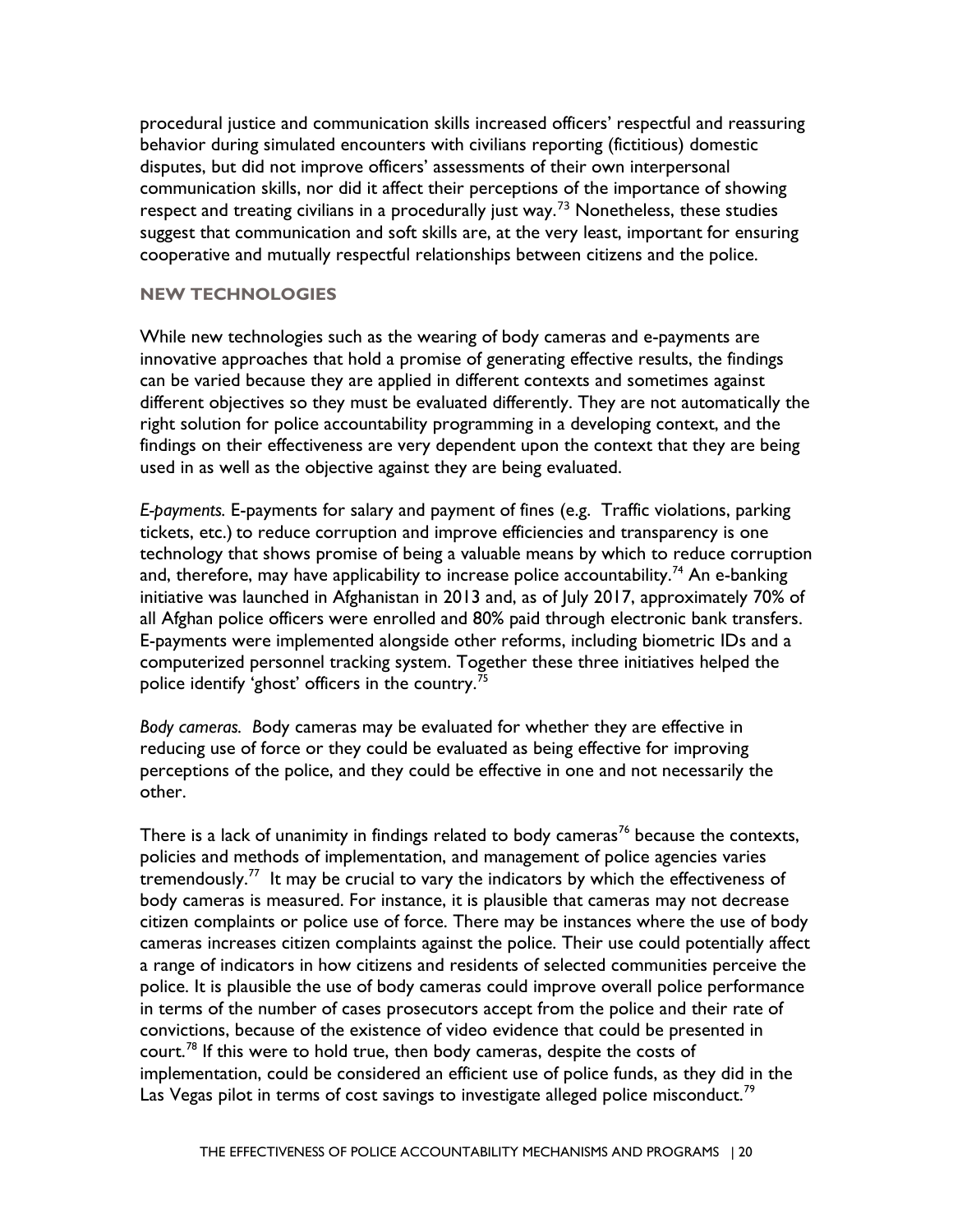To look more closely at the use of body cameras, four studies have shown that when being recorded.<sup>[81](#page-66-5)</sup> police wear body cameras, the number of complaints against police officers tends to decline. <sup>80</sup> Only one of these studies (in Rialto, CA) was able to causally attribute reductions in citizen complaints to body cameras, and even in that study, the mechanism underlying the reduction is unclear. It is possible, for example, that citizens simply stopped filing as many complaints when they knew their encounters with officers were

 One study has also indicated that the wearing of body cameras decreases the police's use of force.<sup>[82](#page-66-6)</sup> A Las Vegas randomized controlled trial of body cameras indicated that complaints against officers and their use of force declined by 25% and 41%, respectively.[83](#page-66-7) Finally, a 2017 randomized controlled trial conducted in the suburbs of Washington, DC. found that police officers trained in the use of body cameras experienced a 38% drop in complaints, while other officers experienced a 4.1% increase in citizen complaints.<sup>84</sup>

 and actually *exacerbated* assaults against police officers[.87](#page-66-11) A review of four studies body-worn cameras should proceed cautiously. $^{\rm 88}$  $^{\rm 88}$  $^{\rm 88}$ Another and more recent randomized controlled trial, conducted over 18 months in urban Washington, D.C., however, did not show that body cameras had a discernible impact on citizen complaints or officers' use of force.<sup>85</sup> A larger scale rigorous impact evaluation spanning seven research sites found that while citizen complaints declined following the introduction of body cameras, the number of complaints per shift was no different when officers wore body cameras than when they did not.<sup>[86](#page-66-10)</sup> Another multi-site randomized controlled trial found that body cameras did not reduce police use of force (including the Rialto study cited earlier) concluded that there is not enough evidence to offer a definitive recommendation regarding police adoption of body-warn cameras; most claims made about the technology are untested; and departments considering

 However, in summary, a review of all of the studies writ large show that there is desired objective of their use must be clear and their use must be done in concert with evidence that body cameras could provide some impact on certain objectives under certain conditions but other studies show that the results are mixed and counterproductive. As a result, it is worth examining the use of body cameras, but the data-driven research to determine whether they are appropriate for the long term.

#### <span id="page-24-0"></span>**SPECIALIZED POLICING PRACTICES**

Evidence suggests that the introduction of specialized policing practices and/or units can enhance vertical accountability and improve rules and regulations around the use of force against community members. Specialized policing is a new approach and therefore, there are not many cases from which to draw. Brazil provides the most large-scale and long-running case.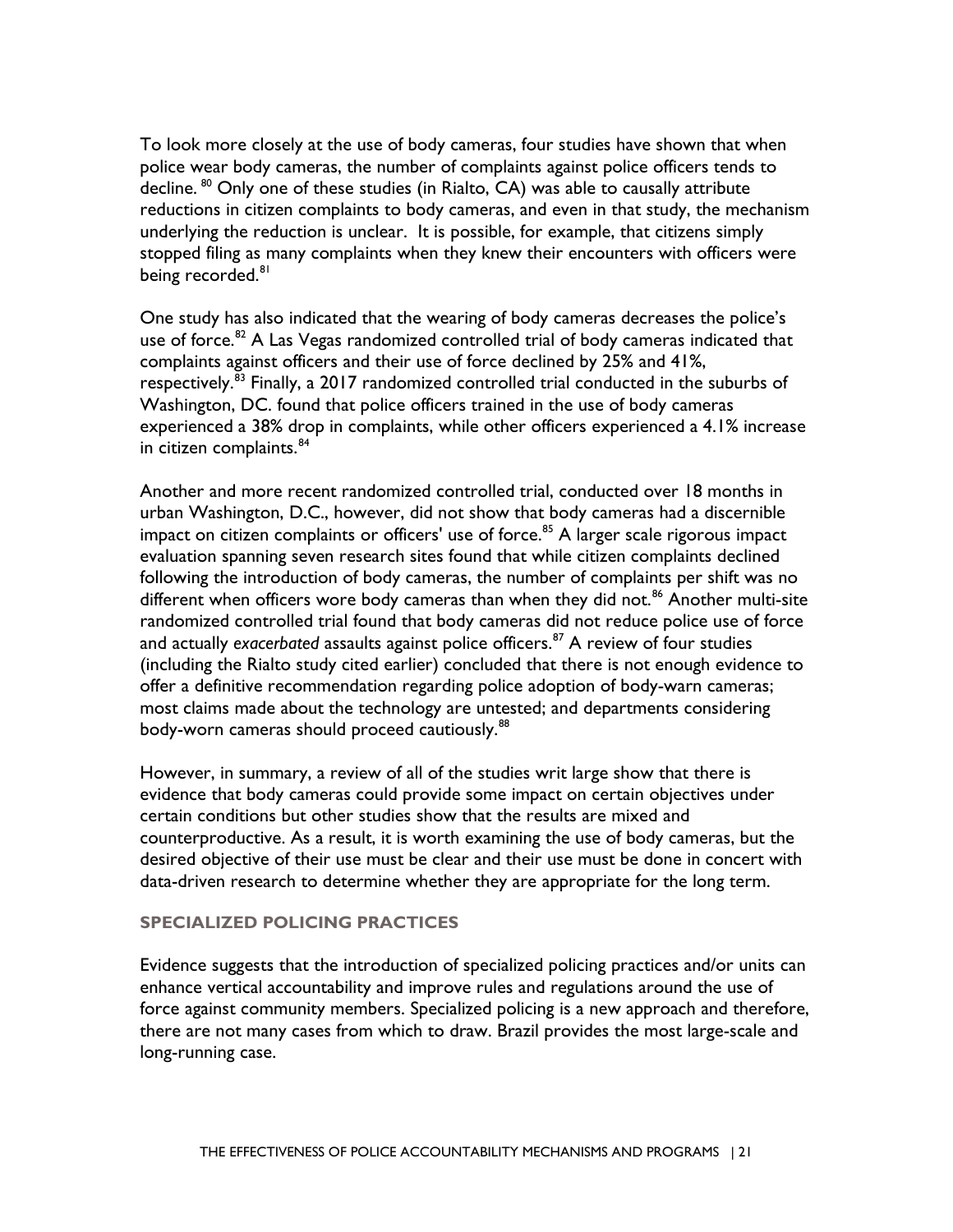and militias who controlled neighborhoods and impeded the police from providing safety and security to the residents. The number of killings from police shootings was high. In the favelas of Rio de Janeiro, the Brazilian police have been confronted by drugs gangs The police designed a tactic and policy around the introduction of pacifying police units (UPPs) to regain control of the neighborhoods. The policy had a narrow focus; it was not designed to eradicate drug trafficking but to weaken criminal organizations and their dominance of the favelas.<sup>89</sup>

approximately 60%, a marked improvement in one measure of police accountability. $^{93}$ There have been three key planks to the policy and practice. The first was the takeover of the favelas by heavily armed specialized police units, but only after the neighborhoods had been informed that these operations were to occur. Once the neighborhoods had been stabilized by the presence of these police units, they were turned over to the UPPs, who engaged in a form of community policing, which in Brazil is called proximity policing and resembles the Nepalese, Sierra Leonean, and Nigerian initiatives. Third, the UPPs were placed on a 'pay-for-performance' incentive system.<sup>[90](#page-66-14)</sup> Originally, bonuses were paid according to the results of three indicators: homicide and other violent deaths; car theft; and street robberies. $91$  Eventually, indicators regarding the reduction in killings perpetrated by police were added to the bonus scheme.<sup>92</sup> The quasiexperimental impact evaluation determined that the program, which lasted for a period of six to eight years, reduced the number of deaths caused by police action by

### <span id="page-25-0"></span>**EARLY INTERVENTION SYSTEMS WHEN INCLUDED IN BROADER MANAGEMENT REFORMS**

 or near the scene of a shooting but did not fire their weapons, there does appear to be a correlation between officers involved in shootings and those who have a higher There is another vertical accountability mechanism that may have the potential to strengthen police accountability: Early Intervention Systems (EIS). An EIS is an information management tool that identifies police officers whose behavior is problematic so that corrective supervisory actions can be taken before disciplinary procedures would need to be implemented.<sup>94</sup> This is important because "it has become a truism among police chiefs that 10 percent of their officers cause 90 percent of the problems."<sup>[95](#page-66-19)</sup> Comparing officers who discharged their weapons with those who were at number of negative marks in their personnel files.<sup>96</sup> Although the causal link cannot be established, the correlation suggests that focusing on problematic officers may be an effective way to improve police accountability overall.

 In three cases studies, citizen complaints declined following the introduction and implementation of EIS, though in each case the EIS was implemented in the context of a itself."[97](#page-66-21) larger commitment to increased accountability on the part of the police department. As a result, "it is impossible to disentangle the effect of this general climate of rising standards of accountability on officer performance from the effect of the intervention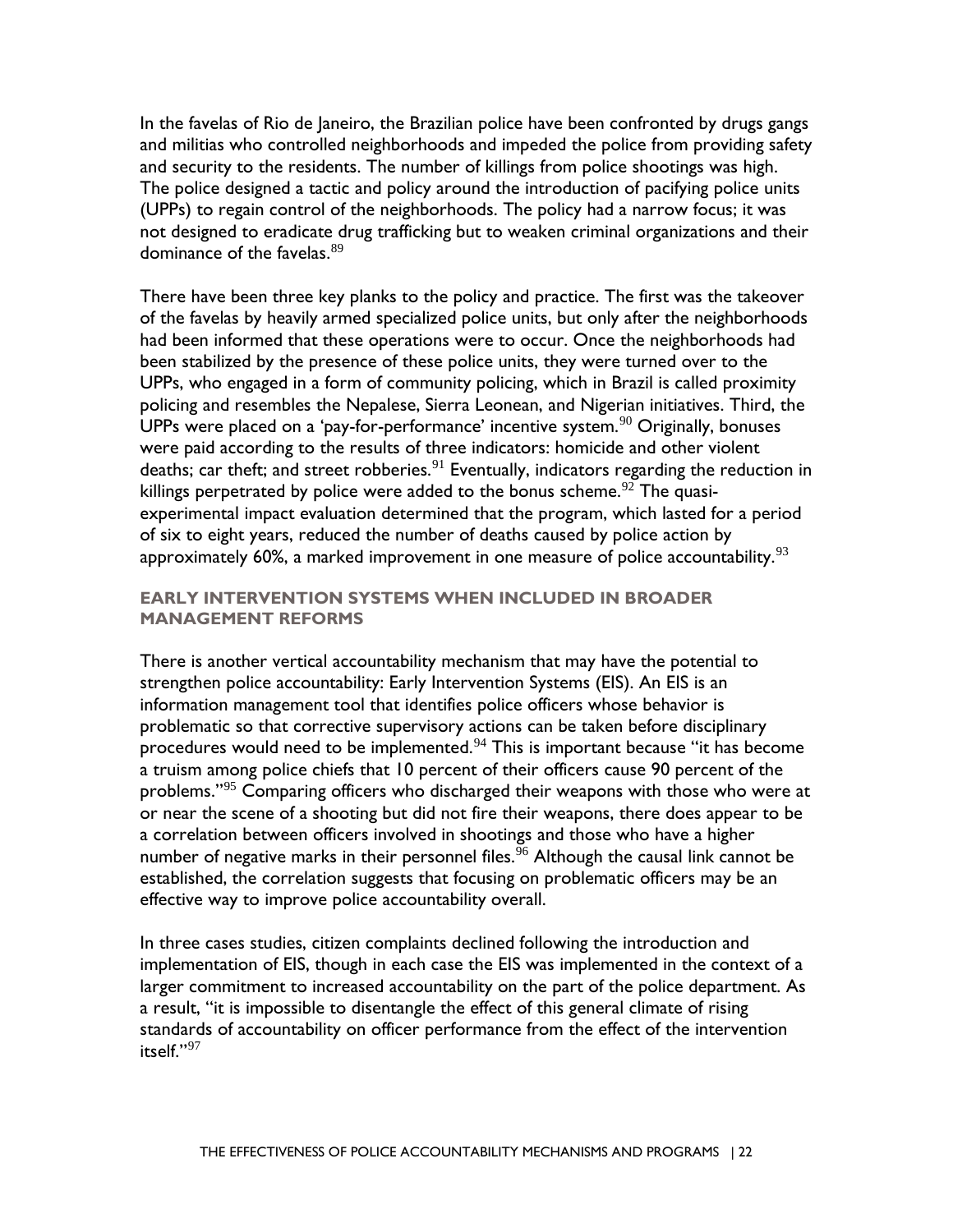an Officer-Citizen Interaction School (OCI) for officers who had received a complaints, personnel complaints, and secondary arrests all declined after the the OCI School intervention. $^{99}$  $^{99}$  $^{99}$  It should be noted that the OCI training appears to also have had a "fairly modest" detrimental effect, by deterring OCI-trained officers from A more rigorous study evaluated the impact of an EIS that was implemented independently of larger police management reforms.<sup>98</sup> The EIS involved the creation of disproportionate number of complaints for verbal abuse, physical altercations, or otherwise poor communication during interactions with civilians. While citizen implementation of the OIS, the decline was similar for comparable officers who did and did not complete the training, suggesting that the changes should not be attributed to engaging in proactive policing practices.<sup>100</sup>

Therefore, current evidence is showing that EIS may be effective when coupled within a wider program of managerial enhancements, assuming the police department has the capital infrastructure and capacities to accommodate the high levels of information that will need to be processed and managed. But there is currently not enough evidence to show that EIS alone will have an impact.

### <span id="page-26-0"></span>**WHAT REMAINS UNDER-STUDIED IN POLICE ACCOUNTABILITY**

There have been two major portfolio **WHAT REMAINS IS CONDUCT**<br>
evaluations of SSR that are pertinent to police **STUDIED**<br>
accountability programming. The majority of these reforms concentrated on institutional<br>
Capacity building support and activities focused<br>
Mechanisms<br>
Mechanisms primarily on internal affairs departments and **•** Militarization of the Police external oversight/citizen complaint external oversight/citizen complaint<br>
mechanisms.<sup>101</sup> A 2015 independent review of **•** Implicit Bias Training<br>
Criminal Prosecution of Police and the United Kingdom's portfolio, including The Civilian Lawsuits programs that had been running for more than a

# **WHAT REMAINS UNDER**

- 
- 
- 
- 
- 
- 

 are only rarely subjected to rigorous impact evaluation. decade, concluded that they had invested in internal affairs and professional standards units for police across many of its programs, without much evidence that this contributed to improved police behavior.<sup>102</sup> One of the conclusions of the 2015 assessment was that few programs, including the accountability components, had a clear or plausible articulation of how the program would contribute towards the stated impact, and none appear to have formally analyzed or evaluated what contribution towards impact the program achieved.<sup>[103](#page-67-2)</sup> A 2011 assessment of European Union (EU) programming reached a similar conclusion.[104](#page-67-3) Existing police accountability programs funded by donors are not often enough grounded in coherent theories of change and

A case in point is a 2015 review of police accountability and reform in Kenya.<sup>105</sup> The program was a comprehensive effort with a police accountability component being central to the initiative. Two accountability institutions were established as part of a reformed policing architecture. But there has been little to no use of reliable and valid indicators by which to assess the police accountability reforms with regard to the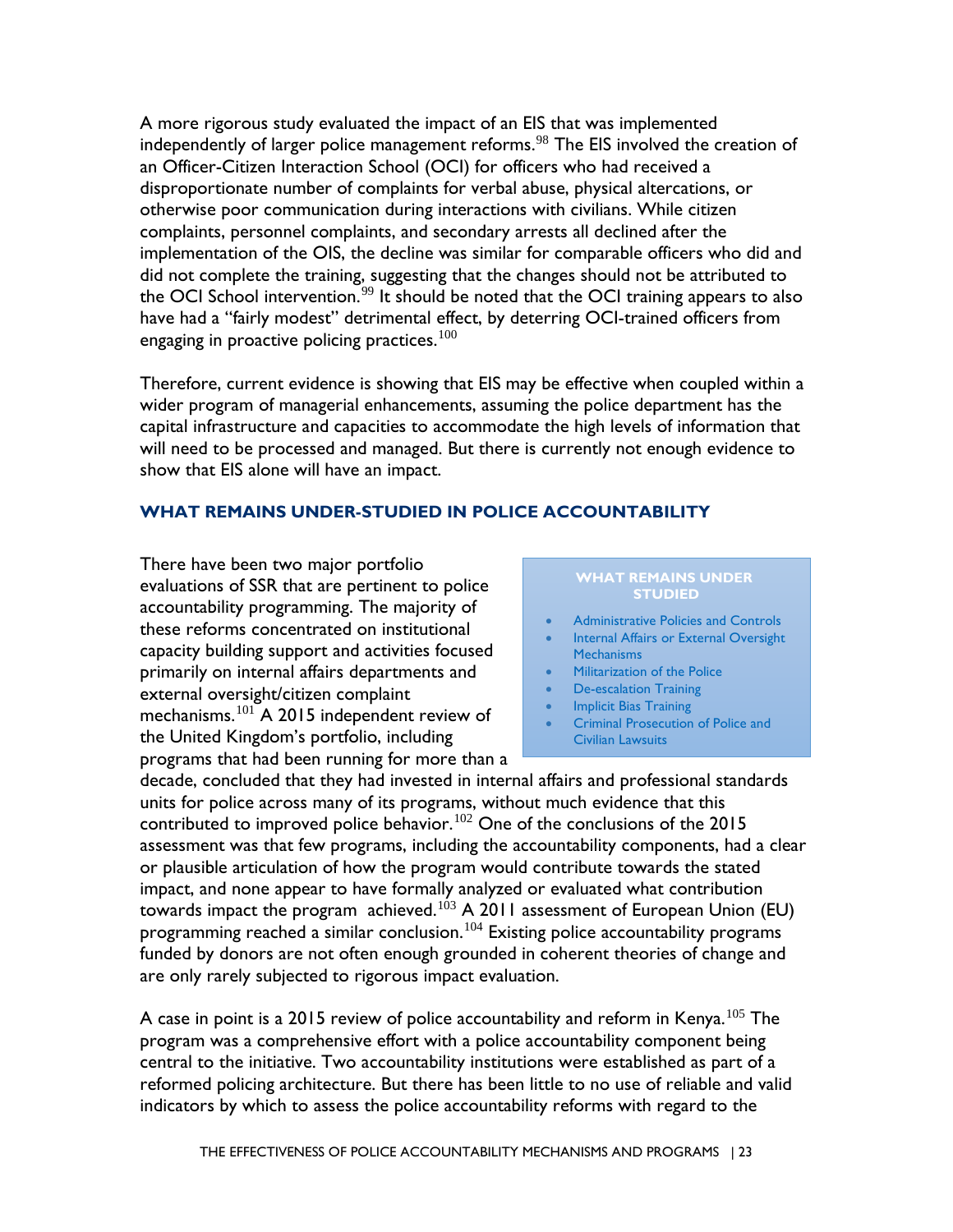investigation and disposition of police misconduct; merit recruitment; compliance with the code of conduct and ethics; or compliance with the conflict of interest policy.<sup>[106](#page-67-5)</sup> Even the 2015 review itself provides only broad descriptive claims with little to no empirical evidence to support them.

 practitioners and scholars are, generally, unable to identify projects in which, as one data and, other than good stories, cannot show we've bettered police accountability." $^{108}$  $^{108}$  $^{108}$ To supplement these findings, an informal survey was conducted to determine the current police accountability thinking from within donor agencies and research institutes.<sup>107</sup> Interviews were conducted with more than 15 police development practitioners with extensive years of experience and who had worked in or are conversant with almost every major donor-supported police development program over the past 15 years. Queries were also posted on the field's two major knowledge networks operated by the International Security Sector Advisory Team and United States Institute of Peace (USIP). While the survey is anecdotal and unsystematic, its results mirror the portfolio evaluations of DFID and the EU and clearly show that practitioner noted, behaviors were changed or success was sustainable. Another senior official of a leading non-governmental organization (NGO) said, "We just don't have that

The remainder of this section looks more closely at some specific types of initiatives which lacked sufficient evidence to determine effectiveness.

## <span id="page-27-0"></span>**ADMINISTRATIVE POLICIES AND CONTROLS**

force, citizen complaints, civil litigation) than other approaches. $^{109}$ Intuitively, drafting and promulgation of policies, procedures, and written manuals seems unlikely to increase police accountability without the political will to ensure that the new policies are enforced. In addition, the structural, cultural, and managerial practices that inhibit the application of these policies may need to be addressed at the same time. However, there seems to be a lack of research on whether one particular approach to performance evaluation is associated with lower levels of undesirable outcomes (use of

While writing a new policy in and of itself is not enough, a randomized controlled trial in India linking police performance evaluations to the promise of a transfer to a more desirable police station appears to have increased accountability among officers at drunk driving checkpoints: they were 50% more likely to carry out checks, stayed longer at their posts, and caught more drunk drivers while they were there.<sup>110</sup>

accountability challenges. $^{\rm 113}$  $^{\rm 113}$  $^{\rm 113}$ The role of middle management and sergeants may help instill and maintain police accountability as well.<sup>111</sup> Policing studies generally recommend that the number of direct reports to sergeants – which in policing is called 'span of control' – is optimized at a ratio of no greater than 1:8 (sergeants to uniformed subordinates), though this recommendation is grounded in the anecdotal experiences of police departments rather than systematic research.  $^{112}$  There is also little understanding of how to improve the performance of sergeants and, therefore, how they can be best utilized to address police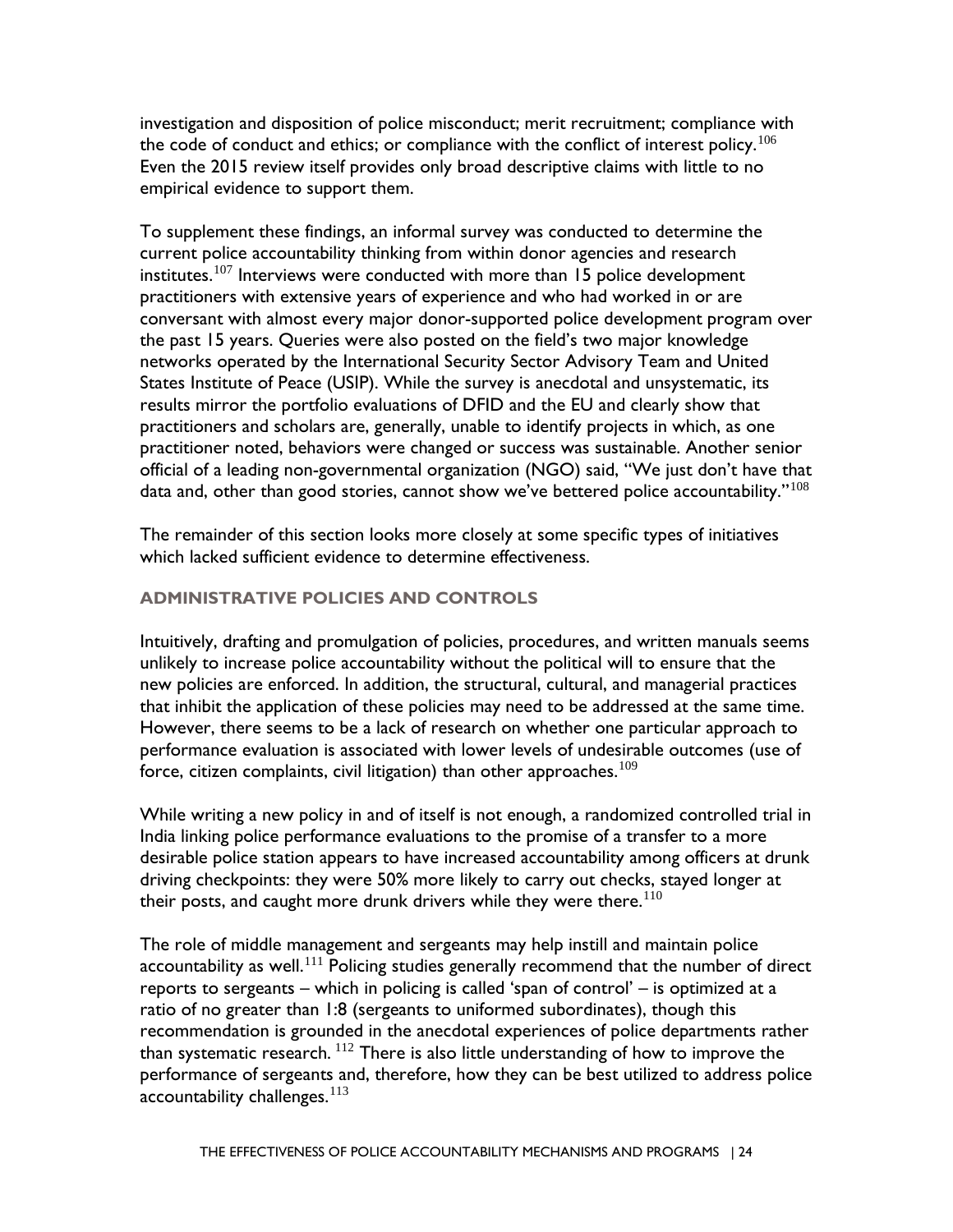### <span id="page-28-0"></span>**INTERNAL AFFAIRS/PROFESSIONAL STANDARDS OR EXTERNAL CIVILIAN OVERSIGHT BODIES**

of complaints, and rate at which complaints are sustained – are misleading, at best.<sup>116</sup> indicators, see USAID's indicator guides. $^{117}\,$ There is little information as to the effectiveness of either internal affairs/professional standards (vertical accountability) or external civilian oversight bodies (external accountability) as methods of enhancing police accountability.<sup>114</sup> There is little empirical evidence and no reliable theories of change to suggest "that one approach to the structure and management of internal affairs units is more effective than other forms in reducing citizen complaints, use of force, or unacceptable conduct."<sup>[115](#page-67-14)</sup> Part of the problem is that the indicators to evaluate accountability – complaints, rate of resolution For example, an increase in complaints could mean a greater level of confidence in the police or could mean that more incidences have occurred. This is why having an appropriate basket of indicators to evaluate effectiveness is critical to ensure all dynamics around these issues are understood. For more information on baskets of

 The lack of evidence does not imply that internal affairs/professional standards or external civilian oversight bodies as accountability mechanisms are unimportant or ineffective. The issue is that there is currently little evidence to guide security sector practitioners on how to effectively establish, structure, staff, manage and train the police and/or civilians who staff these units.<sup>[118](#page-68-2)</sup> Consequently, even though these units and systems are crucial for contemporary police services, the current data is not sufficient to show how to make them capable of reducing police misconduct and/or malfeasance.<sup>119</sup> It is also worth emphasizing that professional standards bodies typically suffer from a lack of resources, and often have a reputation for offering unattractive career choices for the police officers who serve on them.<sup>120</sup> Whether and how these problems can be overcome remains an open question.

 tested the effectiveness of decoy visits by researchers posing as crime victims, who monitored. This intervention increased the likelihood of a case being filed by over 15 complaints.  $^{121}$ There is some evidence that station-level monitoring by civilian third parties can improve performance and reduce corruption. A randomized controlled trial in India subsequently revealed their identity to give officers a sense that they were being percentage points while also increasing the officers' politeness in responding to criminal

 countries — Burkina Faso, Ghana, Togo and Benin — the unannounced presence of a In contrast, in a multi-site randomized controlled trial spanning four West African third party observer at highway checkpoints staffed by customs officials, police officers, and gendarmes did not reduce corruption.<sup>[122](#page-68-6)</sup> Combined with the finding that a doubling of police salaries did not reduce petty bribe-seeking on Ghanaian highways (see Annex B research on wage increases), these results suggest that some acts of corruption are not susceptible to quick fixes, especially when they occur far from an actual police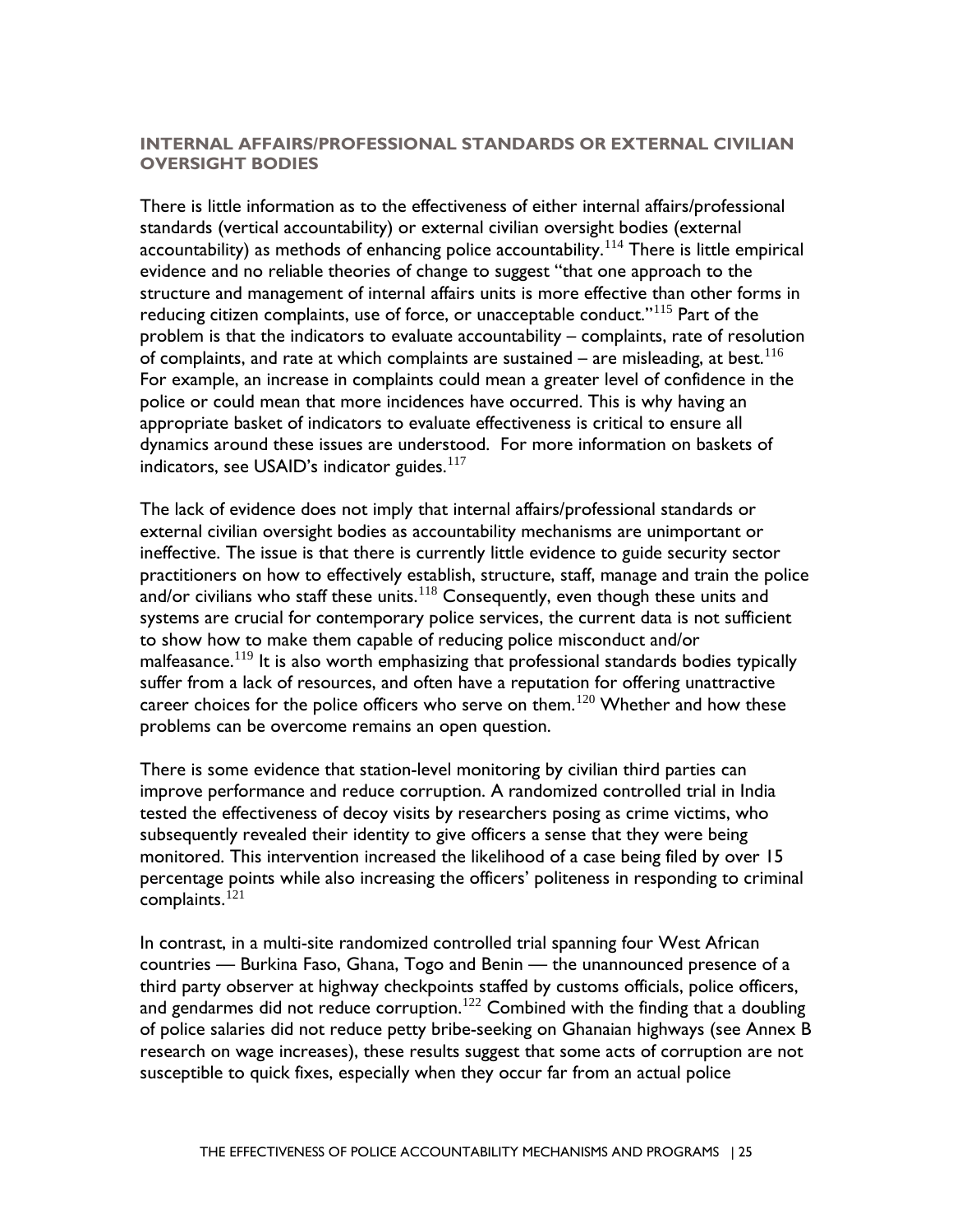department, where supervision can be more robust.  $123$  See Annex B for some evidence of what has worked with non-police government organizations which may be applicable.

#### <span id="page-29-0"></span>**MILITARIZATION OF THE POLICE**

In the U.S., militarization of the police typically means being equipped with military vehicles, weapons, and other hardware. While not originally intended to increase police accountability, the militarization of police forces may have important implications for the use of force and for the relationship between citizens and the police more broadly. However, militarization can bring problems if it brings a "warrior mindset" with it, which it typically does. Sue Rahr, former executive director of the Washington State Criminal Justice Training Commission, explains these potential problems:

The soldier's mission is that of a warrior: to conquer. The rules of engagement are decided before the battle. The police officer's mission is that of a guardian: to protect. The rules of engagement evolve as the incident unfolds. Soldiers must follow orders. Police officers must make independent decisions. Soldiers come into communities as an outside, occupying force. Guardians are members of the community, protecting from within. $124$ 

 emulate the military by adopting stricter rules of engagement and legal standards They also argue that soldiers receive more and better training in techniques for deescalating "stressful, unpredictable, and dangerous scenarios." $^{126}$  $^{126}$  $^{126}$ The President's Task Force on 21st Century Policing argued that "law enforcement culture should embrace a guardian—rather than a warrior—mindset to build trust and legitimacy both within agencies and with the public." $125$  In some cases, militarization may bring more of a guardian mindset, but regardless of the mindset, whether militarization in itself enhances or diminishes police accountability remains an open question. Indeed, one team of scholars has argued that, if anything, police forces in the U.S. should seek to governing the use of force. Police forces might benefit from similar training regimens.

 officers, and no increase in offender deaths. One reason may be that a better armed increase in civilian casualties from officer-involved shootings, though these results are Evidence on the impact of the straight provision of military-grade equipment on police accountability is mixed. In the U.S., three recent studies have tested the effects of the 1033 Program, which delivered military equipment to numerous police departments in the wake of the September 11, 2001 terrorist attacks. Two of the three studies find that the impact of the program was benign or beneficial with reduced street-level crime, increased drug crime arrests, reduced citizen complaints, reduced assaults on police officer who is aware that he or she has the likely advantage in a combative confrontation may approach sensitive situations with greater restraint.<sup>127</sup> However, these results represent an average, and some communities and populations may benefit more or less from this approach. The third study finds evidence of adverse effects, including an purely correlational.<sup>[128](#page-68-12)</sup> Another study finds that militarization in the form of increased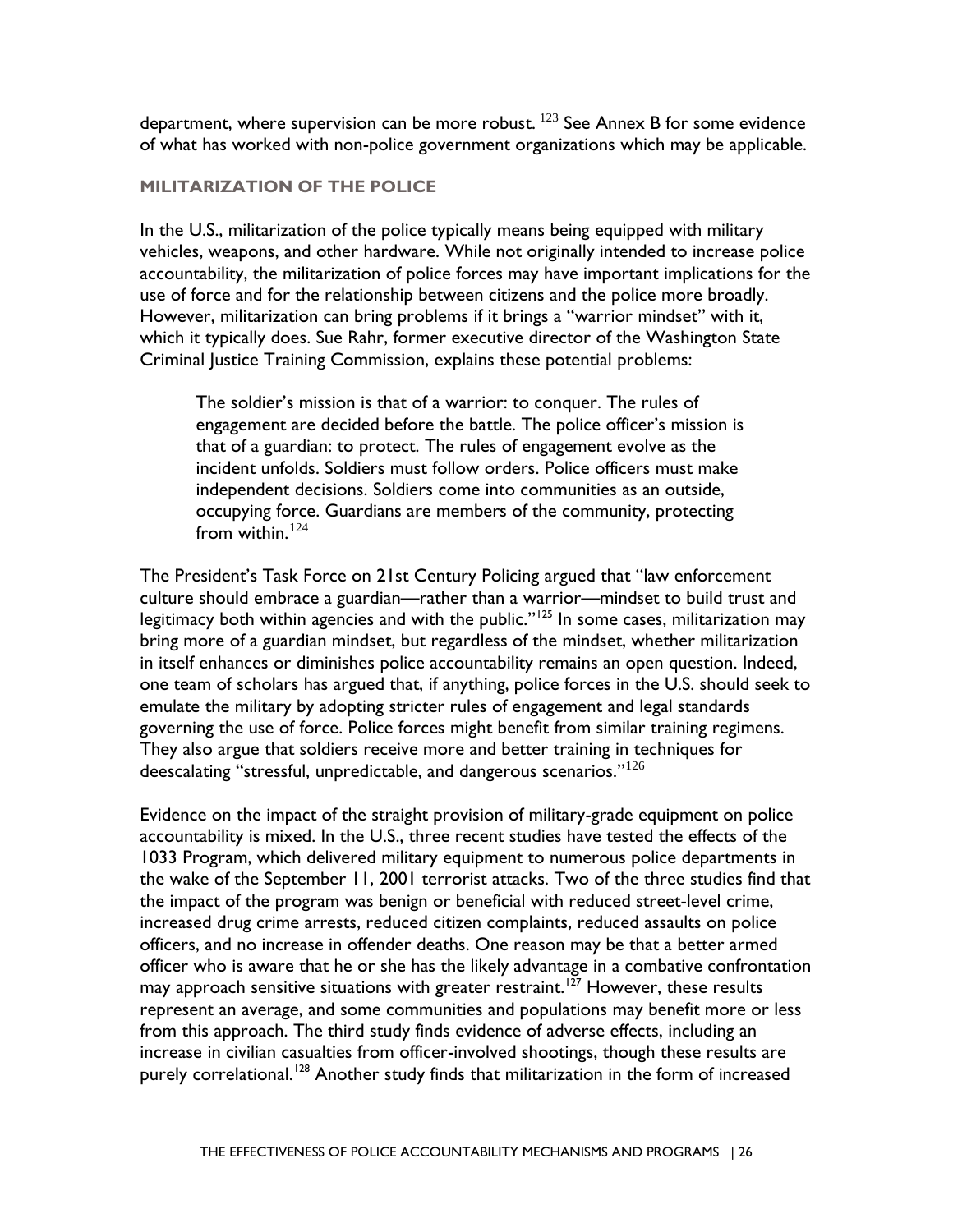SWAT team deployments has no effect on crime or officer safety, but may diminish the reputation of the police among citizens.<sup>[129](#page-68-13)</sup>

 effects *on average*. The Harris et al. study also notes that some communities may benefit more / less than others: "It is entirely possible that in certain jurisdictions these armaments may or may not be necessary, have not increased the efficacy of drug interdiction, or have led directly to increased violence by police against civilians. In other words, our findings do not necessarily mean that saturating our local law enforcement agencies with military hardware is good policy"<sup>[130](#page-68-14)</sup>. They find that military hardware has benign or beneficial

 the U.S. focus on the "constabularization" of the military — i.e. the use of military or by the police by  $60\%.^{131}$  Preliminary results from an ongoing rigorous impact evaluation increased abuses against civilians. $^{133}$ Evidence from outside the U.S. is limited but similarly mixed. Most studies from outside paramilitary forces to conduct domestic policing operations. The UPP program in Brazil, described above, involved a heavily militarized approach to policing in Rio de Janeiro. A quasi-experimental impact evaluation found that UPP reduced civilian casualties caused in Cali, Colombia suggest that deploying soldiers to conduct routine police operations can reduce violent crime in homicide hot spots, at least on days and times when soldiers are physically on the streets, apparently without a marked increase in human rights violations.<sup>132</sup> In contrast, recent observational research from Mexico suggests that both militarization of the police and constabularization of the military are associated with

### <span id="page-30-1"></span><span id="page-30-0"></span>**DE-ESCALATION TRAINING**

Even though the evidence is inconclusive regarding police accountability and how to reduce the use of non-lethal force, the experiences of different police departments as discussed by police chiefs, mental health officials, and other practitioners suggest that a relatively new model and approach to 'use of force and firearms/force continuum' may help ratchet down and de-escalate confrontations.<sup>[134](#page-69-0)</sup> The emerging approach is to train officers to act with a greater range of responses, among which is the awareness of how to de-escalate, which may imply a tactical re-positioning or withdrawal rather than the gradual increase in the application of coercive methods.

 after the police department introduced de-escalation training (though the training was any $^{135}$  $^{135}$  $^{135}$ ) was responsible for the improvement in police accountability. $^{136}$  $^{136}$  $^{136}$ In New York, this rethinking has begun with the proviso that all officers and their supervisors within an entire police squad train together on de-escalation tactics. In Dallas, police-involved shootings and complaints about excessive use of force reduced combined with body cameras), a new de-escalation focused foot pursuit policy, and stricter traffic citation guidelines, making it impossible to tell which of these policies (if

 rigorous empirical evidence remains scarce. As a 2018 review notes that no impact Despite the promise of de-escalation training in anecdotal accounts and despite the proliferation of state laws in the U.S. requiring that officers receive this training,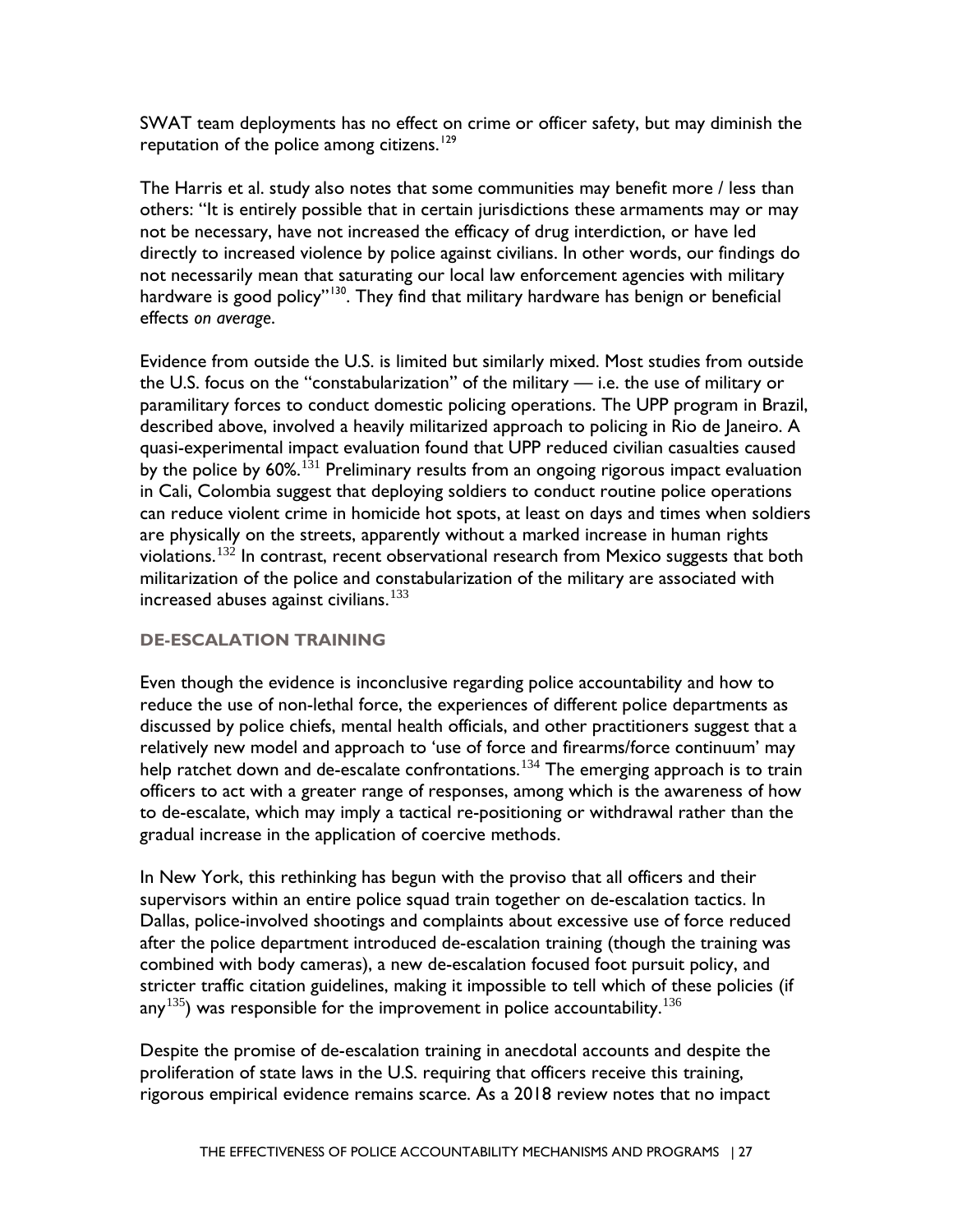behavioral impact, but no effect on the majority of outcomes measured. $^{140}$  Another evaluations of de-escalation training have been conducted or published,  $137$  another review published in 2019 observes that "we know little about the effects of de-escalation training on officers and police-citizen interactions."<sup>[138](#page-69-4)</sup> One rigorous impact evaluation of de-escalation training was published in the months after the 2018 review went online, focusing on the "Verbal Judo" program in Halifax, Canada.<sup>[139](#page-69-5)</sup> It appears to be the only study of its kind. The study found evidence of a modest immediate rigorous impact evaluation of de-escalation training focused on adaptive decision-making is currently underway in four states, but results are still forthcoming and expected to be published around late 2020 or early  $2021$ .<sup>[141](#page-69-7)</sup>

### <span id="page-31-0"></span>**IMPLICIT BIAS TRAINING**

 officers interact with members of historically marginalized or underrepresented groups, implement "ongoing, top down training for all officers in cultural diversity and related Problems of police accountability are often especially severe when law enforcement such as racial or ethnic minorities. Police departments in the U.S. and other Western countries have increasingly adopted implicit bias training in an attempt to mitigate these problems. The President's Task Force on 21<sup>st</sup> Century Policing recommended that police departments incorporate "content around recognizing and confronting implicit bias and cultural responsiveness" into both basic and in-service training, and that they topics." $142$ 

 and that they are more likely to "fire their guns" at suspects in simulated shooter games when the suspect is black.  $^{145}$  $^{145}$  $^{145}$ There is ample experimental evidence demonstrating that police officers are susceptible to implicit bias. Studies have shown, for example, that police officers rate stereotypically black faces as more "criminal" than stereotypically white faces;<sup>[143](#page-69-9)</sup> that they are more likely to associate words that evoke criminality (e.g. arrest, shoot) with black citizens;<sup>144</sup>

 There is also some experimental evidence from the civilian space demonstrating that exemplars or providing strategies to counteract bias. However, most of these studies concludes that, "although psychological science gives us good insight into the causes of training can reduce implicit bias, for example by offering counter stereotypical measure outcomes in the short term only, and findings are mixed.<sup>[146](#page-69-12)</sup> There appears to be no analogous studies of implicit bias training for police officers. One recent review racially biased policing, there are as yet no known, straightforward, effective intervention programs."[147](#page-69-13) Another review cautions that while implicit bias training for police officers "seems moderately promising," it is unlikely to reduce disparities in policing along racial or ethnic lines.  $148$ 

#### <span id="page-31-2"></span><span id="page-31-1"></span> **CRIMINAL PROSECUTION OF POLICE AND CIVIL LAWSUITS AS DETERRENCE**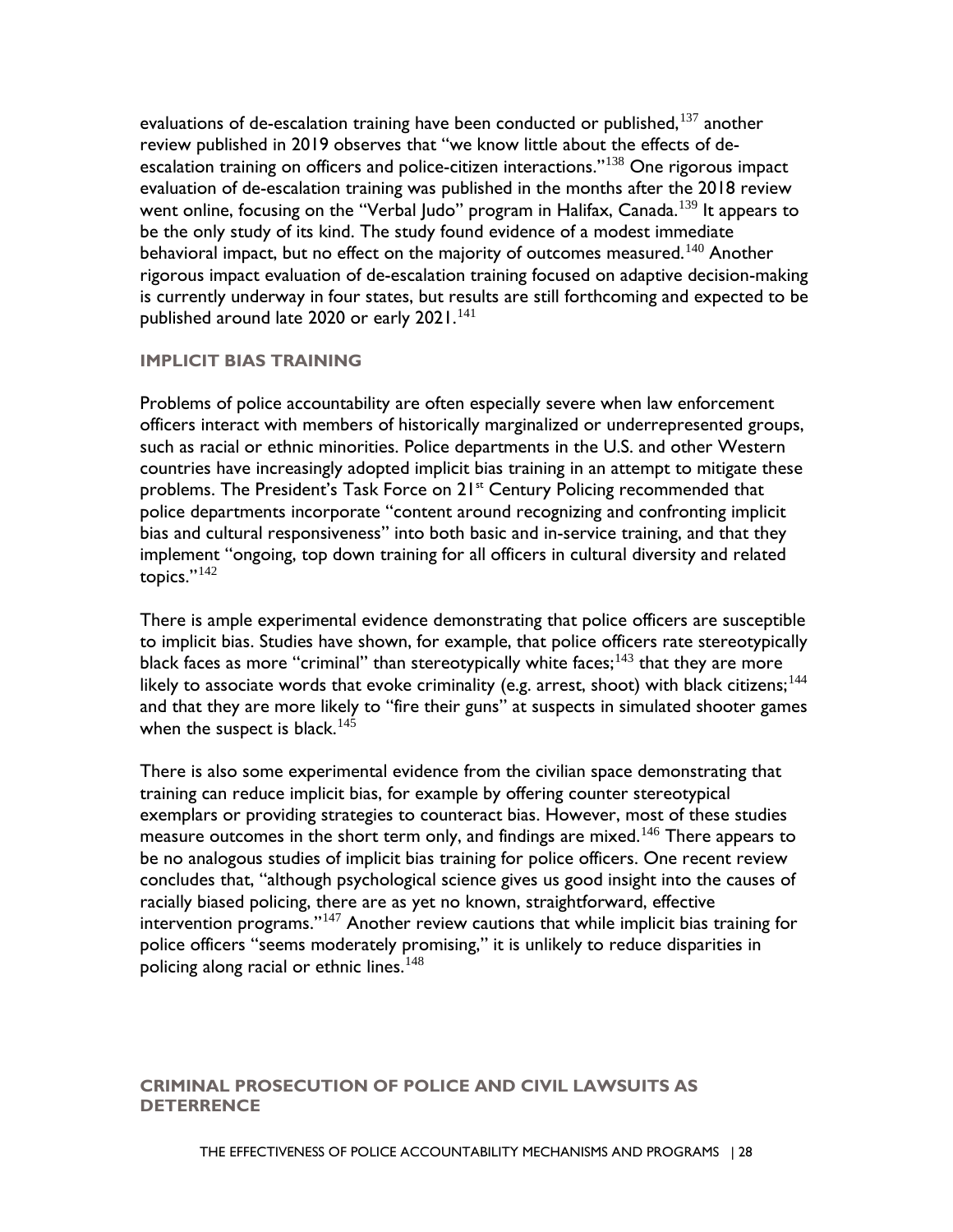civilian lawsuits against law enforcement organizations and its officers for misconduct departments do not have computerized systems to track lawsuits against them; few address the sources of civilians' complaints. $^{151}$  There is also some evidence of There is also little evidence to suggest that horizontal accountability through criminal prosecutions of police officers for malfeasance deters their or their colleagues' misconduct or malfeasance. [149](#page-69-15) In a similar light, there is little evidence to indicate that and/or violations of civil and human rights serve as a deterrent.<sup>[150](#page-69-16)</sup> Most police investigate the claims made in those lawsuits. Nonetheless, there is evidence that police departments that *do* track lawsuits are able to use them to formulate policies that improvement in accountability when lawsuits result in insurance companies and city managers becoming actively involved.<sup>152</sup> Even in these cases, however, it is difficult to attribute improvements in accountability to the lawsuits themselves. Attribution is made more difficult by the fact that reform does not originate within or from the police, but rather with those who control the purse strings of the police, though the police are involved in the reform effort).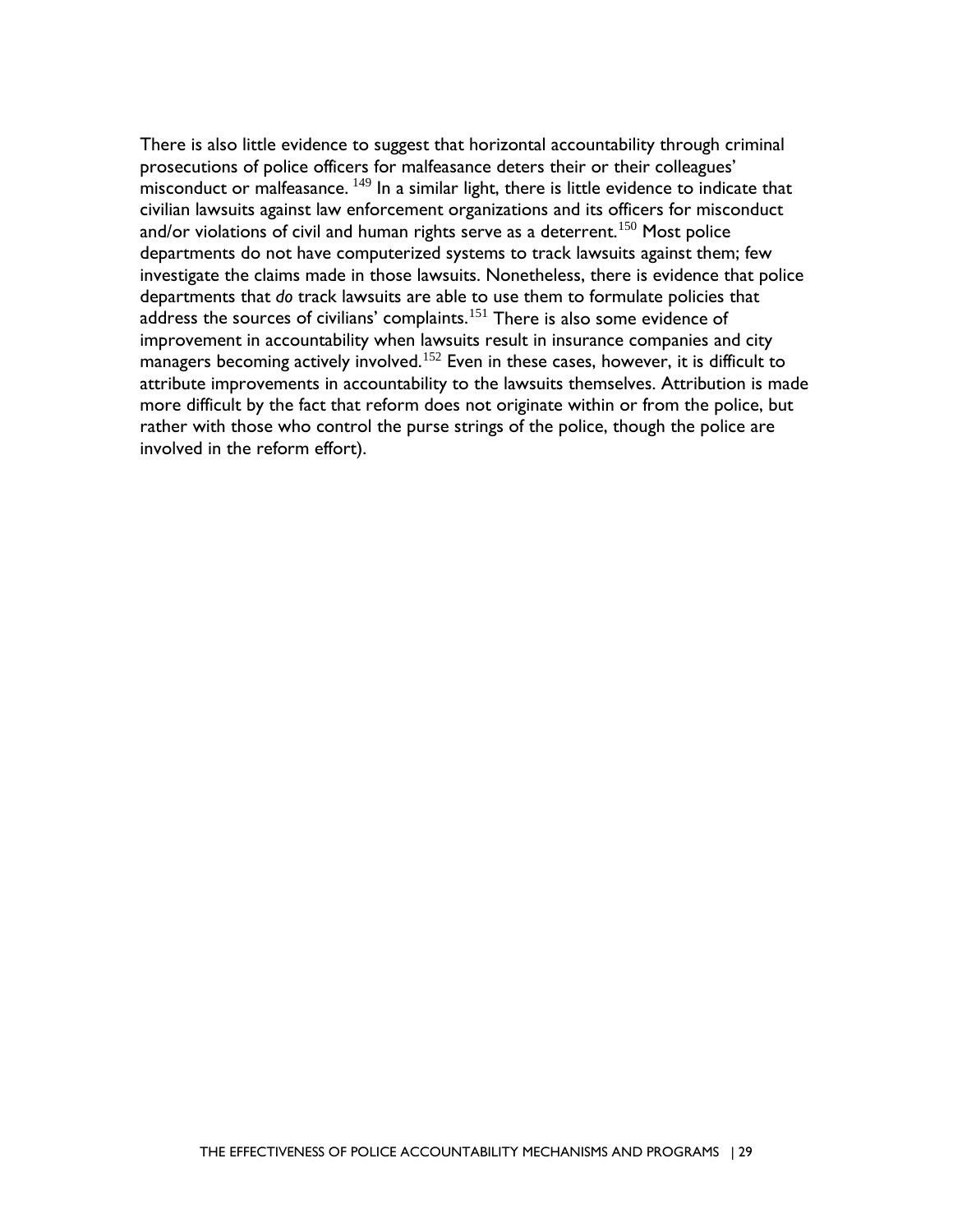# <span id="page-33-0"></span>SECTION 4 **CONCLUSION**

 governance and accountability initiatives to identify successful efforts and specific The objective of this report is to capture anecdotal and empirical evidence of what works to strengthen and improve police accountability and make recommendations for what works to improve accountability. It analyzed a range of accountability programming across SSR, police accountability program evaluations, current criminology, and effective options for SSR practitioners.

Starting new police units is a potential way to increase police accountability, although it has been rare for a country to disband a current police unit in order to reconstitute it or establish one that previously did not exist. While anecdotal and descriptive evidence suggests that police-civilian partnerships at the neighborhood and community level may be a promising mechanism for improving police accountability, evidence from rigorous impact evaluations is more mixed. Further research is needed here.

 updating use of force and firearms/force continuum protocols; introducing new This report also identifies other types of police accountability projects with promise. These include: soft skills training on how to communicate and engage with citizens; technologies and internal early intervention systems (in certain contexts); and introducing specialized police units into neighborhoods in which there are high levels of crime and violence (with the caveat that they would likely need be to highly skilled and robustly supported for increased police accountability to transpire).

 empirical evidence demonstrating the effectiveness of projects that built the institutional There are programming areas that merit further research. For example, there is limited capacities of internal affairs units and civilian oversight complaint and review bodies. These initiatives face challenges of political commitment, transferability and scalability. There is a large focus on de-escalation training but there is still little research on its impact in police units. There is also little evidence to suggest that criminal prosecutions of police officers for malfeasance deters their or their colleagues' future police misconduct or malfeasance, though again, existing research on this topic is scarce.

 effectiveness writ large) provides important starting points. It remains crucial that SSR under which conditions in order to further deepen the field of knowledge of what will Police accountability continues to be a great challenge. The lack of data demonstrating effective programs (and the lack of data writ) large further complicates matters; however, the current data in police accountability programs (and in government programs build into their design robust empirical measures of what is working and work in regards to police accountability.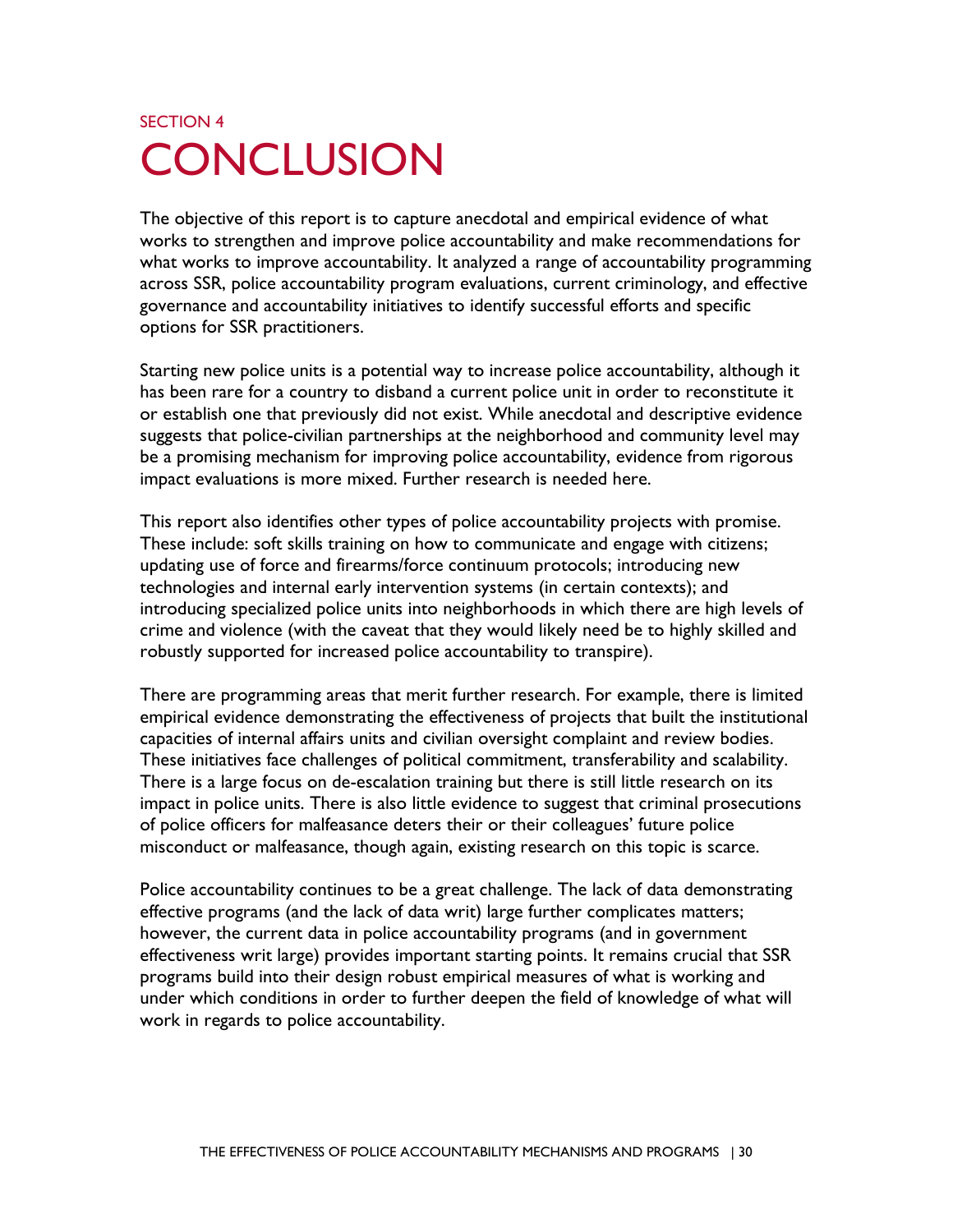# <span id="page-34-0"></span>ANNEX A. LESSONS FROM **GOVERNANCE ACCOUNTABILITY MECHANISMS**

programming<sup>[154](#page-69-20)</sup> have been conducted; qualitative case studies suggest that alliances, mechanisms with local demands for more accountability.<sup>157</sup> Key points from these This section explores the relationship between what works in police accountability reform and what works in effective governance writ large. Anecdotal evidence on good and effective governance suggests that national, provincial, and local efforts coordinated across all four dimensions of accountability may be especially promising (horizontal, vertical, external, diagonal). <sup>153</sup> Various evaluations and assessments of anticorruption mechanisms, and platforms linking state actors who are champions of change with local initiatives help to promote good governance and increase accountability. $^{155}$  $^{155}$  $^{155}$  These analyses (including a 2017 USAID review of all rigorous evaluations of programs to combat corruption and increase public servant accountability)<sup>[156](#page-69-22)</sup> argue that successful programs must weave together enhancements of the state's various accountability analyses are outlined below.

 Handbook, USAID's **[Practitioner's Guide for Anticorruption](about:blank) Programming**  example, evidence has shown that strictly bottom-up approaches – public awareness Building on USAID's Anticorruption Strategy and the Anticorruption Assessment **Guide** offers practical programming advice and synthesizes lessons gleaned from more than 300 USAID programs from 2007-2013 which all had anticorruption elements. For campaigns (see footnote below) or citizen monitoring groups – on their own have little impact without willing coordination with the government.<sup>158</sup> Strong USAID programming now blends bottom-up and top-down approaches together.

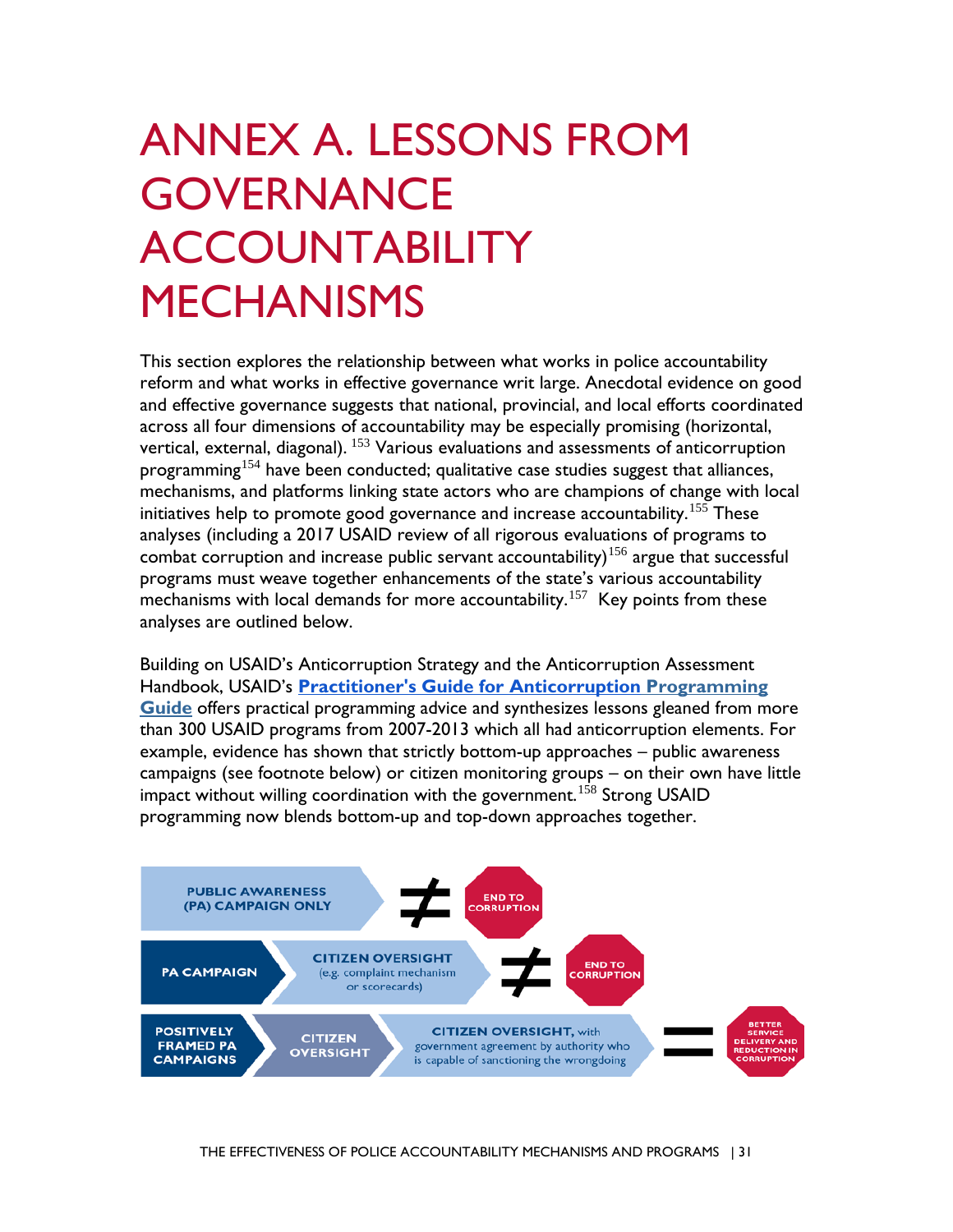studies have shown that in order for civil society anticorruption programs to be Transparency and oversight measures, which can do little more than naming and shaming, have proven inadequate.<sup>159</sup> More information does not lead to more accountable or responsive governance on its own. It must be part of broader accountability–an ownership processes, which requires both answerability (responsiveness) and enforceability (capacity to sanction an abuse of power). Multiple successful, they must include specific actionable activities for civil society to do. This means going beyond simple monitoring. For example, accountability is improved through independent oversight only when it is: 1) supported by authorities; who 2) are capable of sanctioning the wrongdoing.<sup>[160](#page-70-1)</sup> For example, creating MOU agreements between the government and civil society are an effective way to change the incentives of civil servants. Support by the government to strengthen performance and accountability processes is essential (see chart above).

 restores the relationship between a state and society by building accountability mechanisms through feedback loops and by changing power structures and norms through joint top-down and bottom up programming. $^{163}$  A 2020 U4 study went so far as program] efforts might become limited, even irrelevant, or in some cases Similarly, DFID's systematic review of anticorruption impact evaluation studies found that **community monitoring** does not work unless they have the power to change the situation, which requires government involvement and support.<sup>[161](#page-70-2)</sup> Research on 150 case studies shows that citizen action in promoting good governance becomes most effective through strategies that build alliances, mechanisms, and platforms linking champions of change from state and CSO together.<sup>[162](#page-70-3)</sup> Second generation programming to say, "if official [government] support is lacking then [community engagement counterproductive."[164](#page-70-5)

ten specific anti-corruption strategies.  $^{165}$  Although the culture in the police is different Even more specifically, the USAID-funded "Combatting Corruption Among Civil Servants: Interdisciplinary Perspectives on What Works" report evaluated evidence on than that within which traditional civil service serve making it difficult to directly transfer lessons from anti-corruption efforts with civil servants to anti-corruption efforts with the police, the data from this analysis does provide useful starting points for examining what might be the most effective in the police.

#### **OVERVIEW OF ANALYSIS OF WHAT WORKS IN COMBATTING CORRUPTION AMONG CIVIL SERVANTS**

|                                           | Ethnographic/<br>qualitative  | <b>Macro</b><br><b>Quantitative</b> | <b>Micro</b><br><b>Quantitative</b> | Lab<br><b>Experiments</b> | <b>Field/Natural</b><br><b>Experiments</b> |  |  |
|-------------------------------------------|-------------------------------|-------------------------------------|-------------------------------------|---------------------------|--------------------------------------------|--|--|
| <b>Rewards and Penalties</b><br>А.        |                               |                                     |                                     |                           |                                            |  |  |
| i. Extrinsic: Wage<br>increase            | Necessary but<br>insufficient | Contested                           | <b>Effective</b>                    | Effective                 | NA                                         |  |  |
| ii. Extrinsic: Pay-for-<br><b>perform</b> | NA                            | NA                                  | <b>Effective</b>                    | NA                        | <b>NA</b>                                  |  |  |

Bold = particularly robust evidence *Italics* = particularly week evidence NA = lack of evidence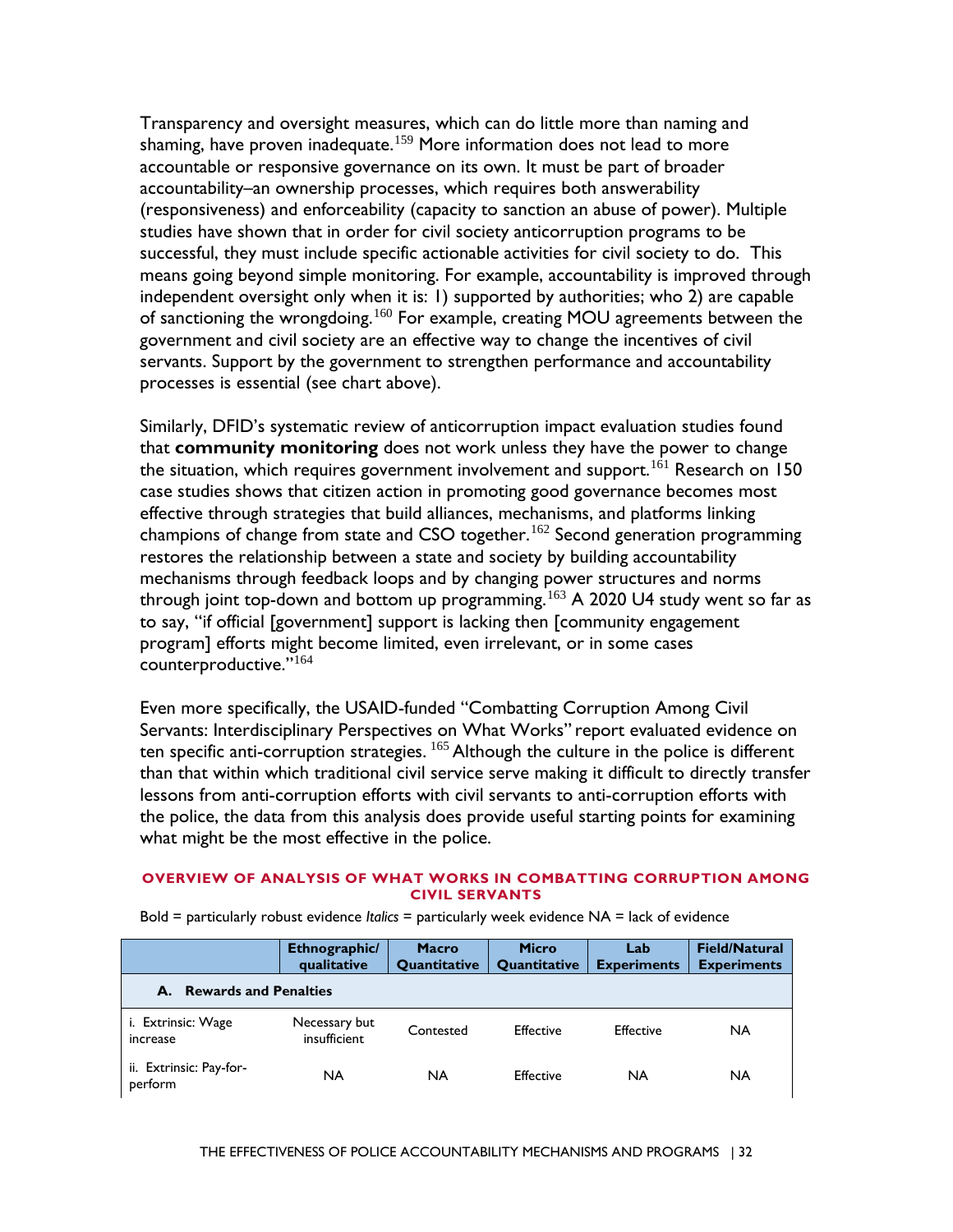| iii. Intrinsic motivations                 | <b>NA</b>   | NA.              | NA.              | NA.       | <b>NA</b>        |
|--------------------------------------------|-------------|------------------|------------------|-----------|------------------|
| iv. Penalties                              | Ineffective | NA.              | NA.              | Effective | <b>NA</b>        |
| <b>B.</b> Monitoring                       |             |                  |                  |           |                  |
| i. Top-down audits                         | Effective   | <b>NA</b>        | Effective        | Contested | <b>Effective</b> |
| ii. Bottom-up<br>monitoring                | Ineffective | NA.              | NA.              | Effective | Ineffective      |
| iii. Transparency: Free<br>press           | Effective   | Effective        | <b>Effective</b> | <b>NA</b> | <b>NA</b>        |
| iii. Transparency: FOI<br>laws             | NA.         | Contested        | NA.              | NA.       | NA.              |
| iii. Transparency:<br><b>Disclosure</b>    | <b>NA</b>   | Effective        | NA.              | <b>NA</b> | <b>NA</b>        |
| iv. E-governance                           | Contested   | <b>Effective</b> | NA.              | NA.       | <b>Effective</b> |
| C. Restructuring Bureaucracies             |             |                  |                  |           |                  |
| i. Decentralization                        | <b>NA</b>   | Contested        | Ineffective      | NA.       | Ineffective      |
| ii. Bureaucratic<br>discretion             | <b>NA</b>   | <b>NA</b>        | Effective        | <b>NA</b> | <b>NA</b>        |
| iii. Bureaucratic<br>competition           | <b>NA</b>   | <b>NA</b>        | <b>NA</b>        | Effective | <b>NA</b>        |
| iv. Staff rotation                         | <b>NA</b>   | <b>NA</b>        | <b>NA</b>        | Effective | <b>NA</b>        |
| v. Whistleblowing                          | <b>NA</b>   | <b>NA</b>        | NA.              | <b>NA</b> | <b>NA</b>        |
| vi. Streamline regulation                  | NA.         | Contested        | NA.              | NA        | NA.              |
| vii. Electoral incentives                  | Ineffective | Contested        | <b>NA</b>        | Effective | Contested        |
| D. Screening and Recruiting                |             |                  |                  |           |                  |
| i. Meritocratic<br>recruitment             | Contested   | Effective        | <b>NA</b>        | <b>NA</b> | <b>NA</b>        |
| ii. Integrity screening                    | <b>NA</b>   | <b>NA</b>        | <b>NA</b>        | <b>NA</b> | <b>NA</b>        |
| E. Anti-<br>corruption<br><b>Agencies</b>  |             | <b>NA</b>        | <b>NA</b>        | <b>NA</b> | <b>NA</b>        |
| <b>Education</b><br>F.<br><b>Campaigns</b> |             | <b>NA</b>        | <b>NA</b>        | <b>NA</b> |                  |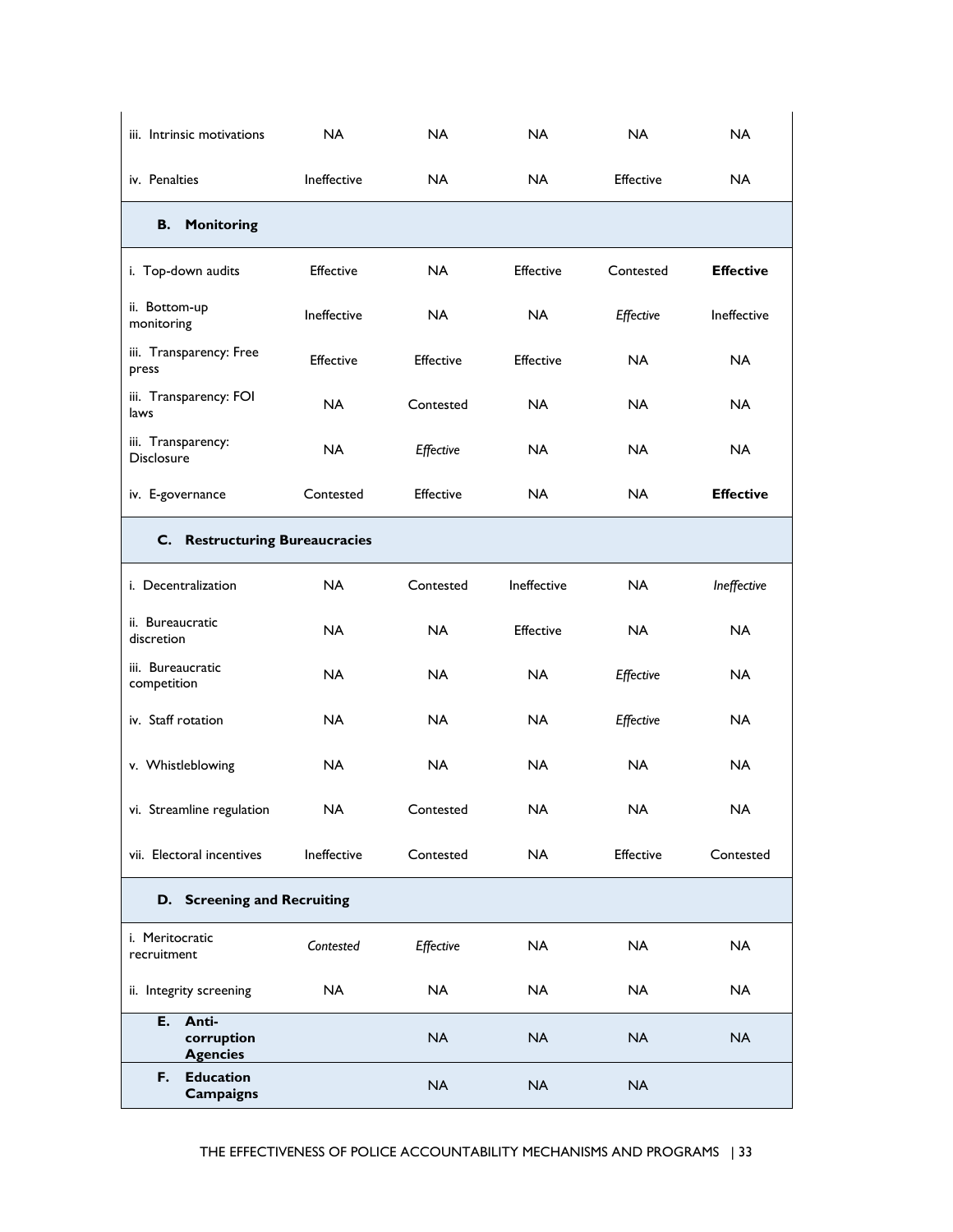| <b>G.</b> International<br><b>NA</b><br><b>NA</b><br><b>Agreements</b> |
|------------------------------------------------------------------------|
|------------------------------------------------------------------------|

\*"Macro-quantitative" refers to cross-national and cross-regional (*i.e*., across states or provinces within a single country) regression analyses. "Micro-quantitative" refers to regression analyses or related quantitative tools applied to micro-level data such as household surveys or surveys of firms.

For a full summary of key findings on this research, please see Annex B.

*Rewards and penalties. A*s noted above, the research corroborated what other research shows – that low civil servant wages that are below the poverty level contribute to corruption. However, this USAID review of existing research also shows that increasing the wages much beyond the poverty level as a reward will have a limited effect (and potentially a harmful effect) unless coupled with a broader anti-corruption strategy. In regard to penalties, there was some limited evidence using a case of Ghana that penalties such as repaying funds or returning stolen goods had an impact that was more effective than jail. $166$ 

*To-down and bottom-up monitoring*. A key finding is that the studies are emphatic that topdown monitoring, one of the most studied approaches, significantly reduce corruption at minimum in the short-term. Additional research is required to understand the long-term effectiveness.

 connections between state authorities and civil society, accountability was increased Examining bottom up strategies from anticorruption and broader accountability programs writ large are more nuanced. In Peru, for example, where there were through monitoring of by civil society organizations in the construction of public infrastructure, in part because it was combined with a pre-existing anti-corruption state authority responsible for auditing, evaluating, and investigating all government activities.<sup>[167](#page-70-1)</sup> A rigorous impact evaluation found that monitoring did reduce infrastructure project costs but not completion time.

 Through Making All Voices Count (MAVC), USAID has done extensive research on best accountable and responsive to the technological system that is set up. If they do not, practices and lessons learned in regard to CSO oversight of government institutions.<sup>[168](#page-70-2)</sup> It has consistently been found that CSO oversight of the government does not work **unless the government wants to change.** Programs that assist citizens in demanding change on a topic the government is aloof about have repeatedly not been successful. This is true regardless of the type of technology the CSO uses for such oversight. What makes a difference is whether the government has a willingness to be citizen efforts will unlikely change things regarding corrupt practices. Similarly, the aforementioned USAID study on combatting corruption among civil servants found that these interventions can increase community participation but are not effective unless they have a government partner (hence why the Peru example was more effective). <sup>[169](#page-70-3)</sup>

As indicated in the chart above, investigative journalism / free press and e-governance have all been found to be effective tools. This is particularly the case because it supports information flows required for other monitoring strategies.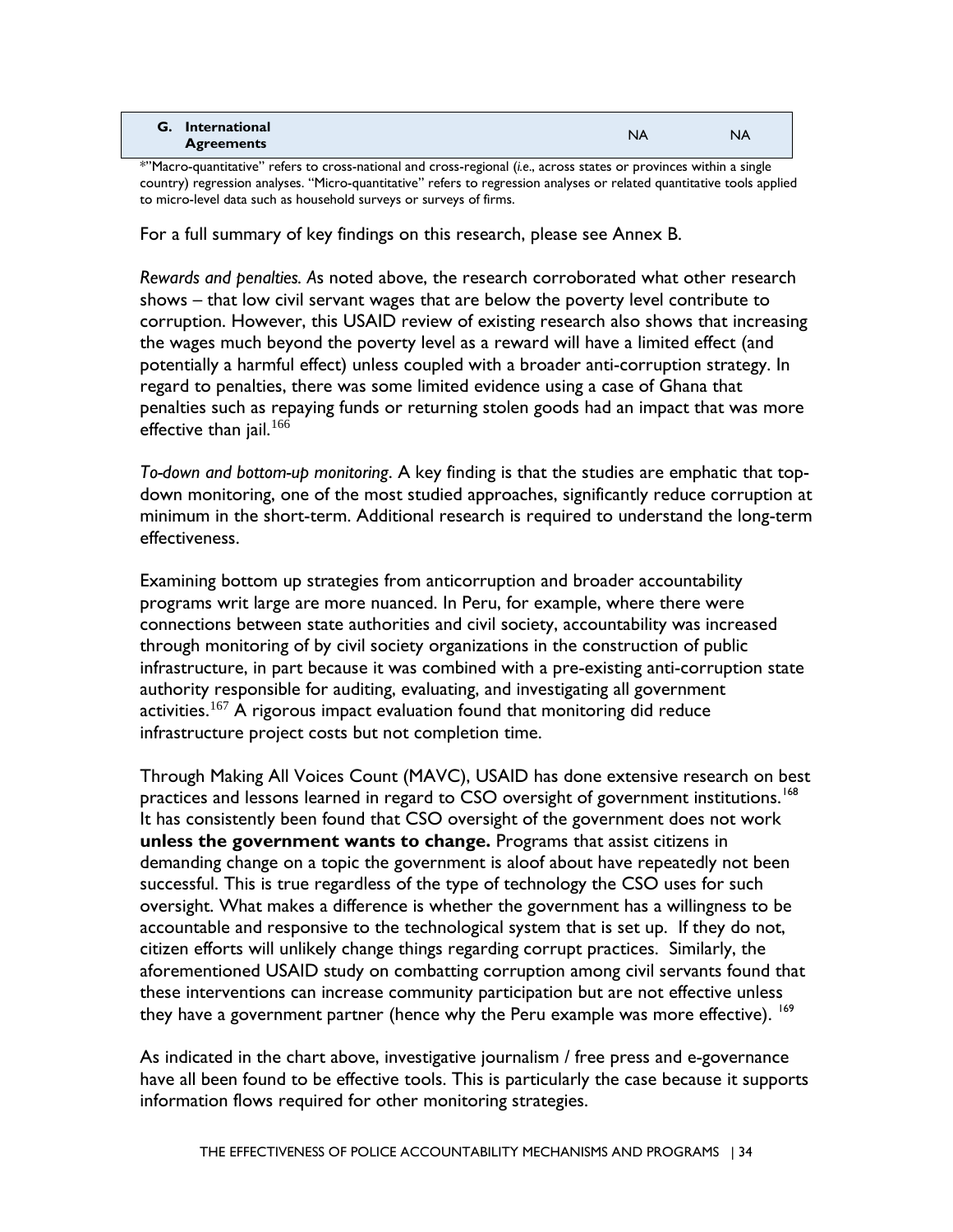*Decentralization.* As noted in the USAID-funded "Combatting Corruption Among Civil reaching out to seek bribes as enabling corruption. The strongest results show that Servants: Interdisciplinary Perspectives on What Works", with respect to the internal workings of government, there has been conflicting evidence on whether decentralization of authorities and finances reduces corruption. Many suggest that by putting more power in the hands of individuals who are closer to the local population, it is easier to hold them accountable. On the other hand, others point to evidence that alludes to the increased layers of bureaucracy and/or that multiple entities could be fiscal decentralization to a local level does reduce corruption but only when there is ample capacity at the local level to take on the additional responsibilities of local governance—it is a relatively high bar.<sup>[170](#page-70-4)</sup> In many of the countries USAID has supported with decentralization in the past, this level of capacity has not existed.

*Accountability and elite incentives.* The existence of a well-functioning state-level accountability institution or system that enables the linkage between state, provincial, and local levels can help to produce accountability results. Without a pre-existing and functional accountability mechanism, linkages between the different levels of state government are less likely to occur, potentially limiting the effectiveness of civil society anti-corruption efforts.  $171$ 

previously negotiated political settlements.  $^{172}$  As the WDR states, improvement in The reason is straightforward. As described in the World Bank Development Report (WDR): Governance and the Law, improvements in effective governance and accountability hinge upon national and provincial level state actors, institutions, organizations and agencies being committed to change existing power structures, revise asymmetrical rules of the game, reverse state capture and clientelism, and, lastly, rewrite effective governance and accountability

"is unlikely to occur unless power actors – elites – in the country agree to that change" and "[are] likely to be effectively enforced only when they are aligned with the interests of powerful actors." $173$ 

The existence of well-functioning accountability mechanisms at the national-level is *prima facie* evidence of that commitment.[174](#page-71-1) Anticorruption and accountability programs benefit from the commitment and will of a country's ruling elite. As the scholar upon whose work the World Development Report's section on corruption is based describes

 that can be solved simply by investing in enforcement agencies or supporting "it is now widely recognized that the poor [governance and accountability] enforcement of formal institutions in developing countries is not an anomaly transparency initiatives or the rule of law…. [T]he configuration of organizational capabilities and powers means that informal processes of rent allocation and capture by powerful and largely informal organizations are likely to remain important for some time. In particular, informal power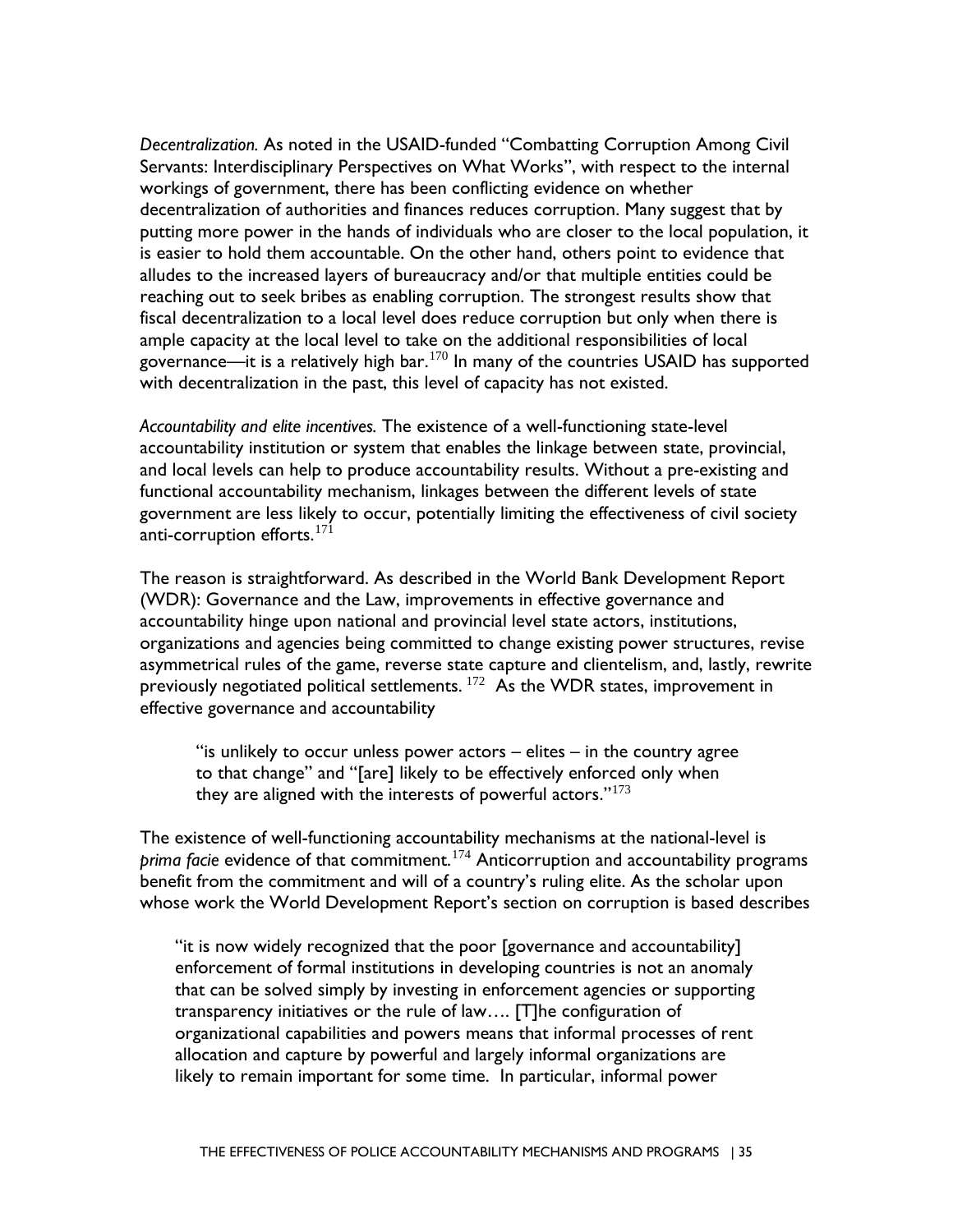networks are likely to continue to distort the operation of formal institutions in these countries."[175](#page-71-2)

 A 2017 USAID-funded literature review amplifies this finding, concluding that "the anticorruption agenda of the last several decades has been focused on the individual level rather than system level policies" and there is a convergence of evidence that tasked with doing the rewarding and punishing are themselves corruptible. Programs of needs to be a focus on both the individual level and the larger system and the "*corruption reforms fail in the long term when they are focused only on cases of individual deviance* (emphasis in original)."[176](#page-71-3) The USAID review went on to conclude that donorsupported programs to reward good behavior or punish bad behavior may eventually fail (additional research is required to understand the long-term effectiveness) if those monitoring are only as corruption-free as the monitors themselves.<sup>177</sup> Therefore, there influencers within it and what will incentivize them to support anti-corruption efforts.

In SSR programming, this challenge is particularly acute and, perhaps, more so than in other sectors.<sup>[178](#page-71-5)</sup> In part, this is because there appears to be little incentive by state actors, parliaments, and police agencies to alter existing power structures, change the asymmetrical rules of the game, or oppose state capture and clientelism in ways that will positively affect police accountability outcomes. [179](#page-71-6) Police accountability systems frequently lack capacity and are deprived of resources, only exacerbating the situation.

 USAID Practitioner's Guide to Anticorruption provides specific guidance on how these Research does show that diplomatic incentives such as grants, loans, or security alliances could get support for anti-corruption initiatives but only under certain conditions. The tools can be utilized.<sup>180</sup>

 In fact, the likelihood exists that increasing information for information's sake can further empower the elite networks, technocrats and policy makers, thereby reinforcing the asymmetrical rules of the game, clientelism, and state capture rather than enhancing accountability.<sup>181</sup> Similarly, community-driven development initiatives, whose premise is to augment community participation, if not designed appropriately, often promoted greater state capture by local elites.<sup>182</sup>

The key appears to be availability of "information for benchmarking performance of local levels of government, e.g. municipalities; or across local service providers (schools; electricity and water supply), where service quality can be measured and compared" $183$ **when the government is willing to work with CSO on its own government criteria.** Information that is usable to community and neighborhood groups working with state agencies at very localized levels **can increase accountability when state institutions are willing to be responsive to citizen concerns.** [184](#page-71-11)

*Homogenous versus heterogenous communities.* In addition to bundling social accountability initiatives into partnerships with local state providers as well as ensuring that information provided can be used to benchmark government performance, numerous studies indicate the need to differentiate between communities that are relatively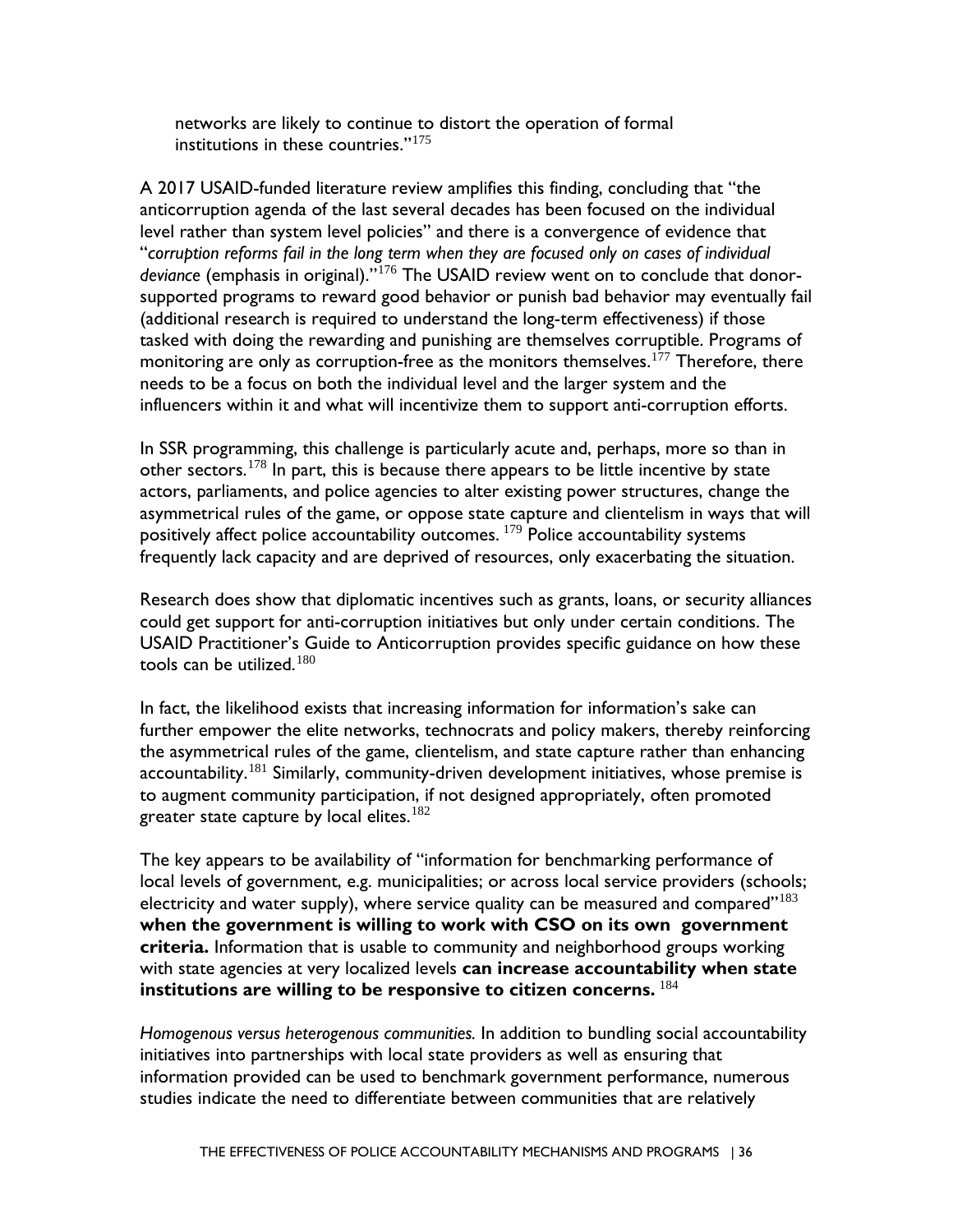homogeneous and those that are heterogenous. As the 2017 World Bank report argues, in communities where asymmetrical power and inequality are pronounced, social accountability programming may be less likely to produce effective governance and accountability outcomes<sup>185</sup> and may only exacerbate state capture.<sup>[186](#page-72-0)</sup> Projects need to explicitly enhance local participation to circumvent local elites' ability to capture the state through their asymmetrical power.<sup>[187](#page-72-1)</sup> For example, programming could include mandates for representational quotas for differing demographic groups such as women.<sup>188</sup> It also implies, as in the dialogue components of the Pakistani, Nepalese, and Nigerian police-civilian partnerships, that in order to achieve effective accountability outcomes, programs need to establish well-articulated deliberative processes that counteract the tendency of elite domination to skew outcomes in their favor.  $^{189}$  $^{189}$  $^{189}$ 

 whistleblowing, streamlining regulation and electoral incentives. It showed that it is *E-governance, restructuring bureaucracies, screening and recruiting, and anti-corruption agencies.* Lastly a few additional findings from the USAID study on anti-corruption highlighted in the previous chart are worth mentioning. This research reinforced the previously referenced finding that e-governance shows promise in policing and references a United Nations study in 160 countries over 14 years that showed corruption did on average go down in correlation to increased e-governance.<sup>[190](#page-72-4)</sup> The USAID study also examined the impact of restructuring bureaucracies including decentralization, bureaucratic discretion, bureaucratic competition, staff rotation, known that both limited as well as extreme bureaucracy can create ripe conditions for corruption, but of all seven areas extreme bureaucracy is most correlated with more corruption. The study examined whether anti-corruption agencies (ACAs) might be an institutional response, but they appear to only be successful in small authoritarian regimes due to a need for the ACA to be incorruptible, independent, and embedded in anticorruption legislation as well as have appropriate resources, the support of top leaders, and the ability to impartially enforce laws. Lastly, the study remarks how meritocratic recruitment needs to be researched further but policies to increase female participation in government show favorable results in reducing corruption.<sup>[191](#page-72-5)</sup>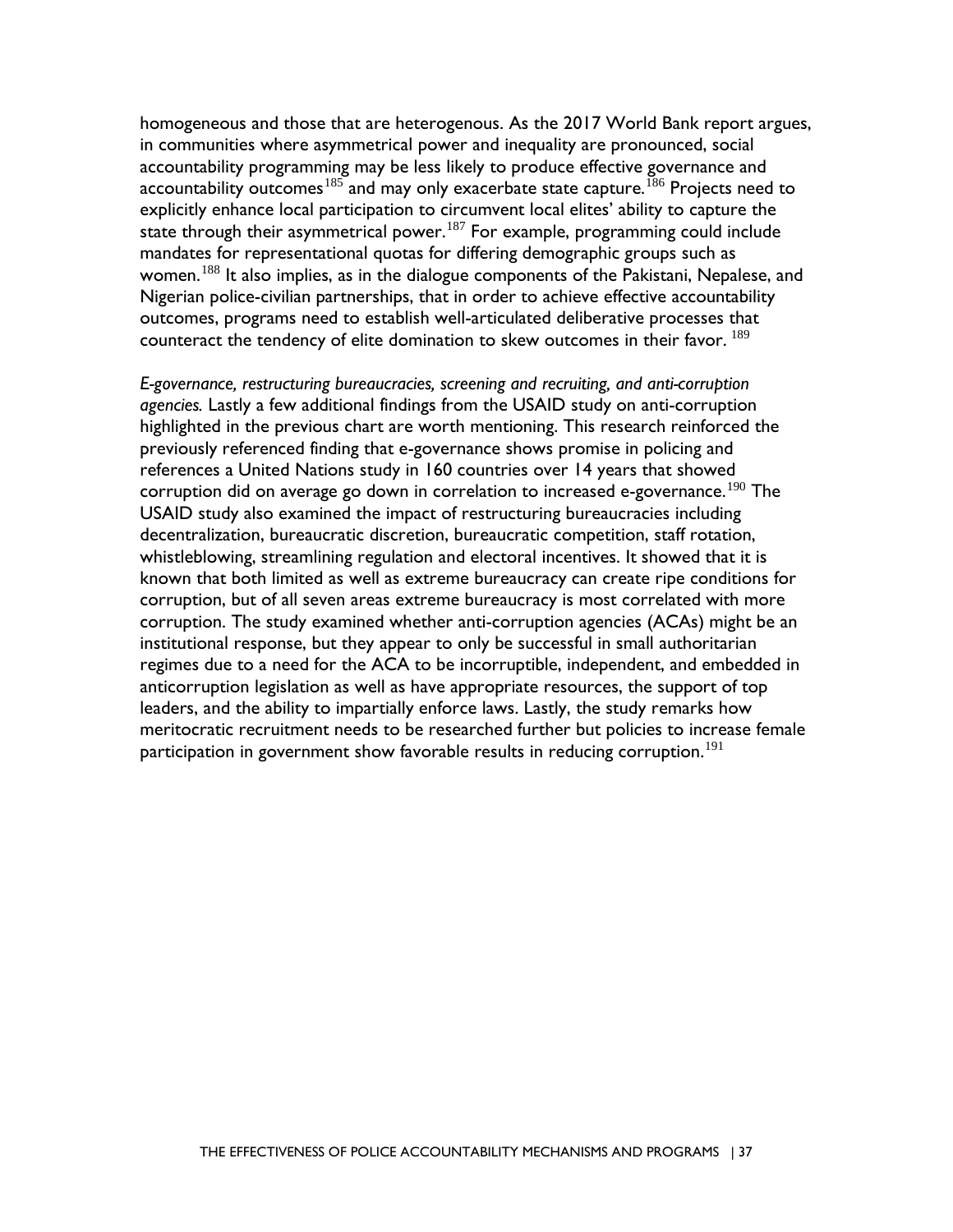# ANNEX B. SUMMARY OF COMBATTING CORRUPTION AMONG CIVIL SERVANTS

programming to increase public servant accountability and reducing corruption. Works". $^{192}$  The excerpts below are in regard to the following strategies: 1) rewards and The below are direct quote excerpts that summarize the findings from the USAIDfunded quasi-systemic review of all rigorous evaluations that have been done on Northwestern University's Institute of International Education's research titled "Combatting Corruption Among Civil Servants: Interdisciplinary Perspectives on What penalties, 2) monitoring, 3) restructuring bureaucracies, 4) screening and recruiting, 5) anti-corruption agencies (ACAs), 6) educational campaigns, and 7) international agreements. Below is a short summary of its findings.

#### $\blacksquare$ **1) Rewards and penalties**

 strategy—often has a modest effect on corruption levels. From Uganda to China, "There is a near consensus across disciplines that poverty-level wages for civil servants contribute to corruption, and that sudden declines in salaries can be particularly detrimental. However, ethnographic and qualitative research also indicates that increasing wages beyond that—at least in isolation from a broader anti-corruption examples exist of wage increases failing to stem corruption (Fjeldstad 2005, Gong and Wu 2012)." Page 8.

or professional norms (Perry and Wise 1990, Perry 1996) could increase accountability. motivation could prove promising…..Regarding penalties, in a Ghanaian case, "There is some argument that a sense of obligation to society, a desire to help others, The limited existing evidence suggests that anti-corruption strategies targeting intrinsic encouraging civil servants to repay embezzled funds or return stolen goods has often proved more effective than jail time or fine." Page 10.

#### **2) Monitoring**

 *Top down monitoring.* "From a policy impact evaluation perspective, top-down monitoring is arguably the most thoroughly and rigorously studied anti-corruption policy to date and the findings are nearly unanimous in the ability of audits to significantly reduce corruption at least in the short term….When conducted prior to an election, audits reduce municipal corruption levels by around 67% relative to audits carried out after elections. However, they find no evidence of audits' longer-term effect on corruption…. Additional research on the long-term effectiveness of top-down audits also is warranted." Pages 12-13.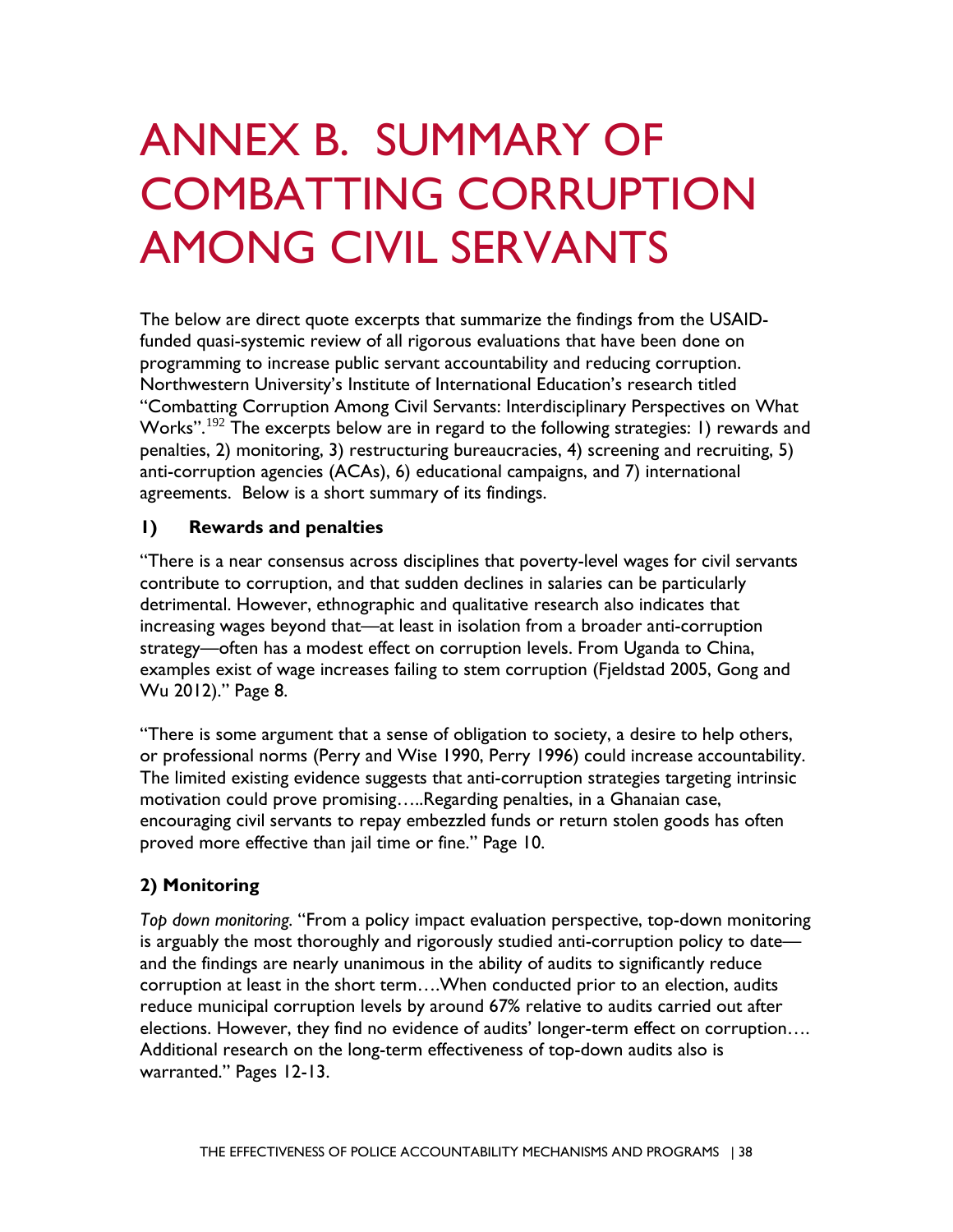the monitoring process, they have no statistically significant effect on corruption levels. *Bottom-up monitoring.* "While these interventions can increase community participation in By contrast, Serra's (2012) laboratory experiment,…indicates that combining top-down and bottom-up monitoring may be effective." Page 13.

 evidence additionally indicates that information flows work in conjunction with other monitoring strategies, as shown by the spillover effects noted above of municipal 2016)." Page 14. *Press.* "Ethnographers such as Hasty (2005) and Chalfin (2008) also point to the importance of robust investigative journalism for combatting corruption. And emerging government audits in Brazil resulting from media coverage of audit findings (Avis et al.

 (2014) finds—in a dynamic panel of more than 160 countries across a 14-year period— *E-Governance*. "Drawing on a UN e-governance index measuring the scope and quality of online services, telecommunication infrastructure and human capital, Elbahnasawy that the introduction of more e-governance is on average followed by lower levels of perceived corruption…..e-governance itself is relatively new, yet a high-quality literature on its effectiveness is already emerging." Page 15.

### **3) Restructuring bureaucracies**

 rarely leads to reduced corruption…laboratory experiments have offered important over regime type-is warranted." Pages 17-20. "Disagreement persists about whether decentralized or centralized bureaucracies are more conducive to anti-corruption efforts…. Overly complex bureaucratic regulatory policies can be breeding grounds for corruption (e.g., Hoag 2010, Anand 2012, Gupta 2012, Mathur 2012)….. There is ample evidence that merely rolling back the state insights into the potential impact of increased competition among bureaucrats but more research is needed….laboratory experiments suggest that rotation of cadres may be an effective anti-corruption policy, but whether these findings generalize to ta real world setting remains to be studied….it is clear that direct evidence regarding whistleblowing laws' effectiveness has yet to emerge...there is little evidence that reducing the size of government is an effective anti-corruption strategy but appropriately targeted deregulation deserves further attention….more research on the role of elections versus appointments at a micro-level in reducing corruption-as opposed to macro-level debates

#### **4) Screening and recruiting**

 meritocratic recruitment on corruption have yet to be rigorously studied." Page 21. "In summary, despite the topic's clear importance and recent attention to bureaucratic recruitment strategies more broadly (see Finan et al. 2015 for a review), the effects of

 "Many of these studies exility, though cautiously, suggest that increasing the number of women civil servants may reduce corruption." Page 22.

#### **5) Anticorruption agencies (ACAs)**

 devoted to the control of corruption. Inspired by the cases of Hong Kong and "1990s was the adoption of ACAs, national-level specialized law enforcement agencies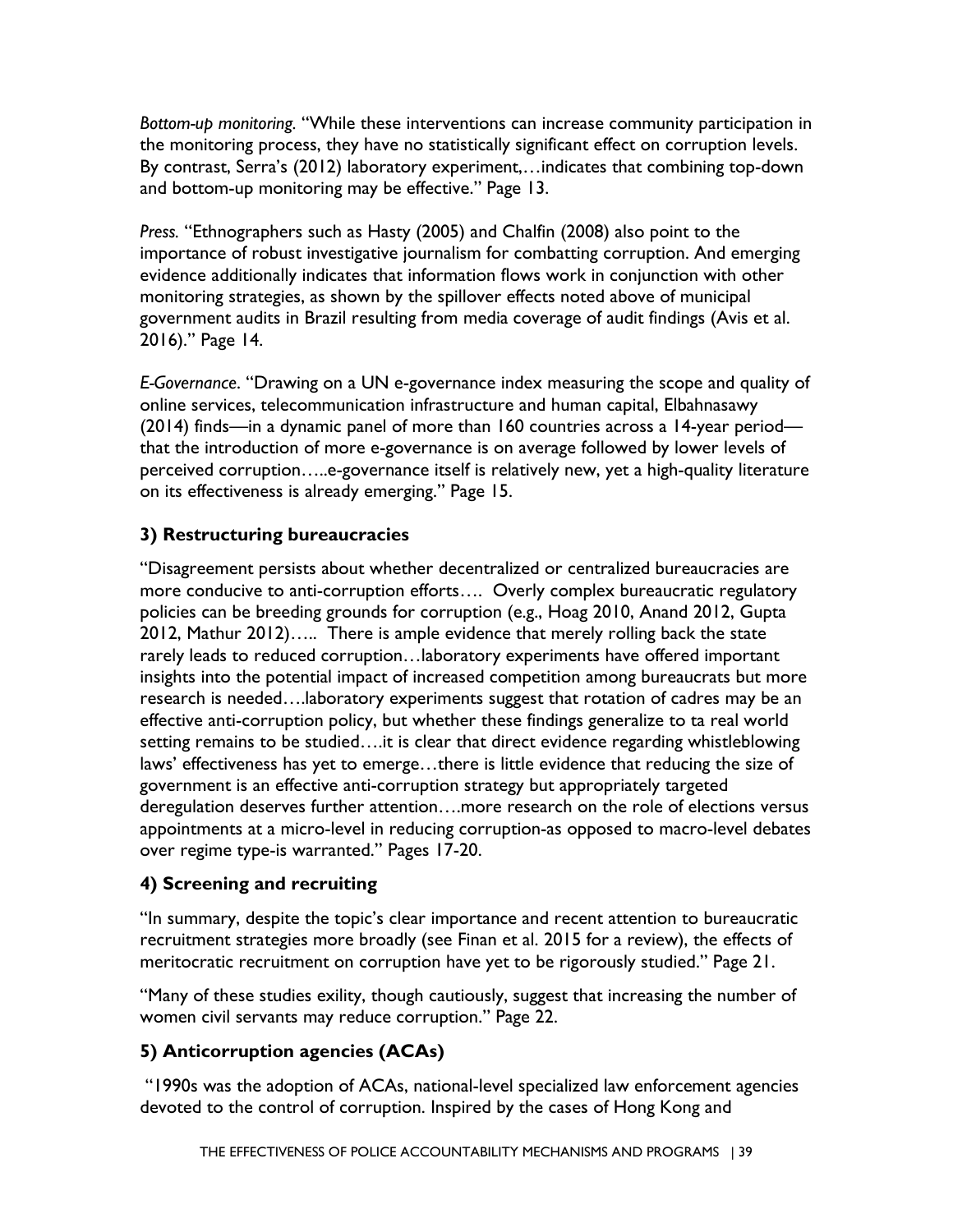they were pioneered, as we discuss in greater detail below (Klitgaard 1988, Quah 2011, Singapore, which had achieved significant anti-corruption reform in the 1970s and 1980s through ACAs, more than 100 countries had adopted them by 2008. However, these have generally not proved successful outside the small authoritarian contexts in which Mungiu-Pippidi 2015)." Page 6.

 successful." Page 24. "Quah (2007) seeks to establish why ACAs in Singapore and Hong Kong proved more effective than their counterparts in South Korea and Thailand, emphasizing six conditions necessary for ACAs' success, including: 1) the incorruptibility of the ACA itself; 2) independence from politics and other law enforcement bodies; 3) embeddedness in comprehensive anti-corruption legislation; 4) adequate staffing and funding; 5) the capability to impartially enforce laws; and 6) support—or "political will"—from the country's top leaders (see also Choi 2009, Quah 2011, Quah 2013). In most cases, achieving all six of these proves difficult, making many ACA's less than

#### **6) Educational campaigns**

"Case study evidence indicates that anti-corruption educational campaigns deserve more attention but the limited existing experimental evidence points to the importance of carefully crafting and formulating such campaigns." Page 26.

#### **7) International agreements**

 rigorous empirical knowledge about these convention's effectiveness." Page 26. "There is a glaring discrepancy between the prominent role of international anticorruption conventions in the global effort to reduce corruption and the lack of

#### *Addressing The Social Problem of Corruption*

 authoritarian regimes or regimes in the process of democratizing (Montinola and Jackson 2002, Rock 2009)." Page 19. "Other studies have found evidence of a U-shaped relationship: corruption appears to be lower in stable dictatorships and well-established democracies, and higher in unstable

Page 30. "The authors conclude that there exists what appears to be a universal and cross cultural condemnation of corruption. Survey research has shown that ordinary people in places like sub-Saharan Africa, **including in cultures insulated from globalization and industrialization**, take a very clear stand against corruption…"

"This report finds scholarship converging on the consensus that corruption reforms fail in the long term when they are focused only on cases of individual deviance—the "bad apples" who need to be rewarded for good behavior and punished for bad behavior. In many developing country contexts, the problem is that corruption represents not individual deviance from a social order, but an alternative social order…The overarching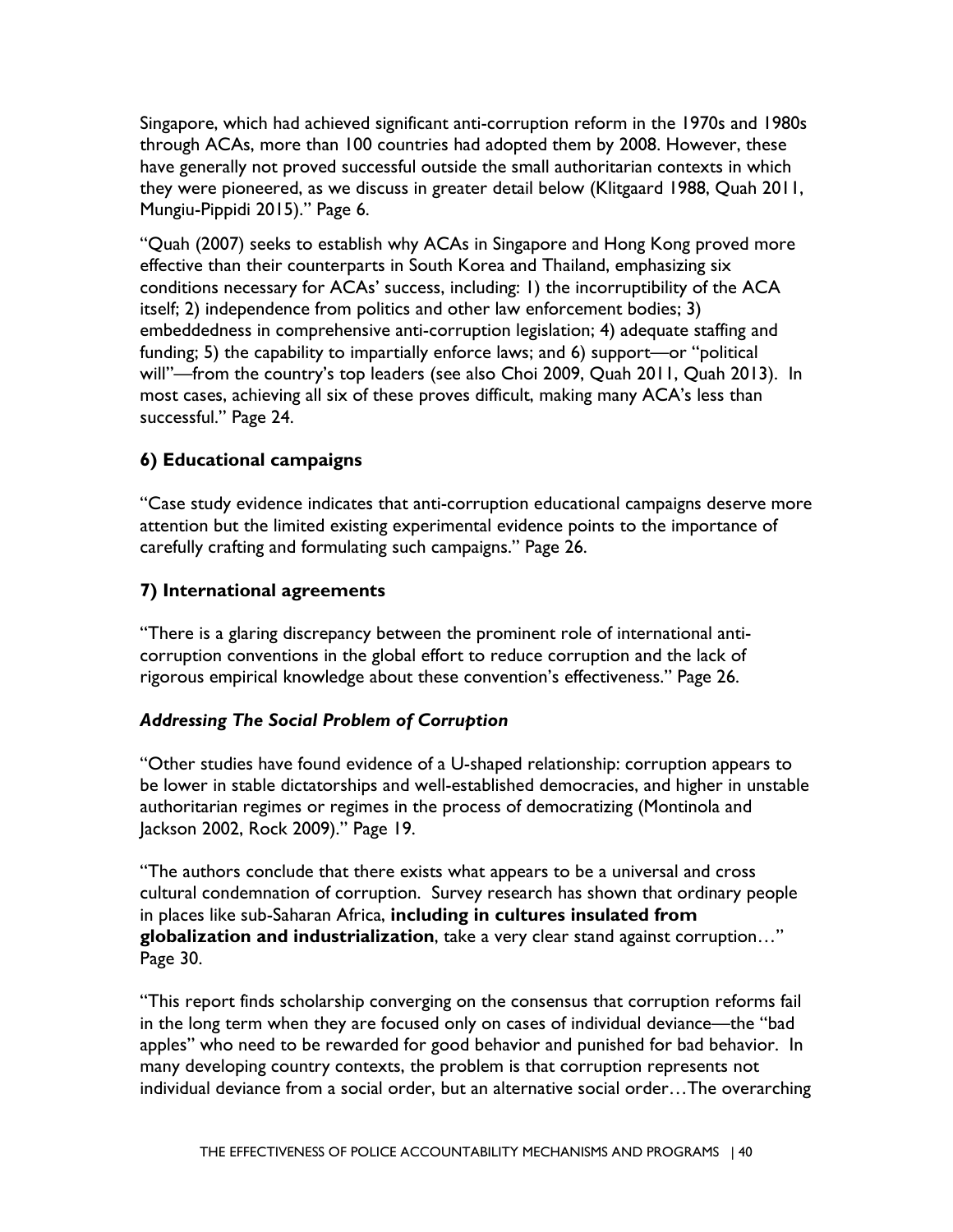be endogenous demand for corruption reform and, specifically, that some group or set lesson of this section is that successful, long-term corruption reform requires that there of individuals develop a stake in fighting corruption." Page 1.

 order, but an alternative social order. Citizens feel they need to be corrupt to meet Often, the problem is that corruption represents not individual deviance from a social everyday requirements, such as finding electricity or water.

 even note that refusing to engage in corruption in these contexts can be perceived as a lack of propriety or a break with normal solidarity." Page 33. "The ability to play the game is perceived, then, not as a source of embarrassment, but rather as a source of pride and a measure of competence. Blundo and de Sardan (2006)

 "Much corruption exists because citizens need to be corrupt to meet everyday drive up levels of corruption. Reformers should consider providing citizens with other Page 2. requirements, such as finding electricity or water. In such contexts, citizens often need the help of intermediaries to navigate state bureaucracies, and these intermediaries can ways of navigating the state for intermediaries further corrupt and frustrate the system."

Page 39. "...an effective anti-corruption strategy needs to focus on *citizens' need for help in navigating state bureaucracies*. The kind of intermediaries that currently exist could be replaced with a corps of civic advocates who facilitate citizens' access to the state…."

 which multiple changes occur at the same time." Page 39. "Some scholars suggest that if there is a collective action problem regarding corruptionthat is, a problem that transcends individual actors – then strategies that focus on individuals will not work, and only a "big bang" approach can work, that is, an approach

"It may be possible to address corruption organization by organization, by conducting a "big push" inside one organization at a time." Page 2.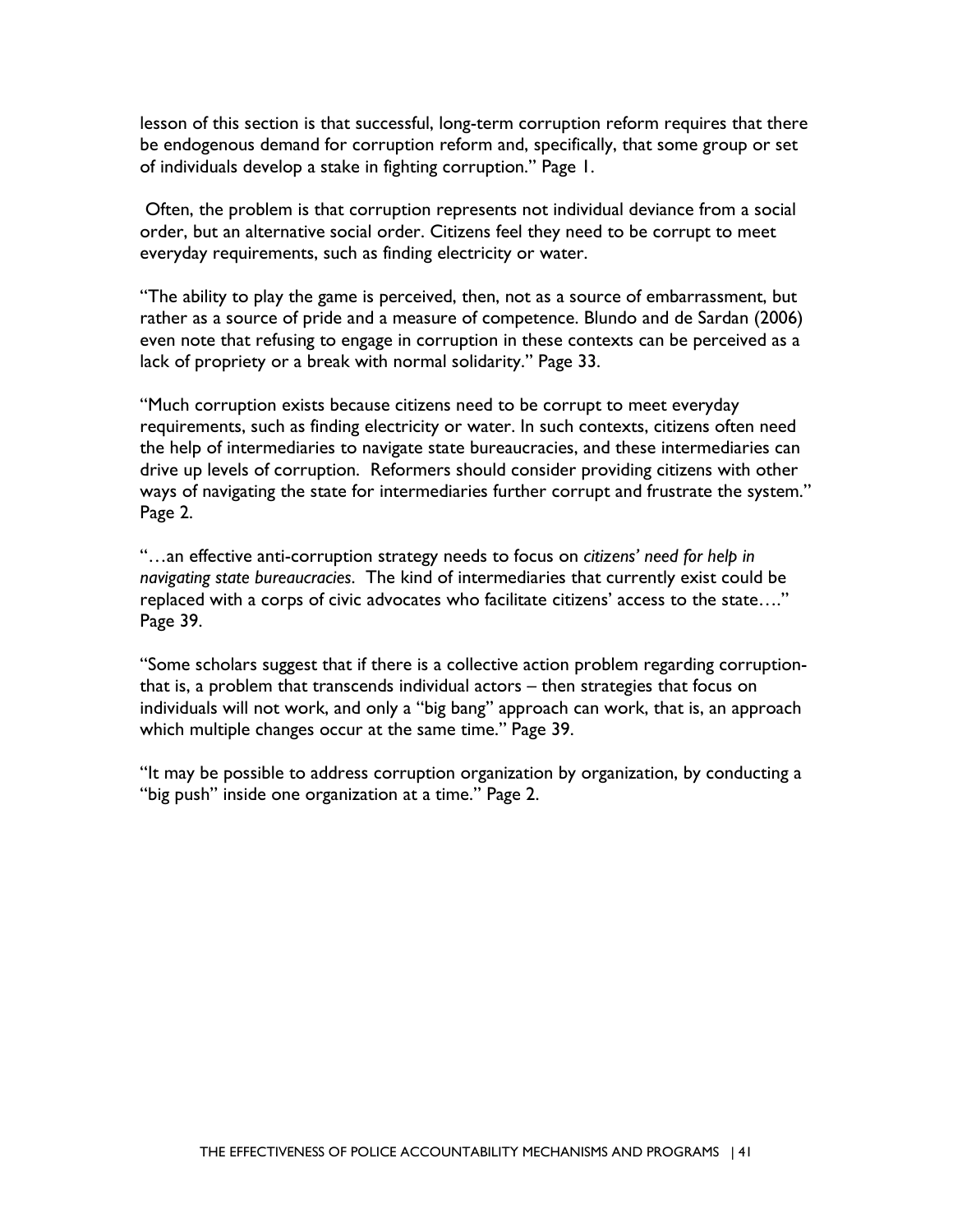## ANNEX C. BIBLIOGRAPHY

- Addison, Helen. "Is Administrative Capacity a Useful Concept? Review of the Application, Meaning and Observation of Administrative Capacity in Political Science Literature". http://personal.lse.ac.uk/addisonh/Papers/AC\_Concept.pdf (Downloaded May 2016).
- Abt, Thomas and Christopher Winship. "What Works in Reducing Community Violence: A Meta-Review and Field Study for the Northern Triangle". U*SAID*, 2016.
- "Accountability Strengthening in the Timor-Leste National Police (PNTL) | TimorLeste." U.S. Agency for International Development, 2016, [www.usaid.gov/timor](about:blank)[leste/project-descriptions/accountability-strengthening-timor-leste-national](about:blank)[police-pntl.](about:blank) (Accessed August 12, 2018)
- Aguja, Mario and Hans Born. The Role of Parliament in Police Governance: Lessons Learned from Asia and Europe. DCAF. 2017.
- Policing and Local Policing Partnership Boards". D*IIS Policy Brief.* 2015. Albrecht, Peter et al. "Fifteen Years of Police Reform in Sierra Leone: Community
- Alpert, Geoffrey and John Macdonald. "Police Use of Force: An Analysis of Organizational Characteristics." *Justice Quarterly.* 18 (June). 2001.
- Andrews, Matt et al. "Development as Leadership-Led Change". A *Report for the Global Leadership Initiative and the World Bank Institute (WBI) Faculty Research Working Paper Series*. 2010.
- "Anti-Corruption Resources Centre, U4 Expert Answer." Anti-Corruption and Police Reform, vol. 247, 2010
- Arcand, Jean-Louis and Marcel Fafchamps. "Matching in Community-Based Organizations." *Journal of Development Economics*. 2012.
- Ariel, Barak et al. 2016. "Wearing Body Cameras Increases Assaults against Officers and Does Not Reduce Police Use of Force: Results from a Global Multi-Site Experiment." *European Journal of Crimin*ology 13(6): 744–55.
- Ariel, Barak et al. 2017. "'Contagious Accountability': A Global Multisite Randomized Controlled Trial on the Effect of Police Body-Worn Cameras on Citizens' Complaints Against the Police." *Criminal Justice and Behavior* 44(2): 293–316.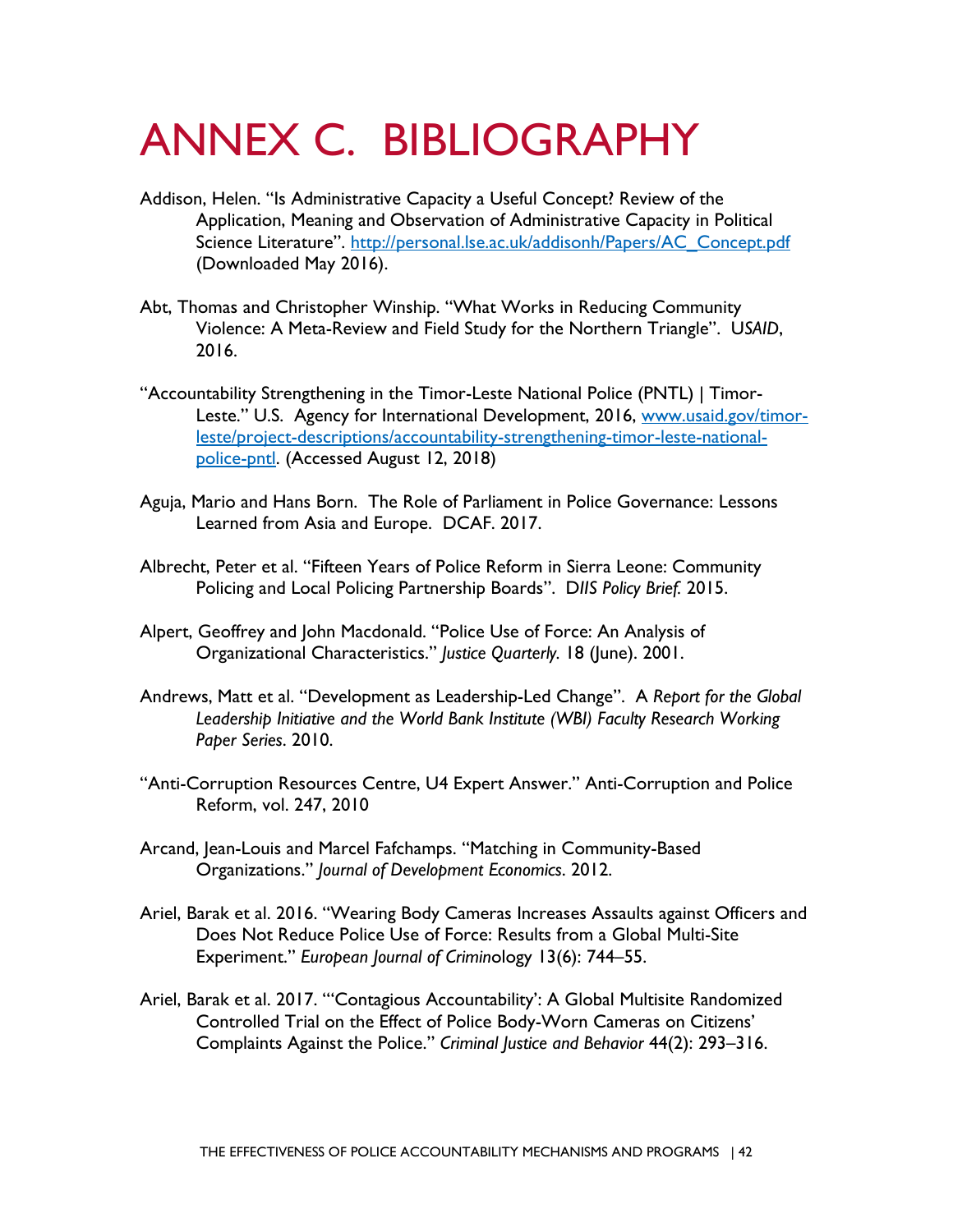- Armstrong, Gaylene et al. T*he Importance of a Low Span of Control in Effective Implementation of Evidence Based Probation and Parole Practices*. National Institute of Corrections, 2010.
- Analysis of Economic Decisions. "Thematic Evaluation of European Commission Support to Justice and Security System Reform: Final Report". 2011.
- Banerjee, Abhijit. "Improving Police Performance in Rajasthan, India: Experimental Evidence on Incentives, Managerial Autonomy and Training". M*assachusetts Institute of Technology.* [http://economics.mit.edu/files/11440.](about:blank) (Downloaded May 2016).
- Banerjee, Abhijit et al, "Pitfalls of Participatory Programs: Evidence from a Randomized Evaluation of Education in India." *American Economic Journal: Economic Policy. V*ol. 2, 2010.
- Banerjee, Abhijit et. Al. "Tangible Information and Citizen Empowerment: Identification Cards and Food Subsidy Programs in Indonesia." *Journal of Political Economy.* 2016.
- Pública. 2015. Basilio, Marcio. "Police Training in Brazil: Rio de Janeiro in Focus". XX Congreso Internacional del CLAD sobre la Reforma del Estado y de la Administración
- Bayley, David. (1997). "The Contemporary Practices of Policing: A Comparative View." *A Role for Democratic Policing, Civilian Police and Multinational Peacekeeping – A Workshop Series*. Washington, DC: National Institute of Justice. Retrieved from [https://www.ncjrs.gov.](about:blank) (Accessed September 12, 2016).
- Beaman Lori, et al. "Women Politicians, Gender Bias, and Policy-making in Rural India" *UNICEF*. 2006.
- from Afghanistan." *World Bank Policy Research Working Paper, # 6133.* 2012. Beath, A. Et al. "Direct Democracy and Resource Allocation: Experimental Evidence
- Bellver, Ana and Daniel Kaufman. "Transparency: Initial Empirics and Policy Applications." *Paper presented at IMF conference on transparency and integrity.* 6-7 July 2005.
- *Quarterly Journal of Economics.* 2009. Bjorkman, Martina and Jakob Svensson. "Power to the People: Evidence from a Randomized Field Experiment on Community-based Monitoring in Uganda."
- Uganda", *Journal of European Economic Association.* 2011. Bjorkman, Martina and Jakob Svensson. "When is Community-Based Monitoring Effective? Evidence from a Randomized Experiment in Primary Health in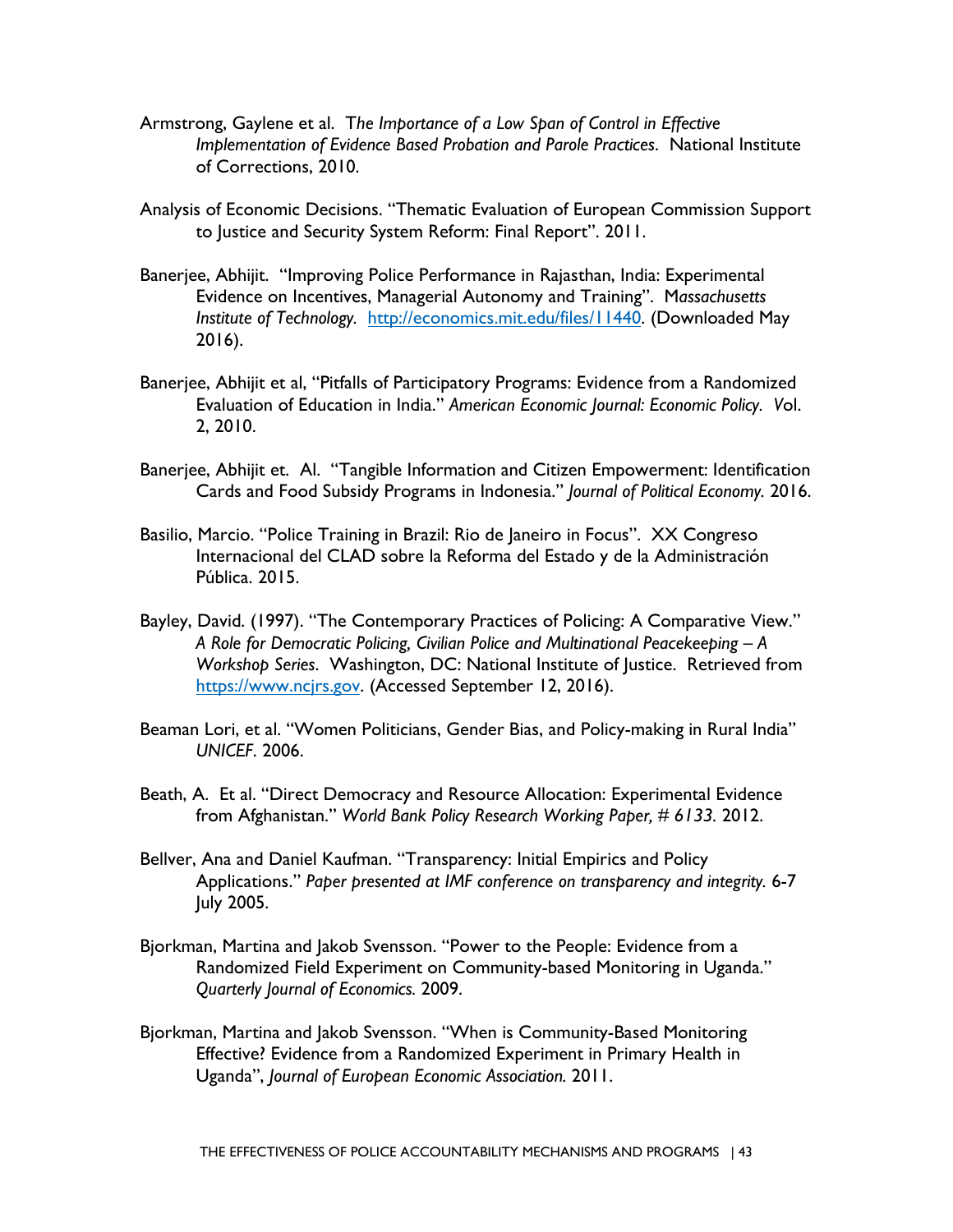- Blair, Robert A. 2019. "UN Peacekeeping and the Rule of Law After Civil War." SSRN Scholarly Paper 3420015. https://papers.ssrn.com/sol3/papers.cfm?abstract\_id=3420115
- Blair, Rob and Michael Weintraub. "El Ejército y la Seguridad Ciudadana: Un Experimento de Campo en Cali, Colombia." *Foro Económico* 12 March 2020. [http://focoeconomico.org/2020/03/12/el-ejercito-y-la-seguridad-ciudadana-un](http://focoeconomico.org/2020/03/12/el-ejercito-y-la-seguridad-ciudadana-un-experimento-de-campo-en-cali-colombia/)[experimento-de-campo-en-cali-colombia/.](http://focoeconomico.org/2020/03/12/el-ejercito-y-la-seguridad-ciudadana-un-experimento-de-campo-en-cali-colombia/) (Accessed June 2020).
- of Law in Weak and War-Torn States: Evidence from a Field Experiment with Blair, Robert A., Sabrina M. Karim, and Benjamin S. Morse. 2019. "Establishing the Rule the Liberian National Police." *American Political Science Review* 113(3): 641–57.
- Bobb, Merrick, et al. L.A. County Sheriff's Department, "13th Semiannual Report". 2000, [http://www.parc.info/client\\_files/LASD/13th%20Semiannual%20Report.pdf.](about:blank) (Accessed August 16 2018).
- Booth, David and Diana Cammack. G*overnance for Development in Africa: Solving Collective Action Problems*. University of Chicago, 2013.
- Challenges of African Governance". O*DI,* 2012. Booth, David. "Development as a Collection Action Problem: Addressing the Real
- *Education.* 2017. Borges, Mariana et. Al. "Combatting Corruption Among Civil Servants: Interdisciplinary Perspectives on What Works". N*orthwestern University, Institute of International*
- *Economic Policy* 9(3): 1–18. Bove, Vincenzo, and Evelina Gavrilova. 2017. "Police Officer on the Frontline or a Soldier? The Effect of Police Militarization on Crime." *American Economic Journal:*
- Braga, Anthony et al. "The Las Vegas Body-Worn Camera Experiment: Research Summary". C*enter for Crime and Justice Policy*. 2017.
- Briscoe, Ivan and Dana Goff. "Protecting Politics: Deterring the Influence of Organized Crime on Political Parties". C*lingendael Institute*, 2016.
- Bui, Julie. "Body-Worn Cameras: Reducing Citizen Complaints and Improving Relationships". T*hemis: Research Journal of Justice Studies and Forensic Science. V*ol. 5, 2017.
- $2020$ ). Canales, Rodrigo. "To Stop Violent Policing, Build Effective Police Organizations." *Yale Insights* 4 June 2020. [https://insights.som.yale.edu/insights/to-stop-violent-policing](https://insights.som.yale.edu/insights/to-stop-violent-policing-build-effective-police-organizations#.XtpN64KMUCo.twitter)[build-effective-police-organizations#.XtpN64KMUCo.twitter.](https://insights.som.yale.edu/insights/to-stop-violent-policing-build-effective-police-organizations#.XtpN64KMUCo.twitter) (Accessed June

2020). Carter, David L., and Louis Radelet. T*he Police and the Community*. Prentice Hall, 2004.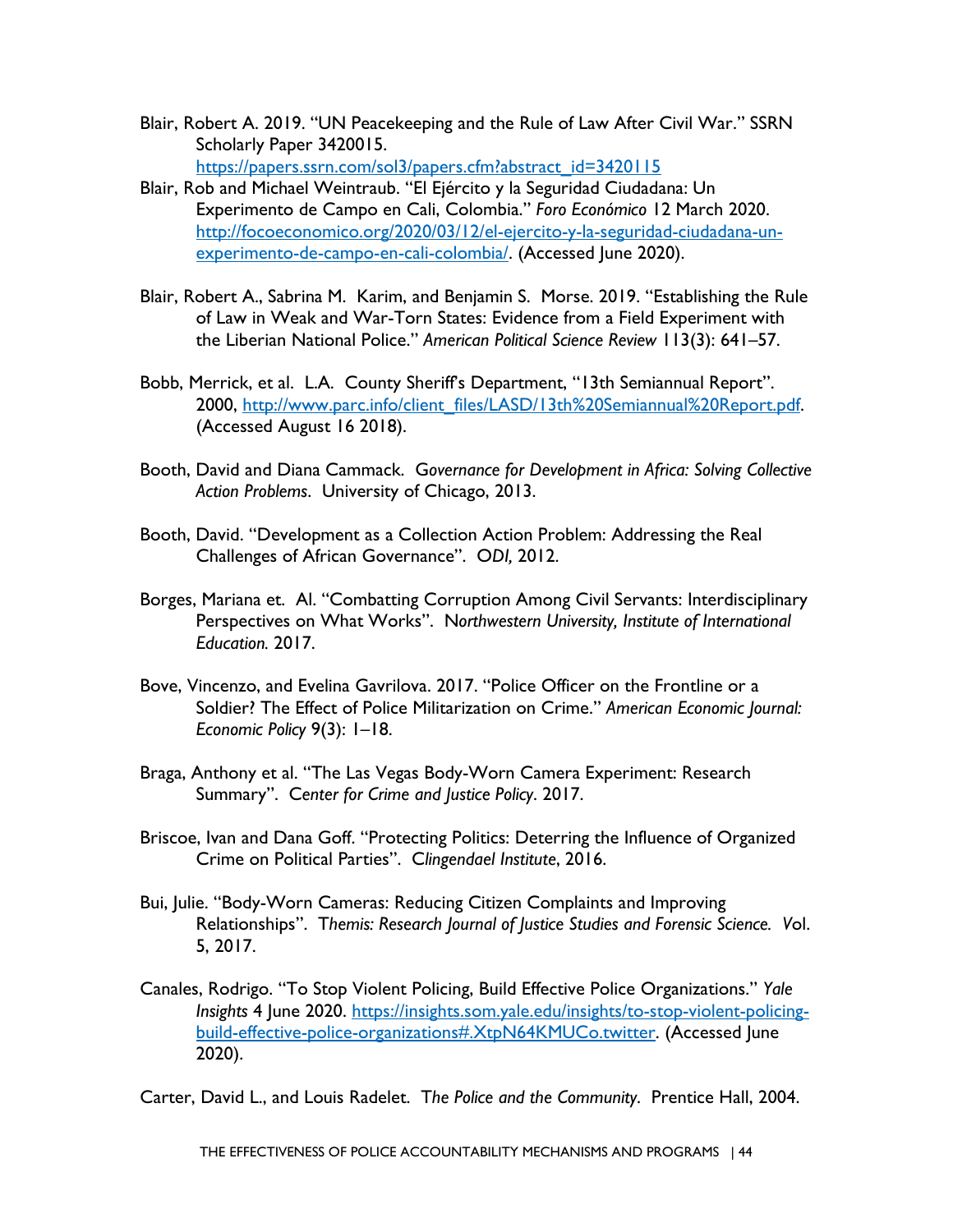- *International.* 2010. Chêne, Marie. "Anti-Corruption and Police Reform: U4 Expert Answer", *Transparency*
- Church, Cheyanne. "Taking the Blinders Off: Questioning How Development Assistance Is Used to Combat Corruption". I*nstitute for Human Security*. 2016.
- Paid and Exist". A*fghan Analysts Network.* 2017. Clark, Kate. "Update on the Afghan Local Police: Making Sure They are Armed, Trained,
- Conflict, Security and Development. World Development Report, 2011.
- Cooper, Jasper. 2018. "How robust is institutionalized corruption? A field experiment on extortion along West African highways." Working paper. Http://jaspercooper.com/papers/Cooper\_trucks.pdf
- Cooper, Jasper. 2019. "State Capacity and Gender Inequality: Experimental evidence from Papua New Guinea." Working paper. [http://jasper](about:blank)cooper.com/papers/Cooper\_CAP.pdf
- Correll, Joshua, Bernadette Park, Charles M. Judd, and Bernd Wittenbrink. 2002. "The Police Officer's Dilemma: Using Ethnicity to Disambiguate Potentially Threatening Individuals." *Journal of Personality and Social Psychology* 83(6): 1314– 29.
- Cornwall, Andrea and Vera Coelho, eds. (2007) Spaces for Change? The Politics of Participation in New Democratic Arenas. Zed, London.
- Costa, Samia. "Do Freedom of Information Laws Decrease Corruption?" *Journal of Law, Economics, and Organization*. Vol. 29, 2013.
- Danley, Stephen. "Camden police reboot is being misused in the debate over police reform." *Washington Post*, 16 June 2020. [https://www.washingtonpost.com/outlook/2020/06/16/camden-nj-police-reboot](https://www.washingtonpost.com/outlook/2020/06/16/camden-nj-police-reboot-is-being-misused-debate-over-police-reform/)[is-being-misused-debate-over-police-reform/.](https://www.washingtonpost.com/outlook/2020/06/16/camden-nj-police-reboot-is-being-misused-debate-over-police-reform/) (Accessed June 2020).
- Delehanty, Casey, Jack Mewhirter, Ryan Welch, and Jason Wilks. 2017. "Militarization and Police Violence: The Case of the 1033 Program." *Research & Politics* 4(2): 1– 7.
- *DFID,* 2015. Denney, Lisa, et al. "Evidence Synthesis: SSR and Organisational Capacity Building."

Denvir, Daniel. "The Elusiveness of Police Accountability". CityLab, 2 April 2012.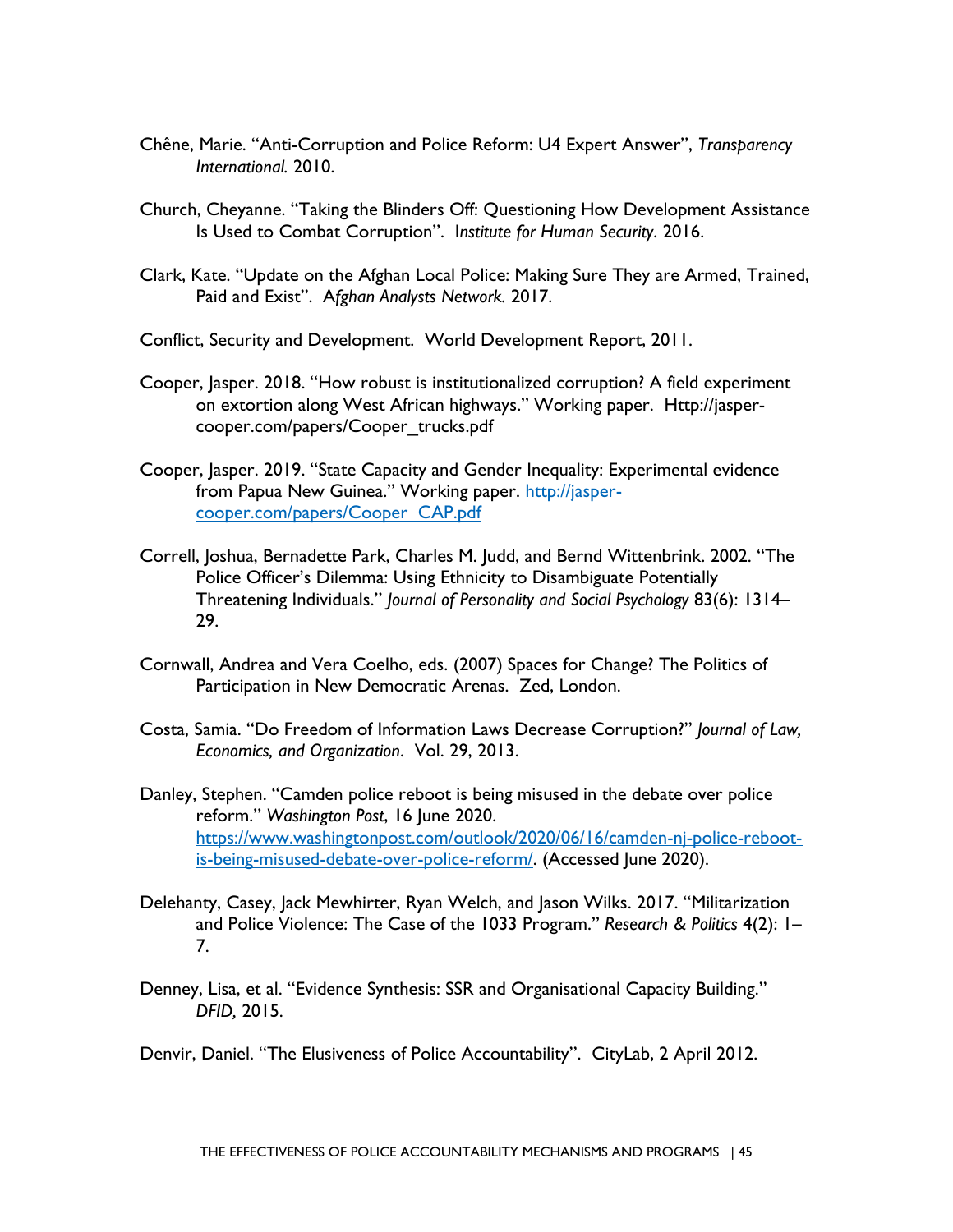Department of Justice. P*rinciples for Promoting Police Integrity*. Department of Justice, 2008.

Devarajan, et al. "Civil Society, Public Action and Accountability in Africa. Policy Research Working Paper, # 5733." *World Bank.* 2011. Http://web.hks.harvard.edu/publications/workingpapers/citation.asp x?PubId=7968 (Accessed spring 2016)

 African Governance". O*DI,* 2012. "Development as a Collective Action Problem: Addressing the Real Challenges of "DFID Practice Paper, Accountability Briefing Note." Feb. 2008.

- Crackdown on Corruption in the City of Buenos Aires." *Journal of Law and*  Di Tella, Rafael and Ernesto Schargrodsky. "The Role of Wages and Auditing during a *Economics. V*ol. 46, 2003.
- Experience." *World Bank.* 2013, Dokeniya, Anupama. "Implementation of Right to Information: Lessons from
- Donaghy. M. "Seats at the Table: Civil Society and Participatory Governance in Brazilian Housing Policy". C*omparative Politics. V*ol. 44. 2011.
- Duflo, E. And P. Topalova. "Unappreciated Service: Performance, Perceptions, and Women Leaders in India". W*orking Paper, Department of Economics, MIT*. 2004.

Eberhardt, Jennifer L., Phillip Atiba Goff, Valerie J. Purdie, and Paul G. Davies. 2004. "Seeing Black: Race, Crime, and Visual Processing." *Journal of Personality and Social Psychology* 87(6): 876–93.

 Investigation". W*orld Development.* Vol. 57, 2014. Elbahnasawy, Nasr. "E-Government, Internet Adoption, and Corruption: An Empirical

- Epp, Charles. Making Rights Real: Activists, Bureaucrats, and the Creation of the Legislative State. University of Chicago Press. 2010.
- Escaleras, Monica, et al. "Freedom of Information Acts and Public Sector Corruption." *Public Choice* Vol. 145, 2010.
- Evans, Peter and James Rauch. "Bureaucratic Structure and Bureaucratic Performance in Less Developed Countries." *Journal of Public Economics*. Vol. 75. 2000.
- Right, Special Evaluation Study". A*sian Development Bank.* 2008. "Effectiveness of ADB's Capacity Development Assistance: How to Get Institutions
- Fearon, James et al. "Can Development Aid Contribute to Social Cohesion after Civil War? Evidence from a Field Experiment in Post-Conflict Liberia." *American Economic Review*. 2009.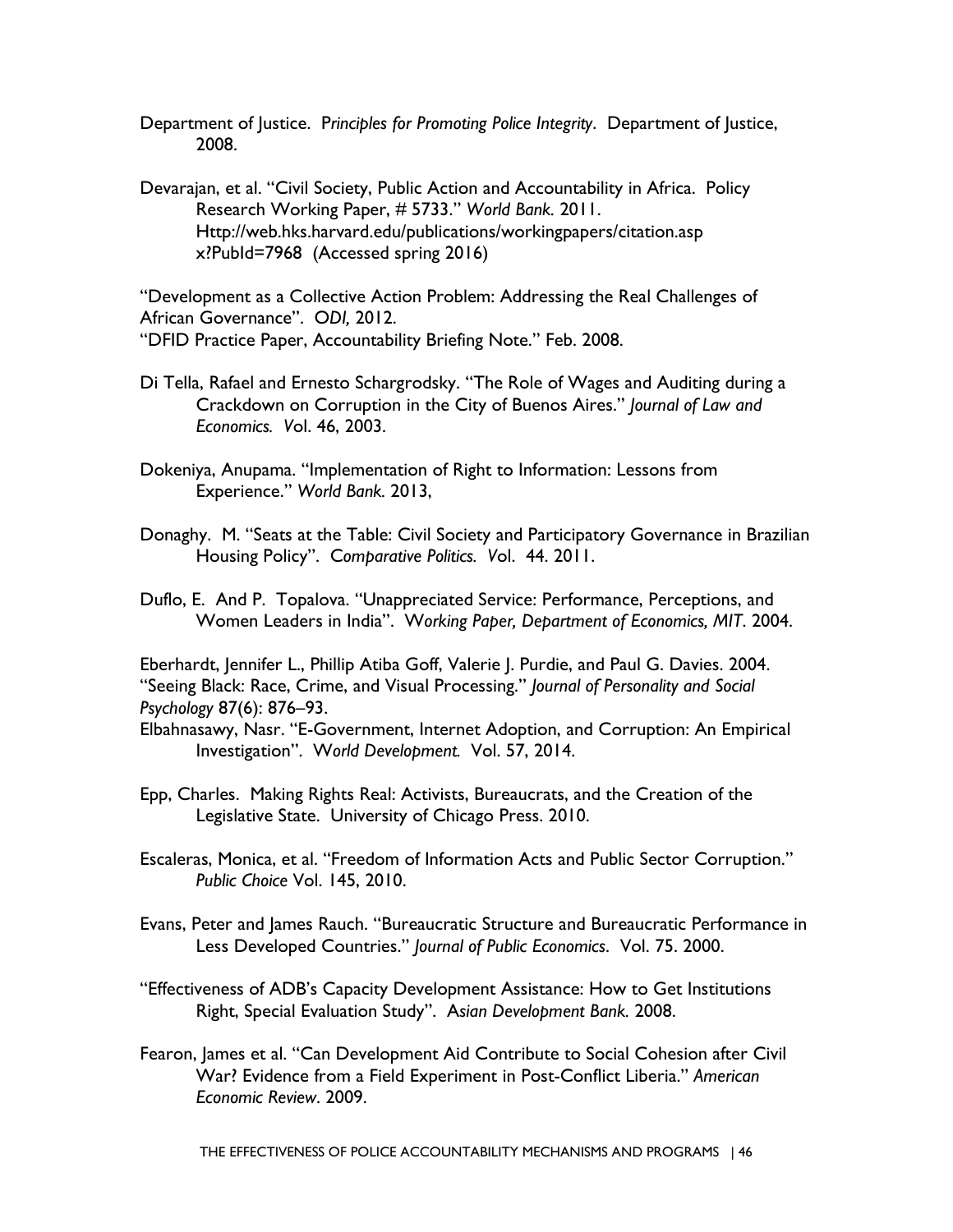- Flores-Macías, Gustavo A. 2018. "The Consequences of Militarizing Anti-Drug Efforts for State Capacity in Latin America: Evidence from Mexico." *Comparative Politics*  51(1): 1–20.
- Flores-Macías, Gustavo A., and Jessica Zarkin. 2019. "The Militarization of Law Enforcement: Evidence from Latin America." *Perspectives on Politics* forthcoming.
- *Wisconsin-Madison, Department of Agricultural and Applied Economics.* 2015. Foltz, Jeremy and Kweku A. Opoku-Agyemang. "Do Higher Salaries Lower Petty Corruption? A Policy Experiment on West Africa's Highways". U*niversity of*
- Fox, Jonathan. "Social Accountability: What Does the Evidence Really Say? World Development". Vol. 72, 2015
- Examination". J*ournal of Criminal Justice.* 7 (4), 1979. Fyfe, James. "Administrative Intervention on Police Shooting Discretion: An Empirical
- hbr.org/2016/02/a-refresher-on-statistical-significance. (Accessed September 12, Gallo, Amy. "A Refresher on Statistical Significance." Harvard Business Review, 2016, 2016).
- Gammon, Katherine. "The Science Behind Where Police Should Place Their Body Cameras." Inside Science, 27 Apr. 2018, [www.insidescience.org/news/science](about:blank)[behind-where-police-should-place-their-body-cameras.](about:blank) (Accessed July 2018).
- García, Juan Felipe, Daniel Mejia, and Daniel Ortega. 2013. "Police Reform, Training and Crime: Experimental Evidence from Colombia's Plan Cuadrantes." Bogotá. Serie Documentos Cede.
- Giacomantonio, Chris, Stephanie Goodwin, and Garland Carmichael. 2019. "Learning to De-Escalate: Evaluating the Behavioural Impact of Verbal Judo Training on Police Constables." *Police Practice and Research*: 1–17.
- Goetz, Anne Marie. "Political Cleaners: How Women are the New Anti-Corruption Force". D*oes the Evidence Wash? Development and Change*. Vol. 38, 2007.
- Goldstein, Markus. "Calling the Cops? Institutional Reform in the Rajasthan Police." *Governance for Development*, 17 Apr. 2012. Blogs.worldbank.org/impactevaluations/calling-the-cops-institutional-reform-inthe-rajasthan-police. (Downloaded May 2016).
- Goldwyn, Rachel. Security and Justice Macro Evaluation Evaluability Assessment: Final Report. 2014.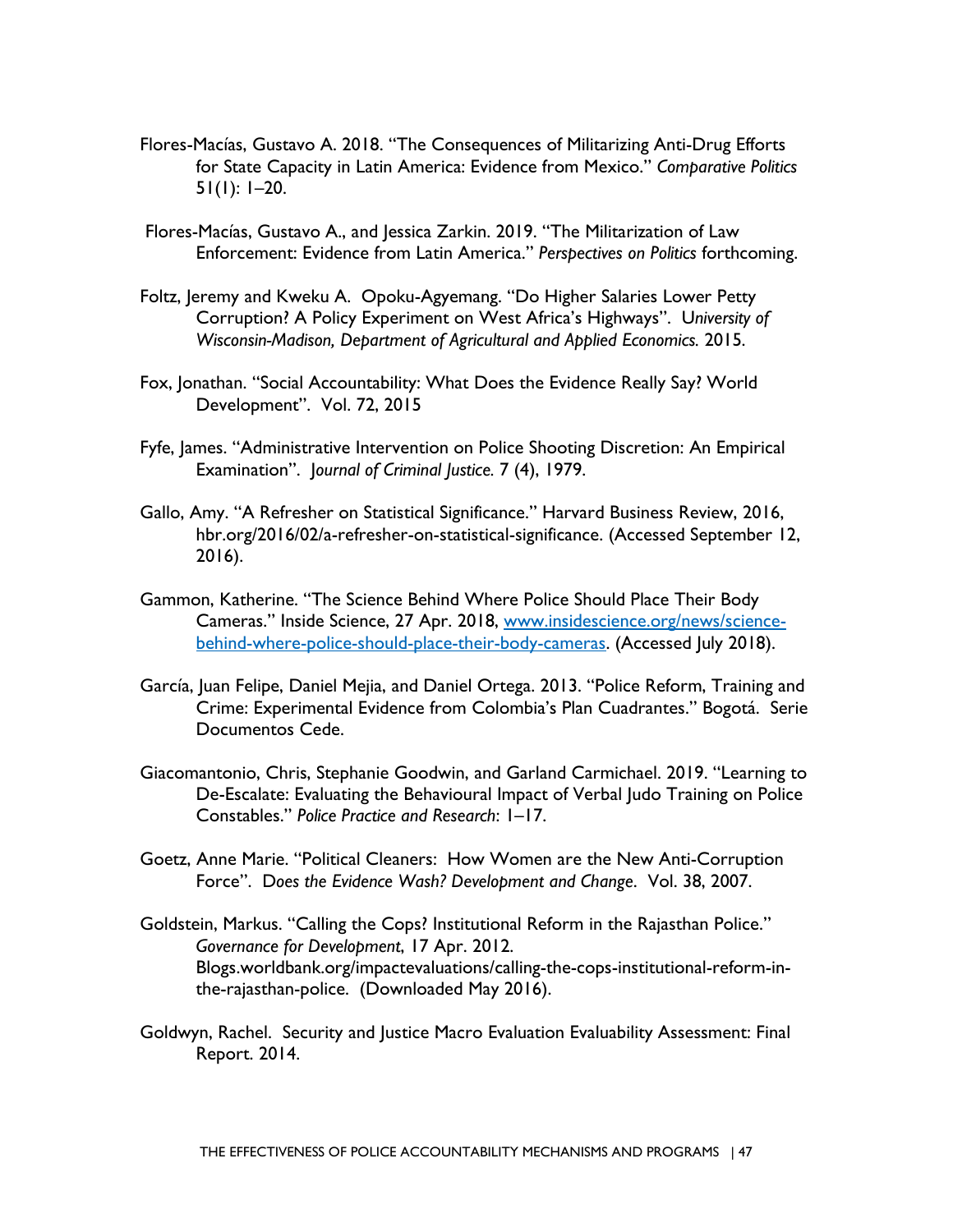- Graham, David. "What Can the US Do to Improve Police Accountability? There's No Shortage of Solutions but How Effective Are They?" The Atlantic, 2016.
- Graziano, Lisa M., Dennis P. Rosenbaum, and Amie M. Schuck. 2014. "Building Group Capacity for Problem Solving and Police–Community Partnerships through Survey Feedback and Training: A Randomized Control Trial within Chicago's Community Policing Program." *Journal of Experimental Criminology* 10(1): 79–103.
- Gugerty, Mary Kay and Michael Kremer. "Outside Funding and the Dynamics of Participation in Community Associations." *American Journal of Political Science*  .2008.

Haberfield, Maria. P*olice Leadership. P*earson Pretice-Hall. 2006

- Haim, Dotan A., Matthew J. Nanes, and Michael W. Davidson. 2019. "Family Matters: The Double-Edged Sword of Police-Community Connections." Working paper. http://dotanhaim.com/wp-content/uploads/2019/08/HND\_PCR\_APSA.pdf
- Hameri, Shahar. "Capacity and its Fallacies: International State Building as State Transformation". M*illennium - Journal of International Studies*. August 2009
- *Social Science Research Unit.* 2011. Hanna, Rema. Et al. "The Effectiveness of Anti-Corruption Policy: What has Worked, What Hasn't and What We Don't Know - A Systematic Review". E*PPI-Center,*
- Harris, Matthew C. et. al. 2017. "Peacekeeping Force: Effects of Providing Tactical Equipment to Local Law Enforcement." *American Economic Journal: Economic Policy*  9(3): 291–313.
- $2018$ ). Harvard Law Review. "Considering Police Body Cameras. *128 Harvard Law Review.* 2015. Harvardlawreview.org/2015/04/considering-police-body-cameras. (Accessed July
- 2018). Haugh, Chris. "How the Dallas Police Department Reformed Itself". T*he Atlantic*. 2016. [http://www.theatlantic.com/politics/archive/2016/07/dallas-police/490583](about:blank)  (Accessed 10 July 2016).
- Hickman, Matthew. Et al. "Toward a national estimate of police use of nonlethal force". C*riminology & Public Policy*. 2008.
- Hoon Lee, Hyeyoung Lim, Debra D. Moore & Jeonglim Kim (2013). How police organizational structure correlates with frontline officers' attitudes toward corruption: a multilevel model, Police Practice and Research.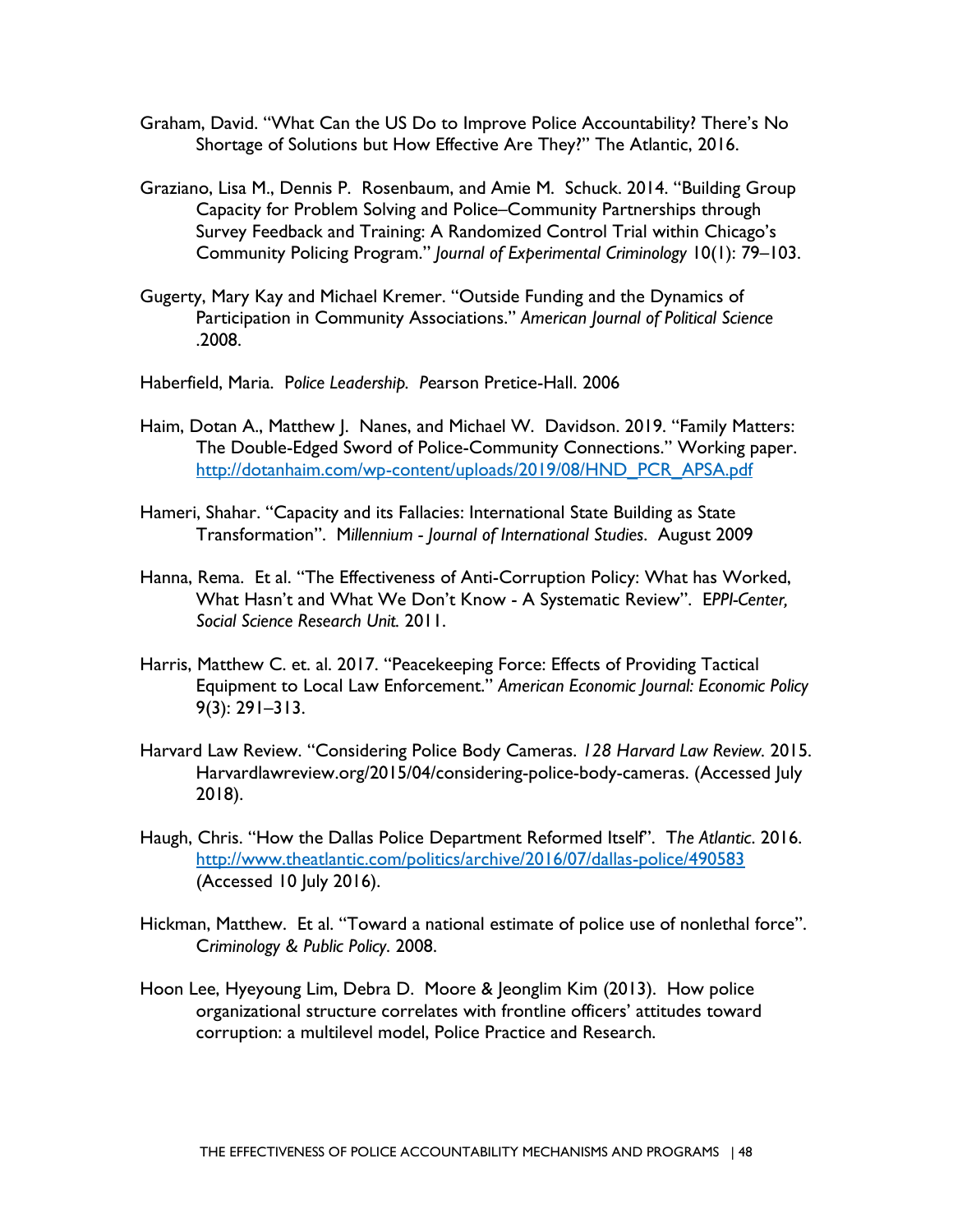- Hope, Kempe. "In Pursuit of Democratic Policing: An Analytical Review and Assessment of Police Reforms in Kenya". I*nternational Journal of Police Science and Management.* 2015.
- *Press.* 2015. Hope, Kempe ed. "Police Corruption and Police Reforms in Developing Societies". C*RC*
- Hope, Kempe. "Training to Curb Police Corruption in Developing Countries." International Journal of Police Science & Management. 2017.
- Howard, Lise Morjé. 2008. U*N Peacekeeping in Civil Wars*. Cambridge, UK: Cambridge University Press
- Howard, Lise Morjé. 2019. P*ower in Peacekeeping: How the UN Works to End War*. Cambridge, UK: Cambridge University Press.
- *Overseas Development Institute,* 2007. Hudson. Alan and Claire Wren. P*arliamentary Strengthening in Developing Countries.*
- Huther, Jeff and Anwar Shah, "Anticorruption Policies and Programs: A Framework for Evaluation." *Policy Research Working Paper 2501. W*orld Bank, 2000.
- Independent Commission for Aid Impact. "Review of UK Development Assistance for Security and Justice". 2015.

International Security Sector Advisory Team. T*oolkit on Police Integrity.* 2012.

- Ivkovich, Sanja and Maria Haberfeld. "Special Issue on Police Integrity: An Introduction", International Journal of Police Strategies & Management, Vol. 39, 2016
- Reducing Corruption". *Anti-Corruption Resource Centre,* 2012. Johnson, Jesper et al. "Mapping Evidence Gaps in Anti-Corruption: Assessing the State of the Operationally Relevant Evidence on Donors' Actions and Approaches to
- W*ashington: World Bank.* 2010. Johnston, Michael. "First Do No Harm, Then Build Trust: Anti-Corruption Strategies in Fragile Situations. World Development Report 2011 Background Paper".
- *Development Studies,* 2010. Joshi, Anuradha." Impact and Effectiveness of Transparency and Accountability and Initiatives: A review of the Evidence to Date: Service Delivery". I*nstitute of*
- Justice for All (J4A) Programme*. A summary of J4A police accountability results. F*ebruary 2016.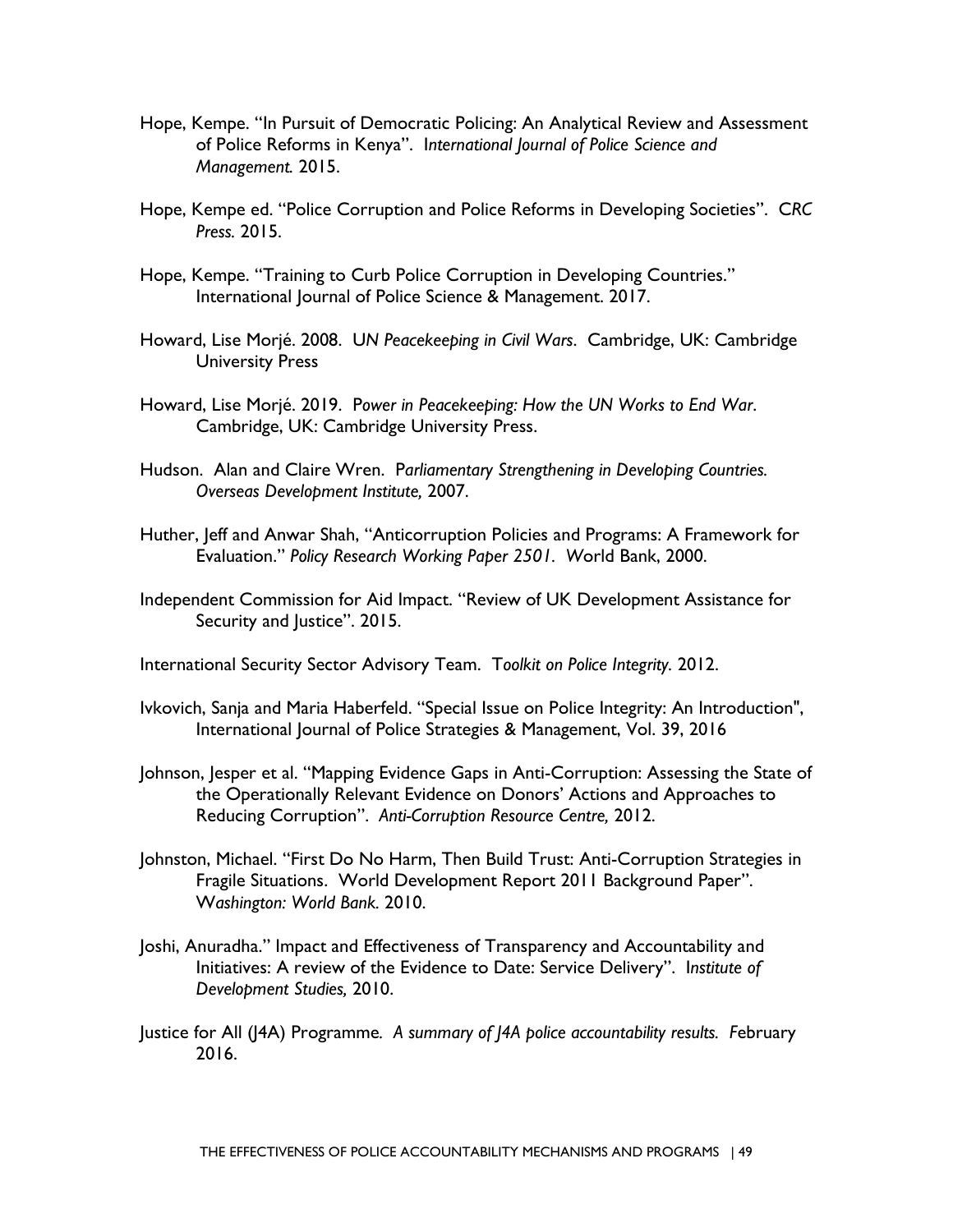- Kakachia, Kornely and Liam O'Shea. "Why Does Police Reform Appear to be More Successful in Georgia than Kyrgyzstan or Russian?" *The Journal of Power Institutions in Post-Soviet Societies. I*ssue 13. 2012.
- Karim, Sabrina. "Madame Officer." Americas Quarterly, 2011. [www.americasquarterly.org/node/2802](about:blank) . (Accessed July 2018).
- Klockars, Carl, and Sanja Ivkovic. "Measuring Police Integrity." Police Integrity and Ethics, by Matthew J. Hickman et al., Wadsworth/Thomson Learning, 2004.
- Approach? Working Paper". No. 3. A*dvisory Board for Irish Aid.* 2008. Kolstad, et al. "Corruption, Anti-corruption Efforts and Aid: Do Donors Have the Right
- Kupatadze, Alexander. "Police Reform in Georgia". C*enter for Social Sciences*, 2012
- Lagunes, Paul. Guardians of Accountability: A Field Experiment on Corruption and Inefficiency in Peru's Local Public Works. I*nternational Growth Centre*, 2017.
- Lai, Calvin K. et al. 2014. "Reducing Implicit Racial Preferences: I. A Comparative Investigation of 17 Interventions." *Journal of Experimental Psychology. General*  143(4): 1765–85.
- Landergan, Katherine. "The City that Really Did Abolish the Police." *Politico,* 12 June 2020. [https://www.politico.com/news/magazine/2020/06/12/camden-policing](https://www.politico.com/news/magazine/2020/06/12/camden-policing-reforms-313750)[reforms-313750.](https://www.politico.com/news/magazine/2020/06/12/camden-policing-reforms-313750) (Accessed June 2020).
- Lawyers Committee for Human Rights, "Police Accountability", 2005.
- Lazzarini, Sandro Cabral Sérgio G. "Guarding the Guardians: An Analysis of Investigations against Police". I*nsper Working Paper.* 2010.
- Lindkvist, Ida. "Using Salaries as a Deterrent to Informal Payments in the Health Sector." in, Tina Soreide and Aled Williams, eds. "Corruption, Grabbing and  Development: Real World Challenges", *Edward Elgar,* 2014.
- Controlled Trial in Scotland." *Journal of Experimental Criminology* 11(3): 419–43. MacQueen, Sarah, and Ben Bradford. 2015. "Enhancing Public Trust and Police Legitimacy during Road Traffic Encounters: Results from a Randomised
- Magaloni, Beatriz et. Al. "Killing in the Slums: An Impact Evaluation of Police Reform in Rio de Janeiro". *Stanford Center on Democracy, Development and the Rule of Law.*  2015.
- Malena, Carmen et. Al. "Social Accountability: An Introduction to the Concept and Emerging Social Practice". S*ocial Development Paper. N*o. 76. World Bank. 2004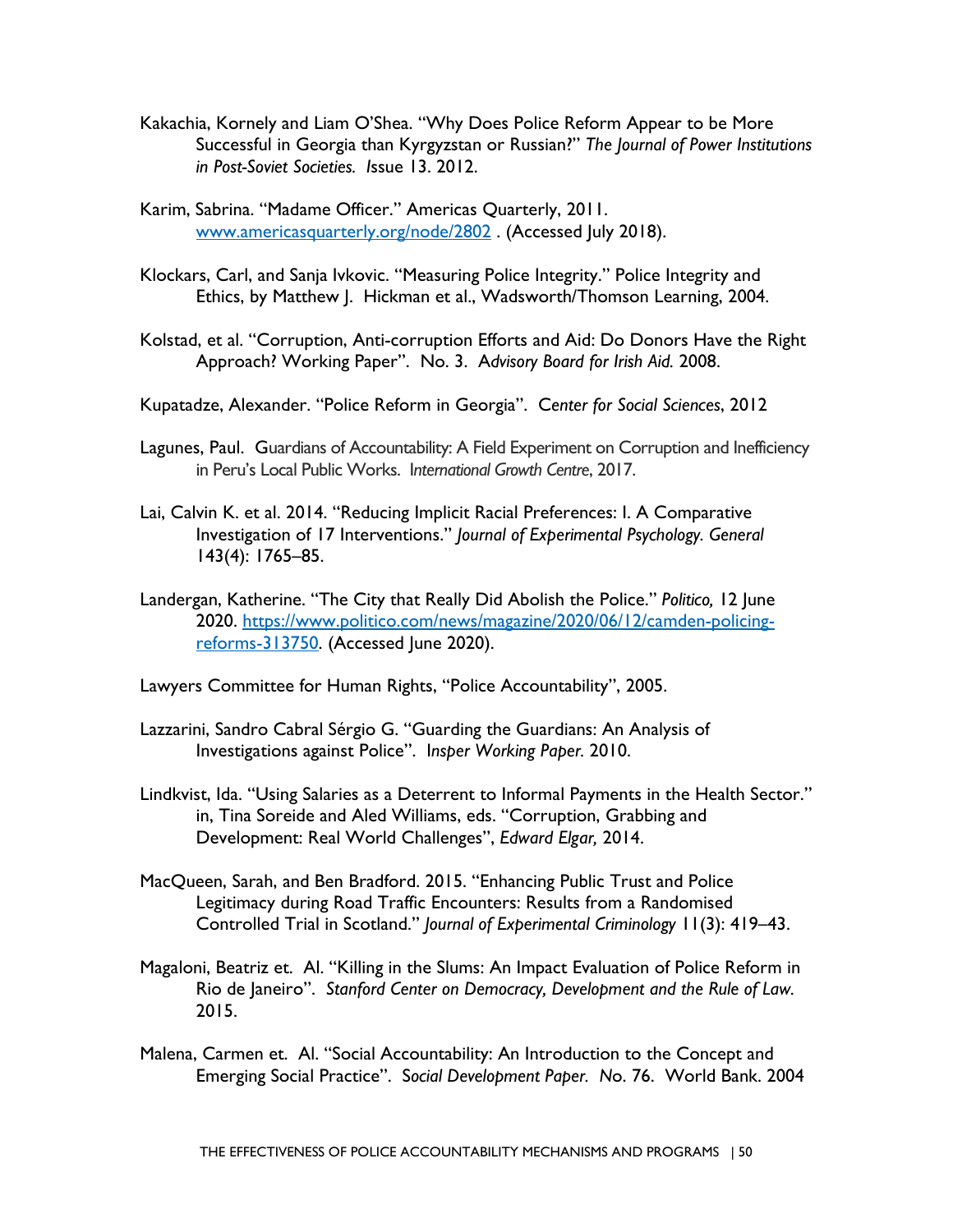- Manning, Peter. (1997). P*olice Work: The Social Organization of Policing*. Second Edition. Prospect Heights, Illinois: Waveland Press.
- Work?" *World Bank,* 2013. Mansuri, Ghazala and Vijayendra Rao, "Localizing Development: Does Participation
- Marquette, Heather and Caryn Peiffer. *Corruption and Collective Action, Anti-Corruption Resource Centre (U4*). 2015.
- *Corruption Research Centre.* 2014. Martini, Maira. "Right to Information Laws: Impact and Implementation". U*4 Anti-*
- Mastrofski, Stephen et al. "Compliance on Demand: The Public's Response to Specific Police Requests." *Journal of Research in Crime and Delinquency*, Vol. 33, 1996.
- Mathur, Nayanika. "Transparent-Making Documents and the Crisis of Implementation: A Rural Employment Law and Development Bureaucracy in India." *Political and Legal Anthropology Review*. Vol. 35, 2012.
- Mazerolle, Lorraine et al. "Legitimacy in Policing: A Systematic Review." The Campbell Collection Library of Systematic Reviews 9. *Oslo, Norway: The Campbell Collaboration*. 2013.
- Mazerolle, Lorraine et al. L*egitimacy in Policing*. The Campbell Collaboration, 2010.
- Mazerolle, Lorraine, Emma Antrobus, Sarah Bennett, and Tom R. Tyler. 2013. "Shaping Citizen Perceptions of Police Legitimacy: A Randomized Field Trial of Procedural Justice." *Criminology* 51(1): 33–63.
- McCoy, Candance. "Lawsuits Against Police: What Impact Do They Really Have". C*riminal Law Bulletin*. Vol. 20. 1984.
- McCoy (ed.) Holding Police Accountable. U*rban Institute Press.* 2010. McCoy, Candance. "How Civil Rights Lawsuits Improve American Policing." In Candace
- Tactics". L*FB Scholarly Publishing LLC.* 2003. McCluskey, John. "Police Requests for Compliance: Coercive and Procedurally Just
- McGee, Rosemary et al. "Review of Impact and Effectiveness of Transparency and Accountability Initiatives: Synthesis Report". I*nstitute of Development Studies.*  2010.
- Melloul, Karene. "Final Performance Evaluation of the Community-Based Policing (CBP) Project: Improving Public Security through Increased Citizen-Police Collaboration". B*angladesh, USAID Contract AID-OAA-I-10-00003*. January 2014.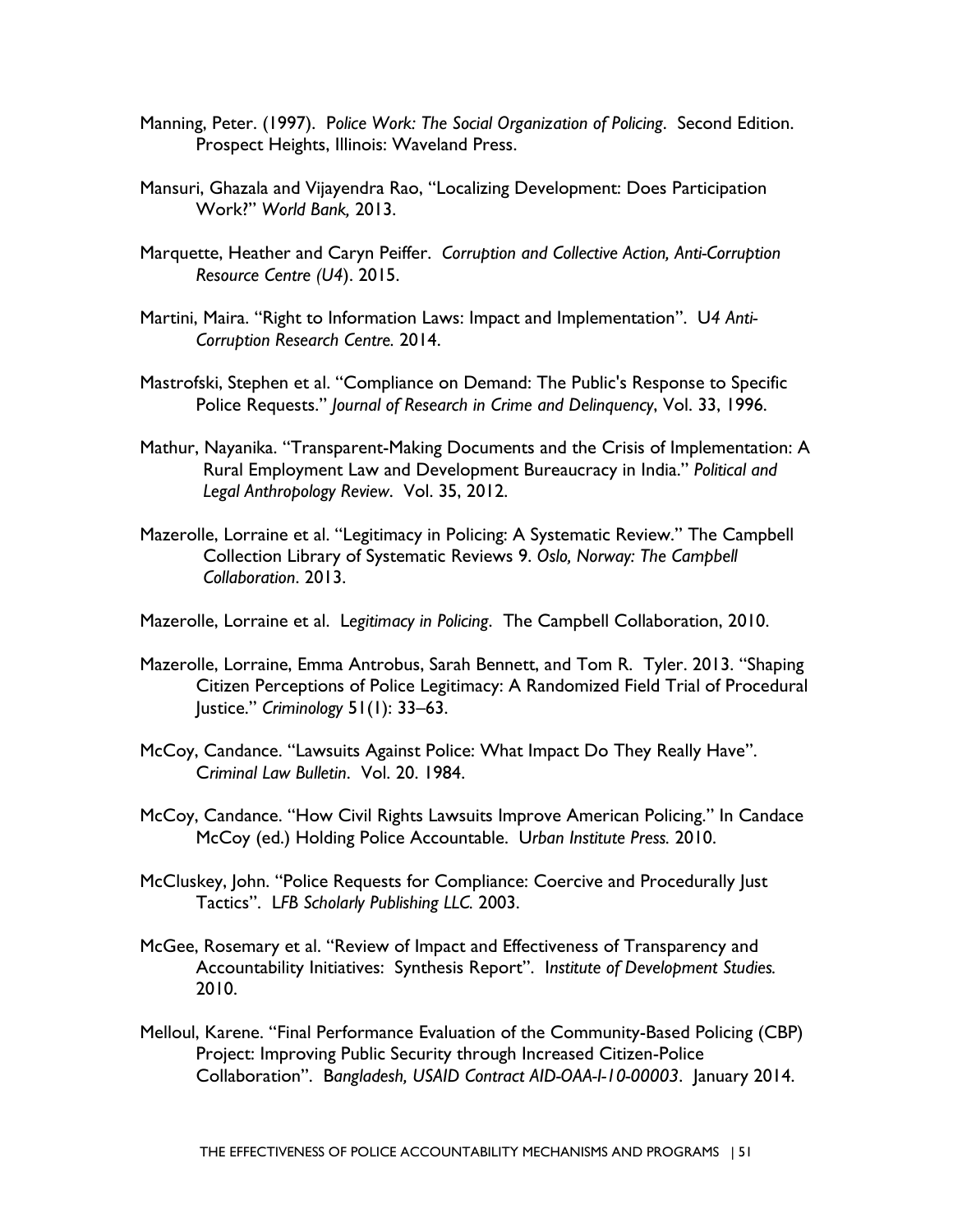- Address Them, Evidence Paper on Corruption." *DFID.* 2015. Menocal, et. Al., "Why Corruption Matters: Understanding Causes, Effects, and How to
- Migliorisi, Stefano and Clay Wescott. *A Review of World Bank Support for Accountability Institutions in the Context of Governance and Anti-Corruption*. IEG Working Paper 2011/5, World Bank, 2011.
- Miguel, Edward and Mary Kay Gugerty. "Ethnic diversity, social sanctions, and public goods in Kenya". J*ournal of Public Economics*. 2005.
- Mummolo, Jonathan. 2018. "Militarization Fails to Enhance Police Safety or Reduce Crime but May Harm Police Reputation." *Proceedings of the National Academy of Sciences* 115(37): 9181–86.
- Mungu-Pippidi, Alina et al. « Context Choices in Fighting Corruption Lessons Learned." *Norad*, 2011.
- Muralidharan, Karthik et. Al. "Building State Capacity: Evidence from Biometric Smartcards in India*.*" *American Economic Review*. 2016.
- Murtaugh, Christina and Michael Poe. E*stablishing an Independent Police Oversight Body*. INPROL Consolidated Response. August 2010.
- *Annual Review of Law and Social Science* 13(1): 5–28. Nagin, Daniel S., and Cody W. Telep. 2017. "Procedural Justice and Legal Compliance."
- Nagin, Daniel S., and Cody W. Telep. 2020. "Procedural Justice and Legal Compliance: A Revisionist Perspective." *Criminology & Public Policy* forthcoming.
- National Institute of Justice. T*he-Use-of-Force Continuum. D*epartment of Justice. 2009.
- Neild, Rachel. T*hemes and Debates in Public Security Reform: External Controls*. Washington Office on Latin America, 2000
- Neild, Rachel. U*SAID Program Brief: Anti-Corruption and Police Integrity: SSR Program.* 2007.
- OECD. T*he Challenge of Capacity Development: Working Towards Good Practice.* 2006.
- Ogada, Mikewa. "Deepening Police Reforms in Kenya post National Accord: Policy Implications." *Saferworld*, 2016, p. 4.
- Okafor, Judd-Leonard. "Nigeria: CSOs Launch Portal to Track Police Abuse. Daily Trust". A*llAfrica .* 2 July 2016, [http://allafrica.com/stories/201607020355.html.](about:blank) (Accessed July 2016).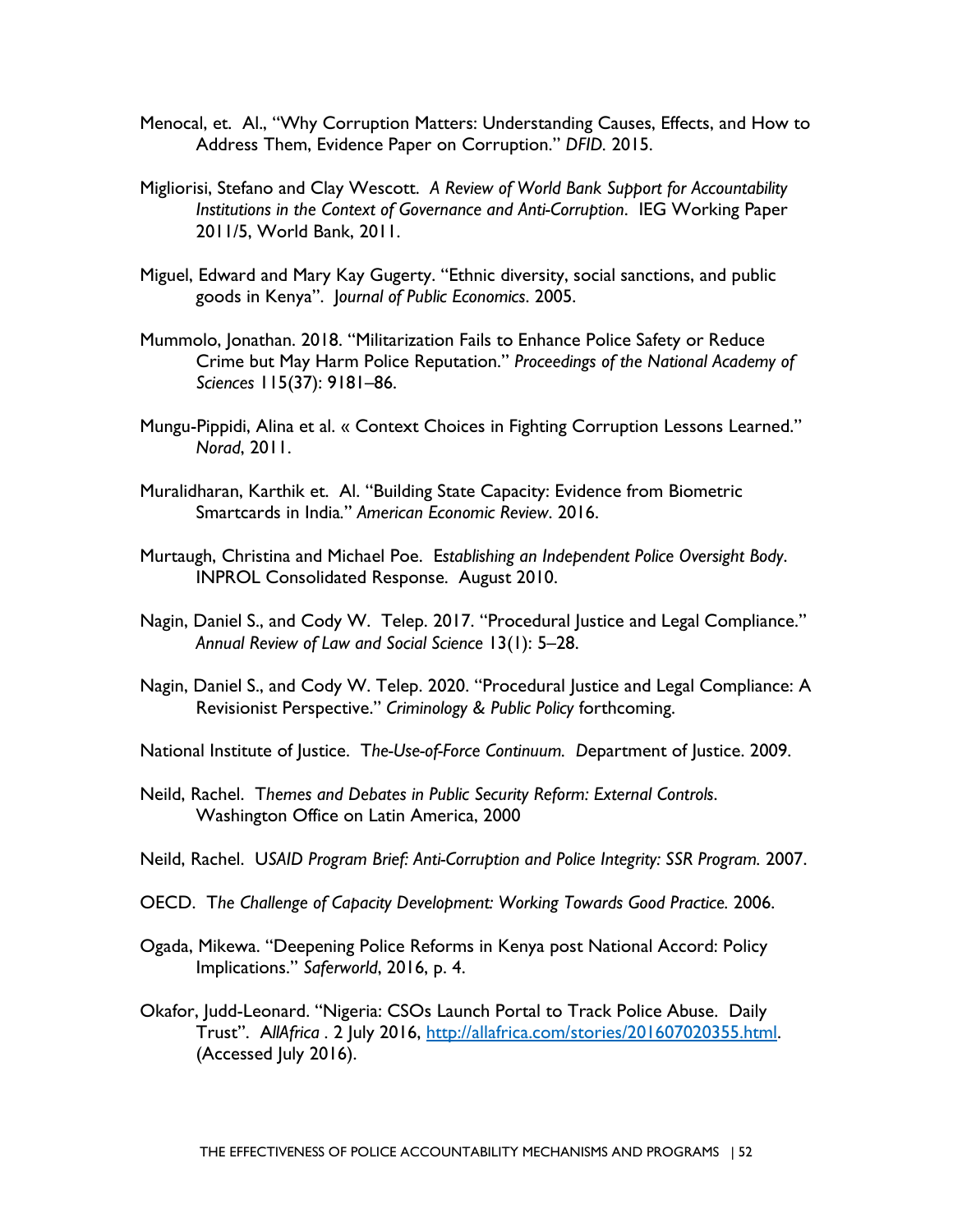- Okenyodo, Oluwakemi. "Governance, Accountability, and Security in Nigeria". A*frican Security Brief*. No. 31. June 2016.
- Olken, Benjamin. "Monitoring Corruption: Evidence from a Field Experiment in Indonesia". J*ournal of Political Economy,* Vol. 115, 2007.
- Pearson, Jenny. "Training and Beyond: Seeking Better Practices for Capacity Development." *OECD*, 2011.
- *Use of Force.* 2012. Police Executive Research Forum. A*n Integrated Approach to De-Escalation and Minimizing*
- Police Executive Research Forum. *Citizen Perceptions of Body-Worn Cameras: A Randomized Control Tria*l. 2017.
- *of Force.* 2016. Police Executive Research Forum. C*ritical Issues in Policing Series: Guiding Principles on Use*
- PolicyLink. L*imiting Police Use of Force: Promising Community-Centered Strategies.* 2014.
- Power, Greg. "The Politics of Parliamentary Strengthening: Understanding Political Incentives and Institutional Behavior in Parliamentary Support Strategies". G*lobal Partners and Associates*, 2011.
- Services. 2015. President's Task Force on 21st Century Policing. *Final Report of the President's Task Force on 21st Century Policing*. Washington, DC: Office of Community Oriented Policing
- Failure". W*orking Paper 234. Center for Global Development.* 2010. Pritchett, Lant et al. "Capability Traps? The Mechanisms of Persistent Implementation
- $2020$ ). Pyman, Mark. "Every country needs Trusted Policing." *Curbing Corruption* 15 June 2020. [https://curbingcorruption.com/trusted-policing-high-professional-standards](https://curbingcorruption.com/trusted-policing-high-professional-standards-international-experience-shows-that-its-possible-but-slow/)[international-experience-shows-that-its-possible-but-slow/.](https://curbingcorruption.com/trusted-policing-high-professional-standards-international-experience-shows-that-its-possible-but-slow/) (Accessed June
- Rahr, Sue. "From warriors to guardians returning American police culture to democratic ideals." *The Seattle Times* 26 August 26 2014. [https://www.seattletimes.com/opinion/guest-from-warriors-to-guardians-mdash](https://www.seattletimes.com/opinion/guest-from-warriors-to-guardians-mdash-returning-american-police-culture-to-democratic-ideals/)[returning-american-police-culture-to-democratic-ideals/.](https://www.seattletimes.com/opinion/guest-from-warriors-to-guardians-mdash-returning-american-police-culture-to-democratic-ideals/) (Accessed June 2020).
- "Research Shows Police Body-Worn Cameras Reduce Misconduct and Cost for Las Vegas." Government Technology: State & Local Government News Articles, Government Technology, www.govtech.com/public-safety/Research-showspolice-body-worn-cameras-reduce-misconduct-and-cost-for-Las-Vegas.html. (Accessed July 2018).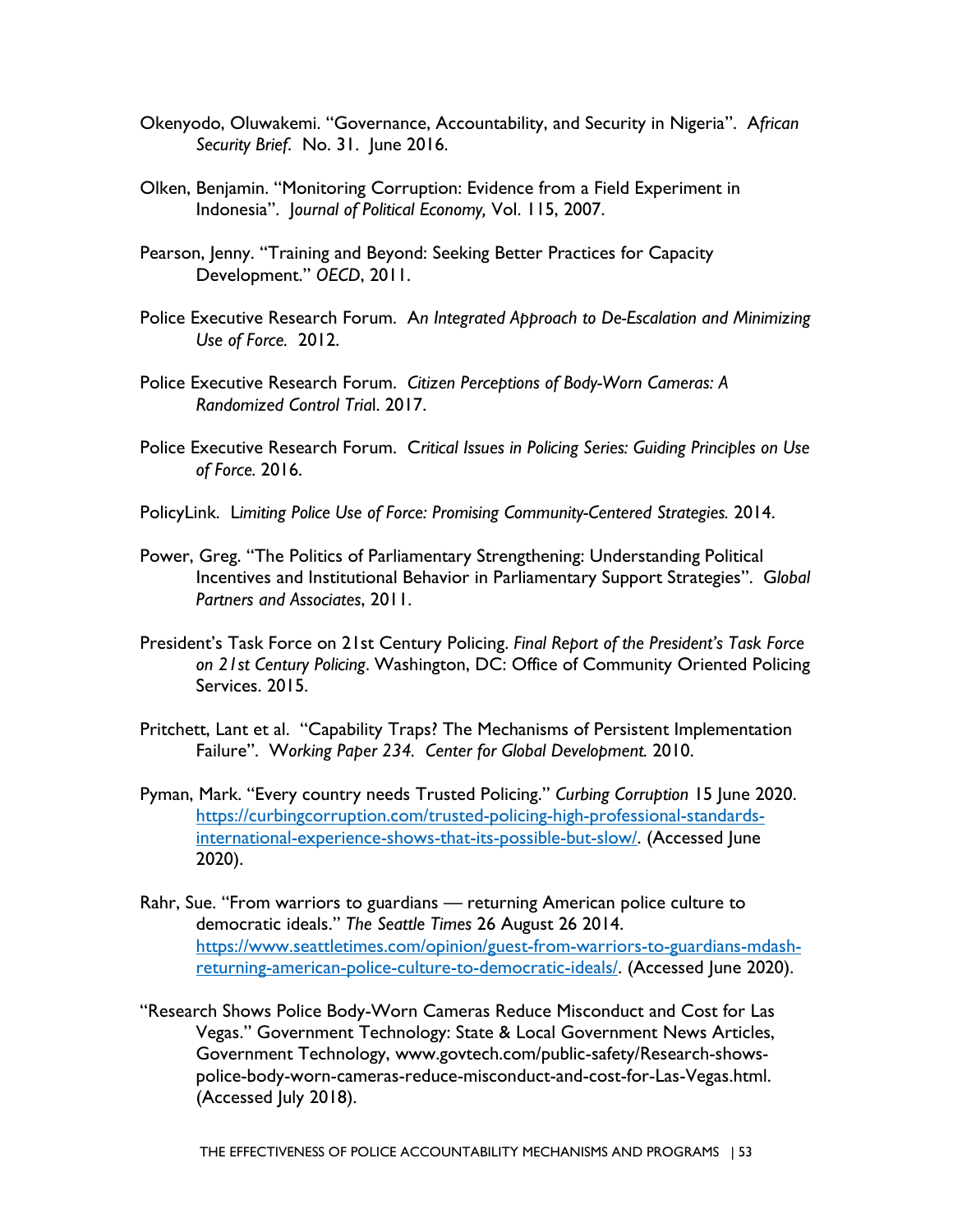- Riccio, Vicente, et al. "Professionalizing the Amazonas Military Police through Training." Police Practice and Research. 2013.
- Ringold, Dean et al. "Citizens and Service Delivery: Assessing the Use of Social Accountability Approaches in Human Development". *World Bank*. 2012.
- Working Paper". S*IDA.* 2012. Rocha Menocal, Alina and Tam O'Neil. "Mind the Gap: Lessons Learnt and Remaining Challenges in Parliamentary Development Assistance – A Sida Pre-Study. UTV
- Rothstein, Bo et al. "Why Anticorruption Reforms Fail—Systemic Corruption as a Collective Action Problem." *Governance: An International Journal of Policy, Administration, and Institutions.* 2008.
- Rosenbaum, Dennis P., & Lawrence, Daniel S. 2011. Teaching respectful police citizen encounters and good decision-making: Results of a randomized control trial with police recruits. Washington, DC: National Police Research Platform. [https://pdfs.semanticscholar.org/74cb/6be698e1cb434683c2d59c9f9acc97abf16f.p](about:blank)  [df](about:blank)
- *Firearm-Discharge Review Process". Rand Corporation.* 2008. Rostker, Bernard. "*Evaluation of the New York City Police Department Firearm Training and*
- Sahin, Nusret, Anthony A. Braga, Robert Apel, and Rod K. Brunson. 2017. "The Impact of Procedurally-Just Policing on Citizen Perceptions of Police During Traffic Stops: The Adana Randomized Controlled Trial." *Journal of Quantitative Criminology* 33(4): 701–26.
- Savedoff, William. "Pay for Honesty? Lessons on Wages and Corruption from Public Hospitals"*. U4 Brief, CMI*, 2008.
- Schwatrz, Joanna. "Myths and Mechanics of Deterrence: The Role of Lawsuits in Law Enforcement Decisionmaking". U*CLA Law Review*. Vol. 57. 2010
- Selby, Nick, et al. "Why Police Body Cams Aren't What They Seem to Be." The Crime Report, 23 Mar. 2018, thecrimereport.org/2017/11/29/why-police-body-camsarent-what-they-seem-to-be/. (Accessed July 2018).
- Shaw, Mark. P*olicing in Pakistan: An Overview of Institutions, Debates and Challenges*, UNODC. 2012.
- Shaxson, Nicolas. "Nigeria's Extractive Industries Transparency Initiative: Just a Glorious Audit?" *Chatham House Programme Paper. L*ondon: Chatham House. 2009.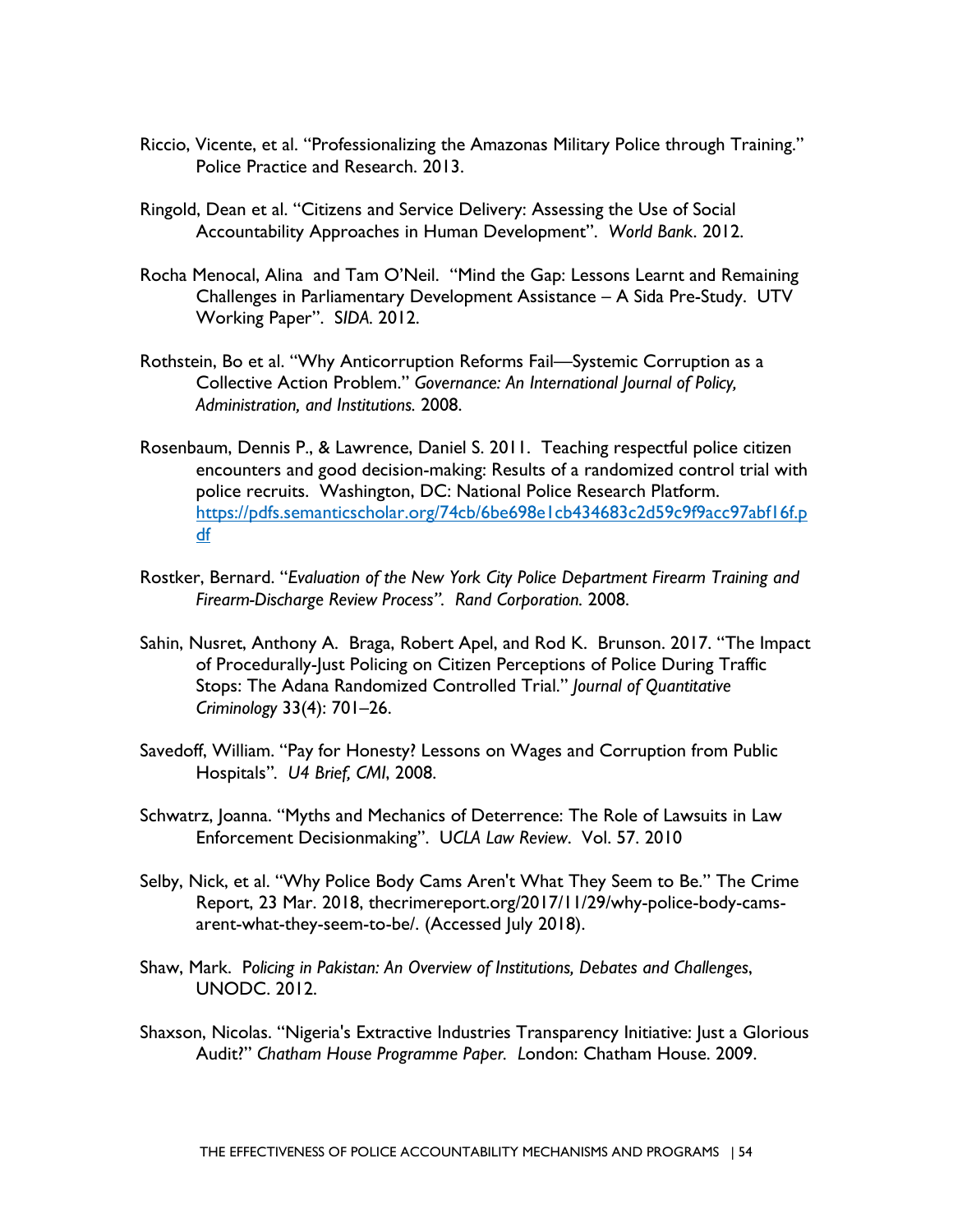- Shelden Randall G and Pavel Vasiliev. "Police Use of Deadly Force". [http://www.sheldensays.com/deadlyforce.htm](about:blank) .(Accessed July 2018).
- Sherman, Lawrence W. 2018. "Reducing Fatal Police Shootings as System Crashes: Research, Theory, and Practice." *Annual Review of Criminology* 1(1): 421–49.
- Sinyangwe, Samuel. "Police Are Killing Fewer People In Big Cities, But More In Suburban And Rural America." FiveThirtyEight, 1 June 2020. [https://fivethirtyeight.com/features/police-are-killing-fewer-people-in-big-cities](https://fivethirtyeight.com/features/police-are-killing-fewer-people-in-big-cities-but-more-in-suburban-and-rural-america/)[but-more-in-suburban-and-rural-america/.](https://fivethirtyeight.com/features/police-are-killing-fewer-people-in-big-cities-but-more-in-suburban-and-rural-america/) (Accessed June 2020).
- Skogan, Welsey et al. F*airness and Effectiveness in Policing: The Evidence. National Research Council of the National Academies*. 2004.
- Skogan, Wesley G. 2006. "Asymmetry in the Impact of Encounters with Police." *Policing and Society* 16(2): 99–126.
- Smith, Robert J. 2015. "Reducing Racially Disparate Policing Outcomes: Is Implciit Bias Training the Answer Keynote Address." *University of Hawai'i Law Review* 37(2): 295–312, p. 296.
- Sparger, Jerry and David Giacopassi. "Memphis Revisited: A Reexamination of Police Shootings After the "Garner" Decision.'" *Justice Quarterly* 9 (2): 211-226. 1992.
- Spencer, Katherine B., Amanda K. Charbonneau, and Jack Glaser. 2016. "Implicit Bias and Policing." *Social and Personality Psychology Compass* 10(1): 50–63, p. 50.
- Stone, Christopher. And Ward, Heather. (2000). "Democratic Policing: A Framework for Action." *Policing and Society*, Vol 10. Pp. 11-45. Retrieved from http://archive.vera.org/sites/default/files/resources/downloads/stone\_ward.pdf (Accessed September 12, 2016).
- Tankebe, Justice. "In their own eyes: an empirical examination of police self-legitimacy". I*nternational Journal of Comparative and Applied Criminal Justice.* 2018.
- Tecott, Rachel and Sara Plana. "Maybe U.S. police aren't militarized enough. Here's what police can learn from soldiers." *Washington Post* 16 August 2016. [https://www.washingtonpost.com/news/monkey-cage/wp/2016/08/16/maybe-u-s](https://www.washingtonpost.com/news/monkey-cage/wp/2016/08/16/maybe-u-s-police-arent-militarized-enough-soldiers-are-better-trained-to-deescalate/)[police-arent-militarized-enough-soldiers-are-better-trained-to-deescalate/.](https://www.washingtonpost.com/news/monkey-cage/wp/2016/08/16/maybe-u-s-police-arent-militarized-enough-soldiers-are-better-trained-to-deescalate/) (Accessed June 2020).

Terrill, William. "Police Coercion". N*ew York: LBF Scholarly Publishing.* 2001.

Thibaut, John and Laurens Walker*. Procedural Justice: A Psychological Analysis*. Erlnaum, 1975.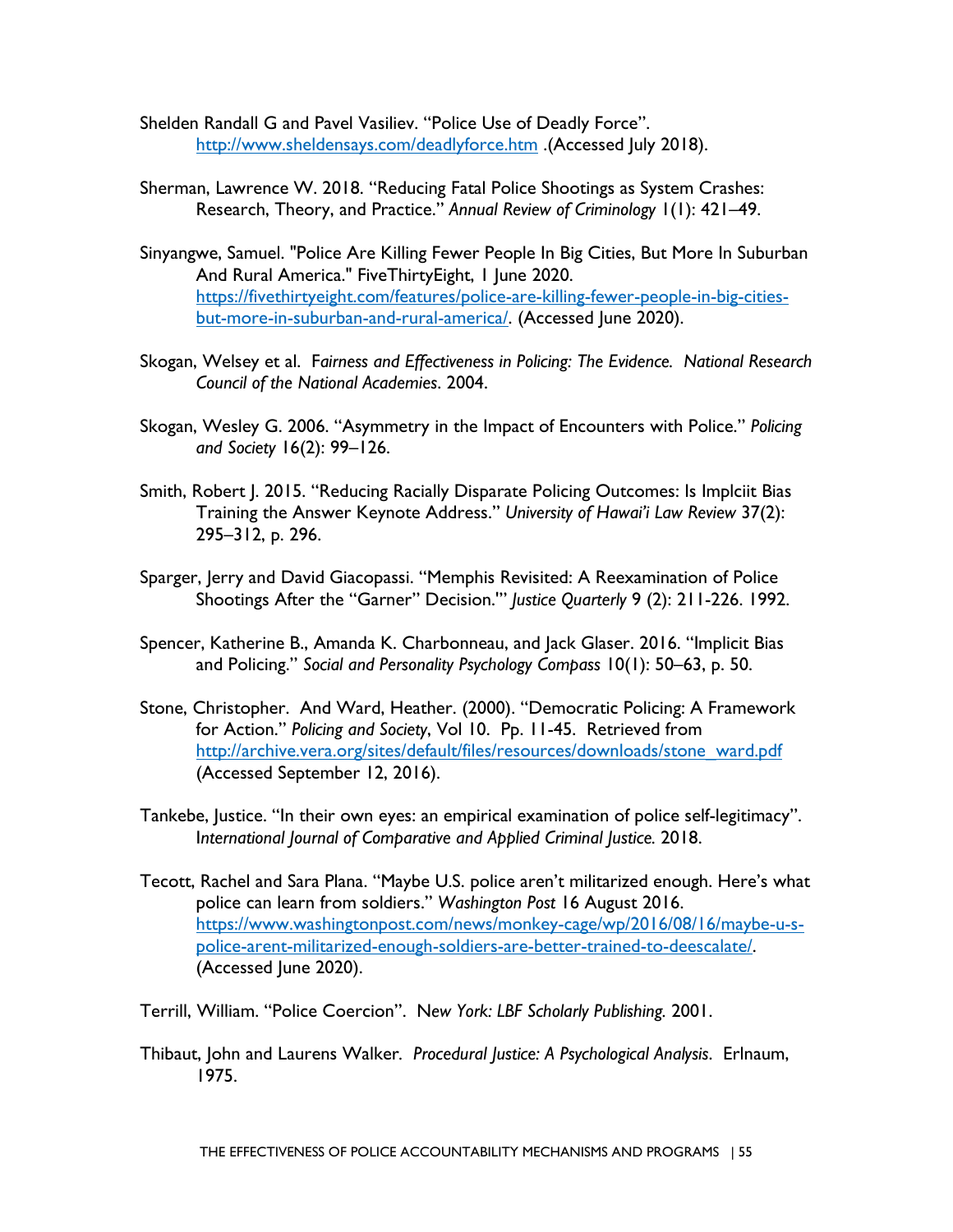- Tyler, Tom. "Enhancing Police Legitimacy". T*he ANNALS of the American Academy of Political and Social Science*, Vol. 593, 2004.
- Tyler and Jeffrey Fagan. "Legitimacy and Cooperation: Why Do People Help the Police Fight Crime in their Communities?". Vol. 6. 2008.
- U.S. Agency for International Development "Practitioner's Guide For Anticorruption Programming". 2015.
- U.S. Department of Justice. (2001). "Principles for Promoting Police Integrity: Examples of Promising Police Practices and Policies." Retrieved from [https://www.ncjrs.gov/pdffiles1/ojp/186189.pdf.](about:blank) (Accessed September 12, 2016).
- U.S. Department of State (2016). "INL Guide To Police Assistance*"*. U.S. Department of State's Bureau of Narcotics and Law Enforcement Affairs.
- United Nations Development Program. Common Principles for Measuring Capacity. U*NDP*. 2016.
- United Nations Office on Drugs and Crime (2011). "Handbook on Police Accountability, Oversight and Integrity: Criminal Justice Handbook Series".
- Vallejo, Bertha and Uta Wehn. "Capacity Development Evaluation: The Challenge of the Results Agenda and Measuring Return on Investment in the Global South." *World Development. V*ol. 79., 2016,
- *Nebraska at Omaha.* 2003. Walker, Samuel. "Core Principles for an Effective Police Auditor's Office: Report of the First National Police Auditor's Conference, Omaha, Nebraska, March 26-27, 2003". P*olice Professionalism Initiative, Department of Criminal Justice, University of*
- Walker, Samuel. Et al. "Early Warning Systems: Responding to the Problem Officer." *National Institute of Justice.* 2001.
- Walker, Samuel. (2007). "Police Accountability: Current Issues and Research Needs." Unpublished paper prepared for the National Institute of Justice Policing Research Workshop. Retrieved from [https://www.ncjrs.gov/pdffiles1/nij/grants/218583.pdf.](about:blank) (Accessed September 12, 2016)
- Walker, Samuel, and Carol Archbold. "The New World of Police Accountability". 2nd ed., SAGE Publications, 2014.
- Walker, Samuel and Charles Katz. T*he Police in America: An Introduction*. McGraw Hill, 2011.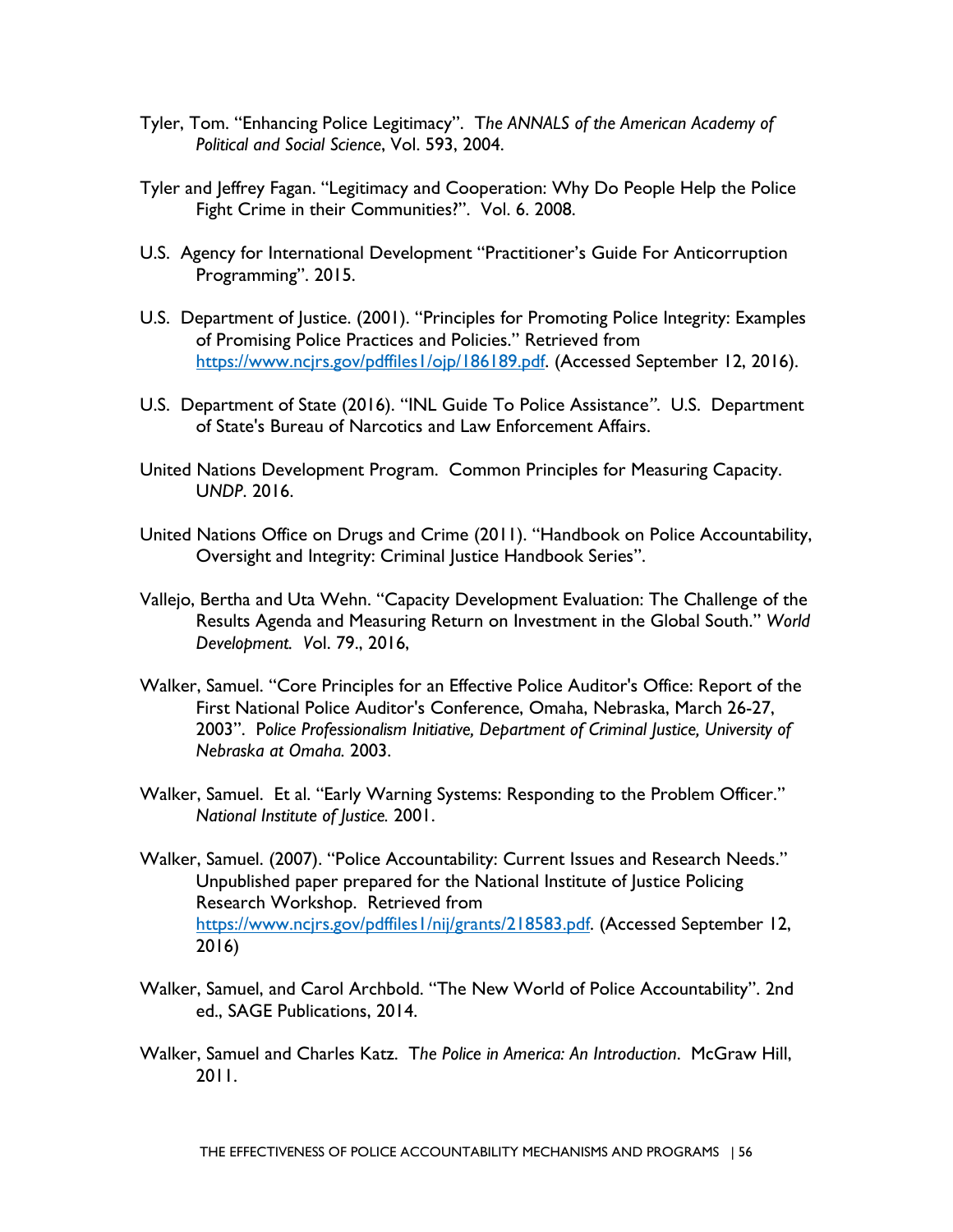- Wells, William, Julie Horney, and Edward R. Maguire. 2005. "Patrol Officer Responses to Citizen Feedback: An Experimental Analysis." *Police Quarterly* 8(2): 171–205.
- Wells, William. "Type of Contact and Evaluations of Police Officers: The Effects of Procedural Justice across Three Types of Police–Citizen Contacts". J*ournal of Criminal Justice. V*ol. 35, 2007
- West, Ronald. "Democratic Oversight of Police Forces: Mechanisms for Accountability and Community Policing". N*ational Democratic Institute for International Affairs.*  2005.
- Wheller, Levin, Paul Quinton, Alistair Fildes, and P.C. Andy Mills. 2013. The Greater Manchester Police Procedural Justice Training Experiment: Technical Report. Coventry, England: College of Policing.
- White, Micahel D.. P*olice Officer Body-Worn Cameras: Assessing the Evidence*. Office of Justice Programs. 2014.
- Wibbels, Erik et al. E*ndline Impact Evaluation: Ghana Strengthening Accountability Mechanisms*, USAID, 2018.
- Wolfe, Scott E. "Organizational Justice and Police Misconduct." Criminal Justice and Behavior, vol. 38, 2011.
- Worden, Robert et al. "Intervention with Problem Officers: An Outcome Evaluation of an EIS Intervention". C*riminal Justice and Behavior. V*ol. 40, 2013.
- Ziegler, Melissa. And Neild, Rachel. (2002). F*rom Peace to Governance: Police Reform and the International Community*. Washington, D.C.: Washington Office on Latin America.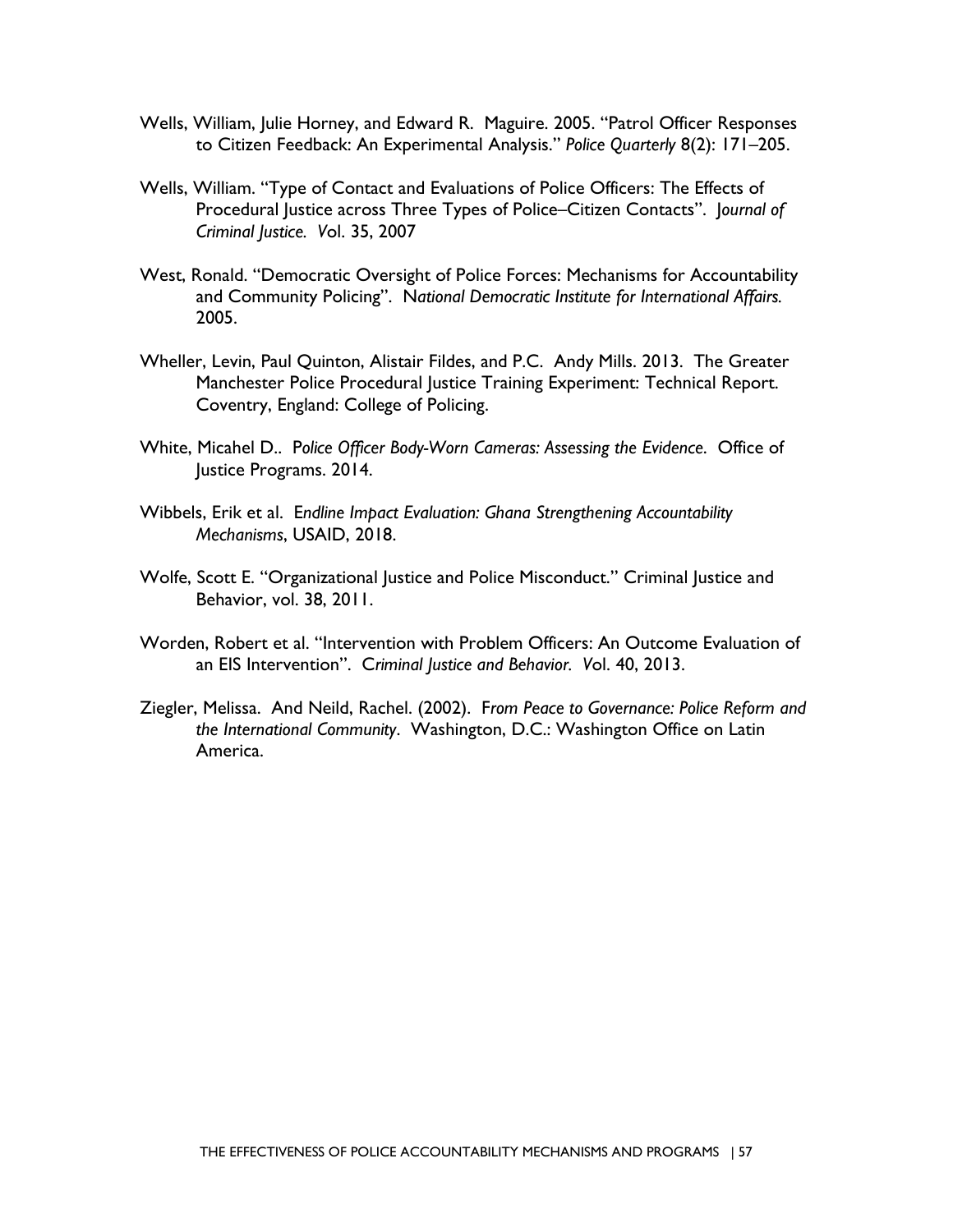1 This framework has been adapted, updated and refined from *DFID Practice Paper, Accountability Briefing Note*. February 2008.

 $2$  These dimensions are not mutually exclusive. Vertical, horizontal, and external fall under the "long route" to accountability and, taken together, most frequently emphasize institutional capacity building, see World Bank, World Bank Development Report – Making Services Work for the Poor, 2004. It should also be noted that the most recent World Bank Development Report on governance refers to and maintains this functional method of analyzing accountability, World Bank, World Bank Development Report – Governance and Law, 2017.

<sup>3</sup> Accountability from below is, often, labeled social accountability.

 police units that do and do not engage in civilian-police partnerships may produce biased results, even if they control <sup>4</sup> The term 'observational' refers to the fact that analysts can only control for factors they can observe. The limitation of observational studies is that unobserved (or unobservable) factors can still create severe attribution problems. For example, if highly organized and cohesive police units are more likely to develop civilian-police partnerships, and if organization and cohesion cannot be reliably measured and controlled for, then a study comparing for other observable confounders (e.g. Size of the police unit).

 decisions about where and when a particular program will be implemented. <sup>5</sup> In experimental studies, researchers randomize which units (police officers, stations, departments, etc.) receive particular police accountability programs and which do not. In quasi-experimental studies, researchers leverage 'as-if' random variation in police accountability programs – for example, variation induced by a government's idiosyncratic

 *of Police Accountability*. 2nd Edition, Sage Publications, 2014, p. 8, describing accountability as *what* the police do and *how*  Haberfeld, eds. "Special Issue on Police Integrity: An Introduction", *International Journal of Police Strategies &*  6 For a recent scholarly summation of police accountability, see Samuel Walker and Carol Archbold. T*he New World*  they do it. For a discussion of police accountability in terms of police officer integrity, see Sanja Ivkovich and Maria *Management*, Vol. 39, 2016 and Carl Klockars and Sanja Ivkovic. "Measuring Police Integrity", in Matthew Hickman, et. al. (eds.), *Police Integrity and Ethics*, Wadsworth Publishing/Thomson Learning, 2004, pp. 3-20.<br><sup>7</sup> This understanding of police accountability echoes and parallels the definition of the U.S. Department of State's

 general conduct on and off-duty" (p. 29). See also Louis Radelet and David Carter, who define accountability as "the quality of policing, whether the police are involved in the types of activities or programming that the public wants, Bureau of International Narcotics and Law Enforcement Affairs, see *INL Guide to Police Assistance*. U.S. Department of State, 2016, pp. 29-31: police "are accountable to the people for their performance. This includes the extent to which they have achieved their mission, the manner in which they perform assigned duties and responsibilities, and their whether the police are providing good 'value for money' in the services they provide, and whether the police are holding<br>up their end of the social contract." The Police and the Community, Prentice Hall, 1994, p. 529.

Justice Handbook Series, 2011, p. 2.<br><sup>9</sup> See for example, Lawyers Committee for Human Rights, *Police Accountability*, 2005, a Bureau for Crisis Prevention and <sup>8</sup> See the United Nations Office on Drugs and Crime, Handbook on Police accountability, Oversight and Integrity: Criminal Justice Handbook Series, 2011, p. 2.

Memorandum, 22 January 2002; Rachel Neild. Themes and Debates in Public Security Reform: External Controls.<br>Washington Office on Latin America, 2000;Samuel Walker. Core Principles for an Effective Police Auditor's Office. Recovery/UNDP-sponsored project. See also, Lawyers Committee for Human Rights, *Police Supervisory Boards*, of the First National Police Auditors Conference. 26-27 March 2003, Omaha, Nebraska.<br><sup>10</sup> See, for example, Jeong Lim Kim, et al. Organizational Correlates of Police Officers' Attitudes toward Use of

 Excessive Force: A Multi-Level Model. Users/ericscheye/Downloads/KCI\_FI002033029.pdf, accessed July 2018. For a discussion of police officers' perception of police accountability processes and procedures, see Scott Wolfe, et. Al. discussion of police officers' perception of police accountability processes and procedures, see Scott Wolfe, et. Al.<br>Organizational Justice and Police Misconduct. Cr*iminal Justice and Behavior*. Vol. 38, 2011; Justice Own Eyes: An Empirical Examination of Police Self-Legitimacy. I*nternational Journal of Comparative and Applied Criminal Justice*. Published online July 2018. 11 *The New World*, p. 22.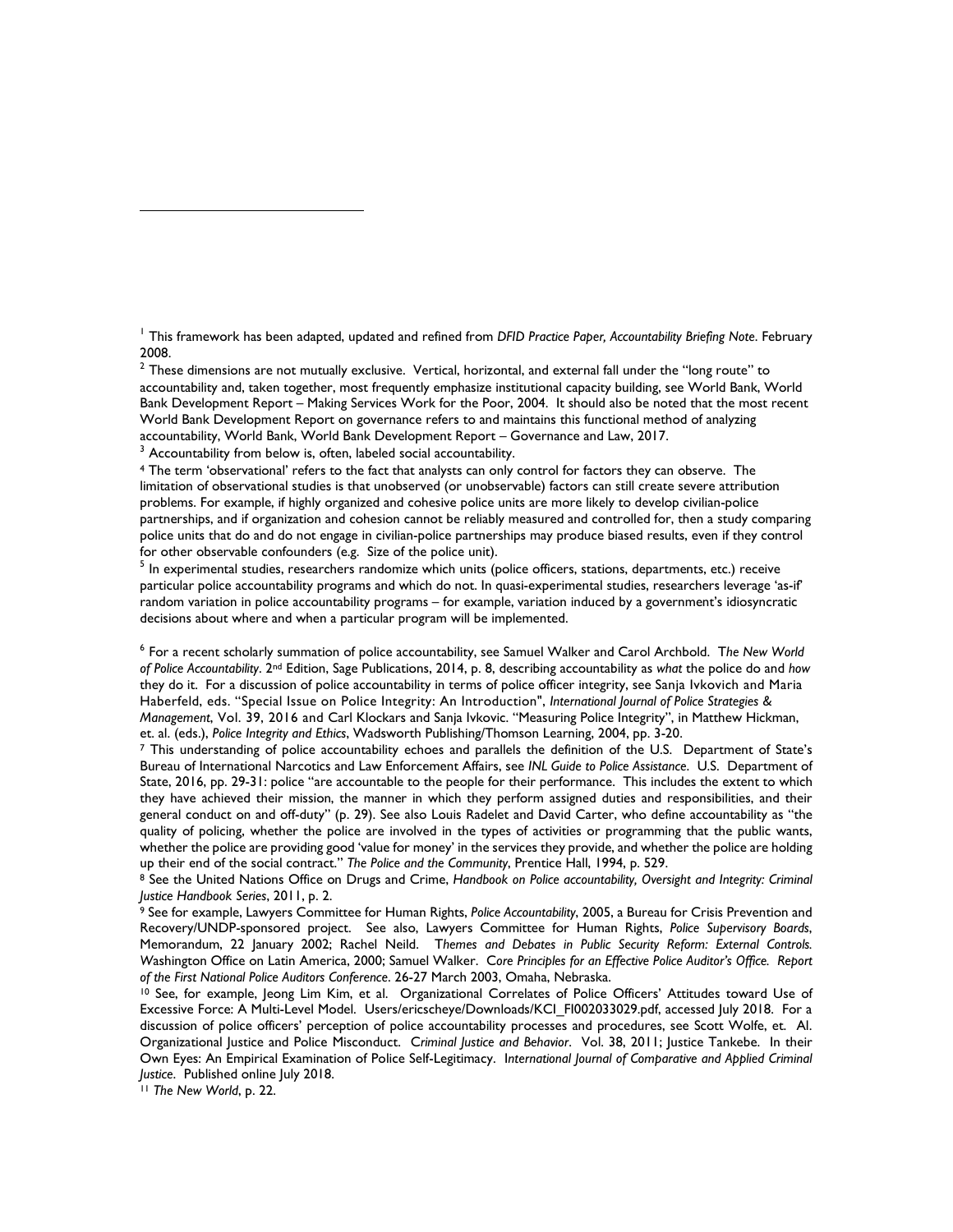12 Wesley Skogan, et al. F*airness and Effectiveness in Policing: The Evidence*. National Research Council of the National Academies, 2004, p. 284.<br><sup>13</sup> Walker, *Police Accountability: Police Accountability: Current Issues and Research Needs, National Institute of Justice, 2007,* 

13; see also Special Issue on Police Integrity.<br>
<sup>14</sup> The New World, p. 265.<br>
<sup>15</sup> Ibid, p. 266.<br>
<sup>15</sup> Ibid, p. 267.<br>
<sup>17</sup> Rachel Goldwyn et al. Security and Justice Macro Evaluation Evaluability Assessment: Final Report,

<sup>15</sup> Ibid, p. 266.

<sup>16</sup> Ibid, p. 267.

no means by which to tease apart whether grand or petty corruption is a 'worse' form of corruption with regard its effect on perceptions of state legitimacy or the economic harm they cause.

<sup>19</sup> [http://www.americasquarterly.org/node/2802;](about:blank) accessed July 2018. It should be noted that very few women have been traffic police because of their automatic assignment to the traffic police upon graduation from the police academy and promoted in managerial positions and significant percentage of women officers are frustrated by their assignments into their apparent inability to be transferred to other policing units after their initial assignment.

<sup>20</sup>*Ibid*. This analysis makes no assumption that women are inherently less susceptible to corruption and misconduct than are men, see Anne Marie Goetz. Political Cleaners: How Women are the New Anti-Corruption Force. Does the Evidence Wash? Development and Change. Vol. 38, 2007.<br><sup>21</sup> Alexander Kupatadze. Police Reform in Georgia. Center for Social Sciences, 2012; Kornely Kakachia and Liam

O'Shea. Why Does Police Reform Appear to be More Successful in Georgia than Kyrgyzstan or Russian? *The Journal* 

<sup>22</sup> Similarly, efforts to transfer police wages electronically into individual bank accounts were undertaken in both Afghanistan and Congo, but with less success in reducing police corruption. Interviews conducted 2016. <sup>23</sup>*Why Does Police Reform Appear to be More Successful in Georgia*, p. 6. The actual percentage of police officers removed from police payroll is debated and uncertain with other reports indicating it was upwards of 50%, see *Police Reform in Georgia*, p. 7. The traffic police unit, as in the case of Peru, was disbanded and reconstituted. 24 *Police Reform in Georgia.* 

<sup>25</sup> See Police Reform in Georgia.<br><sup>26</sup> Howard, Lise Morjé. 2008. UN Peacekeeping in Civil Wars. Cambridge, UK: Cambridge University Press; Howard, Lise Morjé. 2019. P*ower in Peacekeeping: How the UN Works to End War*. Cambridge, UK: Cambridge University Press. For a quantitative complement to these studies that tests the relationship between UN police reform and the rule of law more generally, see Blair, Robert A. 2019. "UN Peacekeeping and the Rule of Law After Civil War." SSRN<br>Scholarly Paper 3420015. <u>https://papers.ssrn.com/sol3/papers.cfm?abstract\_id=3420115</u>.

<sup>27</sup> Katherine Landergan. "The City that Really Did Abolish the Police." *Politico* 12 June 2020, accessed 25 June 2020. [https://www.politico.com/news/magazine/2020/06/12/camden-policing-reforms-313750.](https://www.politico.com/news/magazine/2020/06/12/camden-policing-reforms-313750) Stephen Danley. "Camden police reboot is being misused in the debate over police reform." 16 June 2020, accessed 25 June 2020. [https://www.washingtonpost.com/outlook/2020/06/16/camden-nj-police-reboot-is-being-misused-debate-over-police](https://www.washingtonpost.com/outlook/2020/06/16/camden-nj-police-reboot-is-being-misused-debate-over-police-reform/)[reform/](https://www.washingtonpost.com/outlook/2020/06/16/camden-nj-police-reboot-is-being-misused-debate-over-police-reform/) 

<sup>28</sup> Stephen Danley. "Camden police reboot is being misused in the debate over police reform."<br><sup>29</sup> President's Task Force on 21st Century Policing. 2015. *Final Report of the President's Task Force on 21st Century* Policing. Washington, DC: Office of Community Oriented Policing Services, pp. 3, 46.<br><sup>30</sup> See Peter Albrecht, et al. Fifteen Years of Police Reform in Sierra Leone: Community Policing and Local Policing Partnership

Boards. DIIS Policy Brief, 2015.<br><sup>31</sup> Ibid.<br><sup>32</sup> Justice for All (J4A) Programme. A summary of J4A police accountability results. February 2016.<br><sup>33</sup> Personal correspondence, June 2016.<br><sup>34</sup> See Oluwakemi Okenyodo, Governa

 $31$  lbid.<br> $32$  lustice for All (14A) Programme. A summary of 14A police accountability results. February 2016.

2016.

35 See USIP, Evaluation of USIP's Strengthening the Rule of Law and Security in Nepal Program.

 Torn States: Evidence from a Field Experiment with the Liberian National Police." *American Political Science Review*  <sup>36</sup> Blair, Robert A., Sabrina M. Karim, and Benjamin S. Morse. 2019. "Establishing the Rule of Law in Weak and War-113(3): 641–57.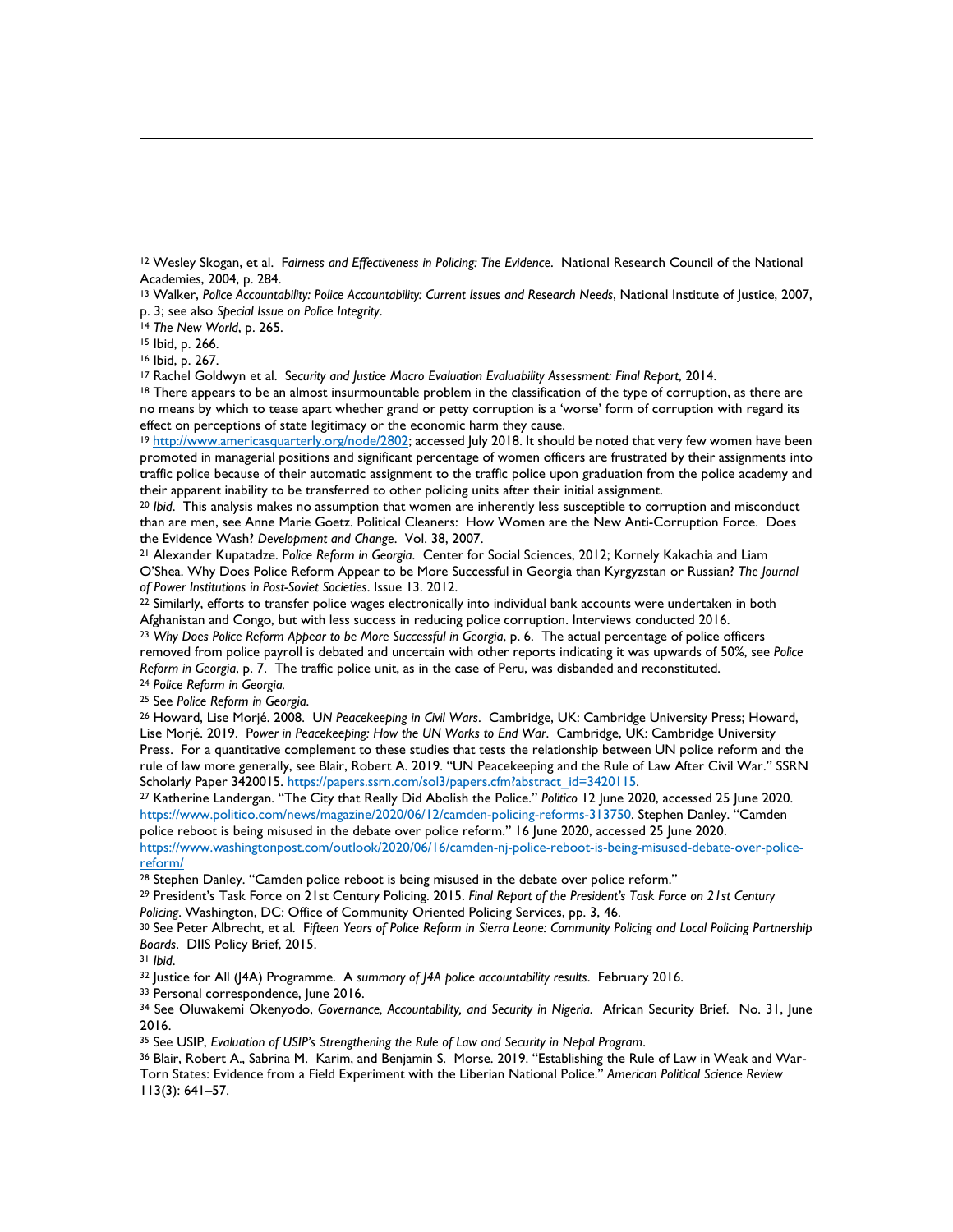37 García, Juan Felipe, Daniel Mejia, and Daniel Ortega. 2013. "Police Reform, Training and Crime: Experimental Evide[nce from Colombia's Plan Cuadrantes." Bogotá. Serie Doc](about:blank)umentos Cede.<br><sup>38</sup> See <u>http://egap.org/metaketa/metaketa-iv-community-policing</u><br><sup>39</sup> President's Task Force on 21st Century Policing, p. 44.<br><sup>40</sup> Wells, William,

Experimental Analysis." *Police Quarterly* 8(2): 171–205.<br><sup>41</sup> Graziano, Lisa M., Dennis P. Rosenbaum, and Amie M. Schuck. 2014. "Building Group Capacity for Problem

Solving and Police–Community Partnerships through Survey Feedback and Training: A Randomized Control Trial<br>within Chicago's Community Policing Program." *Journal of Experimental Criminology* 10(1): 79–103.

<sup>42</sup> Cooper, Jasper. 2019. "State Capacity and Gender Inequality: Experimental evidence from Papua New Guinea."<br>Working paper. http://jasper-cooper.com/papers/Cooper CAP.pdf

<sup>43</sup> "Establishing the Rule of Law in Weak and War-Torn States: Evidence from a Field Experiment with the Liberian National Police."

44 Haim, Dotan A., Matthew J. Nanes, and Michael W. Davidson. 2019. "Family Matters: The Double-Edged Sword of Police-Community Connections." Working paper. [http://dotanhaim.com/wp-](about:blank)

[content/uploads/2019/08/HND\\_PCR\\_APSA.pdf](about:blank) 

 involved shootings, see Police Executive Research Forum. C*ritical Issues in Policing Series: Guiding Principles on Use of*  45 National Institute of Justice. T*he-Use-of-Force Continuum*. Department of Justice, 2009; see also Department of Justice. P*rinciples for Promoting Police Integrity*. Department of Justice, 2001. It should also be acknowledged that there is a growing debate about the utility of 'use of force and firearms/force continuum,' particularly with regard to officer-*Force,* 2016.<br><sup>46</sup> President's Task Force on 21st Century Policing, pp. 20-21.<br><sup>47</sup> Samuel Sinyangwe. "Police Are Killing Fewer People In Big Cities, But More In Suburban And Rural America."

FiveThirtyEight 1 June 2020, accessed 24 June 2020. <u>https://fivethirtyeight.com/features/police-are-killing-fewer-</u><br>people-in-big-cities-but-more-in-suburban-and-rural-america/

<sup>48</sup> See Jerry Sparger and David Giacopassi. "Memphis Revisited: A Reexamination of Police Shootings After the<br>"Garner" Decision." *Justice Quarterly* 9 (2): 211-226, 1992.

 study concludes that "we found that police departments with **policies that place clear restrictions** on when and how officers use force had **significantly fewer killings** than those that did not have these restrictions in <sup>49</sup> James Fyfe. Administrative Intervention on Police Shooting Discretion: An Empirical Examination. Journal of *Criminal Justice* 7 (4), 1979: 309-323. See also [http://useofforceproject.org/#project;](about:blank#project) accessed July 2018, where a 2016 place."

 50 PolicyLink. L*imiting Police Use of Force: Promising Community-Centered Strategies*, 2014, p. 12. This protocol has been put in place because research has found that the pursuit itself seems to increase the aggressiveness of the arrest if the pursuing officer conducts that detention.<br><sup>51</sup> Use of Force Project; accessed July 2018.<br><sup>52</sup> Geoffrey Alpert and John Macdonald. "Police Use of Force: An Analysis of Organizational Characteristics." *Justice* 

Quarterly 18 (June): 393-409, 2001.

 hypothesized relationship between front-line supervision and workgroup influences on force, neither of these factors" <sup>53</sup> William Terrill. Police Coercion. New York: LBF Scholarly Publishing, 2001; Terrill finds that "despite the was statistically significantly correlated with the use of force (p. 135). See also Merrick Bobb, et al. L.A. County Sheriff's Department, 13th Semiannual Report 7–15 (2000), available at

 [http://www.parc.info/client\\_files/LASD/13th%20Semiannual%20Report.pdf.](about:blank) It is shown that police officer involved shootings declined after an increase in close supervision of police officers in the field and tighter standards.

<sup>54</sup> Skogan, *Fairness and Effectiveness*, p. 283.<br><sup>55</sup> Walker, *Police Accountability*, pp. 6-7.<br><sup>56</sup> Samuel Sinyangwe. "Police Are Killing Fewer People In Big Cities, But More In Suburban And Rural America."<br><sup>57</sup> Abhijit

Autonomy and Training. MIT; <u>http://economics.mit.edu/files/11440</u>; Downloaded May 2016.<br><sup>58</sup> Improving Police Performance in Rajasthan, p. 20; with 100% of the police personnel trained, police registration of cases rose more than 9%, *Improving Police Performance in Rajasthan*, p. 21[. http://blogs.worldbank.org/impactevaluations/calling](about:blank)[the-cops-institutional-reform-in-the-rajasthan-police,](about:blank) Downloaded May 2016.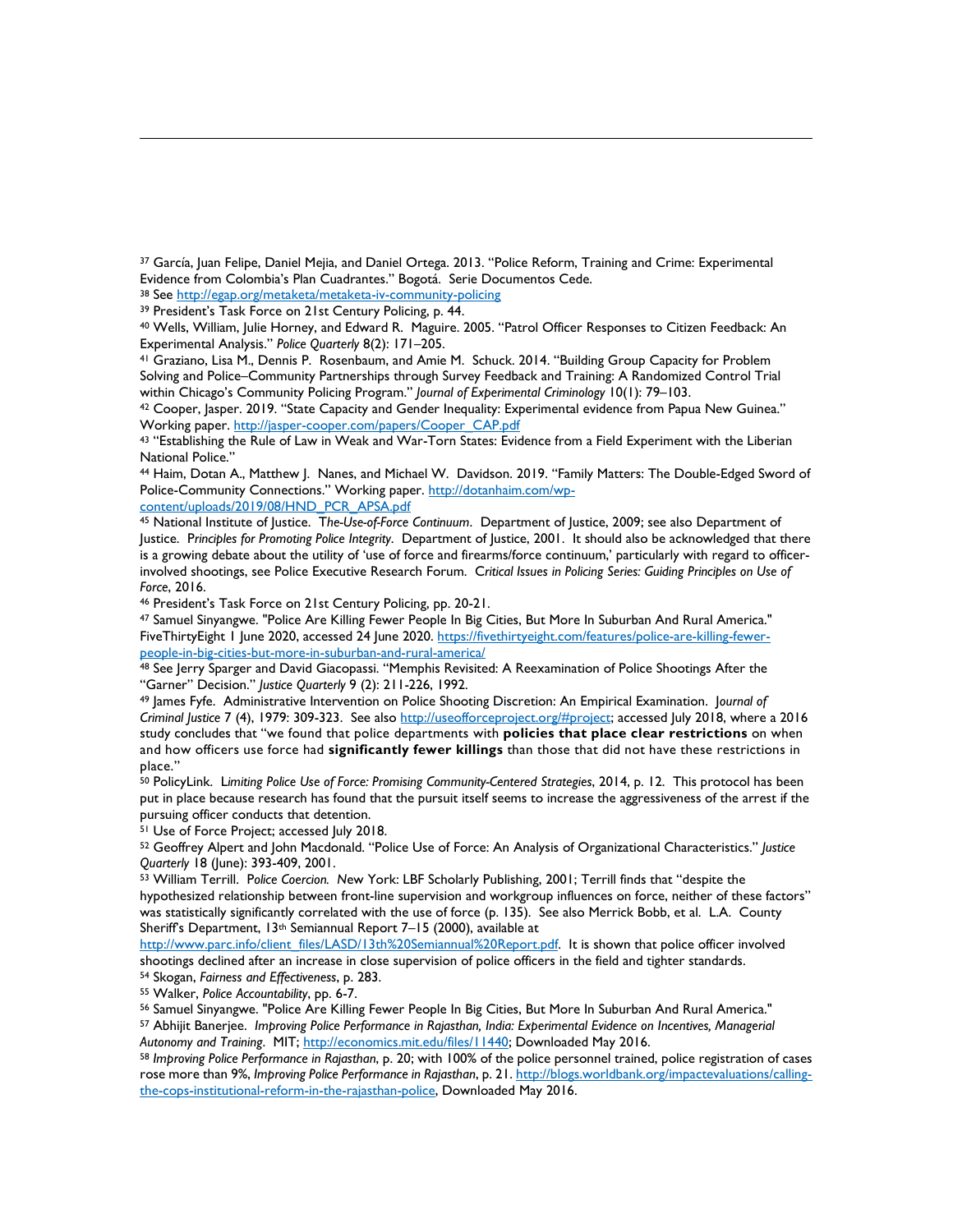59 Wheller, Levin, Paul Quinton, Alistair Fildes, and P.C. Andy Mills. 2013. T*he Greater Manchester Police Procedural*  Justice Training Experiment: Technical Report. Coventry, England: College of Policing.<br><sup>60</sup> John Thibaut and Laurens Walker. Procedural Justice: A Psychological Analysis. Erlnaum, 1975.<br><sup>61</sup> Lorraine Mazerolle, Sarah Benne

 Systematic Review," *The Campbell Collection Library of Systematic Reviews* 9 (Oslo, Norway: The Campbell Collaboration, 2013).

62 Tom Tyler. Enhancing Police Legitimacy. T*he ANNALS of the American Academy of Political and Social Science,* Vol.

*<sup>593</sup>*, 2004. 63 Lorraine Mazerolle, et al. L*egitimacy in Policing*. The Campbell Collaboration, 2010, pp. 25-26. See also Stephen Mastrofski, et al. Compliance on Demand: The Public's Response to Specific Police Requests. J*ournal Of Research In Crime And Delinquency,* Vol. *33*, 1996; John McCluskey. P*olice Requests for Compliance: Coercive and Procedurally Just Tactics*: LFB Scholarly Publishing LLC, 2003; William Wells. Type of Contact and Evaluations of Police Officers: The Effects of Procedural Justice across Three Types of Police–Citizen Contacts. J*ournal of Criminal Justice,* Vol. 35, 2007; and Tom Tyler and Jeffrey Fagan. Legitimacy and Cooperation: Why Do People Help the Police Fight Crime in their Communities? Ohio State Journal of Criminal Law, Vol. 6, 2008.<br><sup>64</sup> For instance, "procedural justice is emerging as an evidence-informed alternative means of improving legitimacy of

 the police and could greatly strengthen the community-oriented policing framework," Thomas Abt and Christopher Winship. W*hat Works in Reducing Community Violence: A Meta-Review and Field Study for the Northern Triangle*. USAID, 2016, p. 25.

<sup>65</sup> President's Task Force on 21<sup>st</sup> Century Policing, pp. 1, 11.<br><sup>66</sup> Nagin, Daniel S., and Cody W. Telep. 2017. "Procedural Justice and Legal Compliance." *Annual Review of Law and Social Science* 13(1): 5–28, pp. 6-7.<br><sup>67</sup> Nagin, Daniel S., and Cody W. Telep. 2020. "Procedural Justice and Legal Compliance: A Revisionist Perspective."

*Criminology & Public Policy* forthcoming, p. 1.<br><sup>68</sup> Mazerolle, Lorraine, Emma Antrobus, Sarah Bennett, and Tom R. Tyler. 2013. "Shaping Citizen Perceptions of

Police Legitimacy: A Randomized Field Trial of Procedural Justice." Criminology 51(1): 33–63.<br><sup>69</sup> Rodrigo Canales. "To Stop Violent Policing, Build Effective Police Organizations." Y*ale Insights* 4 June 2020, accessed 24 June 2020. [https://insights.som.yale.edu/insights/to-stop-violent-policing-build-effective-police](https://insights.som.yale.edu/insights/to-stop-violent-policing-build-effective-police-organizations#.XtpN64KMUCo.twitter)[organizations#.XtpN64KMUCo.twitter](https://insights.som.yale.edu/insights/to-stop-violent-policing-build-effective-police-organizations#.XtpN64KMUCo.twitter) 

70 MacQueen, Sarah, and Ben Bradford. 2015. "Enhancing Public Trust and Police Legitimacy during Road Traffic Encounters: Results from a Randomised Controlled Trial in Scotland." *Journal of Experimental Criminology* 11(3): 419– 43.

71 Sahin, Nusret, Anthony A. Braga, Robert Apel, and Rod K. Brunson. 2017. "The Impact of Procedurally-Just Policing on Citizen Perceptions of Police During Traffic Stops: The Adana Randomized Controlled Trial." *Journal of* 

<sup>72</sup> An earlier, more descriptive review of survey data on police-initiated and citizen-initiated encounters in Chicago found that citizens tend to fault police officers for procedurally *un*just treatment but tend not to credit them for procedurally just treatment. Skogan, Wesley G. 2006. "Asymmetry in the Impact of Encounters with Police." *Policing*  and Society 16(2): 99–126.<br><sup>73</sup> Rosenbaum, Dennis P., & Lawrence, Daniel S. 2011. Teaching respectful police citizen encounters and good

decision-making: Results of a randomized control trial with police recruits. Washington, DC: National Police

Research Platform, p. 19. <u>https://pdfs.semanticscholar.org/74cb/6be698e1cb434683c2d59c9f9acc97abf16f.pdf</u><br><sup>74</sup> The introduction of new technologies, not related to policing, such as biometric smart cards and e-governance, have been shown to be effective in reducing corruption. See, respectively, Karthik Muralidharan, et. Al. "Building State Capacity: Evidence from Biometric Smartcards in India." *American Economic Review*, 2016. Abhijit Banerjee, *et. Al*. "Tangible Information and Citizen Empowerment: Identification Cards and Food Subsidy Programs in Indonesia."

<sup>75</sup> Kate Clark. Update on the Afghan Local Police: Making Sure They are Armed, Trained, Paid and Exist. Afghan *Analysts Network*, 2017. What is unknown is the long-term sustainability of the system, if and when donor support is withdrawn.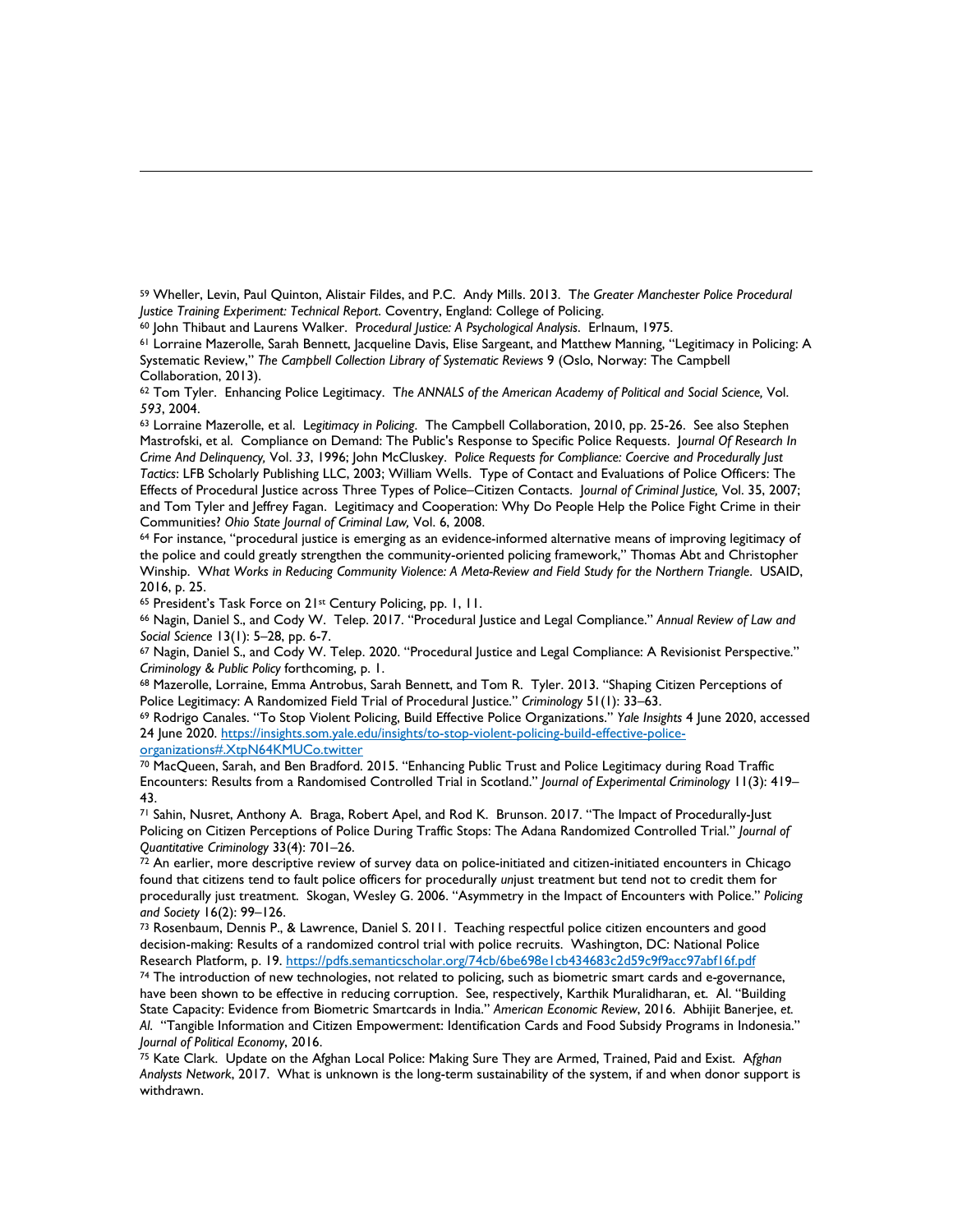cameras has reduced use of force by 42% and citizen complaints by 21% since they were first implemented in 2015. 76 One of the largest makers of body cameras for police, Axon, claims that in San Antonio, for instance, use of the See <u>www.insidescience.org/news/science-behind-where-police-should-place-their-body-cameras; accessed July 2018.<br><sup>77</sup> Julie Bui. Body-Worn Cameras: Reducing Citizen Complaints and Improving Relationships. T*hemis: Research</u> of Justice Studies and Forensic Science*. Vol. 5, 2017.<br><sup>78</sup> It is also plausible to believe that the use of body cameras could improve overall police performance, in terms of

 the number of cases prosecutors accept from the police and the rate of convictions, because of the existence of video they-seem-to-be; accessed July 2018. If this were to hold true, then body cameras could be considered an efficient evidence that could be presented in court. See thecrimereport.org/2017/11/29/why-police-body-cams-arent-whatuse of police funds and would be, in that sense, an invaluable means by which to increase police accountability. See<br>thecrimereport.org/2017/11/29/why-police-body-cams-arent-what-they-seem-to-be; accessed July 2018.

accessed July 2018. For a summary of the legal issues surrounding the use of body cameras, see Harvard Law Review. police-body-cameras; accessed July 2018. <sup>79</sup> Govtech.com/public-safety/Research-shows-police-body-cameras-reduce-misconduct-and-the-cost-for-Las-Vegas; Considering Police Body Cameras. 128 Harvard Law Review 1794, 2015; harvardlawreview.org/2015/04/considering-

80 Michael D. White. Police Officer Body-Worn Cameras: Assessing the Evidence. Office of Justice Programs, 2014.

81 Ibid., p. 36.

<sup>82</sup> Ibid., p. 35.<br><sup>83</sup> Anthony Braga, et al. The Las Vegas Body-Worn Camera Experiment: Research Summary. Center for Crime and Justice Policy. 2017.

84 Police Executive Research Forum. Citizen Perceptions of Body-Worn Cameras: A Randomized Control Trial, 2017, p. 6. <sup>85</sup> Bwc.thelab.dc.gov; accessed July 2018.<br><sup>86</sup> Ariel, B., Sutherland, A., Henstock, D., Young, J., Drover, P., Sykes, J., ... Henderson, R. (2017). "Contagious

accountability": A global multisite randomized controlled trial on the effect of police body-worn cameras on citizens' complaints against the police. Criminal Justice and Behavior, 44(2), 293–316.<br><sup>87</sup> Ariel, Barak et al. 2016. "Wearing Body Cameras Increases Assaults against Officers and Does Not Reduce Police

88 Police Officer Body-Worn Cameras: Assessing the Evidence, p. 35. Use of Force: Results from a Global Multi-Site Experiment." European Journal of Criminology 13(6): 744–55.<br><sup>88</sup> Police Officer Body-Worn Cameras: Assessing the Evidence, p. 35.<br><sup>89</sup> Beatriz Magaloni, et. Al. Killing in t

on Democracy, Development and the Rule of Law, 2015, p. 41.

90 Ibid., p. 13.

91 Ibid.

 reduce corruption through better pay for the police. A doubling of police salaries increased the incidence of solicited bribes by police, the average size of and the total amount of the bribes paid, see Jeremy Foltz and Kweku A. Opoku-<sup>92</sup> The incentives built into the Brazilian pay-for-performance scheme stand in sharp relief to a Ghanaian attempt to Agyemang. D*o Higher Salaries Lower Petty Corruption? A Policy Experiment on West Africa's Highways*. University of Wisconsin-Madison, Department of Agricultural and Applied Economics, 2015.<br><sup>93</sup> Instance of police violence against individuals and the political repercussions that those instances unleashed,

 eventually undermined the effectiveness of the UPPs. It should be noted that the project had no effect on the overall murder rates in the favelas, Killing in the Slums, 2015, p. 6.

<sup>94</sup> To identify police with problematic behaviors, EIS uses a set of the indicators by which to measure and establish an agency 'threshold' of police behavior. Officers whose actions fall above that threshold are identified as a 'problematic'

and a performance review is, then, undertaken and a work plan devised to ameliorate those issues.<br><sup>95</sup> Samuel Walker, et al. *Early Warning Systems: Responding to the Problem Officer*. National Institute of Justice, 2001.<br> *Process*, Rand Corporation, 2008, pp. Xvi-xvii.<br><sup>97</sup> Ibid, p. 6. It is also worth noting that in two of the three cases, the EIS changed dramatically over the course of the

study.

<sup>98</sup> Robert Worden, et. Al., Intervention with Problem Officers: An Outcome Evaluation of an EIS Intervention.<br>*Criminal Justice and Behavior*, Vol. 40, 2013. *Populane and Different Analysis Popula, p. 427.* 100 *Ibid.*,

99 Ibid., p. 427.

100 Ibid., p. 429.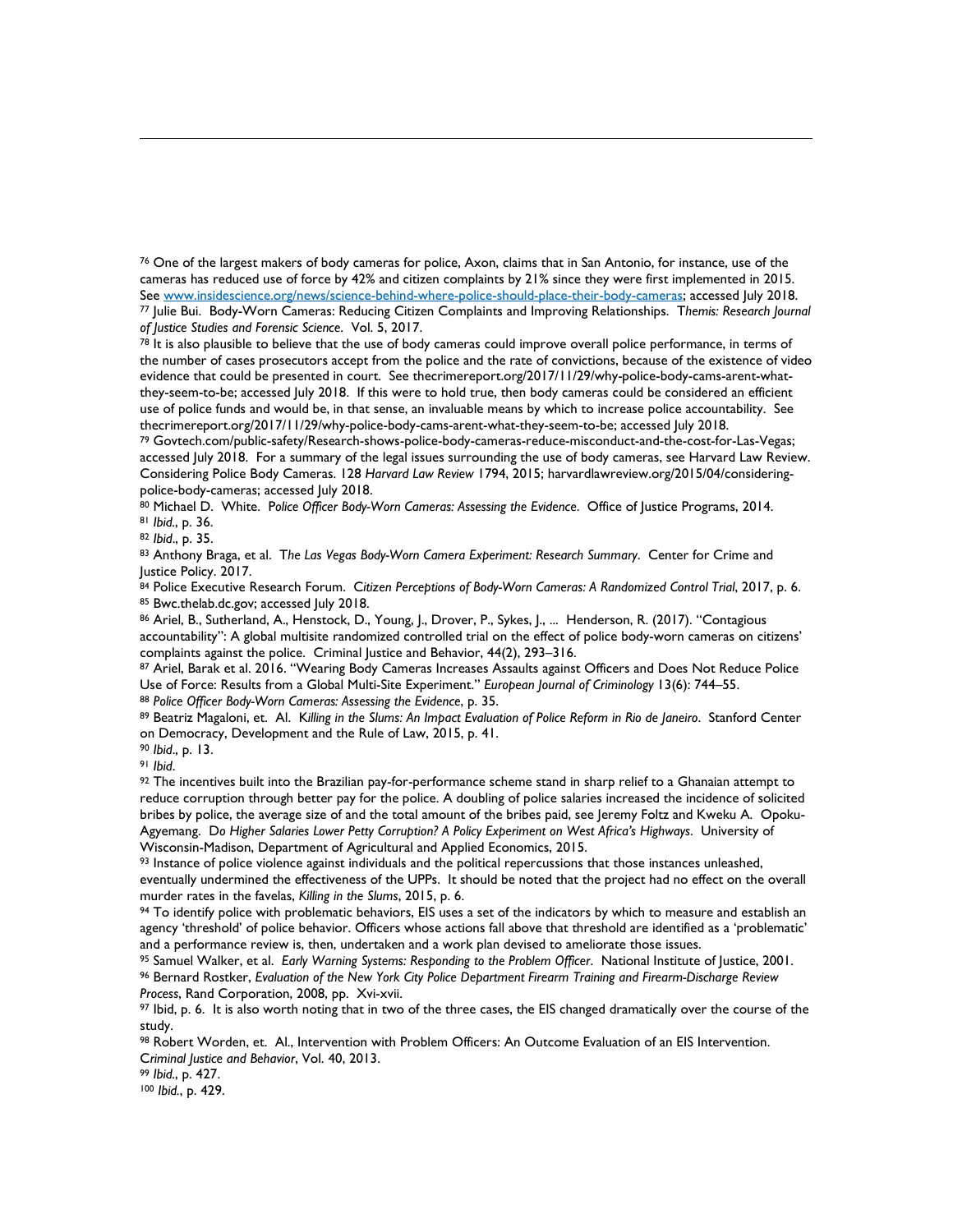101 A recent compilation of lessons learned on parliamentary oversight of police has been published, but, unfortunately, the case studies in the edited volume, while they lay out 'good practice,' present no empirical evidence of the effectiveness of this form of police accountability or how to undertake parliamentary reform in order to strengthen its accountability roles, see Mario Aguja and Hans Born. T*he Role of Parliament in Police Governance: Lessons* 

 activities have not been evaluated, it is significantly less probable that programs without a stated plausible Learned from Asia and Europe. DCAF, 2017.<br><sup>102</sup> Independent Commission for Aid Impact. Review of UK Development Assistance for Security and Justice, 2015, p. 12.<br><sup>103</sup> Review of UK Development Assistance, p. 3. While it is understanding of how impacts will be achieved can produce their intended results.

evaluations conducted by the major donors in this SSR. <sup>104</sup>*Thematic Evaluation of European Commission Support to Justice and Security System Reform: Final Report*, 2011. It should be noted that for this review a thorough literature review was conducted of these and other program

 $106$  Ibid. 105 Kempe Hope. In Pursuit of Democratic Policing: An Analytical Review and Assessment of Police Reforms in Kenya. International Journal of Police Science and Management, 2015.<br><sup>106</sup> *Ibid.*<br><sup>107</sup> Through current and former officials, the following agencies and organizations were consulted: USAID/USA,

109 Ibid., p. 14. Stabilisation Unit and DFID/UK, World Bank, United Nations Office of Drug Control, Danish Institute of International Studies, SaferWorld, African Policing Civil Oversight Forum, Overseas Development Institute, International Security<br>Sector Advisory Team, United States Institute of Peace, SSR Resource Centre, and Institute for Security St 108 Interview conducted spring 2016 with a senior staff person of a leading international non-governmental organization (INGO). In other interviews conducted in spring 2016, practitioners with decades of experience stated that "if one really looks at [police accountability], we have not succeeded" and "beyond moving closer to getting 'enabling platforms' from which little was implemented… [I have] not seen a lot that was successful." It may, nevertheless, be necessary for donors to support such activities for political or other reasons, as USAID has been doing with the relevant unit of the National Police of Timor-Leste (PNTL), see *USAID Accountability Strengthening in the Timor-Leste National Police*[; www.usaid.gov/timor-leste/project-descriptions/accountability-strengthening-timor-leste](about:blank)[national-police-pntl;](about:blank) downloaded May 2016. The program may prove to be successful in building the capacity of the PNTL with regard to the knowledge, attitudes, and skills of the unit's personnel. The program could also enhance the unit's managerial systems. However, the final results of its effectiveness remain to be seen.

<sup>109</sup> Ibid., p. 14.<br><sup>110</sup> Abhijit Banerjee. *Improving Police Performance in Rajasthan, India: Experimental Evidence on Incentives, Managerial* Autonomy and Training. MIT; <u>http://economics.mit.edu/files/11440</u>; Downloaded May 2016.<br><sup>111</sup> Maria Haberfeld. Police Leadership. Pearson Prentice-Hall, 2006.<br><sup>112</sup> Samuel Walker and Charles Katz. The Police in America: A

span of control in corrections, see Gaylene Armstrong, et al. The Importance of a Low Span of Control in Effective<br>Implementation of Evidence Based Probation and Parole Practices. National Institute of Corrections, 2010. <sup>113</sup> The New World, p. 56.<br><sup>114</sup> Ibid., p. 129. With regard specifically to external civilian oversight, "there is very little credible evidence

is actually 'good;' see also Rachel Neild. USAID Program Brief: Anti-Corruption and Police Integrity: SSR Program, 2007.<br><sup>115</sup> Police Accountability, p. 19; see also The New World, p. 127. For a recent study of the inter who engage in deviations" (footnote 1, p. 4). For non-scholarly reports, see Randall G. Shelden and Pavel Vasiliev. Police Use of Deadly Force. [http://www.sheldensays.com/deadlyforce.htm;](about:blank) accessed July 2018; David Graham. What regarding… [its] the effectiveness," Skogan, *Fairness and Effectiveness*, p. 289; see also, Christina Murtaugh and Michael Poe *Establishing an Independent Police Oversight Body*. INPROL Consolidated Response (10-007) August 2010, which lays out a comprehensive list of external accountability mechanisms, accompanied by judgments of 'good practice.' Unfortunately, there is no empirical justification given with which to choose which mechanism or why 'good practice' unnamed state in Brazil, see Sandro Cabral Sérgio G. Lazzarini. Guarding the Guardians: An Analysis of Investigations against Police. I*nsper Working Paper*, 2010, where it is concluded that "to our best knowledge there is no specific study focusing on the factors that may facilitate or thwart the effective conclusion of processes against police officers Can the U.S. Do to Improve Police Accountability? There's No Shortage of Solutions but How Effective Are They? *The Atlantic*, 8 March 2016; Daniel Denvir. The Elusiveness of Police Accountability. C*ityLab*, 2 April 2012.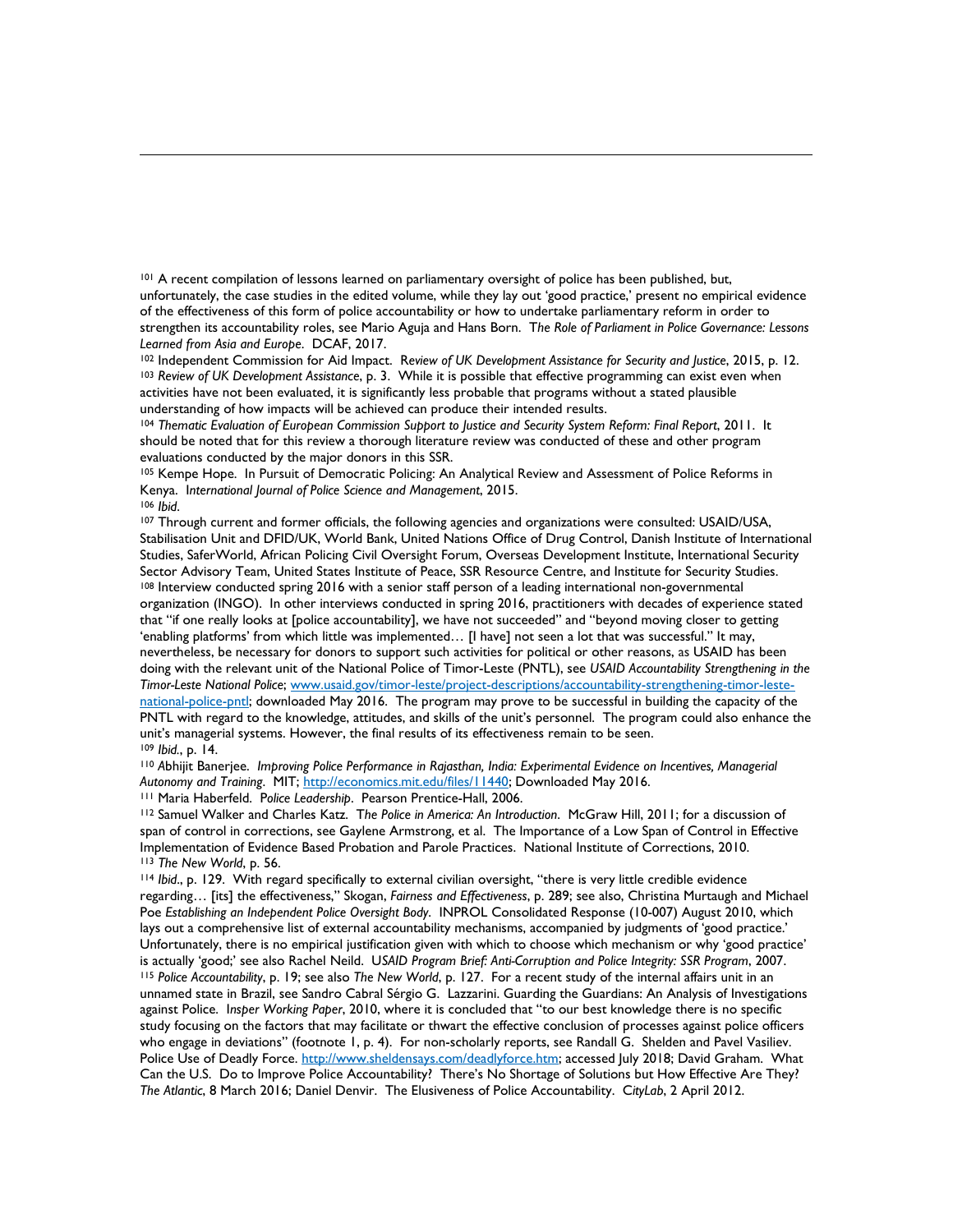<sup>116</sup>*The New World*, pp. 130-131. Among the challenges are that citizens frequently do not file complaints, even when they appear to be justified in doing so given the circumstances. Other issues that preclude the reliability and validity of the data include the lack of comparability across, U.S. police departments and oversight bodies; between police agencies and oversight bodies; on procedures on how to file complaints; the levels of accessibility of complaint mechanisms; and on how information is classified, archived, and reported.<br><sup>117</sup> https://www.usaid.gov/node/33416

 represent a good result in and of themselves, but the objective for doing so should not pertain to an increase in <sup>118</sup> Ibid., p. 125. It should also be noted that there is no evidence to determine whether external accountability mechanisms are more or less effective than internal ones, *Police Accountability*, p. 20; see also Anti-Corruption and Police Reform. A*nti-Corruption Resources Centre, U4 Expert Answer*, No. 247, 2010. This suggests that the choice of which accountability mechanism to implement is more a question of ideology, politics, and the political economy analysis of where political will exists than effectiveness. Donor support for external accountability mechanisms may police accountability.

 mechanism to implement is more a question of ideology, politics, and the political economy analysis of where political and of themselves, but the objective for doing so should not pertain to an increase in police accountability.<br><sup>120</sup> Mark Pyman. "Every country needs Trusted Policing." *Curbing Corruption* 15 June 2020, accessed 24 June 20 <sup>119</sup> It should also be noted that there is no evidence to determine whether external accountability mechanisms are more or less effective than internal ones, *Police Accountability*, p. 20; see also Anti-Corruption and Police Reform. *Anti-Corruption Resources Centre, U4 Expert Answer*, No. 247, 2010. This suggests that the choice of which accountability will exists than effectiveness. Donor support for external accountability mechanisms may represent a good result in

[https://curbingcorruption.com/trusted-policing-high-professional-standards-international-experience-shows-that-its-](https://curbingcorruption.com/trusted-policing-high-professional-standards-international-experience-shows-that-its-possible-but-slow/)

121 "Improving Police Performance in Rajasthan, India: Experimental Evidence on Incentives, Managerial Autonomy and Training."

<sup>122</sup> Cooper, Jasper. 2018. "How robust is institutionalized corruption? A field experiment on extortion along West<br>African highways." Working paper. http://jasper-cooper.com/papers/Cooper\_trucks.pdf

<sup>123</sup> "Do Higher Salaries Lower Petty Corruption? A Policy Experiment on West Africa's Highways."<br><sup>124</sup> Sue Rahr, "From warriors to guardians — returning American police culture to democratic ideals." The Seattle *Times* 26 August 26 2014, accessed 24 June 2020. [https://www.seattletimes.com/opinion/guest-from-warriors-to-](https://www.seattletimes.com/opinion/guest-from-warriors-to-guardians-mdash-returning-american-police-culture-to-democratic-ideals/)

<sup>125</sup> President's Task Force on 21st Century Policing, p. 1.<br><sup>126</sup> Rachel Tecott and Sara Plana, "Maybe U.S. police aren't militarized enough. Here's what police can learn from soldiers." *Washington Post* 16 August 2016, accessed 24 June 2020. [https://www.washingtonpost.com/news/monkey](https://www.washingtonpost.com/news/monkey-cage/wp/2016/08/16/maybe-u-s-police-arent-militarized-enough-soldiers-are-better-trained-to-deescalate/)cage/wp/2016/08/16/maybe-u-s-police-arent-militarized-enough-soldiers-are-better-trained-to-deescalate/<br><sup>127</sup> Bove, Vincenzo, and Evelina Gavrilova. 2017. "Police Officer on the Frontline or a Soldier? The Effect of Police

Militarization on Crime." *American Economic Journal: Economic Policy* 9(3): 1–18. Harris, Matthew C., Jinseong Park, Donald J. Bruce, and Matthew N. Murray. 2017. "Peacekeeping Force: Effects of Providing Tactical Equipment to Local<br>Law Enforcement." A*merican Economic Journal: Economic Policy* 9(3): 291–313.

Case of the 1033 Program." Research & Politics 4(2): 1-7. <sup>128</sup> Delehanty, Casey, Jack Mewhirter, Ryan Welch, and Jason Wilks. 2017. "Militarization and Police Violence: The

Case of the 1033 Program." *Research & Politics 4(*2): 1–7.<br><sup>129</sup> Mummolo, Jonathan. 2018. "Militarization Fails to Enhance Police Safety or Reduce Crime but May Harm Police

Reputation." *Proceedings of the National Academy of Sciences* 115(37): 9181–86. 130 Harris, Matthew C., Jinseong Park, Donald J. Bruce, and Matthew N. Murray. 2017. "Peacekeeping Force: Effects of 130 Harris, Matthew C.,

 Colombia." *Foro Económico* 12 March 2020, accessed 24 June 2020[. http://focoeconomico.org/2020/03/12/el-ejercito-y-](http://focoeconomico.org/2020/03/12/el-ejercito-y-la-seguridad-ciudadana-un-experimento-de-campo-en-cali-colombia/)<sup>131</sup> Beatriz Magaloni, et al. "Killing in the Slums: An Impact Evaluation of Police Reform in Rio de Janeiro."<br><sup>132</sup> Rob Blair and Michael Weintraub. "El Ejército y la Seguridad Ciudadana: Un Experimento de Campo en Cali, la-seguridad-ciudadana-un-experimento-de-campo-en-cali-colombia/<br><sup>133</sup> Flores-Macías, Gustavo A. 2018. "The Consequences of Militarizing Anti-Drug Efforts for State Capacity in Latin

America: Evidence from Mexico." *Comparative Politics* 51(1): 1–20. Flores-Macías, Gustavo A., and Jessica Zarkin. 2019. "The Militarization of Law Enforcement: Evidence from Latin America." *Perspectives on Politics* Forthcoming.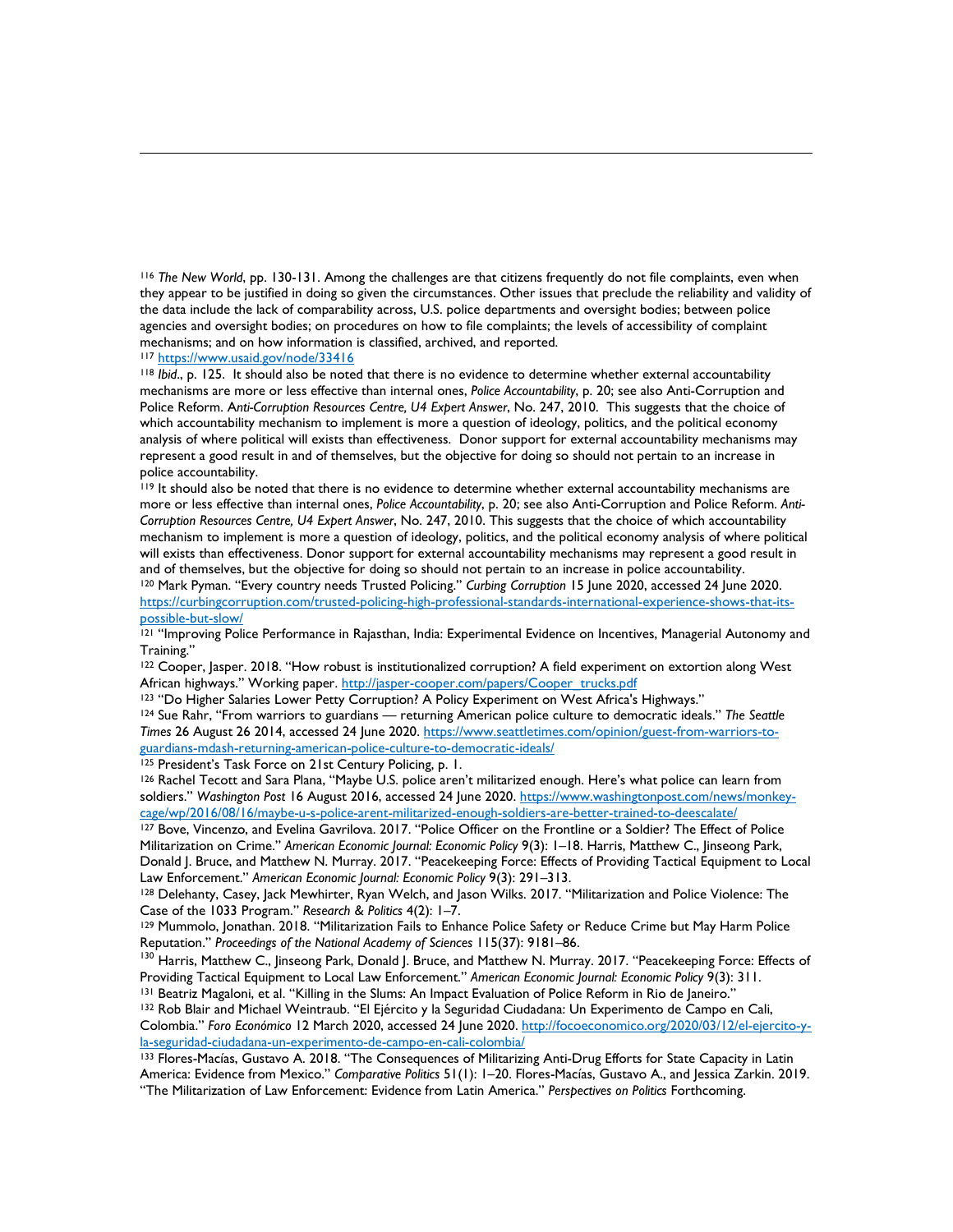134Police Executive Research Forum. A*n Integrated Approach to De-Escalation and Minimizing Use of Force*. 2012. See also *Critical Issues in Policing Series: Re-Engineering Training on Police Use of Force*. Police Executive Research Forum, 2015.

<sup>135</sup> Some attribute reductions in crime and improvements in police accountability in Dallas to external factors; for example, https://www.washingtonpost.com/news/the-watch/wp/2015/01/12/what-dallass-historically-low-murder-rate-

can-teach-us-about-policing/.<br><sup>136</sup> Chris Haugh, How the Dallas Police Department Reformed Itself. *The Atlantic.* 9 July 2016, accessed 10 July 2016,<br>http://www.theatlantic.com/politics/archive/2016/07/dallas-police/49058

<sup>137</sup> Sherman, Lawrence W. 2018. "Reducing Fatal Police Shootings as System Crashes: Research, Theory, and Practice." Annual Review of Criminology 1(1): 421–49, p. 425.

<sup>138</sup> https://www.theiacp.org/sites/default/files/IACP\_UC\_De-escalation%20Systematic%20Review.pdf<br><sup>139</sup> Giacomantonio, Chris, Stephanie Goodwin, and Garland Carmichael. 2019. "Learning to De-Escalate: Evaluating

<sup>140</sup> Ibid., p. 13.

the Behavioural Impact of Verbal Judo Training on Police Constables." Police Practice and Research: 1–17.<br>
140 Ibid., p. 13.<br>
141 See https://nij.ojp.gov/funding/awards/2018-75-cx-4030.<br>
142 President's Task Force on 21<sup>st</sup>

<sup>144</sup> Eberhardt, Jennifer et al., "Seeing Black: Race, Crime, and Visual Processing."<br><sup>145</sup> Correll, Joshua, Bernadette Park, Charles M. Judd, and Bernd Wittenbrink. 2002. "The Police Officer's Dilemma: Using Ethnicity to Disambiguate Potentially Threatening Individuals." *Journal of Personality and Social Psychology* 83(6): 1314–29.<br><sup>146</sup> Lai, Calvin K. et al. 2014. "Reducing Implicit Racial Preferences: I. A Comparative Investigation of 17

Interventions." *Journal of Experimental Psychology. General* 143(4): 1765–85. 147 Spencer, Katherine B., Amanda K. Charbonneau, and Jack Glaser. 2016. "Implicit Bias and Policing." *Social and 147 Spencer*, Katherine B.

*Personality Psychology Compass* 10(1): 50–63, p. 50.<br><sup>148</sup> Smith, Robert J. 2015. "Reducing Racially Disparate Policing Outcomes: Is Implciit Bias Training the Answer<br>Keynote Address." *University of Hawai'i Law Review* 3

<sup>149</sup> For a discussion on deterrence, see What Police Learn from Lawsuits.

 U.S. Department of Justice consent decrees or memoranda of agreement reached between the department and 150 See Joanna Schwartz. Myths and Mechanics of Deterrence: The Role of Lawsuits in Law Enforcement Decisionmaking. U*CLA Law Review*. Vol. 57, 2010; Candace McCoy. Lawsuits Against Police: What Impact Do They Really Have. C*riminal Law Bulletin*. Vol. 20, 1984. It is important to note that this statement does not refer to past municipal police departments, such as in the cases of New Orleans, Seattle, and Cincinnati. In the U.S., consent decrees are mutually binding agreements between two parties, most frequently a municipality and the Department of Justice (DOJ) on behalf of the federal government.<br><sup>151</sup> What Police Learn from Lawsuits.

<sup>151</sup> What Police Learn from Lawsuits.<br><sup>152</sup> Charles Epp. Making Rights Real: Activists, Bureaucrats, and the Creation of the Legislative State. University of Chicago Press, 2010; Candace McCoy. 'How Civil Rights Lawsuits Improve American Policing,' In Candace McCoy (ed.) *Holding Police Accountable*. Urban Institute Press, 2010.<br><sup>153</sup> See, for example, Stefano Migliorisi and Clay Wescott. *A Review of World Bank Support for Accountability Institutions* 

in the Context of Governance and Anti-Corruption. IEG Working Paper 2011/5, World Bank, 2011.<br><sup>154</sup> See, for instance, Rema Hanna et al. The Effectiveness of Anti-Corruption Policy: What Has Worked, What Hasn't and<br>What We

Research Center on Citizenship, Participation and Accountability (2011). <sup>155</sup> Citizenship DRC, "Blurring the Boundaries: Citizen Action across States and Societies," The Development

Works". Northwestern University, Institute of International Education. 2017. 157 OECD Works". Northwestern University, Institute of International Education. 2017.<br><sup>157</sup> OECD<br><sup>158</sup> Positive messages (i.e. corruption decreasing or being less widespread than expected) can reduce corruption by 156 Borges, Mariana et. Al. "Combatting Corruption Among Civil Servants: Interdisciplinary Perspectives on What

harnessing social norms. Negative corruption messaging is less effective and can even backfire, inadvertently increasing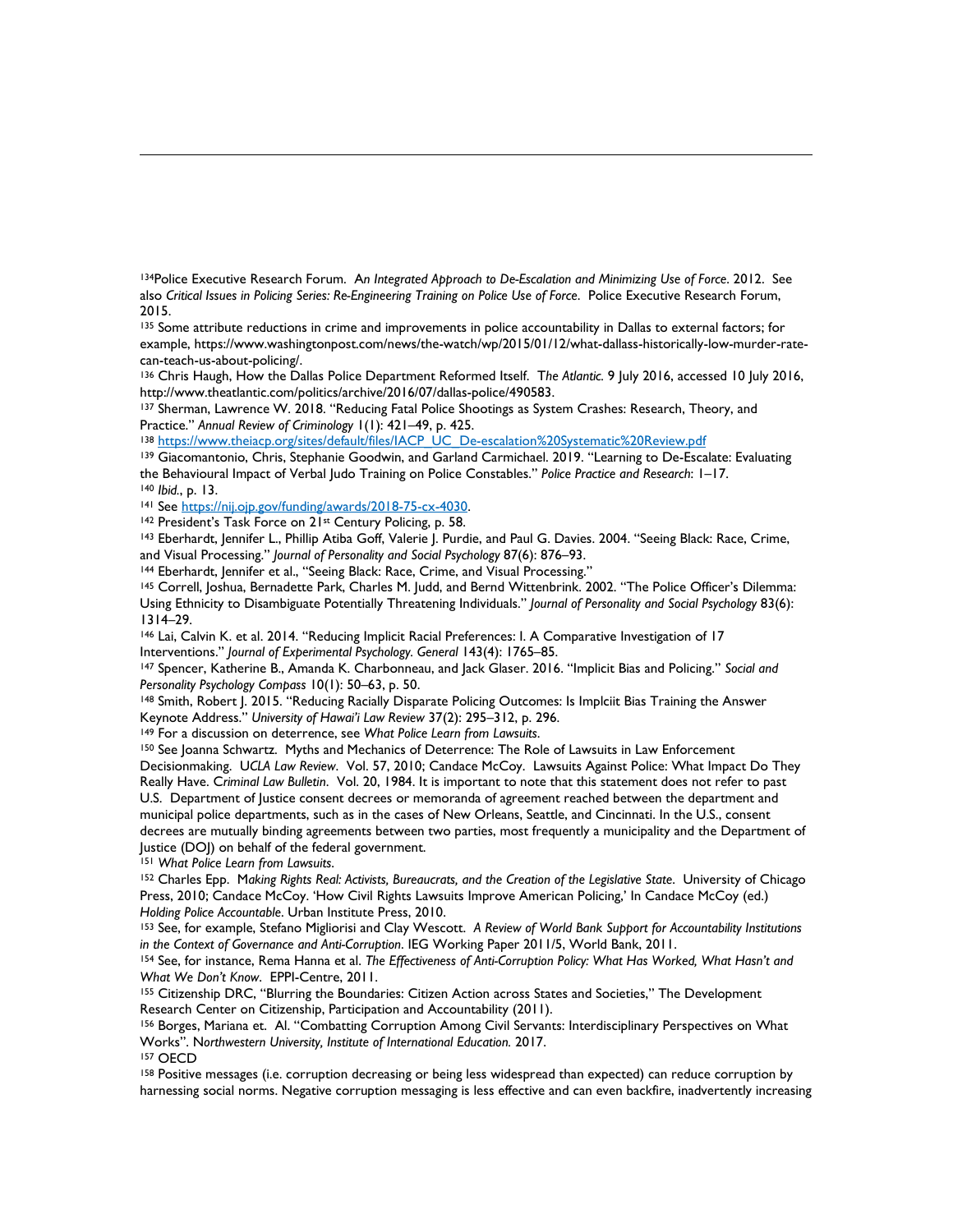willingness to engage in corrupt acts. Gans-Morse, Jodan. PONARS Eurasia Policy Memo No 541. Effective Anti-Corruption Messaging. Oct. 2018.

159 "Unless those in positions of power to change things (locally and / or nationally) are allies in the process, efforts are unlikely to meet with success." ICT-facilitated accountability and engagement in health systems: a review of

Research Center on Citizenship, Participation and Accountability (2011). Making All Voices Count projects.<br><sup>160</sup> Lagunes, Paul. <u>Guardians of accountability: experiment on corruption and inefficiency in Peru's local public works.<br><sup>161</sup> Hanna, <u>The effectiveness of anti-corruption policy What ha</u></u>

163 Rachel Kleinfeld, Advancing the Rule of Law Abroad: The next Generation Reform. See also OECD's DAC study of 90 interventions, which found that only by interlinking demand & supply, voice and accountability, were any improvements to governance & development outcomes seen.

<sup>164</sup> [U4 Issue 2020:3](https://www.u4.no/publications/overcoming-the-pitfalls-of-engaging-communities-in-anti-corruption-programmes) Overcoming the pitfalls of engaging communities in anti-corruption programmes. The relationship between corrupt officials and citizens is driven by underlying structural power inequalities.

165 Borges, Mariana et. al. "Combatting Corruption Among Civil Servants: Interdisciplinary Perspectives on What

Works". Northwestern University, Institute of International Education. 2017 page 8,10.<br><sup>167</sup> Paul Lagunes. Guardians of Accountability: A Field Experiment on Corruption and Inefficiency in Peru's Local Public Works. Works". Northwestern University, Institute of International Education. 2017.<br><sup>166</sup> Borges, Mariana et. Al. "Combatting Corruption Among Civil Servants: Interdisciplinary Perspectives on What<br>Works". Northwestern University

International Growth Centre, 2017.<br><sup>168</sup> [https://www.makingallvoicescount.org/publication/ict-facilitated-accountability-engagement-health-systems-review-](about:blank)

making-voices-count-mhealth-accountability-projects/<br><sup>169</sup> Borges, Mariana et. Al. "Combatting Corruption Among Civil Servants: Interdisciplinary Perspectives on What

Works". Northwestern University, Institute of International Education. 2017.

<sup>170</sup> See, for instance, Rema Hanna et al. The Effectiveness of Anti-Corruption Policy: What Has Worked, What<br>Hasn't and What We Don't Know. EPPI-Centre, 2011.

 the non-poor are to capture the benefits of external efforts to help the poor. Local actors may have an informational mechanisms to ensure local accountability are robust," Mansuri and Rao, *Localizing Development*. P. 146; see also of western and developed world context, theoretical, and/or academic, based upon experimental data and game theory. Report's theory of change has not been elaborated but remains on the theoretical and conceptual level, Duncan <sup>171</sup> "The bulk of the evidence suggests that the more unequal the initial distribution of assets, the better positioned and locational advantage, but they appear to use it to the benefit of the disadvantaged only where institutions and "local oversight is most effective when other, higher-level institutions of accountability function well and communities have the capacity to effectively monitor service providers and others in charge of public resources," (p. 11).<br><sup>172</sup> World Bank, Governance and the Law, 2017. It should be noted that there is little empirical evidence in t Development Report 2017 on how, programmatically, to enhance accountability. The Report stays mostly on the conceptual, policy, and prescription level, arguing for the need to increase contestability, change elite incentives, and shift preferences and beliefs. Even as the Report notes that "the rules of the game is where the action is," the Report provides little empirical data on how the international community can programmatically support local actors in changing those rules, (pp. 18 and 64). The argument in the World Development Report is, primarily, historical from a Most of empirical programmatic data presented in the World Development Report is also cited in this report, that is not also presents actual and successful good governance and accountability programs or projects. The scarcity of reliable and valid empirical data in the World Development Report about how the international community can support programming to strengthen local accountability mechanisms is telling. As one commentator noted, the World Development Report, while representing a paradigm shift, still requires to be operationalized, see *Stefan Kossoff. T*he WDR 2017 on Governance and the Law: Can it Drive Transformation in Development Practice. Global Policy, 2017[, www.globalpolicyjournal.com/blog/01/02/2017/wdr-2017-governance-and-law-can-it-drive](about:blank)[transformation-development-practice,](about:blank) accessed October 2018. Another observed that the World Development Green. WDR 2017 Governance and the Law: Great Content, Terrible Comms, and a big Moral Dilemma on Rights and Democracy. From Poverty to Power, 2017, oxfamblogs.org/fp2p/wdr-2017-on-governance-and-law-greatcontent-terrible-comms-and-a-big-moral-dilemma-on-rights-and-democracy, accessed October 2018. See also Rachel Kleinfeld, Advancing the Rule of Law Abroad: The next Generation Reform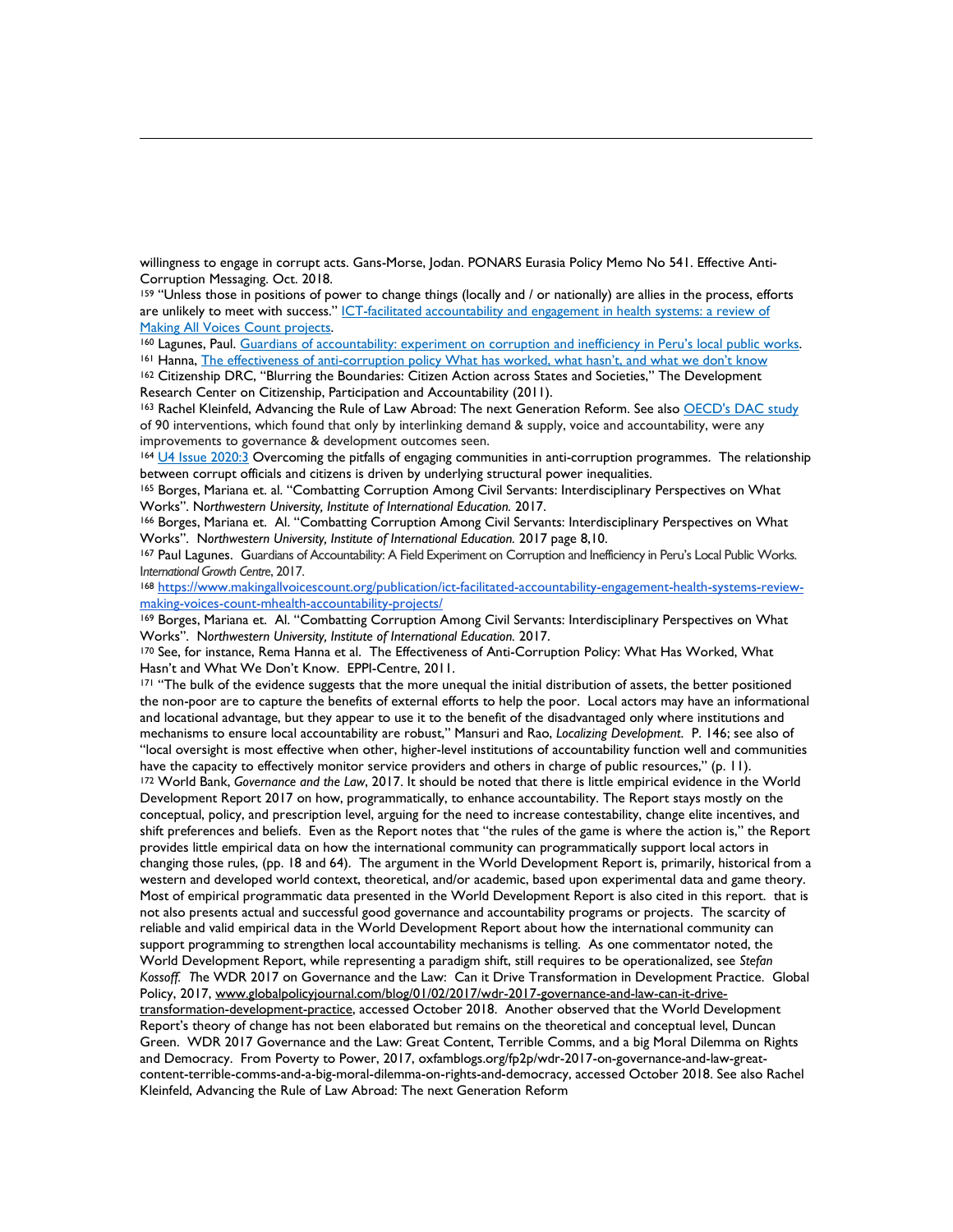be legitimate. *Conflict, Security and Development*. World Development Report 2011, p. 10. Unfortunately, that level of political elite, and the institutions and agencies of the state remain largely unaccountable and "petty and grand corruption is endemic," Ivan Briscoe and Dana Goff. *Protecting Politics: Deterring the Influence of Organized Crime on Strengthening Accountability Mechanisms*, USAID, 2018, p. Iv. It should also be noted that the perception of political <sup>173</sup> World Bank, *Law and Governance*, 2017, pp. 19 and 78, respectively.<br><sup>174</sup> The case of Ghana is an excellent example, in that it has taken more than 30 years for Ghana to achieve what can be called a "functionally institutionalized state," in which the institutions of governance are capable and perceived to institutionalized statehood has resulted in the "receptive environment" in which the civil service, political parties, the *Political Parties*. Clingendael Institute, 2016, p. 24. See also Erik Wibbels, et al. E*ndline Impact Evaluation: Ghana*  partisan manipulation by local state administrators rose, which may suggest there having been "sensitized" to budgetary manipulations by politicians (p. Iv). In both instances, however, programmatic 'outcomes' hinged on perceptions.<br><sup>175</sup> Khan, Anti-Corruption in Adverse Contexts, p. 13.

176 Mariana Borges, et. Al. Combatting Corruption Among Civil Servants: Interdisciplinary Perspectives on What Works. Northwestern University, Institute of International Education, 2017, p. 1.<br><sup>177</sup> *Ibid.*<br><sup>178</sup> There is some evidence that computerized integrated financial management systems that enhanced accounting and

<span id="page-70-0"></span>177 Ibid.

<span id="page-70-3"></span><span id="page-70-2"></span><span id="page-70-1"></span> reporting procedures are associated with reductions in fraud, see Context Choices in Fighting Corruption, 2011. It should be noted, however, that there cannot be ascription of causality between the computerized systems and the reduction in fraud, given attribution and measurement issues. There is also the beginning of evidence that procurement and construction costs can fall with better monitoring and auditing of procurement officials, see Rafael Di Tella and Ernesto Schargrodsky. "The Role of Wages and Auditing during a Crackdown on Corruption in the City of Buenos Aires." *Journal of Law and Economics*. Vol. 46, 2003. There is, however, a measurement problem with most donor-supported procurement reforms in that they do not evaluate their projects using non-perception data or costbased analyses, which can call into question the reliability and validity of the evaluation, see *Why Corruption Matters*, 2015, p. 60.

<span id="page-70-5"></span><span id="page-70-4"></span> parliamentary functioning has shown that its "impact and effectiveness has been limited," (Greg Power. T*he Politics of*  Tam O'Neil. *Mind the Gap: Lessons Learnt and Remaining Challenges in Parliamentary Development Assistance – A Sida Pre-*179 A more recent examination concludes that the empirical evidence for effective programming to enhance *Parliamentary Strengthening: Understanding Political Incentives and Institutional Behavior in Parliamentary Support Strategies*. Global Partners and Associates, 2011. P. 7.) though the practice area is "underevaluated," Alina Rocha Menocal and Study. UTV Working Paper, SIDA, 2012, p. 8.<br><sup>180</sup> <u>USAID's Practitioner's Guide for Anticorruption Programming, 2015</u>.<br><sup>181</sup> Nicolas Shaxson. Nigeria's Extractive Industries Transparency Initiative: Just a Glorious Audit?

<span id="page-70-6"></span>

Programme Paper. London: Chatham House. 2009. It must be also noted that some evidence does exist that freedom of the press and robust independent investigative journalism has beneficial effects on macro-levels of<br>corruption, see Combatting Corruption Among Civil Servants, 2017, pp. 13-14.

 Monitoring Effective? Evidence from a Randomized Experiment in Primary Health in Uganda. J*ournal of European*  <sup>182</sup> Fox, Social Accountability. P. 348; see Martina Bjorkman and Jakob Svensson. When is Community-Based *Economic Association*, Vol. 8, 2011; see also "the review of the literature finds that participants in civic activities tend to be wealthier, more educated, of higher social status (by caste and ethnicity), male, and more politically connected than nonparticipants" Mansuri and Rao, *Localizing Development*. P. 5. The opportunity and marginal costs for poor and vulnerable groups to participate are high and higher than their more privileged neighbors, which reduces the likelihood of the participation of the poor and vulnerable.<br><sup>183</sup> Shantayanan Devarajan, et al. *Civil Society, Public Action and Accountability in Africa*. Policy Research Working Paper,

# 5733, World Bank 2011, p. 32. [http://web.hks.harvard.edu/publications/workingpapers/citation.asp,](about:blank) accessed spring 2016.

184 A review by the Bank Information Center and Global Witness concerning extractive industries and local communities argues that revenue data has more impact if it were made more meaningful to those at the local level, McGee, *Review of Impact*. P. 18. 185 Mansuri and Rao, *Localizing Development*. P. 5.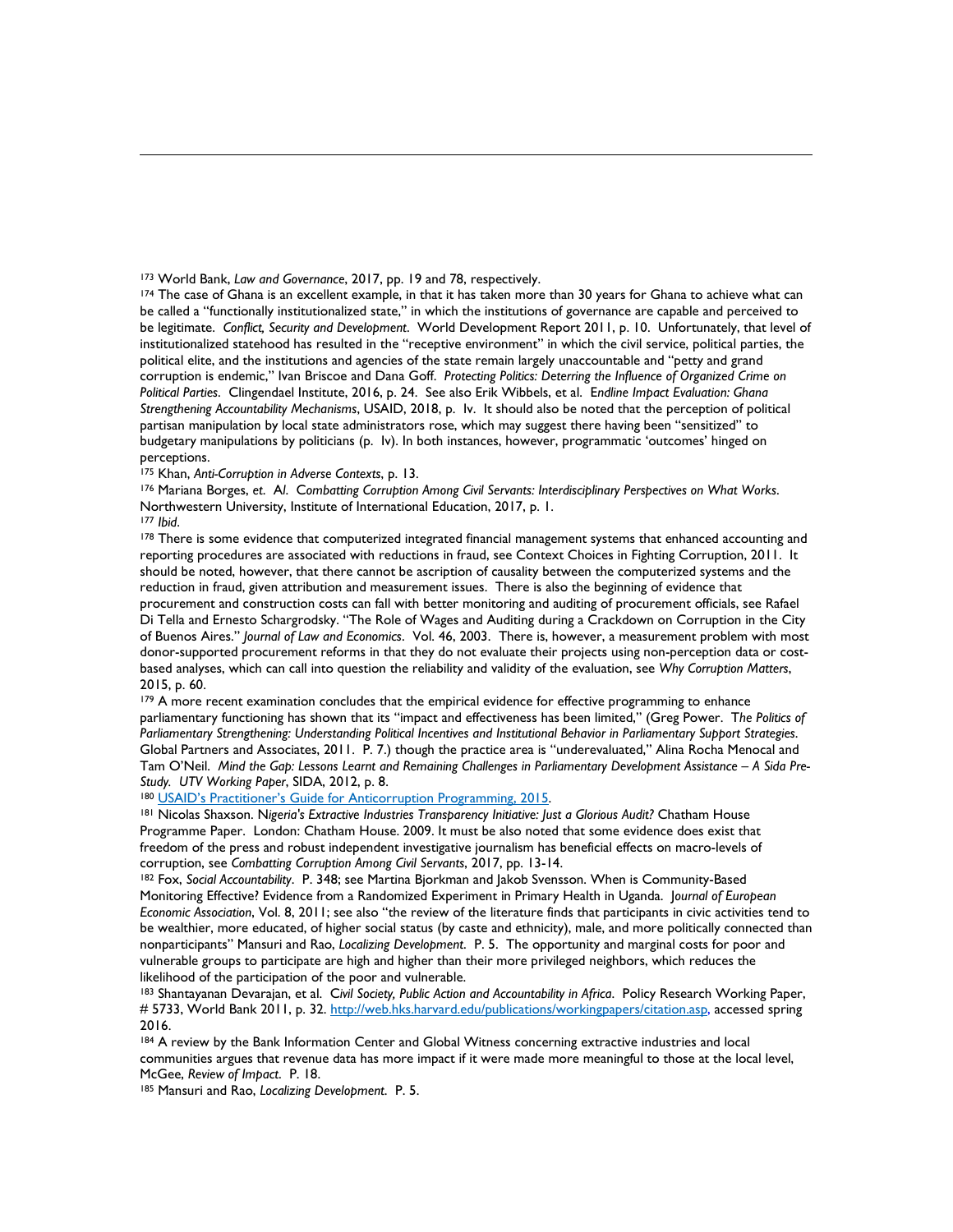<span id="page-71-1"></span><span id="page-71-0"></span> not captured because marginalized populations were provided with mandated seats, see M. Donaghy. Seats at the Table: Civil Society and Participatory Governance in Brazilian Housing Policy. C*omparative Politics*, Vol. 44, 2011; see 186 Deverajan, *Civil Society, Public Action and Accountability*. P. 15, 16, 17. See also Jean-Louis Arcand and Marcel Fafchamps. "Matching in Community-Based Organizations." *Journal of Development Economics* 98(2): 203–19. (2012) and Mary Kay Gugerty and Michael Kremer. "Outside Funding and the Dynamics of Participation in Community Associations." *American Journal of Political Science* 52(3): 585–602, 2008. For an instance where a municipal council was also Edward Miguel and Mary Kay Gugerty. Ethnic diversity, social sanctions, and public goods in Kenya, *Journal of* 

*Public Economics 8*9: 2325-2368, (2005).<br><sup>187</sup> Benjamin Olken. Monitoring Corruption: Evidence from a Field Experiment in Indonesia. Jo*urnal of Political*<br>*Economy,* Vol. 115, 2007.

<span id="page-71-2"></span>*Economy*, Vol. 115, 2007.<br><sup>188</sup> See Lori Beaman, et al. *Women Politicians, Gender Bias, and Policy-making in Rural India UNICEF 2006, where*  village discussions, improved school attendance and health outcomes. It also seems to be true that women in leadership positions leads to a decrease in incidents of the paying of bribes for the delivery of public service, but, also see, E. Duflo and P. Topalova. U*nappreciated Service: Performance, Perceptions, and Women Leaders in India*. Working mandated women's membership on local village decision-making councils enabled other women to participate more in can lead to decrease in public satisfaction in the quality of the public service being provided (in this case, healthcare), Paper, Department of Economics, MIT, 2004.

<span id="page-71-5"></span><span id="page-71-4"></span><span id="page-71-3"></span><sup>189</sup> Deliberative dialogues are extraordinarily intricate undertakings and cannot be 'taught' as if it were a skill to be learned in a classroom. Furthermore, deliberative dialogues may more readily occur when the question being discussed is a local problem, see Mansuri and Rao, *Localizing Development*. Pp. 266 – 270 and 135. In one instance, it was the combination of the scorecards, making public the contrast between health worker and community perceptions of performance and facilitated dialogue between community members and the healthcare providers that was key. See McGee, *Review of Impact. P. 12.*<br><sup>190</sup> Elbahnasawy, Nasr G. "E-Government, Internet Adoption, and Corruption: An Empirical Investigation." *World* 

*Development 57 (May 2014): 114-26.*<br><sup>191</sup> Mariana Borges, et. Al. Combatting Corruption Among Civil Servants: Interdisciplinary Perspectives on What Works.

Northwestern University, Institute of International Education, 2017, p. 16-20, 23-24,.<br><sup>192</sup> Borges, Mariana et. Al. "Combatting Corruption Among Civil Servants: Interdisciplinary Perspectives on What

<span id="page-71-12"></span><span id="page-71-11"></span><span id="page-71-10"></span><span id="page-71-9"></span><span id="page-71-8"></span><span id="page-71-7"></span><span id="page-71-6"></span>Works". N*orthwestern University, Institute of International Education.* 2017.